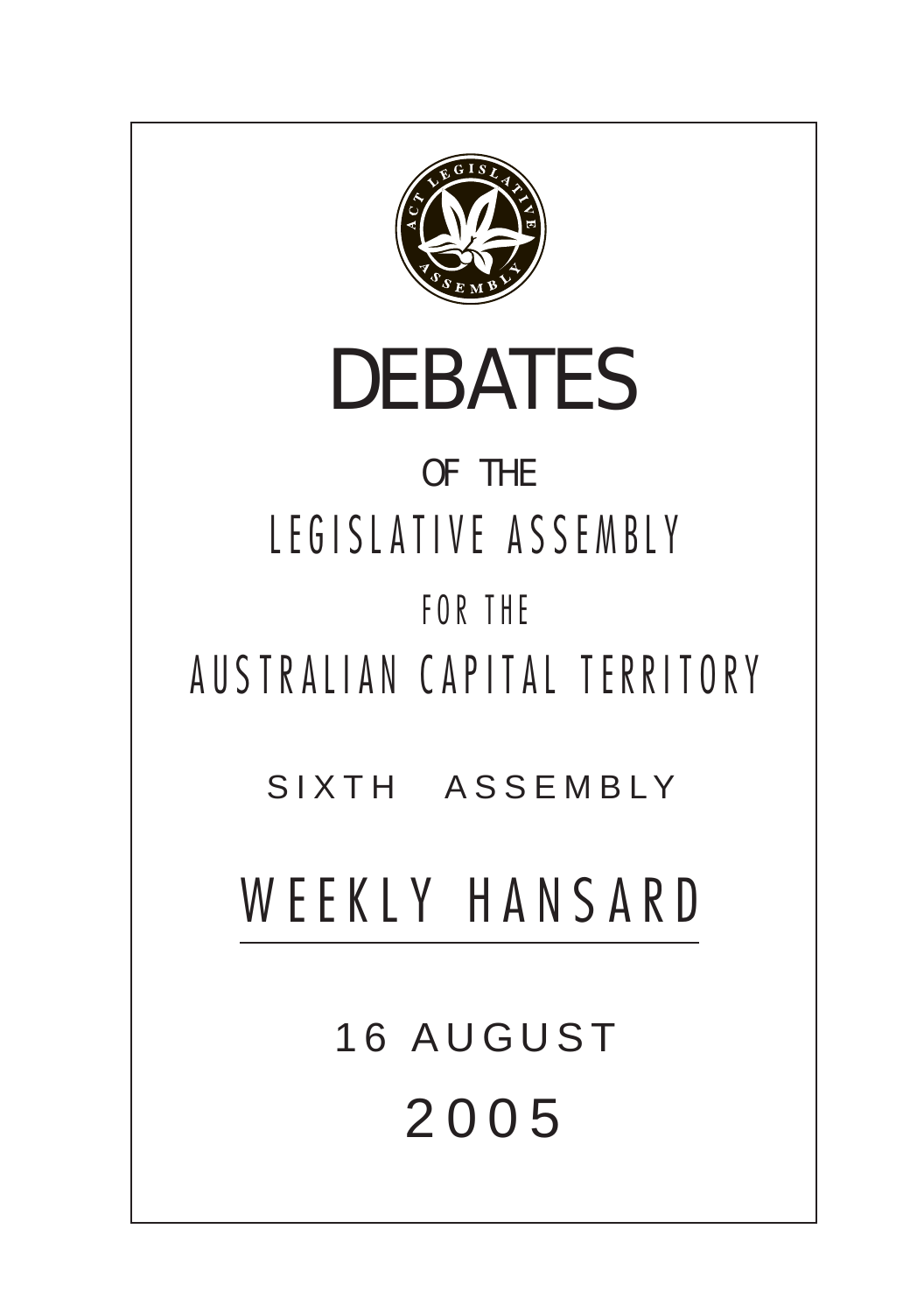# Tuesday, 16 August 2005

| Questions without notice:                                                      |  |
|--------------------------------------------------------------------------------|--|
|                                                                                |  |
|                                                                                |  |
|                                                                                |  |
|                                                                                |  |
|                                                                                |  |
|                                                                                |  |
|                                                                                |  |
|                                                                                |  |
|                                                                                |  |
|                                                                                |  |
|                                                                                |  |
| Supplementary answer to question without notice:                               |  |
|                                                                                |  |
|                                                                                |  |
|                                                                                |  |
|                                                                                |  |
|                                                                                |  |
|                                                                                |  |
|                                                                                |  |
|                                                                                |  |
|                                                                                |  |
|                                                                                |  |
|                                                                                |  |
|                                                                                |  |
|                                                                                |  |
|                                                                                |  |
| Drug treatment services for Aboriginals and Torres Strait Islanders (Matter of |  |
|                                                                                |  |
|                                                                                |  |
|                                                                                |  |
|                                                                                |  |
| Adjournment:                                                                   |  |
|                                                                                |  |
|                                                                                |  |
|                                                                                |  |
|                                                                                |  |
|                                                                                |  |
|                                                                                |  |
|                                                                                |  |
|                                                                                |  |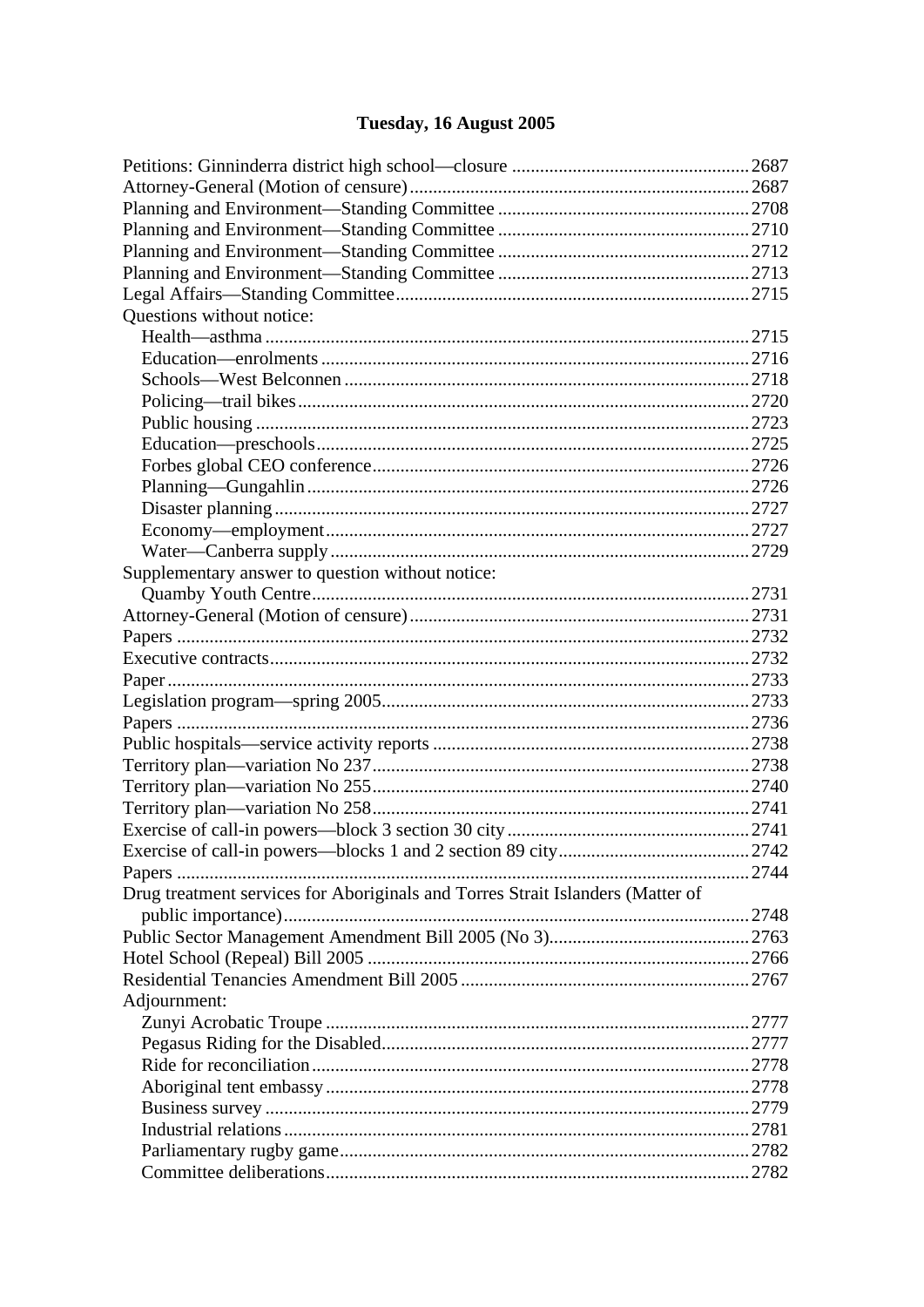| Schedule of amendments: |  |
|-------------------------|--|
|                         |  |
|                         |  |
|                         |  |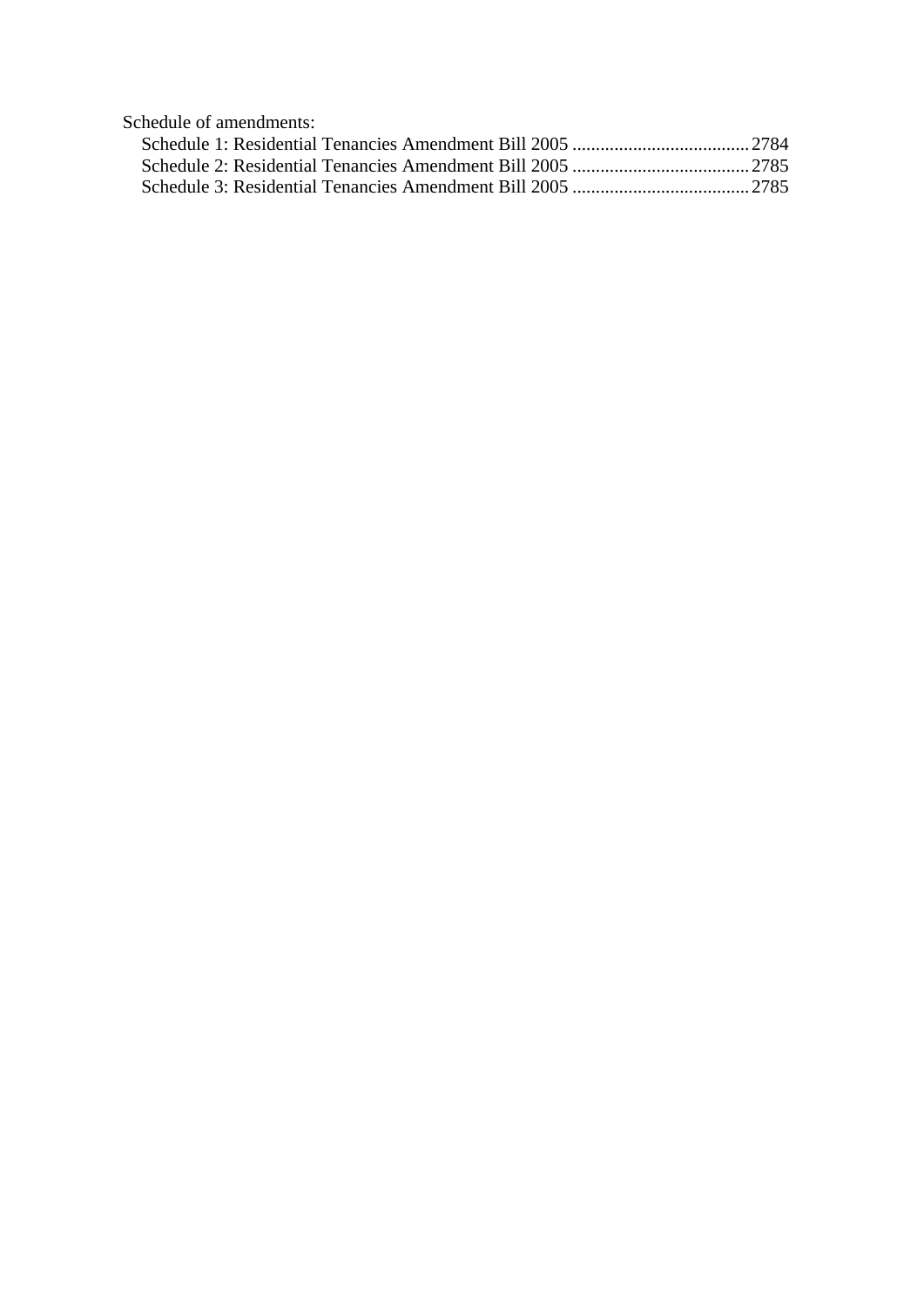# <span id="page-3-0"></span>**Tuesday, 16 August 2005**

**MR SPEAKER** (Mr Berry) took the chair at 10.30 am, made a formal recognition that the Assembly was meeting on the lands of the traditional owners, and asked members to stand in silence and pray or reflect on their responsibilities to the people of the Australian Capital Territory.

# **Petitions**

*The following petition was lodged for presentation, by* **Mrs Dunne**, *from 567 residents:* 

### **Ginninderra district high school—closure**

To the Speaker and Members of the Legislative Assembly for the Australian Capital Territory:

This petition of certain residents of the Australian Capital Territory draws to the attention of the Assembly that the ACT Government's decision to close Ginninderra District High School has been taken without any community consultation or consideration given to the best interests and needs of the students attending the school.

Your petitioners therefore request the Assembly to move that the ACT Government not proceed with closing Ginninderra District High School until there has been proper community consultation that ensures the best interests and needs of students in West Belconnen are protected.

*The Clerk having announced that the terms of the petition would be recorded in Hansard and a copy referred to the appropriate minister, the petition was received.* 

### **Attorney-General Motion of censure**

**MR STEFANIAK**: I seek leave to move a motion concerning censure of the Attorney-General.

Leave granted.

**MR SPEAKER**: Before you proceed, I would like to touch on issues concerning the application of the sub judice principle. As you know, the convention is described in the fourth edition of *House of Representatives Practice* as follows:

… subject to the right of the House to legislate in any matters, matters awaiting adjudication in a court of law should not be brought forward in debate, motions or questions.

Members will be aware that there is a coronial inquiry into the cause of deaths of four persons in the January 2003 bushfires. In deciding whether to invoke the convention for debates, questions and motions concerning the proceedings in the Coroners Court, I intend to follow the principles that are set out in the 11th edition of *Odgers*, namely, that there should be an assessment of whether there is a real danger of prejudice in the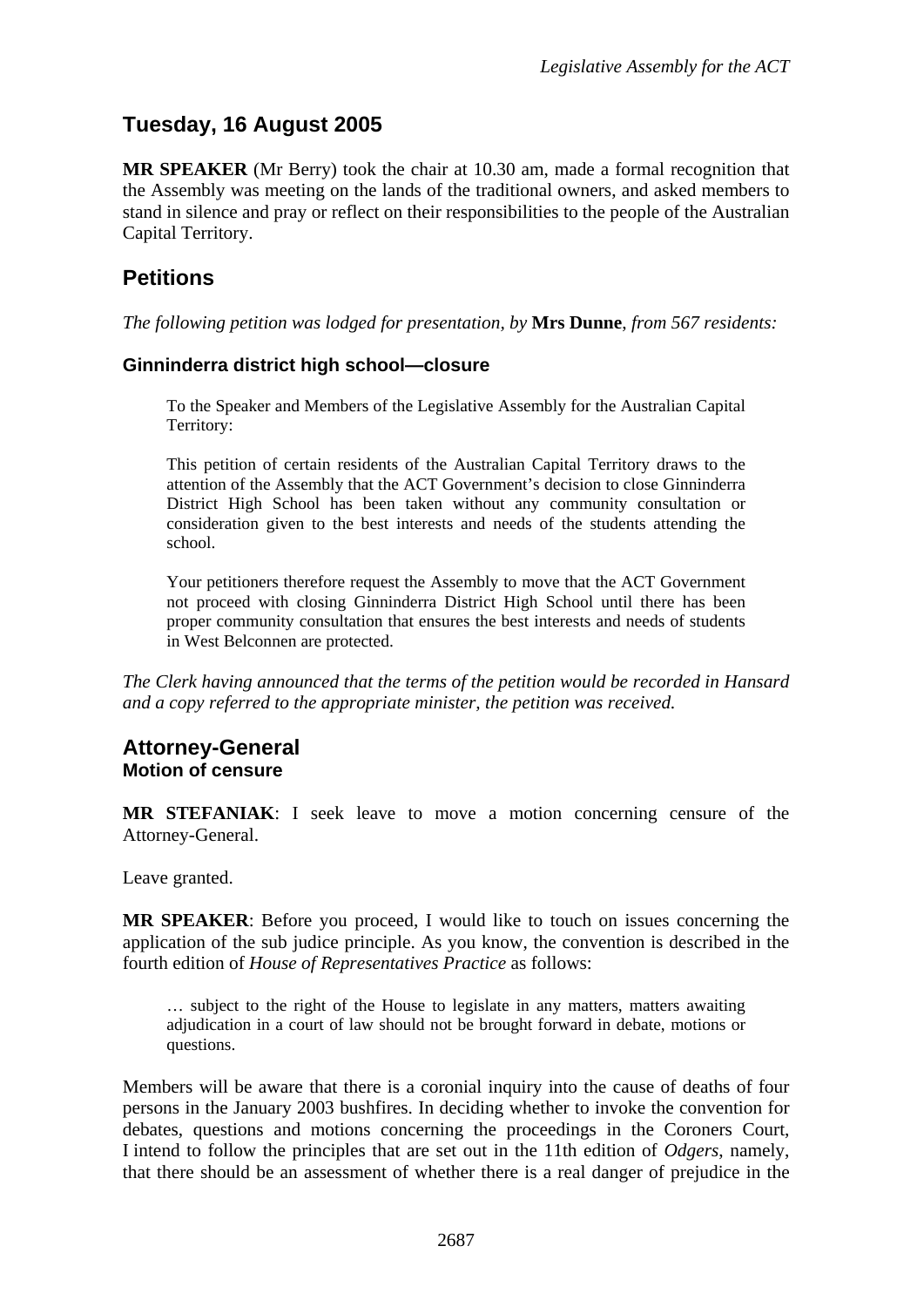sense that it would cause real prejudice to the outcome of the trial or inquest; that the danger of the prejudice must be weighed against the public interest in the matters under discussion; and that the danger of prejudice is greater when a matter is actually before a magistrate or a jury. It should be noted that magistrates undertake the duties of a coroner in the ACT.

I therefore ask members to be mindful of this issue when making comments in the Assembly on these matters and I will rule that, in relation to matters still before the coroner, members should restrain their comments about the cause of death of the four persons involved.

**MR STEFANIAK** (Ginninderra) (10.33): I move:

That this Assembly:

- (1) censures the Attorney-General for his:
	- (a) obstructing the Coronial Inquest into the January 2003 bushfires leading to an unnecessary 10-month delay in its processes;
	- (b) unprecedented and inappropriate initiating/joining of the action to disqualify Coroner Doogan;
	- (c) wasting of approximately \$1.8 million of taxpayer funds in this pursuit; and
	- (d) his general mishandling of the various inquiries into the bushfire; and
- (2) calls on the Attorney-General to:
	- (a) table by close of business today, the legal advice(s) that he relied on in initiating and/or joining the appeal against Coroner Doogan; and
	- (b) stand aside as Attorney-General until the Coronial Inquest has been completed.

The Chief Minister and Attorney-General is a man who likes to be the first to do things. It is a guaranteed way, I suppose, of getting into the history books. You might call it the *Guinness Book of Records* approach to politics. He certainly did it again when he chose to appeal against the coroner appointed to conduct the inquiry into the Canberra fires of January 2003. But along with most of the other firsts to which this Attorney-General lays claim, the opposition feels no envy at all. In fact we feel something more like shame.

The first we are discussing in this censure motion is, of course, the Attorney-General's joining of a legal action against his own coroner. This is entirely unprecedented in Australia. Coronial experts such as Dr Ian Freckleton have commented that they cannot remember a time when an attorney-general or a government has taken such action. Indeed Dr Freckleton said, speaking on ABC radio, on 2 November last year:

The role of coroner basically lies between the civil and the criminal jurisdictions. The coroner's basic role is to find out what brought about the tragedy and what can be done about it to fix it. The role of the coroner is an "ancient lineage". What has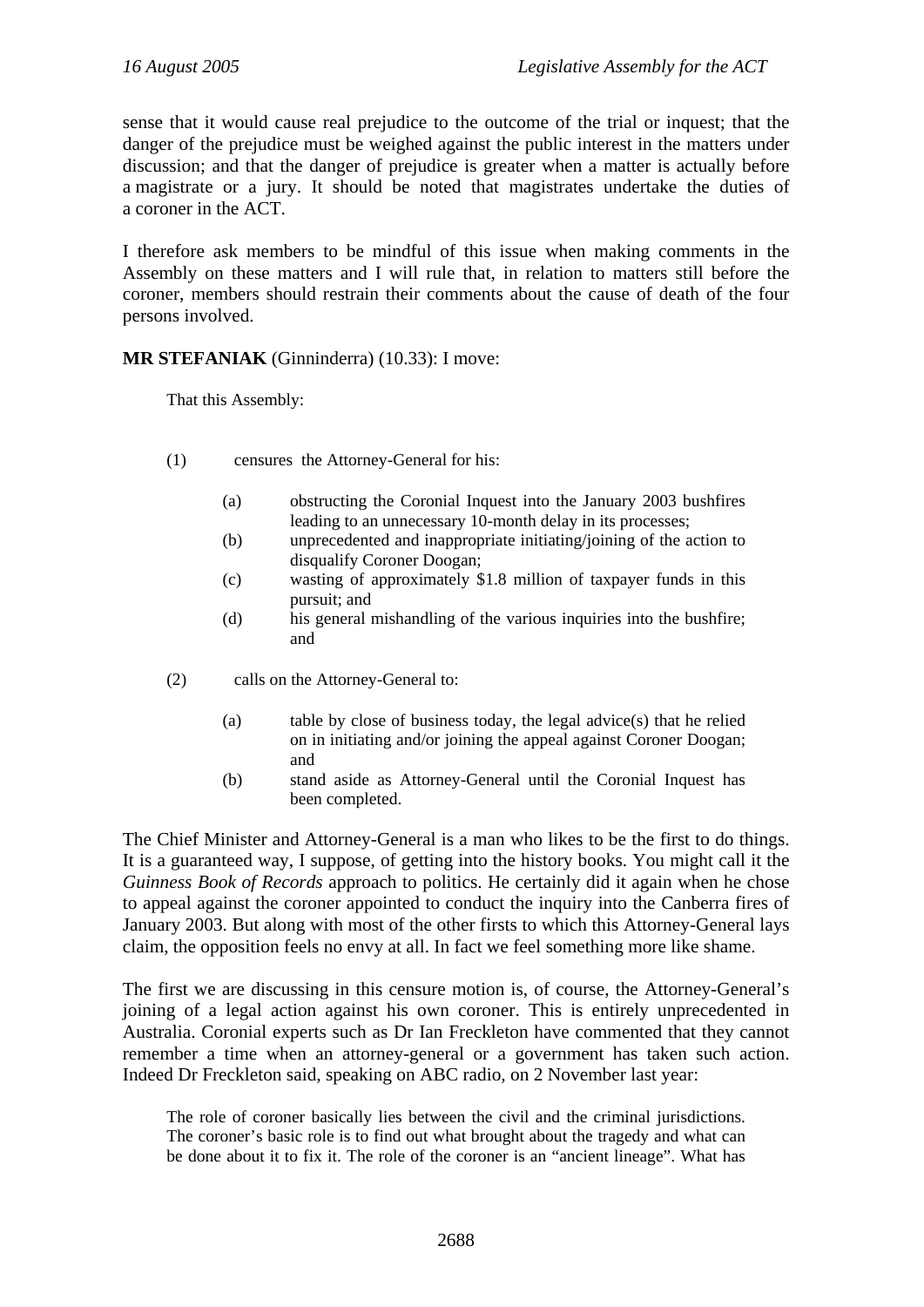occurred in the ACT in terms of what the Chief Minister and the Attorney-General has done in joining the appeal to the Supreme Court is highly unusual for an action such as this to take place. Parties on occasions in coronial inquests have sought to have an inquiry interrupted and appeal to the Supreme Court on an aspect to get a ruling, that is, whether certain evidence should be taken, et cetera. That the Chief Minister and the Attorney-General has a role in this is problematic. It has political resonances. The Chief Minister also as a witness and a government minister had a role during the fires, and accordingly there are very much political issues in relation to his actions. Also, as first law officer, the Attorney-General does have a vested responsibility to ensure an inquest runs smoothly, and this would normally mean not interrupting it

Dr Freckleton went on to say that one had to ask oneself whether the coroner had done anything, obviously, to bring the conduct of the inquiry into question, because any government that interferes "runs the risk of a vested interest and a political interest". The role of the coroner, as Dr Freckleton pointed out, is not like that of a judge or magistrate in a normal case; they don't go to the scene of a crime, while the coroner does. The coroner is an investigator, and a coronial inquest is a quest for truth. The coroner must give warnings, keep the inquest going and make the parties toe the line. The coroner can make recommendations to government, but government is free to take these up or leave them. Dr Freckleton concluded that he was "not aware of any comparable incidents where an attorney-general has done anything like the Chief Minister has".

So why did the Attorney-General make such a highly political intervention in the justice system? The answer which he has given and which he repeated when the appeal against the coroner on the basis of apprehension of bias was defeated has been the same: he was given advice by top lawyers that there were matters of concern. This is how he stated it when asked in an interview on the ABC on 31 January this year:

Before making the decision that the ACT Government would join this matter and make an application, I did take advice from my officials and legal advisers about the intentions of others involved in the matter. I was advised clearly that the intention was or that the nine individuals and their advisers were determined to take this matter to an appeal to the Supreme Court … I answer the question … By responding—on what basis would I not support the action taken by the nine individuals when I was in receipt of advice that there were matters that needed resolution.

The Attorney-General has repeatedly made it a point of valour that he should defend the nine public servants, saying on this occasion, "I won't walk away from these individuals. I am upfront about that. I am not prepared to thrown them to the sharks." Yet he was prepared to throw his own coroner, Maria Doogan, to the sharks. This is the same person about whom he said, announcing her appointment on 20 February 2003, in this place:

A coroner has been appointed—Maria Doogan—who is an excellent coroner and an excellent magistrate. She is a person with an inquiring mind—somebody who will do a thorough job. It is for the coroner to determine precisely the nature of the inquiry she undertakes.

The Attorney-General followed this up with a burst on the separations of power, saying: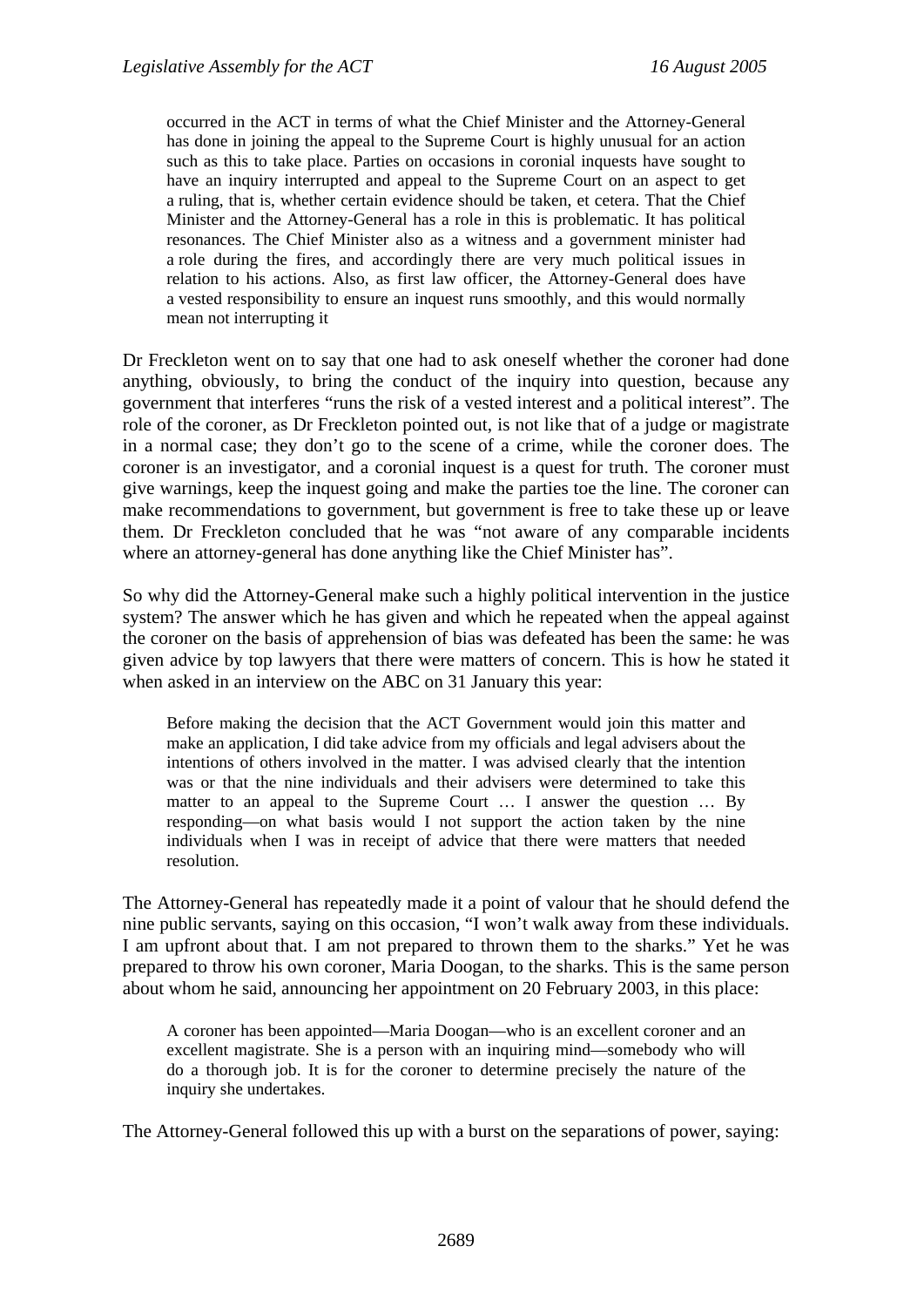I respect the separation of powers—it is a very significant doctrine. I respect it and I will not intrude in the operations of any of our courts, including our Coroners Court.

He went on to say:

It is vitally important that we maintain the integrity of the courts. There is to be absolutely no suggestion that this government seeks to undermine or affect the independence of the judiciary in the pursuance of its duties in any way whatsoever.

Yet, that is precisely what he did. On 9 December 2004, again on ABC radio, when he was responding to the suggestion that the appeal against the coroner was a breach of the separations of powers he said:

That is a nonsense to suggest. It is a nonsense argument. Nine individuals represented before the coronial inquest have decided to appeal to the Supreme Court on a matter of law … I defend them absolutely in that. There are issues that affect the Territory in the coronial process. The same issues of concern have been made with me. I am the Attorney-General. I had three options ... To support the action taken by the individuals, to oppose the action taken by the individuals or to remain neutral, simply shut up and not get involved. That wasn't an option as far as I was concerned.

Mr Speaker, he chose the one option he should never have chosen and, I think, showed a very grave lack of judgment in doing so. Indeed, so partisan are his persuasions, with all his talk about the administration of justice, that he even criticised the opposition for attending a rally of fire fighters outside the court, where no opposition MLAs spoke, and said that was in clear breach of their responsibilities not to impugn the conventions around the separations of powers or the sub judice rule. It seems that the Chief Minister makes the rulebook up, as he goes along, to suit himself.

After delaying the coronial inquiry for 10 months, at a cost of approximately \$1.8 million, about five hearing dates out from what would have been the conclusion of the coronial inquiry, the full bench of the Supreme Court decided in favour of the coroner. What was the attorney's reaction? He said he was extremely surprised in view of the weight of all that top legal advice that he had sought and that he had received.

Everyone knows, however, that there are as many legal opinions as there are lawyers. It begs the question: who is the first law officer of the ACT—the man who holds the office or the eminent QCs who advise him? A wise leader has to be able to choose amongst all the advice he receives constantly with a view to the wider good. This is what the Attorney-General constantly failed to do in this instance.

Not content with simply bankrolling the appeal of the nine public servants, he joined in too and did this without considering the electorate as a whole. He does not consider that by obstructing this coronial inquiry into the fires he is causing much heartache to the hundreds of people who have suffered greatly from the fires that ravaged suburban Canberra without warning.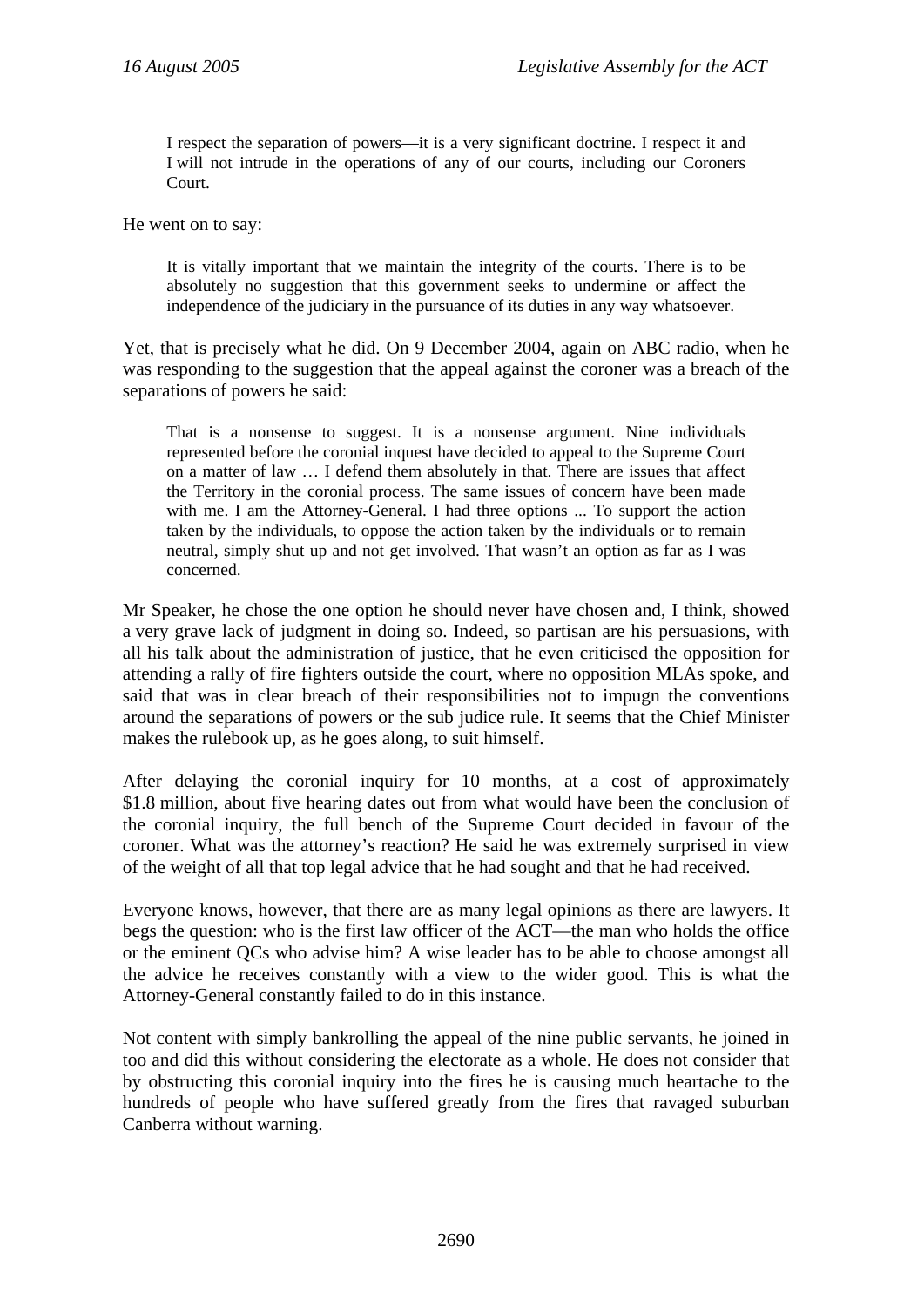There are people who have been injured and disfigured by the fires. Nearly 500 homes were lost, and many people are now without memorabilia and photographs of family members who are now dead. There are people who now have no photographs of their children when they were young. Family heirlooms are lost. People lost important title deeds and business records, making it virtually impossible to do things like chase up debts when they ran businesses from home. If there is one question that people want answered, it is: why were people not warned? It is a question that haunts them.

People are also very angry now because, after the fire swept through settled suburban Canberra, they thought that there would be due process and they would find out the truth. They have, understandably, become very cynical about government. More than ever they want to know the truth and they want Coroner Doogan to get to the bottom of why the fires were allowed to reach Canberra on 18 January 2003. They want to know things like why were the fires not put out when they first stared and why was there no warning given until the first homes in Eucumbene Drive, Duffy, had already burnt.

In everything that the Attorney-General has said, he always conveys the impression that his decision to shut down the coronial inquest by filing this appeal against the coroner, in imitation of the legal actions of his own public servants, was inevitable. But this is not so. You can see that quite clearly by comparing his statements and actions with the statements and actions of the Queensland Premier, Peter Beattie, in a similar situation when the Bundaberg base hospital district manager, Peter Leck, and suspended director of medical services, Dr Darren Keating, brought an action against the commissioner conducting the inquiry into Jayant Patel.

Premier Beattie declared that the government, far from supporting the public servants, would not fund their legal action. There was never any question of the Queensland government joining the legal action, although there were very serious questions to be answered about the hospital's employment of Dr Patel, now known as Dr Death and thought to be linked to the deaths of more than 80 patients. Premier Beattie said:

Our preferred position is very simple: we want Tony Morris to finish the inquiry.

The government's Solicitor-General, Walter Sofronoff, said:

Mr Morris' style was justified when questioning Dr Keating and Mr Leck.

How refreshing and how different this was from the way in which our Attorney-General responded to charges of perceived bias against the coroner.

Despite the advice from four eminent QCs, the full bench of our Supreme Court found overwhelmingly that Coroner Doogan had no case to answer. The full bench of the Supreme Court dismissed the application, stating:

Whilst we understand the considerations that led to the prosecutors seeking prerogative relief at this stage … we think that the applications have nonetheless been made prematurely. Some of the grounds relied upon plainly provide no basis for any reasonable apprehension of bias.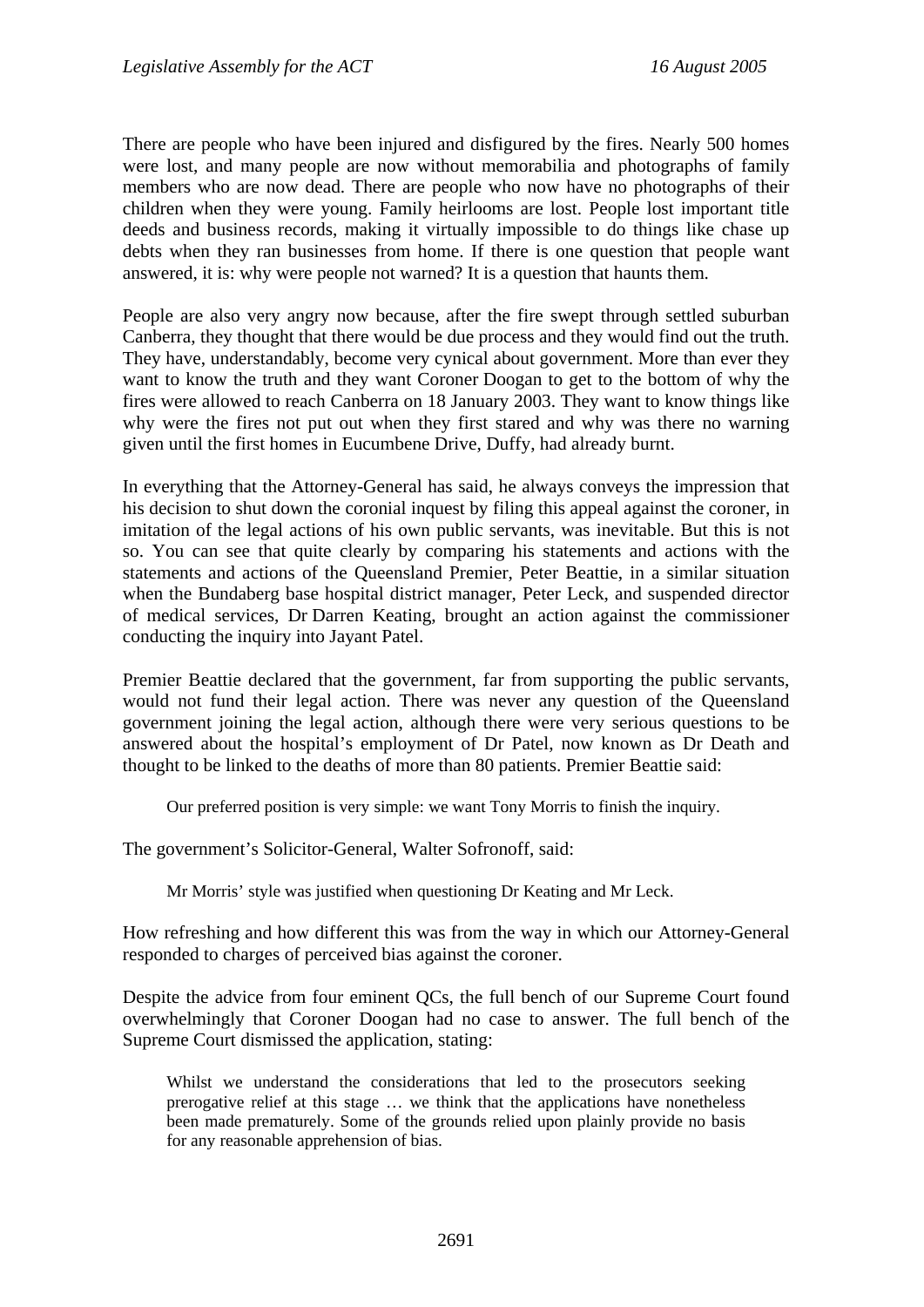That is a strong statement: "Some of the grounds relied upon plainly provide no basis for any reasonable apprehension of bias." The full bench was categorical in their dismissal of assertions of bias against the coroner. Take, for example, the assertion that the coroner should not have viewed the fire-affected areas with three members of the legal team assisting her, along with four potential expert witnesses. At page 54, the Supreme Court, without reservation, states:

These complaints may be readily dismissed. It was entirely appropriate for the first respondent … to undertake a view as part of her initial investigation, and equally appropriate for her to take one or more experts with her so that the relevant areas could be identified and the significance of particular observations fully appreciated.

In deliberating about the coroner's rejection of the order sought by counsel for the prosecutors requiring counsel assisting the coroner to produce documents relating to the preparation of expert reports by Mr Roche and Mr Cheney, the Supreme Court stated:

However, we are unable to see how the first respondent's … could provide any grounds for an apprehension of bias.

That is at page 106. The judges, after examining the notes in point form produced by junior counsel for the coroner, decided:

We have examined the notes with due care and can readily appreciate that a person whose sensitivity to potential criticism had been heightened by public comments, adverse press reports and cross-examination at the inquiry, might have seen some of the recorded comments as consistent with, if not indicative of, the emergence of a 'party line'. However, the hypothetical lay observer must be taken to have viewed the relevant events in a fair and objective manner and without any predisposition to construed terse and obviously incomplete notes by reference to pre-existing anxieties. Such an observer must also be taken to recognise that counsel assisting a coroner is likely to form at least tentative impressions as to where the truth may lie and to form strategies that to some extent reflect those impressions. Neither their reluctance to reveal those strategies, nor a coroner's reluctance to compel them to do so are necessarily indicative of bias.

At page 127:

We are unable to accept any of these submissions.

More contentions, at page 130:

Again, we are unable to accept these contentions.

#### At 132:

We are again unable to accept this submission.

Or at 137:

 … we are unable to see how any support for the prosecutor's contentions could be derived from this sequence of events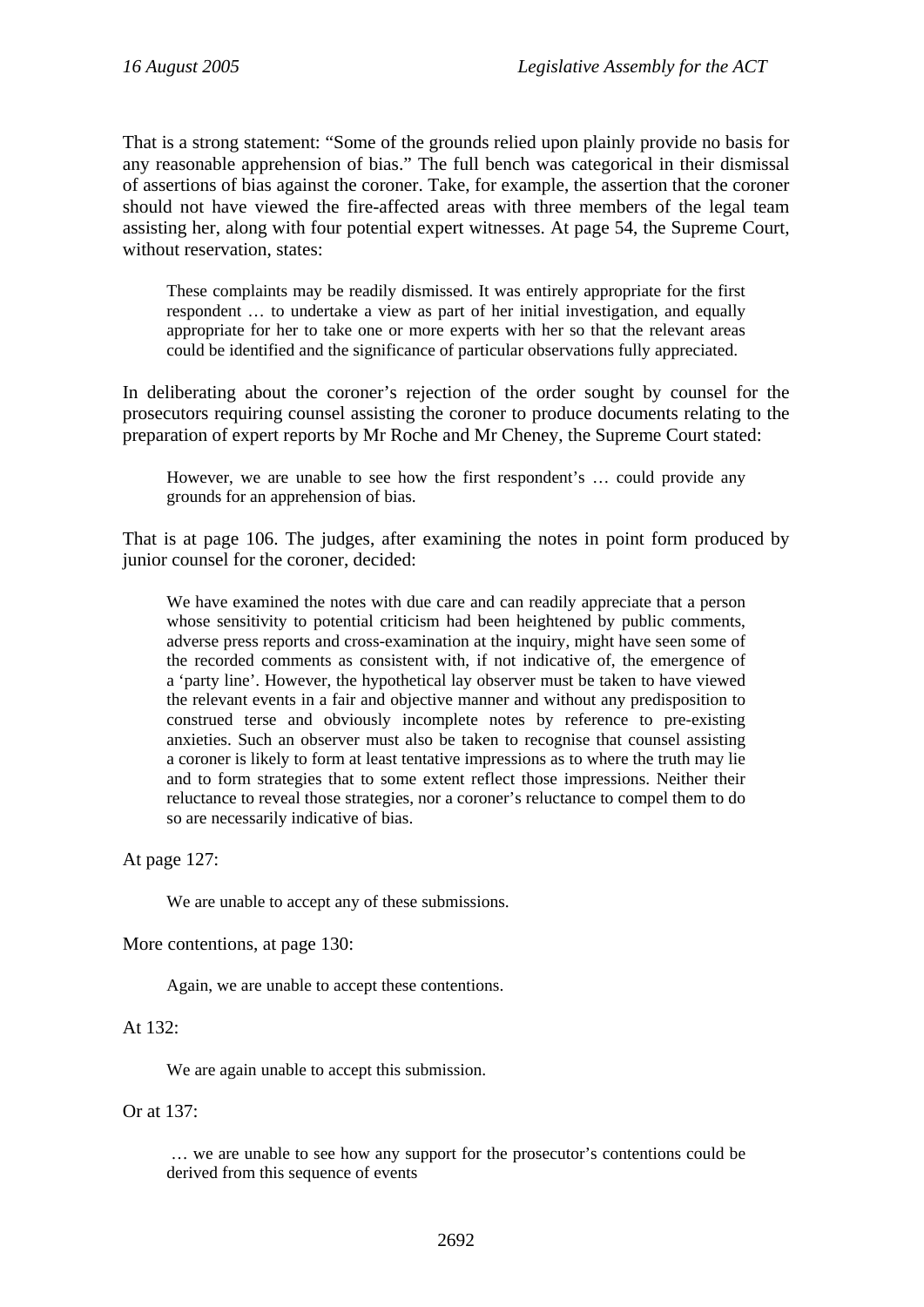Or the alleged bias against one of the witnesses, Ms Harvey, at 139:

We see no reason to doubt that the first respondent ... had generally formed an impression that Ms Harvey had been 'stonewalling' in response to questions that she did not wish to answer. The impression may have been erroneous but no such error has been established and, in any event, an error of perception would not, of itself, provide any ground for an apprehension of bias.

Justices Higgins, Crispin and Bennett concluded:

The arguments advanced by the prosecutors would have raised, at most, grounds for concern in relation to circumstances that have not arisen and might never arise. Prerogative relief will not usually be granted to address fears of such possibilities.

Despite what the Chief Minister might say in trying to dress all this up, I think that is a pretty conclusive and pretty damning indictment of a government taking this action. I think the full court was quite clear in rejecting these grounds of apprehension of bias, no matter how the Chief Minister might try to say otherwise.

The dismissal of the contentions of the legal teams for both the ACT government and the nine public servants in such clear-cut terms raises the issue of what was this advice that Mr Stanhope received from four eminent QCs. This legal advice was so strong as to lead him to take action against his own coroner, a very risky endeavour for any government that did not wish to impugn its own justice system through political interference. We need to see what this advice was.

Mr Stanhope is hiding behind this advice. This advice has cost the taxpayers over a million dollars and delayed the coronial inquiry for some 10 months. We, the opposition, call on the Chief Minister to table the advice that he received which made him launch the legal action against his own coroner.

The *Canberra Times* declared in an editorial last year:

It is for the ACT Supreme Court to determine whether any appearance of bias has been created. But it is for the ACT Government to explain why it is trying to prevent the facts coming out, some proper explanation of what occurred, of people having some capacity to draw their own conclusions and, perhaps, why yet further delay serves any public interest. And just whose hide is being protected by the expenditure of some extra two or three millions dollars—and why?

And, finally, of course, it would be very sensible if this Chief Minister stood aside until this process is over.

**MR STANHOPE** (Ginninderra—Chief Minister, Attorney-General, Minister for the Environment and Minister for Arts, Heritage and Indigenous Affairs) (10.48): Mr Speaker, the government will not support the motion that is before the Assembly today, and for very good reason. I think to some extent Mr Stefaniak, in his speech, has given a decent summary of the appropriateness of the actions that I took as attorney and that the government or the territory took in relation to this matter.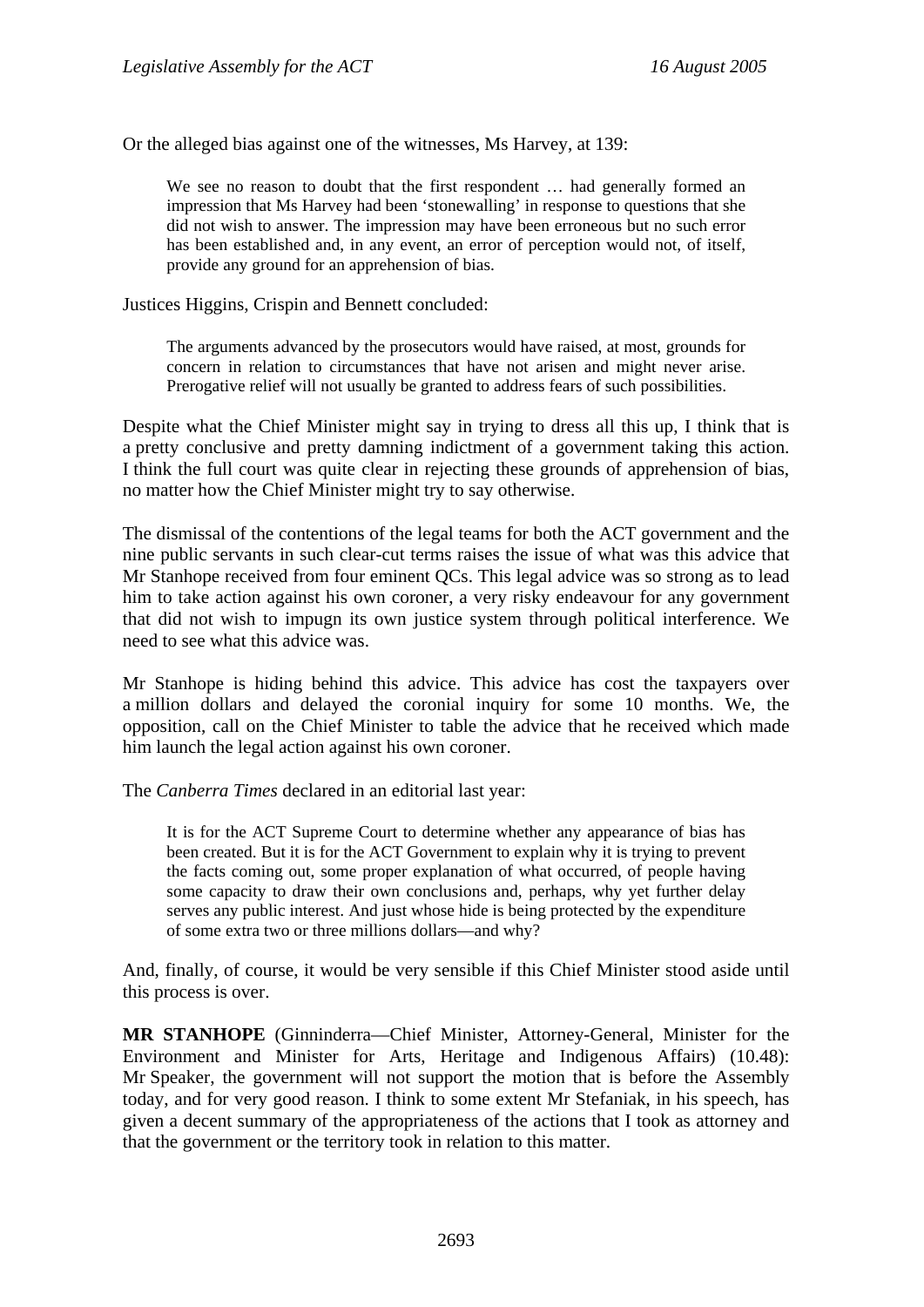We see, in the process of the proceedings that we witnessed over the last 10 months, in fact, the process and administration of justice working. There were serious issues raised with the government. I have previously indicated that they were raised with the territory by a number of very, very eminent counsel, including, most notably, Peter Johnson SC, who was at the time representing the territory at the coronial inquest and who is now a justice of the New South Wales Supreme Court—an opinion that was supported by Lionel Robberds QC, in independent and separate advice to the territory in relation to the issues of concern that have been raised, and subsequently of course confirmed by Richard Tracey SC and James Glisson QC.

On the strength of the opinions of those counsel and following a decision by nine individuals represented separately before the coronial inquest, it is true, as we know and as a matter of history, that I, as Attorney-General, faced with the issues that were put before me, decided to join that action—an action which had already been decided by those individuals be instituted—in relation to the same issues.

I think it is worth noting that, as the recipient of advice, of opinions, from people such as Peter Johnson SC, Lionel Robberds QC, confirmed subsequently by Tracey and Glisson, I was faced with those options that the shadow attorney raises and mentions. I did have a choice, as we all do. Of course, as the first law officer, I have a range of responsibilities. One of the fundamental responsibilities of the first law officer, a position which I think is not adequately understood and certainly not acknowledged by the shadow attorney or the Liberal Party, is an overriding responsibility, as first law officer and consistent with the Law Officer Act of 1992, to accept responsibility for the administration of justice within the territory and everything that that means and everything that that incorporates and requires. The administration of justice is a fundamental and very, very important aspect of the role of attorney.

The role of attorney is perhaps more complex than that of other ministers. An attorney-general, in addition to being a politician of course, completely represents a party and a government. An attorney-general also, of course, is responsible for pursuing policy initiatives in relation to law and justice and pursuing those policy imperatives. But the attorney, as well as those roles as the political voice or representative in relation to the law and justice, as well as the minister with administrative responsibility for a department for pursuing policy and oversighting the management and the administration of justice, as the first law officer, has a role over and above those other politically administrative roles which other ministers, through their portfolios, possess and pursue.

The first law officer, acknowledging the sensitivity of issues around the separation of powers, the sub judice rule and issues around contempt, has an additional responsibility in the context of the separation of powers for ensuring that there is public confidence in the administration of justice and overall has that responsibility for maintaining public confidence in the rule of law and the administration of justice, as reflected indeed through courts, tribunals and all of those other incidents that are part and parcel of the administration of the law. That is a fundamental responsibility.

Faced with advice around significant issues going potentially to the administration of justice, I, as attorney, made that decision. I don't resile from the decision; it was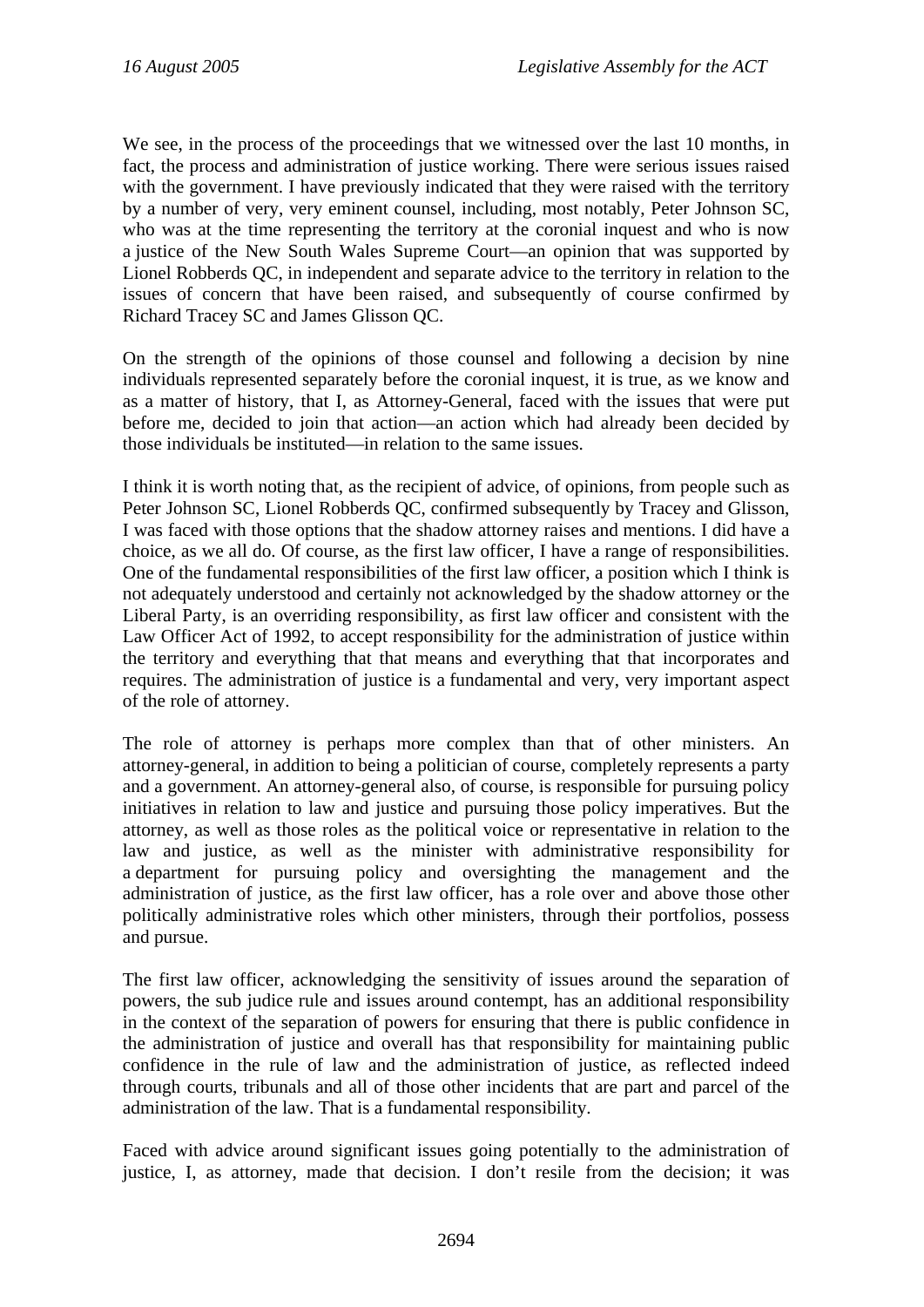appropriate in the context of the advice I received; it was appropriate in the context of the fact that the matter would have been pursued in any event. So I stand by the decision I took.

I said this morning, and I have said previously, that I think there is a very, very important public interest in seeing a timely conclusion to the coronial process. I regret enormously the 10-month delay in the proceedings. I have said and acknowledged—and I acknowledge again—that I did not, in my thinking at the time I took the decision in late September, early October last year, imagine that the matter would take 10 months to conclude.

I do not know whether it would have been relevant to my decision. The decision I took was a decision taken as a matter of principle, but certainly I did not image for one minute that it would take 10 months. I regret the fact that the delay has been that extensive. I think, if I reflect back, that I would have perhaps thought that the matter could have been dealt with in the space of two or three months and would have been concluded perhaps even by Christmas last year, not August this year.

The other issue that has been raised, of course, is the issue of cost—an issue that has been raised and on which the Leader of the Opposition and the shadow attorney, in particular, have put the most enormous spin, knowing, as they do, that the majority of the costs incurred by the government in relation to coronial processes are covered by the territory's insurers; knowing, as they do, that the enormous spin that they have put on the cost of \$1.8 million is simply false. It is simply not true. The costs that the territory incurred in pursuing the matter in its role as the territory, in fact, were entirely covered by insurance. The costs which were incurred on behalf of the nine separately represented individuals were entirely covered by insurance.

So this outrageous spin, reflected again in the motion, of wasting \$1.8 million of taxpayer funds is simply false; it is not true. Mr Stefaniak knows it is not true; Mr Smyth knows it is not true. But they just peddle it for the sake of the story and because of the flavour it gives, the opportunity to take some political skin from my jaw and to cause political damage to me. They are out there spinning this outrageous \$1.8 million cost to taxpayers, which is a complete fiction.

I make the point in relation to that—to the extent that it does reveal the tawdry side of the political attacks that are launched on the government, the tawdry aspect, the hypocrisy and the humbug—that here is a party, here is a group of individuals who have, over the last couple of years, not hesitated to come to the government for funding of their separate legal actions, the actions that they are involved in.

Over the last couple of years the ACT government has funded a wrongful dismissal action taken against Mr Steve Pratt, a wrongful dismissal action taken against Mrs Helen Cross, a defamation action pursued against the Leader of the Opposition, a wrongful dismissal action taken against Mrs Burke, with sundry other tawdry allegations related to that referred to the Human Rights Commission as well. And we have paid. We have paid over \$100,000 to defend Mr Pratt in his sundry tawdry legal actions; Mrs Burke, in her tawdry legal actions; Mr Smyth, in relation to his defamation; and Mrs Cross; as well, of course, as the enormous cost which the taxpayer has been required to bear, and continues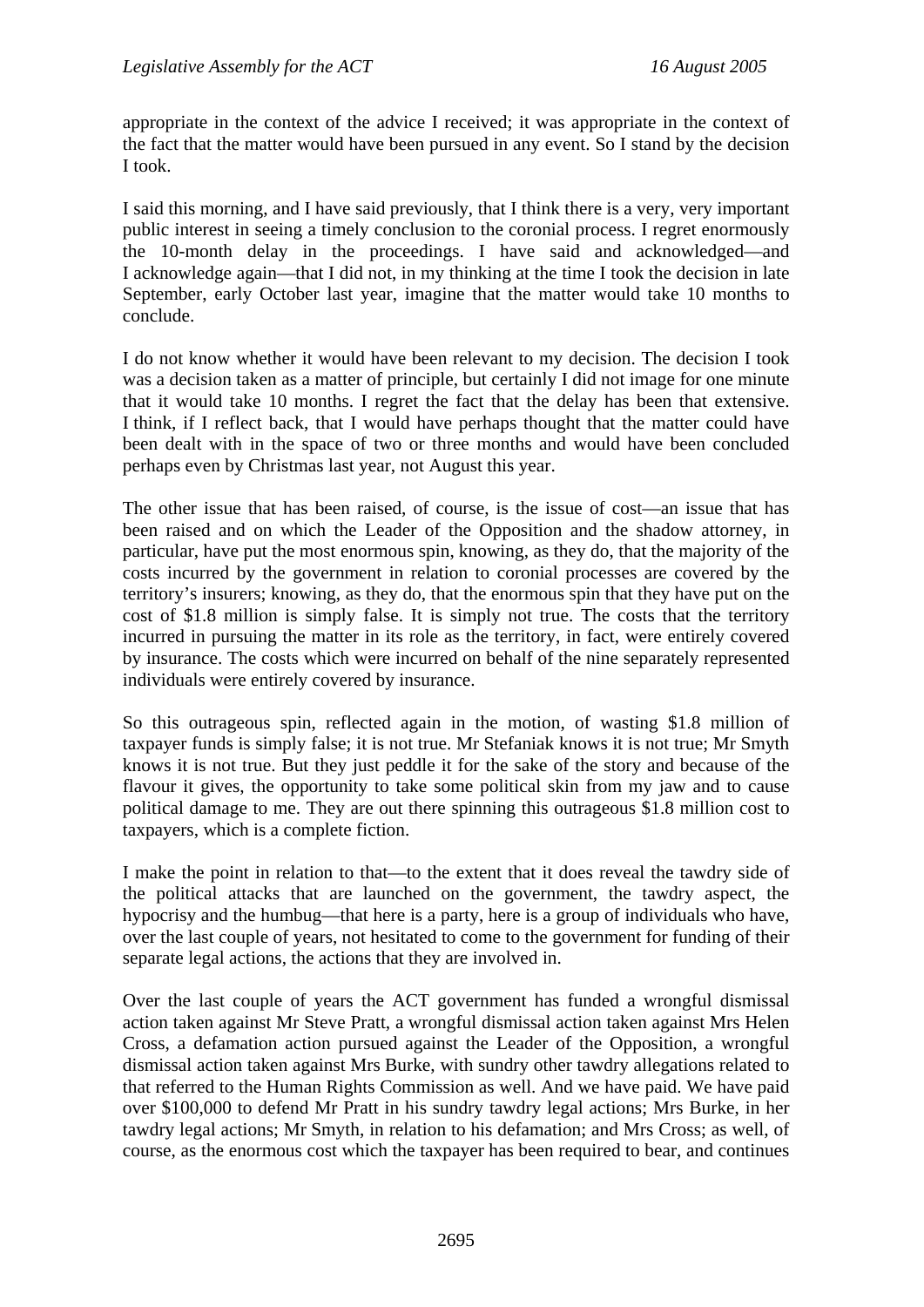to bear, in relation to issues involving the staff of Mr Stefaniak and Mr Cornwell—well over \$100,000. Here we have one rule for politicians, and another for public servants.

**Mr Mulcahy**: On a point of order: Mr Speaker, I draw your attention to relevance to this matter. It seems to have nothing to do with the matters before the Assembly. I would ask you to bring the Attorney-General back to the matters that are under discussion.

**MR SPEAKER**: I do not think you have a point of order.

**MR STANHOPE**: It is relevant in terms of the hypocrisy and the humbug. Here we have a motion censuring me for the expenditure of funds in relation to an action taken in a court by a group of public servants defending their reputations and themselves in relation to issues of significant concern to them and a suggestion that the money should under no circumstance be paid, Mr Stefaniak referring with approval to the action taken by the Premier of Queensland, Peter Beattie, "Under no circumstances will I fund public servants in my state." Mr Stefaniak stands up today and applauds that position. "Don't support your public servants."

Of course, that is the essential issue in relation to this opposition, this party: don't ever support your public servants; they are expendable; they are disposable. We live in a disposable age; they are grist for the mill. If you can score a political point by trashing public servants, do it.

We saw it just a week ago from the shadow anti-police minister. If there was a point to be scored by trashing policeman doing their duty, do it; score the point; don't worry about the facts. This was from the anti-police minister. We have here Mr Mulcahy, the shadow Treasurer, in relation to the last pay rises saying, "Why do you pay public servants this much? You are paying them too much; they're only public servants; they don't deserve pay equity". You have the issue in relation to Mr Smyth and Mr Stefaniak saying, "They're only fire fighters." They were only out there risking their lives, but, if there is a political point to be scored, score it.

**Mrs Dunne**: On a point of order, Mr Speaker: I go back to Mr Mulcahy's point of relevance. Standing order 58 says you should not digress from the subject matter, and the subject matter is a censure of the Attorney-General over the coronial inquest. What Mr Mulcahy thinks of that—

**MR SPEAKER**: There is no point of order. I have already ruled on that matter. The issue of public servants is entirely relevant. It has been raised in the debate and is central to the debate.

**MR STANHOPE**: There we have it. There is one rule for politicians in this place, namely, Liberal politicians who get themselves into the most appalling mess in relation to their private affairs and their personal affairs. Four of them, four of this mob, have been sued in the last two years. And who paid their legal fees? The taxpayer paid. When it comes to nine hard-working public servants, fire fighters, what is the attitude of the Liberal Party to paying their legal bills? No, don't. Here we have Mr Stefaniak standing up, saying, "Public servants! Why would you pay the legal bills of public servants? They're only public servants; they're expendable; they're disposable."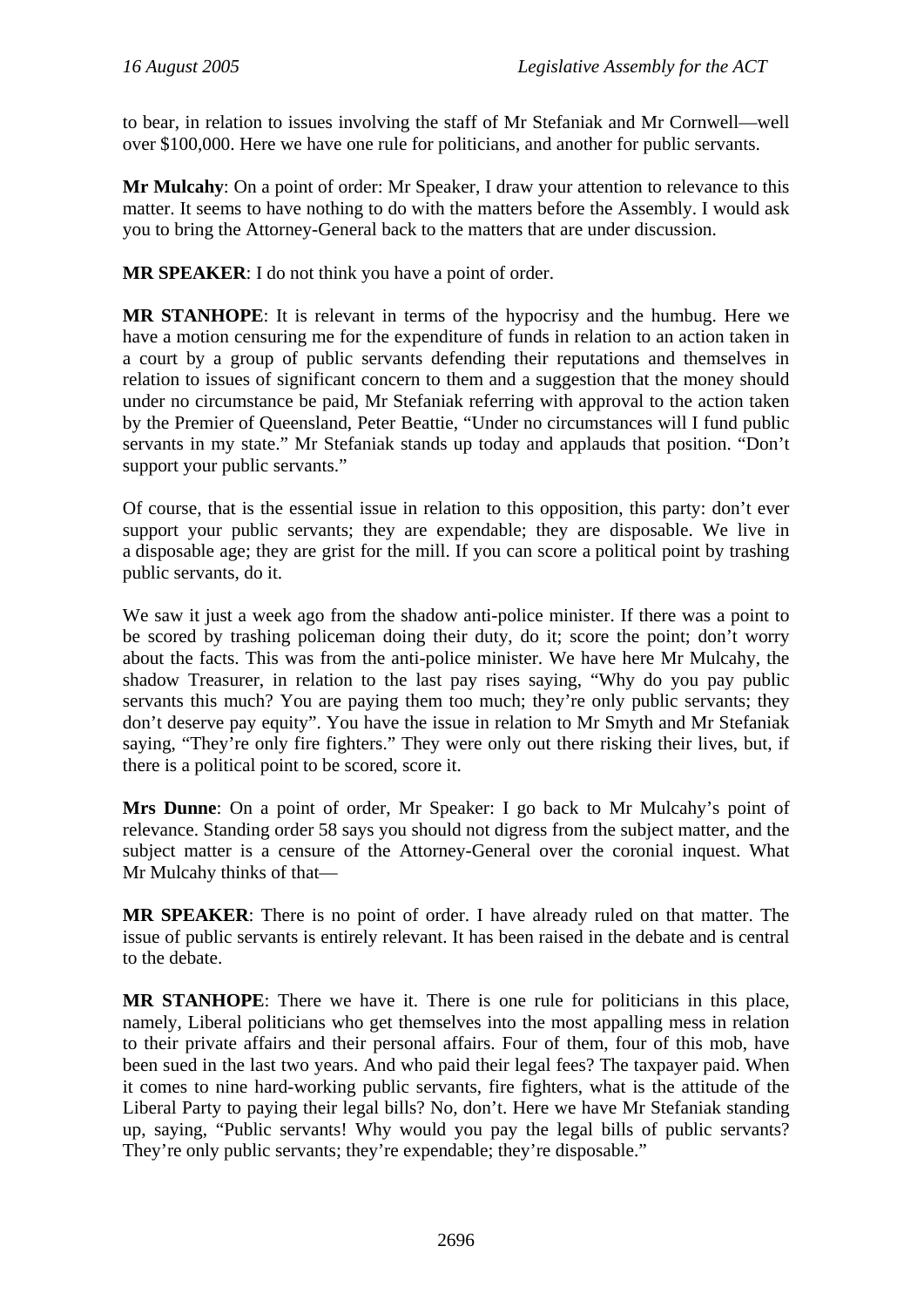**Mr Smyth**: It's not what he said.

**MR STANHOPE**: That is what he said; that is his attitude. I wonder, in light of this motion and the statements we have heard from this mob over the last month or so, whether all of a sudden the ACT Treasury will get return cheques. "Dear Mr Quinlan, I return my cheque for the legal fees that you paid to defend me against these defamation acts, these wrongful dismissal acts."

**Mr Quinlan**: By their own staff.

**MR STANHOPE**: By their own staff and their own people. I wonder whether the cheques are in the mail. I wonder whether this is the new way. I wonder whether I should move to amend those rules that apply to the payment of the legal bills of Liberal Party politicians in this place. Immediately they get into strife, they send the bill to the government. This is the convention under which we operate—the hypocrisy and the humbug, the extent to which public servants are just pawns in the political war. "We can damage the Chief Minister through this. Don't worry about the rights; don't worry about the reputations of public servants. They're expendable; they're disposable. We might be able to damage the Chief Minister through another censure motion."

We crush and belittle our public servants through it, but at the end of the day we might just get a little bit of media attraction; we might actually gain some credibility; we might distract attention from our internal problems, our leadership challenges, the fact that three of the Leader of the Opposition's staff refuse to declare loyalty to him, refuse to indicate that they believe he is the preferred Leader of the Opposition. These are the issues essentially at the heart of this censure motion today—a motion based on absolute humbug and hypocrisy.

Let me conclude, though, by repeating the point that I have made a number of times. I have the strongest empathy for those who continue to suffer as a result of the grievous loss they suffered in the fire. The government has supported them enormously and we will continue to do so. I have enormous empathy for their suffering and their grief, as a consequence of which, despite the advice we now receive from the territory's counsel, that there are serious issues with the judgment—my advice is that the judgment is flawed, an appeal is justified and that appeal, if pursued, would potentially lead to an overturning of the judgment—and in the interests of concluding the matter, I have announced this morning that the government will not appeal the decision.

We have some regard to issues that the court raised in relation to perhaps the action having been pursued early. But we will not appeal. I think it is in the public interest to conclude the matter. The government will support the coronial process to conclusion and will provide every possible assistance to the coroner in doing that.

**MR SPEAKER**: The minister's time has expired.

**MR SMYTH** (Brindabella—Leader of the Opposition) (11.04): This is 7½ minutes of smokescreen from the Chief Minister, who was called to account by his Assembly to answer for his actions. The man will be remembered as the Shane Warne of the Australian Capital Territory's Assembly, the master of spin. This is a re-writing of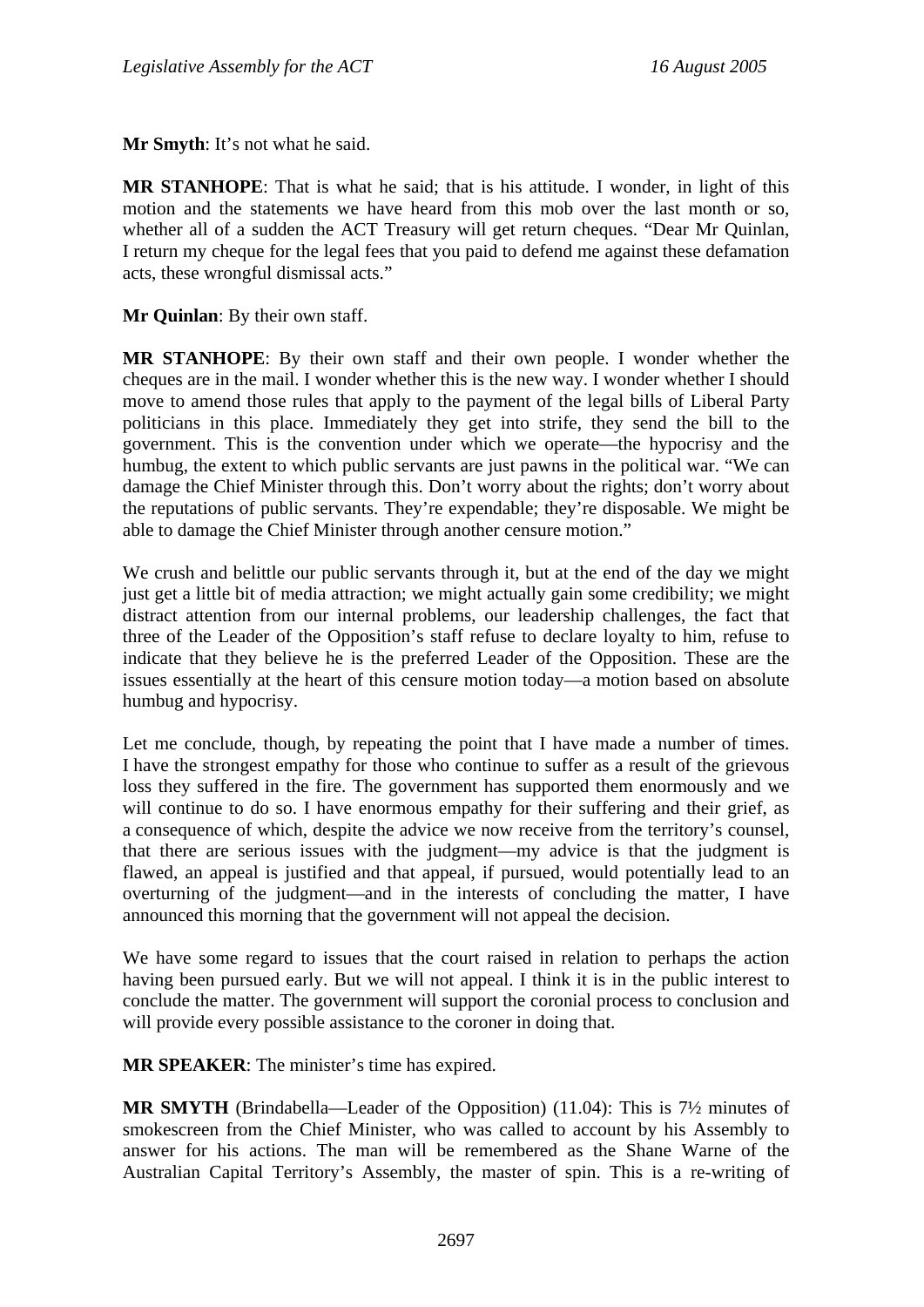history. We have this series of shifting sands from a Chief Minister who has never once told us exactly what happened and who has allowed to remain on the record his failure to remember phone calls, his failure to answer where he was on the night of 17 January and his failure to answer why he cannot recall where he was on 18 January. Yet he takes 7½ minutes building this smokescreen that somehow it is all the Liberal Party's fault, it is all our fault. He says we are here because it is our fault, not because of anything he has done.

Let us look at the shifting sands of this Chief Minister and his defence of his actions of the past couple of years. Let us look at the first excuse. The first excuse was it was a 100-year fire. Then it was a 50-year fire and then a 20-year fire. If we believe a Dr Peter Moore, a doctor of forestry, this morning, by the look of it, it is only a 10-year fire. So the first excuse was the shifting sands, that nothing could have been done with a 100-year fire. Dr Peter Moore says it is probably a 10-year fire. Then we had the historic "Don't blame me statement". Well, do not blame anybody. "Don't blame me" is another story because this Chief Minister will not take responsibility for the things that he has done. Particularly in this censure motion we focus on his role as Attorney-General.

Then it was "three choices, no choices". The other day when the full bench of the Supreme Court dismissed his claim and the claim of the nine, he said; "But I had to do it, I had no choice." Yet we have the transcripts of him saying several months ago, "I had three choices. I could join, I could not join, I could sit tight and do nothing." So again, there are the shifting sands. If one wonders why the story changes so much and so consistently from the Shane Warne of political spin in the ACT Assembly—our Attorney-General—it was an attempt to knobble and derail the coronial inquest. That is what it was about. If he cannot derail or knobble the coronial inquiry, he will damage the messenger so much that when she finally gets to deliver her report, we will say that it is flawed, that we cannot believe anything now because it is flawed. That is the whole purpose of what has been done and that is why we are calling this Attorney-General to account. It was quite interesting that this morning on 2CN the Chief Minister said he does not propose to appeal the decision and said:

I believe at this stage after almost three years and after almost \$10 million, I think there are a range of other considerations that I need to take into account and one of those is to bring the matter to a conclusion.

Bringing the matter to a conclusion was not a consideration a month out from the election last year. What he did not want was a coroner's report last year because he knows what will be in that report. In that report will be the truth. So let us look at his statement this morning;

I believe that this stage after almost three years and after almost \$10 million, I think there are a range of considerations …

What are those considerations, Chief Minister? He has not told us any of the considerations that he has now decided were not relevant then but are relevant now. What changed, Chief Minister, except the fact that we have had an election? I think we should give the Attorney leave to speak again, to tell us what these considerations were and why these considerations were not taken into account last October. If he really wanted to bring this matter to a conclusion, why did he not want the same thing last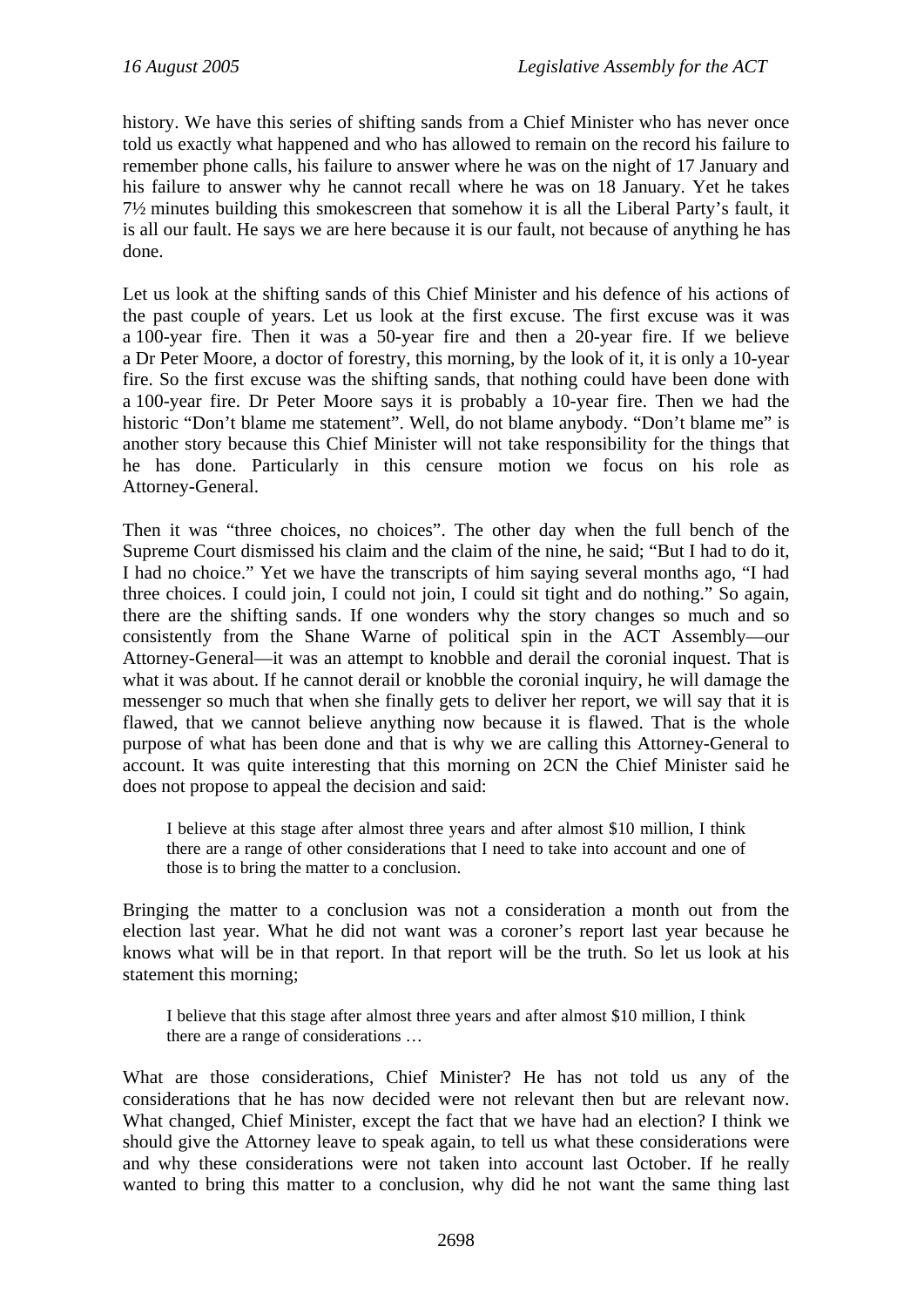October? What stood in his way in September and October? What clarified his thought last September and October, in the lead-up to an ACT election, that led him to join an appeal and put the weight of the Attorney-General—the first law officer and the person responsible for the court system—behind it? Last September and October, what was in this man's mind?

We got an indication this morning when we talked about retrospectivity. Mr Solly asked about a third inquiry. Solly said it is what the opposition wanted and it is what Bill Redpath and the Law Society suggested might have been more appropriate. What does the Chief Minister say: well, that is what they do in retrospect because of perhaps some of the hurdles and the road blocks that we have struck and the rocky road that the coronial inquest has travelled over the past three years. Again this is the Shane Warne of political spin at work. In case he had forgotten, on 30 January 2003, long after his appeal, I moved a motion setting out the terms of reference for a broad-ranging inquiry. It had 18 separate aspects for inquiry. It specified a staged reporting process to account for the then coming fire season as well as allowing examination of longer-term issues. Again these are the shifting sands from the Attorney-General, the man who should be dedicating himself to getting to the bottom of the matter, not standing in its way.

When it comes to the bushfire disaster of January 2003, two issues still weigh heavily on the public's mind. The first is why were the fires not more aggressively tackled in their first few days and, secondly, why were sufficient warnings not given to the people of Weston Creek and Kambah when it was so obvious that the fires would reach the city? As long as these questions have been asked, the government, particularly the Chief Minister, Mr Stanhope, has sought to avoid their being answered and that is why we censure him today. He opposed our motion to establish an inquiry under the Inquiries Act. Instead, he established the laughably inadequate McLeod review, the report of which just sits gathering dust. He has a copy of it there on the table. Point to where the McLeod review talks about why the fires were not put out on the first night. Point to where it talks about the warning that could and should have been given.

### **Mr Stanhope**: Page 62.

**MR SMYTH**: I will check page 62. What about page 132, where it says that at 8 o'clock on the morning of 18 January 2003 all fire units were allocated roles. The Chief Minister, missing in action, still has not told us where he was. He was still not answering his phone calls. He cannot tell us where he was. It is our view that he undertook this appeal in an attempt to derail the coronial inquiry because it was getting uncomfortably close to the truth, or at least to derail it or to damage the messenger. Of course, the action to disqualify the coroner was a dismal failure. I will not read all of the paragraphs. I will simply read paragraph 106. This action was on the basis of apprehended bias. In paragraph 106 the full bench of the Supreme Court says:

However, we are unable to see how the first respondent's comments could provide any ground for an apprehension of bias.

In paragraphs 84, 127, 130, 132 and 187—the list just goes on—the court finds nothing of what the Attorney-General put forward, yet he hides behind the legal advice. He says he got legal advice that there was an apprehended bias. Well, he should table his legal advice. We do not believe him. We do not believe the advice says what he said. He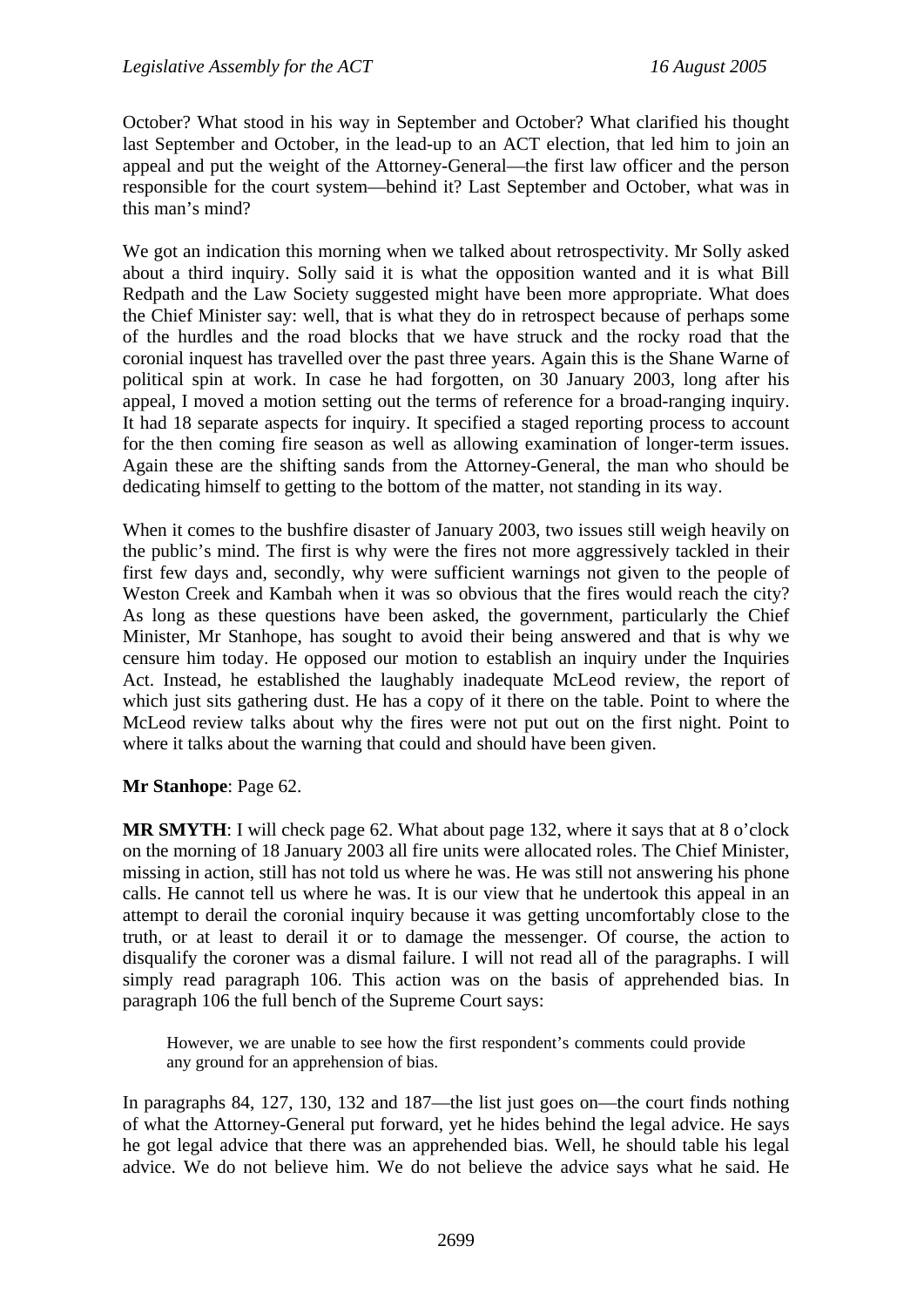should table it and prove us wrong, and table the advice that he supposedly received last night that he does not have the department's spin on yet. He should table it as well and prove us wrong.

It is inconsistent to say I received legal advice that says there were serious matters of law that forced me to join the action in September-October last year and to get legal advice yesterday to say that the points of law that the full bench found are still inconsistent, but I will not do anything now. He did it before the election but will not do it now. The Chief Minister must tell us what were the considerations in the lead-up to joining the appeal last year. He must tell us what the considerations were then and what has changed 10 months later that has led him to say he does not have to do it now. He really needs to explain exactly why he is now not going to defend these people he has so ardently defended. We get back to the shifting sands.

When this first started apparently all nine of these individuals were volunteers. They were all volunteers and he was going to defend them because they were volunteers. He was wrong. This morning he said we are attacking firefighters. They are not all firefighters, and we are not attacking firefighters. We are not in any way, shape or form attacking firefighters. People in my brigade want answers. They still want to know what went wrong on the day. They still ask what we could have done better and still want to know how we can improve the system to make sure it does not happen again. This is not an attack on firefighters. Again there are the shifting sands. There is the Shane Warne of spin at work. He is attacking firefighters. He called them beacons this morning and he throws these people in front of himself to protect himself. That why he should be censured.

**MR SPEAKER**: Order! The member's time has expired.

**DR FOSKEY** (Molonglo) (11.14): In the immediate aftermath of the 2003 bushfires the ACT Greens supported the establishment of a short administrative review on the understanding that it would enable government to make intelligent organisational decisions in the lead-up to the next bushfire season and address some more obvious administrative shortcomings which the catastrophe of the 2003 fires made clear existed. We also accepted that it was appropriate for the coroner to undertake the necessary judicial review rather than through the additional establishment of a board of inquiry. Our view has always been that the coroner's inquest into the 2003 fires ought to be conducted promptly and rigorously. In December last year I made the point that decision-makers in the lead-up to the fires need to be:

… held accountable for their actions, not by way of a witch-hunt, but simply as a mechanism for understanding how decisions may need to be different in the future and for determining who should take responsibility for which aspects—

I also made the point that consideration should be given to whether:

 … any past poor or negligence performance by a key player or players contributed significantly to the situation that occurred.

I added then that it would be: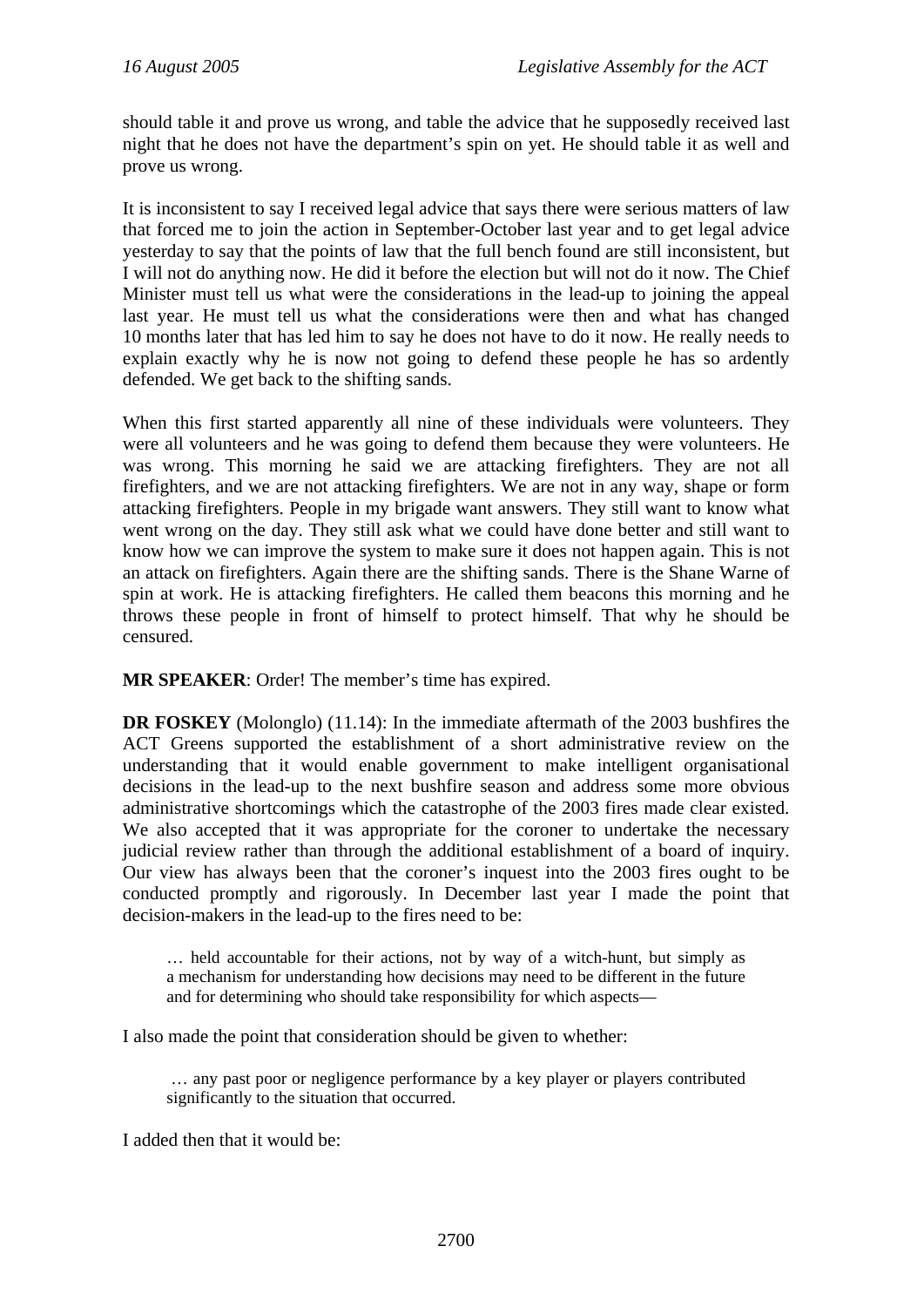… particularly inappropriate for a majority government to hide behind its numbers in the Assembly to prevent proper scrutiny of the events leading to the largest disaster ever faced by Canberra people. It is also inappropriate for it to be party to legal proceedings designed to thwart the public's right to a proper consideration of all the issues.

But at the heart of this debate lies a commitment to the integrity of the law, both in regard to those witnesses who have claimed a perception of bias and have taken action in the Supreme Court and within the perceptions of the wider Canberra population, especially the victims of the fires. If the integrity of the justice system looking into the disaster is in doubt, it will be doubly hard to move forward constructively. While I argued last year that other approaches were open to government in dealing with the claims of perceived bias, the decision to take legal action was not made by government alone. It was initially in the hands of nine witnesses appearing before the inquest. I did not see it as unreasonable for the government to support an action that would resolve the issue and tie it in, in effect supporting the outcomes of the inquiry.

The ACT Greens do not support an approach that argues that senior officers of the department are on their own in the courts should a disaster occur which requires a coronial inquiry. We hold it proper that the government covers the reasonable legal cost of its officers. So, for example, I would not have supported Premier Beattie in Queensland when he decided not to fund the legal costs for senior officers in his health department facing the inquiry into matters concerning Dr Jayant Patel, formerly of Bundaberg hospital. While such an approach might make for an unwieldy and expensive process, it is a just one. In that context I would recommend that some attention might well be given to reviewing the mechanics of our inquiry processes in order to speed up and simplify them whilst ensuring that the commitment to fairness remains.

At the time the government and the other relevant plaintiffs first took their concerns regarding the ACT coroner to the Supreme Court, I argued that we would have preferred to see the government wait until it had seen a copy of the coroner's report before deciding that it was influenced or potentially influenced by bias. At that point it would still have had the option to take legal action to prevent publication of the report on account of perceived bias or alternatively to provide the coroner with a response to be published along with her findings. However, I acknowledge that a decision at that point to institute legal proceedings would have left the government open to even stronger claims of a cover-up or of undue interference than it faces now.

I have no problem in saying that I did not believe the Attorney-General had to join the action questioning the integrity of the coroner at that time. However, much reference has been made to legal advice that suggested that he did. For that reason, I support paragraph 2(a) of the motion, which asks that the Attorney-General tables by close of business today the legal advice that he relied on in initiating and/or joining the appeal against Coroner Doogan. I suggest that if legal advice is going to be regularly trotted out as the basis for contentious actions, government could treat the advice itself more robustly in order to explain its position before it takes such contentious action. Nonetheless, I cannot accept the opposition's claim that the Attorney-General has extended the process by a year. It seems to me that the tortuous extension of this process would have happened whether or not the government joined the action.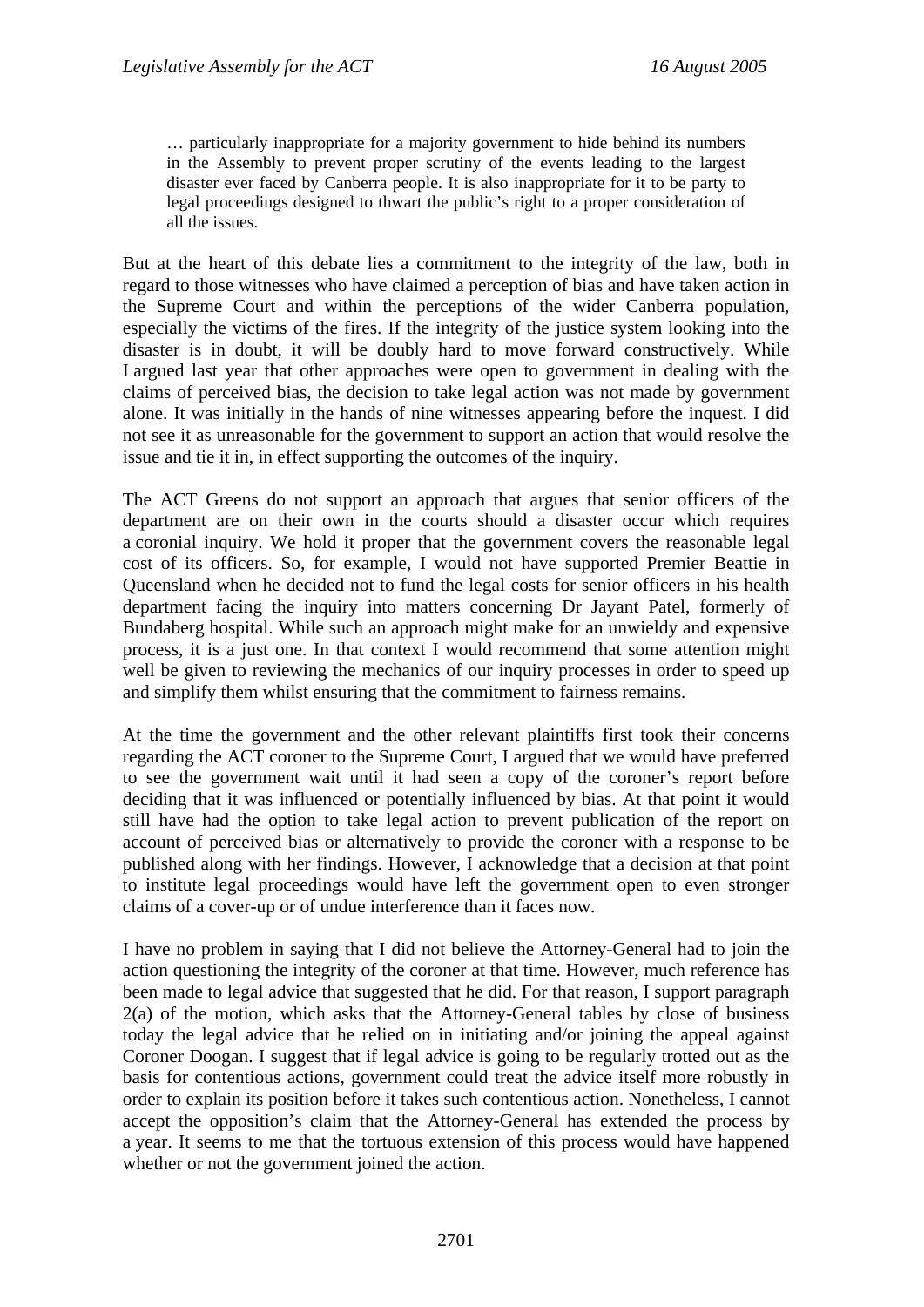The only real demand we can make of the government in this respect is that it accepts the decision of the Supreme Court and consequently of the coroner. I believe that we can now dispense with the question of perceived bias. I believe that the decision of the full bench of the ACT Supreme Court has put the issue at rest and I trust that we can now look forward to the coroner's inquiry being wrapped up and the final report being delivered.

In this debate, I would like to repeat some other concerns I have about the organisation of the courts in the ACT. It is a concern expressed by a range of others in the legal profession and elsewhere in the community about the system used to allocate magistrates to particular matters. Currently there is a rotating roster so that when a matter arises the next magistrate on the list is the one to deal with it. It would seem more sensible to select magistrates to hear matters on the basis of their skill and expertise in the area rather than just because their number came up. This would have the effect of ensuring that coroners have a less steep learning curve when they confront a major inquiry.

There is also the question of the time that is made available to those magistrates and the courts to deal with matters of such importance. We have raised concerns regarding the time taken for inquests into deaths in custody, compliance of disability and mental health services and concerns regarding the subsequent time taken for findings to be released. Inquests in the ACT, even without intervening legal action, can take several years. Months can pass between the conclusion of an inquest and the publication of the full findings. These are not questions of improper behaviour by the Attorney-General in regard to the particulars of a case; however, they are reflections on the management of the judicial system and the allocation of resources.

Since the end of the 1990s it would seem there has been enough work to keep a dedicated coroner busy and enough demand on courts' time to justify an increase in funding so that, in the public interest, matters of real significance to the operations of a range of our services here in the territory could be effectively and promptly pursued and resolved. I do not think it would be offensive or inappropriate to add that a more specialised approach to coronial inquests might obviate some of the distress encountered by witnesses and others associated in such inquests both in their conduct and in the time taken to conduct them.

**MR PRATT** (Brindabella) (11.23): The theme for my concern that the Attorney-General is deserving of a censure is that the ACT community needed a fiercely independent and searching Doogan inquiry because the Chief Minister's handpicked McLeod inquiry failed to answer all of the vital questions. When Doogan started getting closer to doing just this, the Chief Minister moved to choke her off. The Chief Minister was recorded in *Hansard* on April Fool's Day 2004 as saying:

I have expressed the view many times … and I will continue to express the view, that I think it is important that we not interfere with the workings of the coronial inquiry. I think it particularly important that we not pre-empt the outcomes of the coronial inquest or prejudge anybody that has appeared or has yet to appear before the inquest—indeed, anybody involved in fighting the fire on 18 January 2003 and in the days leading up to that.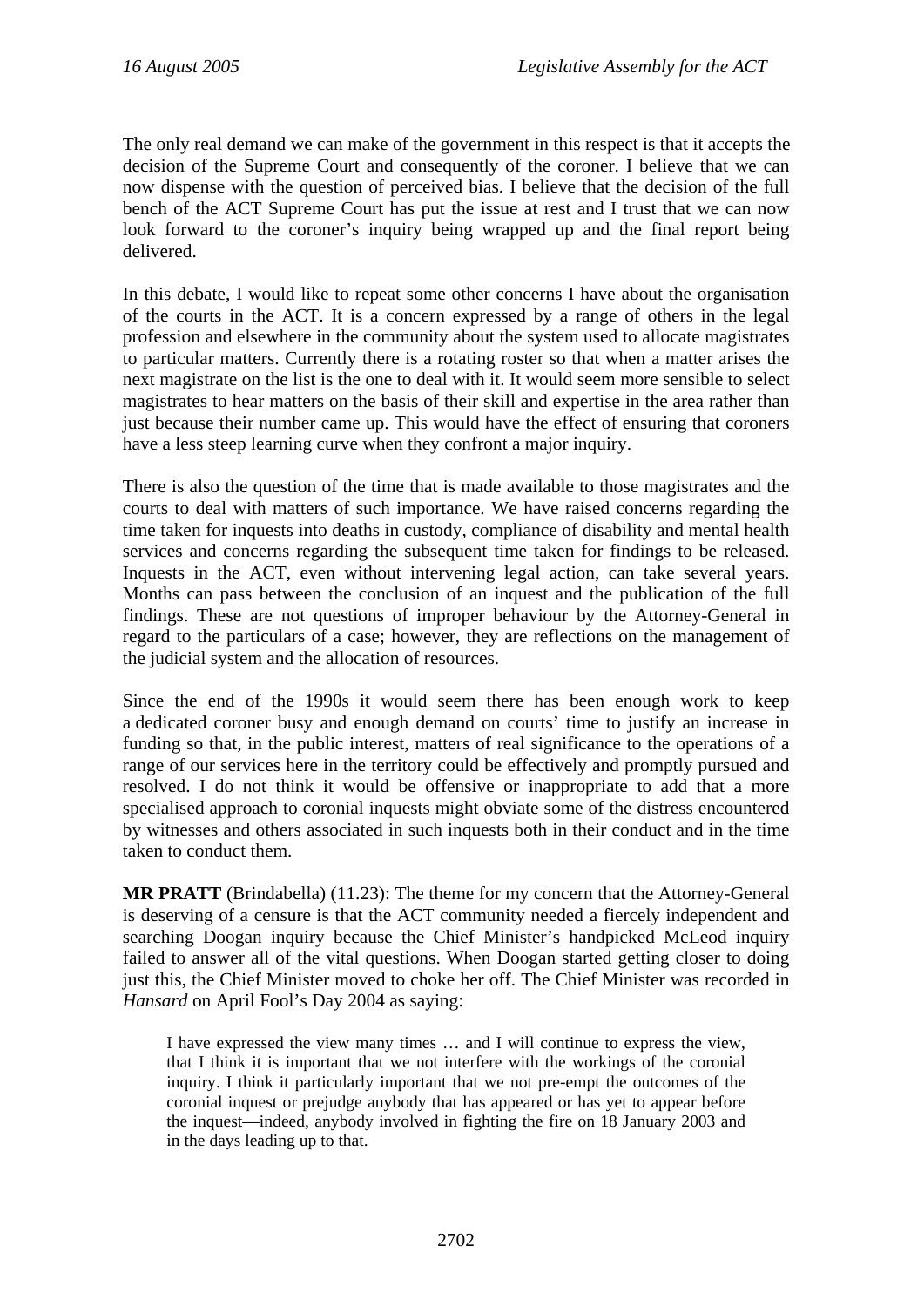If only the Chief Minister kept his word. The Chief Minister should have ensured that no stone was left unturned to analyse, and to take the lessons from, the emergency that we had, putting the community that elected this government ahead of the Chief Minister's own self-preservation. Instead, the Chief Minister put his promise not to pre-empt the outcomes of the coronial inquest on the backburner and did so on the basis of a very premature hypothesis of perceived bias by the coroner, using around \$1.8 million in taxpayers' money to fund a legal challenge to have the coroner disqualified. We need to find the truth of what emergency systems failed in January 2003 and why they failed. But the kind of self-preservationist behaviour displayed recently by the Chief Minister and Attorney highlights an obvious lack of a commitment to community representation by this government, thus creating a huge doubt in the minds of the community as to who the Chief Minister represents—himself or the community at large and the victims of the 2003 bushfire disaster. On 6 March 2003, the Chief Minister was recorded in *Hansard* as saying:

I do not believe we will be in a position to implement the recommendations of the coronial inquest before the bushfire season 2005. I think that is unacceptable. It is unacceptable to the people of the ACT that they should have to wait over two years for answers to some of the fundamental questions that have to be answered in relation to this disaster.

This is another misleading by the Chief Minister. Previously he gave the community confidence in that he thought it was unacceptable that they would have to wait more than two years for the outcomes of the inquiry, but then he contributed to, and was the driving force behind, the inquiry's delay. As I said in this place, and in three press releases back in 2003 after the 2003 bushfire, after any major disaster it is axiomatic that a community carry out a broad and deep inquiry. Politics should have been the least of our concerns.

All political parties in the ACT would clearly share the criticisms coming out of an effective inquiry going back over many years, which is what the coronial inquiry should do. This is not a matter of politics and self-preservation. It is a matter of all of us here working together to make sure that we get to the bottom of this problem, for the good of the safety of the community. The Chief Minister's actions in driving the disqualification of the coroner go against that promise. On 2CN radio on 4 February 2003, just 16 days after 500 homes and four lives were lost, the Chief Minister said about the inquiry that was going to be established:

It'll be open, it'll be public, it'll be conducted freely and frankly and fearlessly. This government has no desire to hide anything. I don't want to have anything hidden.

Via the coronial inquiry, in the quest for free, frank, and fearless discussion, the Chief Minister must allow both the Assembly and the community to have answers to questions such as why were the fires of 8, 9 and 10 January 2003 not extinguished, or contained, before they spread to disastrous extremes? Why did the government not issue any substantial warning to the public in the three days leading up to 18 January 2003? Why was the worst-case scenario planning, alerting the vulnerable suburbs, not undertaken? Why was the gravity of the fire and weather intelligence on 16 and 17 January 2003, indicating a potential suburban disaster, not utilised to sharpen the warning and alert system of the ACT community?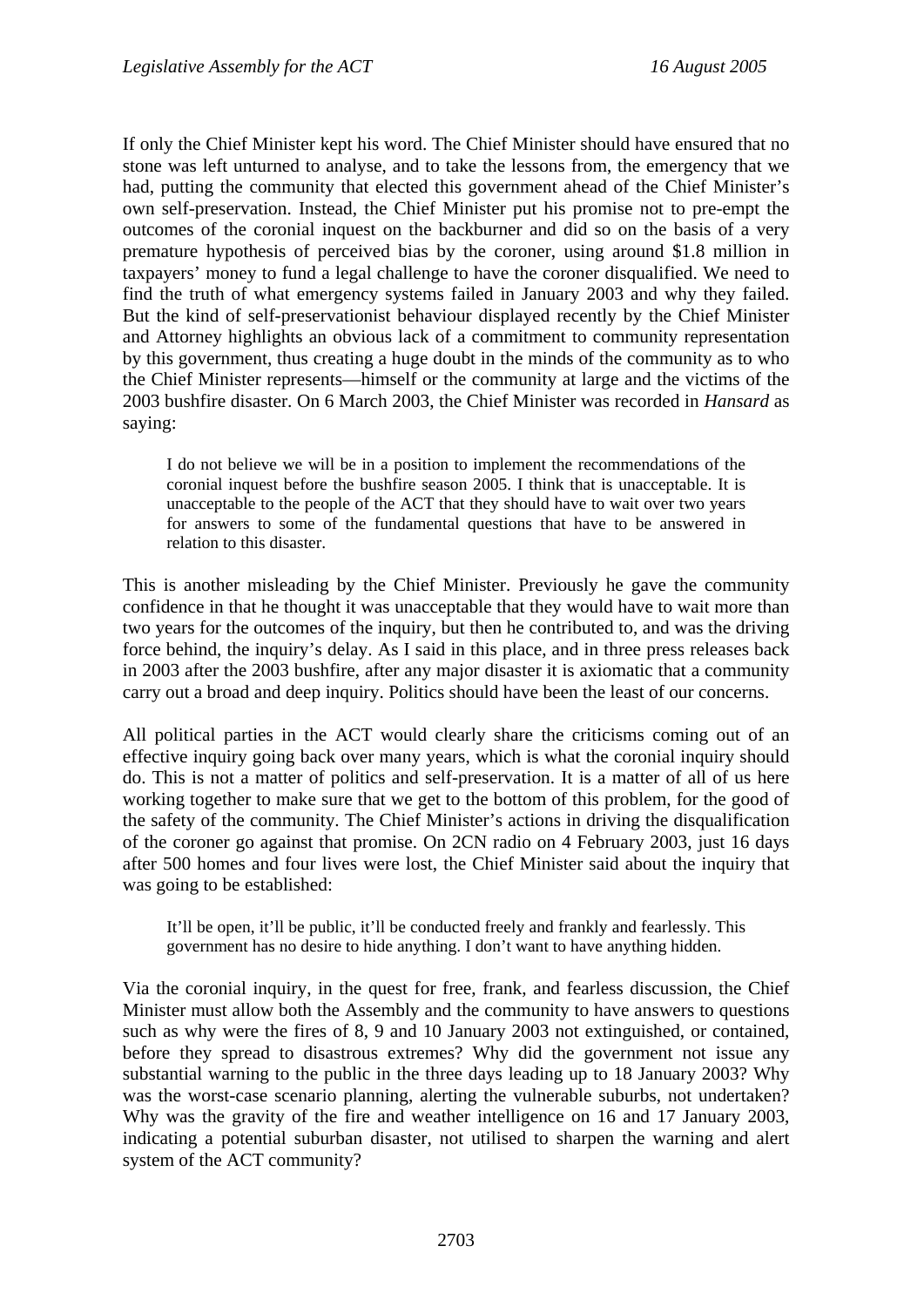Instead, the Chief Minister has tried to prevent these questions from being frankly and fearlessly answered by attempting unsuccessfully to have the coroner disqualified. It appears his fear is that blame may be apportioned to him, or his officers, for some aspect of the failings surrounding the disaster. This flies in the face of the Chief Minister's plea to the community, after the disaster, to blame him if they were going to blame anyone at all. Now that he suspects he may be blamed he is seeking to have the Doogan inquiry thwarted.

In summary, the ACT community relied on the Doogan inquiry as the only reliable. neutral, and searching inquiry to find out why the fires started, why they spread so quickly and became unstoppable, and why the community got precious little warning to evacuate its vulnerable suburbs. The community was relying on the first law officer and Chief Minister to defend and uphold the Doogan inquiry, particularly after his toothless tiger, the McLeod inquiry, failed to answer all of those critical questions.

To illustrate how serious the Chief Minister's failure in upholding Doogan is, I remind members what the fundamental disappointments of the Chief Minister's handpicked McLeod inquiry were. While the McLeod inquiry was generally useful, it did not follow through on a number of vital questions. They were: why did the government hesitate on 18 January 2003 to call a state of emergency, resulting in the official warning coming a short time before the first houses in Duffy were destroyed by fire? What were the strategic decisions taken on that day—and fundamentally this is extremely important and in the three days prior to that? What were the strategic decisions that were not taken in the three days prior to that? These were the issues fundamental to the outcome of the disaster. We need to learn from those outcomes because this community needs to minimise risk for future fire seasons. We are now approaching the third fire season since the January 2003 disaster and these questions have not been answered.

We needed Doogan to answer these questions, and the Chief Minister has moved to choke her off. It is appalling judgment and appalling self-interest. There was also ample evidence that the McLeod inquiry was far less independent than it could or should have been. First, there were some very strong indications, and this continued to be very disturbing, that the final McLeod report had significant departmental input. Was that independent? Was that an inquiry standing back from this government's departments? Second, why did this inquiry not undertake public hearings? Public hearings did not occur with McLeod. Again, we now need to depend on Doogan to bring that independence that McLeod did not. Why? Because it did not suit the first law officer of the ACT to have a McLeod inquiry that was open and accountable. The control freak in him had to ensure that this inquiry's outcome was influenced by him. This failure to ensure that an expensive inquiry served the community well is yet another reason why the Chief Minister deserves to be sanctioned. In any case, he is a serial offender in obstructing justice. McLeod did not see justice done. The Benton Auditor-General's report into the failings and the dysfunctional nature of the Emergency Services Bureau was swept aside by this Attorney-General. Finally, this Attorney-General has obstructed Doogan. Therefore, he deserves censure, and I call upon him to stand aside as Attorney.

**MR QUINLAN** (Molonglo—Treasurer, Minister for Economic Development and Business, Minister for Tourism, Minister for Sport and Recreation, and Minister for Racing and Gaming) (11.33): I would like to bring a little perspective to this debate. First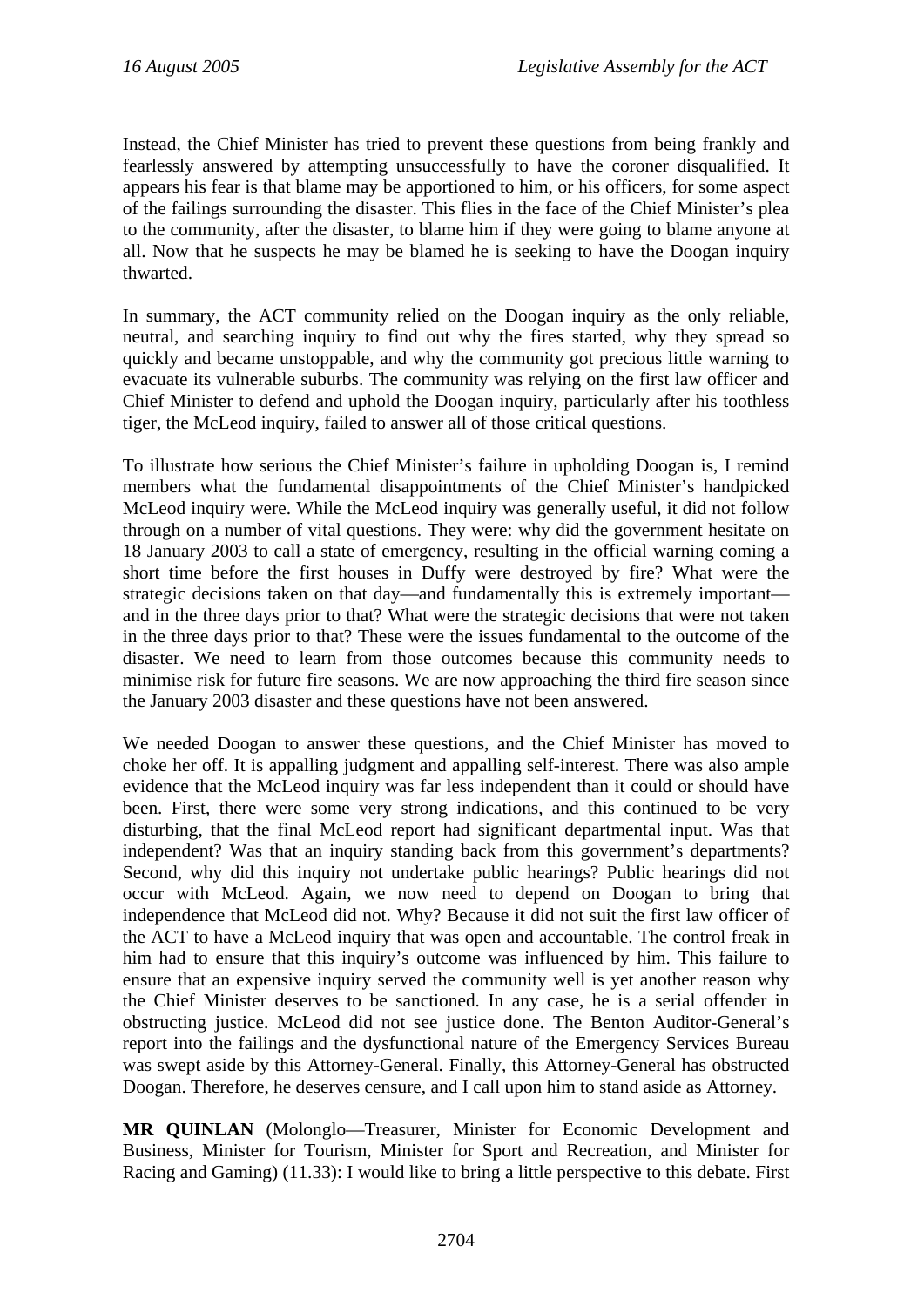of all, if I can reflect back to Christmas 2001, I happened to be Minister for Emergency Services and we had a quite serious bushfire then. At that stage, I had inherited an Emergency Services Bureau with senior appointments from a previous government and I am presuming it was a structure in which the previous government had complete confidence. I am assuming that the appointments that were made within that bureau had the complete confidence of the previous government. In December 2001 we had a fire. It reached the city limits and burnt areas of Curtin, back fences in Curtin, but that is as far as it went. We collectively congratulated our Emergency Services Bureau on the sterling job that it had done and we effectively eulogised them, and the then opposition joined whole-heartedly in that.

Since then, for tawdry political gain, we have had a complete change of standard. We have seen an abominable exhibition of double standards across this house. We hear the opposition claiming that it represents victims of the bushfire. Whether or not the inquiries take a short or an extended period of time, they will come to a conclusion, but unless the nine people who initiated the appeal we are discussing now did it the way they did, their rights would have been trammelled totally. We have here an opposition with a double standard to the point that it is prepared to completely deny—not delay, but deny—the rights of nine people who genuinely believed they were being railroaded and who had expert opinion and support from an eminent jurist.

**Mr Smyth**: Table the opinion.

**MR QUINLAN**: The opinion does not need to be tabled, Mr Smyth. All you have to do is read the court transcript and you will get the full message out of that.

**Mr Smyth**: How can we be sure?

**MR QUINLAN**: It is in the application, for God's sake. It is just nonsense you talk about and you are asking the government to not observe a convention in relation to legal advice, again for pure tawdry political advantage. This morning I have heard Mr Smyth on radio and seen him in the paper with a lot of breast beating, saying: we are doing this for the victims of the bushfire, or for the people who voted for us. I think, quite frankly, we have an opposition that wants to use the victims of the bushfires. Before the last election a couple of people in this place were making claims that legions of constituents were coming to them on this issue or that issue. The funny thing is the primary people who made those claims are incumbents who just struggled over the line, just squeaked in, in an election in which they should have done a whole lot better. So some of the claims of representing public opinion at that point are open to doubt.

Let us update that. The election of October last year took place after lodgment of the appeal against Coroner Doogan. So, it was in the public forum. Weston Creek was the area most affected by the bushfires. In the overall election this government received an increased vote of 5 per cent, as Mr Smyth and his party descended below the Liberals in Western Australia and the Northern Territory in proportion of first preference votes. They received an absolute flogging and were only protected by the Hare-Clark system. Mr Smyth got fewer votes than Dennis Burke and he fell on his sword.

**Mr Smyth**: Tell the full story.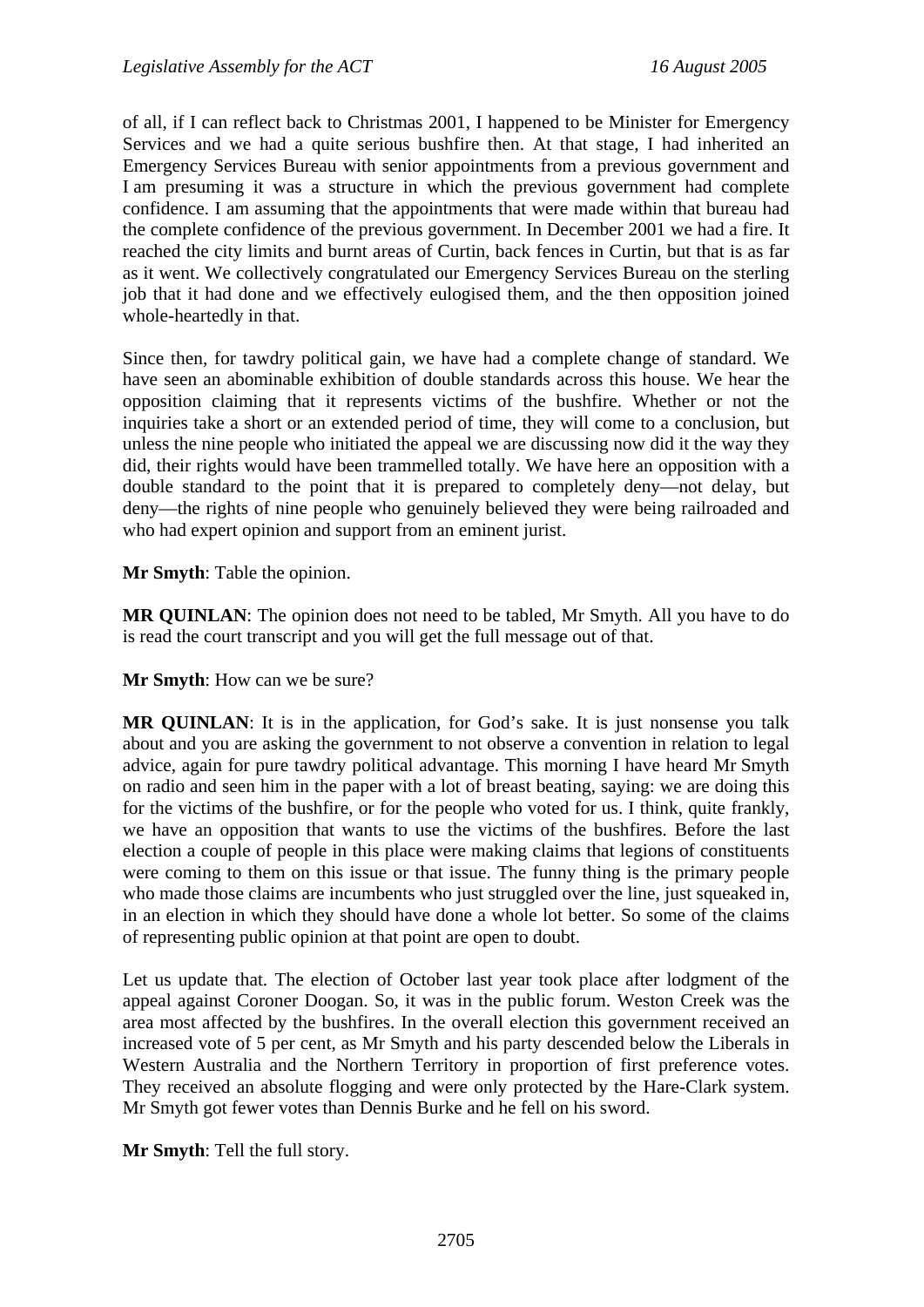### **MR SPEAKER**: Order!

**MR QUINLAN**: In Canberra the Labor Party increased its vote by 5.1 per cent.

**Mr Smyth**: And what did the Liberal Party increase its by?

**MR SPEAKER**: Mr Smyth, order!

**MR QUINLAN**: In Molonglo the Labor Party increased its vote by 6 per cent. In Molonglo the Liberal Party decreased its vote by 1.5 per cent. Let us take the suburbs that were affected. In Chapman, after the bushfires, after all of this was on the table, the Labor Party increased its vote by 9.3 per cent. In Duffy, which was also materially affected, the increase was 8.6 per cent. Mr Smyth does not represent the opinions of people out there. He is using bushfire victims for his own tawdry gain. Mr Stanhope was right. Mr Smyth has double standards in relation to people's rights. He is prepared to trample the rights of nine people, to give them no recourse to the justice system, even though others will still have their day and get their report. He wanted to scotch their rights altogether. Why? For purely political reasons.

Mr Stanhope has spoken about the spin that Mr Smyth has put on the cost, the misinformation he has peddled in the public forum. He peddled in the public forum that it cost a whole lot of money. It has not cost the government, but he is prepared to say it. Mr Smyth is prepared to claim that he is representing people of the areas that were affected, when the figures show the government has been roundly endorsed by the affected areas.

**Mr Smyth**: What were we to say to these people yesterday?

**MR SPEAKER**: Order, Mr Smyth!

**MR QUINLAN**: Yes, we recognise there are victims who still have not recovered, and Mr Smyth ought to stop trying to use them, because that is what he is doing. This is the lowest of politics. It is amazing the amount of self-righteous breast beating that comes from that side of the house when, at the same time, on the same issue, people are prepared to peddle misinformation in the public forum. They do not have very high standards.

Overall, misinformation is being peddled and false claims of representation are being made—claims that can be denied by the statistics. Of course, this motion will be defeated because of the numbers. It was always a political stunt. On radio yesterday it was conceded that it was a political stunt. But underneath that political stunt is the preparedness on the part of the opposition of the ACT to deny recourse to the full legal processes of nine people who have been through an horrendous process already and who are still under tremendous pressure. The opposition should have concern for individuals—

*Opposition members interjecting*—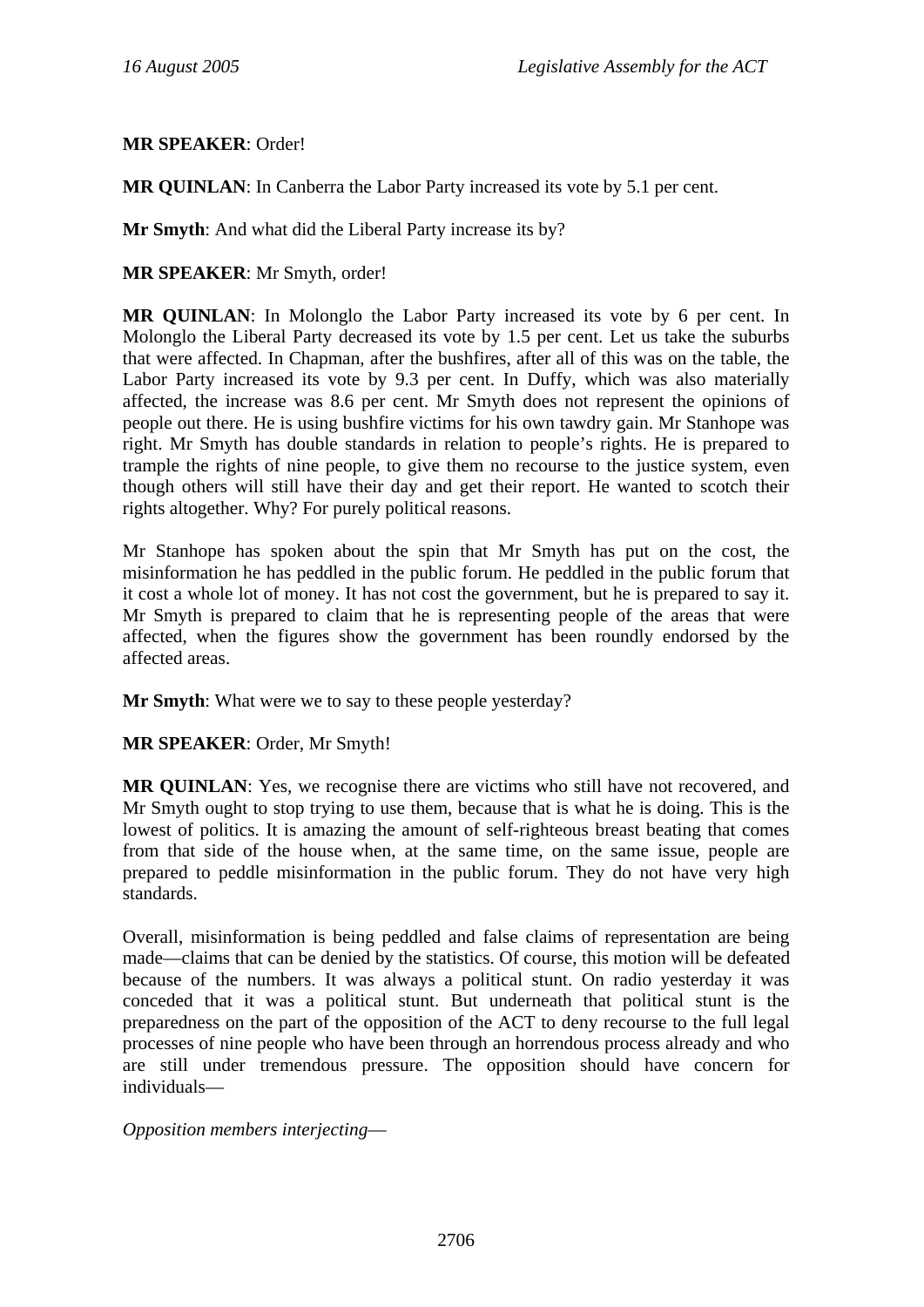**MR SPEAKER**: Order! Mr Smyth, I have called you to order three or four times. I am going to issue a warning, because it has just been repetitious. Please desist.

#### Motion (by **Mr Hargreaves**) put:

That the question be now put.

The Assembly voted—

Ayes 9 Noes 8

| Mr Berry      | Ms MacDonald | Mrs Burke  | Mr Seselja   |
|---------------|--------------|------------|--------------|
| Mr Corbell    | Ms Porter    | Mrs Dunne  | Mr Smyth     |
| Ms Gallagher  | Mr Quinlan   | Dr Foskey  | Mr Stefaniak |
| Mr Gentleman  | Mr Stanhope  | Mr Mulcahy |              |
| Mr Hargreaves |              | Mr Pratt   |              |

Question so resolved in the affirmative.

**MR STEFANIAK** (Ginninderra) (11.46): Mr Speaker, in light of what Dr Foskey said, I move:

That the motion be divided.

**MR SPEAKER**: Order! The question that the question be put has been resolved. It is too late for that. The Assembly has already resolved that the whole question as put to the Assembly be put. So, the question is that the motion be agreed to.

**DR FOSKEY** (Molonglo) (11.47): I ask that the motion be gone through part by part.

**MR SPEAKER**: I have already ruled on that. It is not an option available to you. As I explained, the Assembly has already resolved that the entire question be put. So, the question is that the motion be agreed to.

Original question put:

That **Mr Stefaniak's** motion be agreed to.

The Assembly voted—

Ayes 7 Noes 10

Mrs Burke Mr Smyth Mr Berry Mr Hargreaves Mrs Dunne Mr Stefaniak Mr Corbell Ms MacDonald Mr Mulcahy **Dr Foskey** Ms Porter Mr Pratt Mr Gallagher Mr Ouinlan Mr Seselja Mr Gentleman Mr Stanhope

Question so resolved in the negative.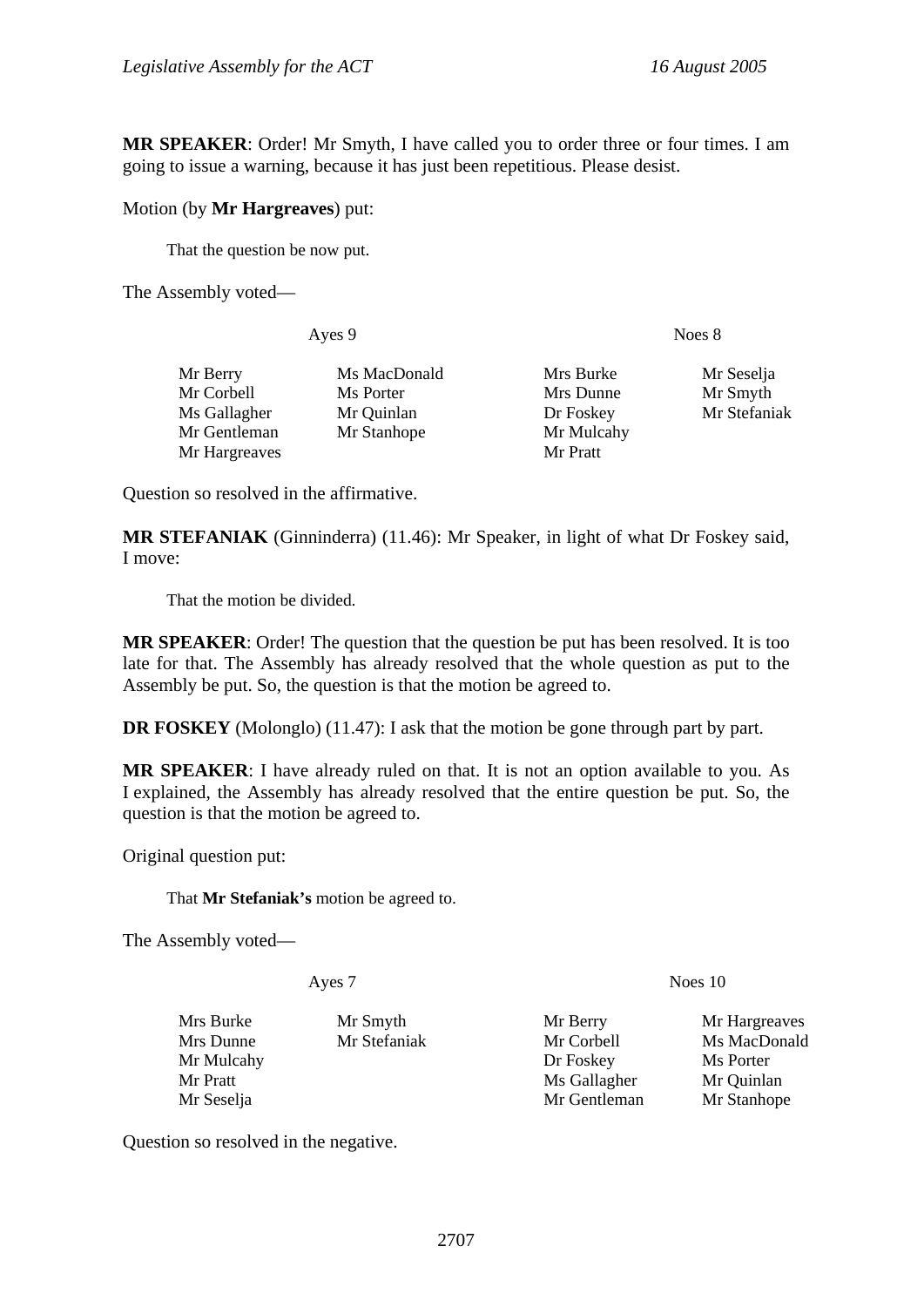# <span id="page-24-0"></span>**Planning and Environment—Standing Committee Report 11**

**MR GENTLEMAN** (Brindabella) (11.49): I present the following report:

Planning and Environment—Standing Committee—Report 11—*Draft variation to the territory plan No 258—Belconnen Labor Club section 48 Belconnen,* dated 29 June 2005, together with a copy of the extracts of the relevant minutes of proceedings.

I move:

That the report be noted.

The committee has no recommendations in relation to this draft variation to the territory plan. As committee chair, I would like to thank all of those involved in the consultation process, particularly the committee office and the secretary, Hannah Jaireth.

**MR SESELJA** (Molonglo) (11.50): I note that no comments were made in relation to the proposed variation. I think this is the first time the committee has done that. I raised some concerns about potential conflicts of interest of a couple of the members of the committee and I wanted to discuss that, given that the majority of the report addresses that issue and makes no comment on the variation. The report says:

The approach of providing a 'no comment' response is taken in many reports by the Standing Committee on Legal Affairs when performing the functions of a scrutiny of bills and subordinate legislation committee. The fact that two members have made declaration of a possible conflict of interest … in relation to the proposed variation, does not detract from the appropriateness of this response.

As I said, and I might stand corrected, I believe it is the first time this committee has issued a no comment report and it is probably not coincidental that the first time we have made no comment is the first time that issues of conflict of interest have been raised. Most of the report deals with the issue of declared possible conflicts of interest, as it says in the heading. The report states:

Government members of the Committee declared a possible conflict of interest—

I believe that was only after I raised it—

but it should be noted by stakeholders that this interest is not peculiar or personal to the members involved.

I find that interesting. It goes on:

Many members of the Canberra community, on all sides of politics, are members of the Labor Club for social reasons, so membership of the Club should not disentitle Committee members from issuing a 'no comment' report on this draft variation.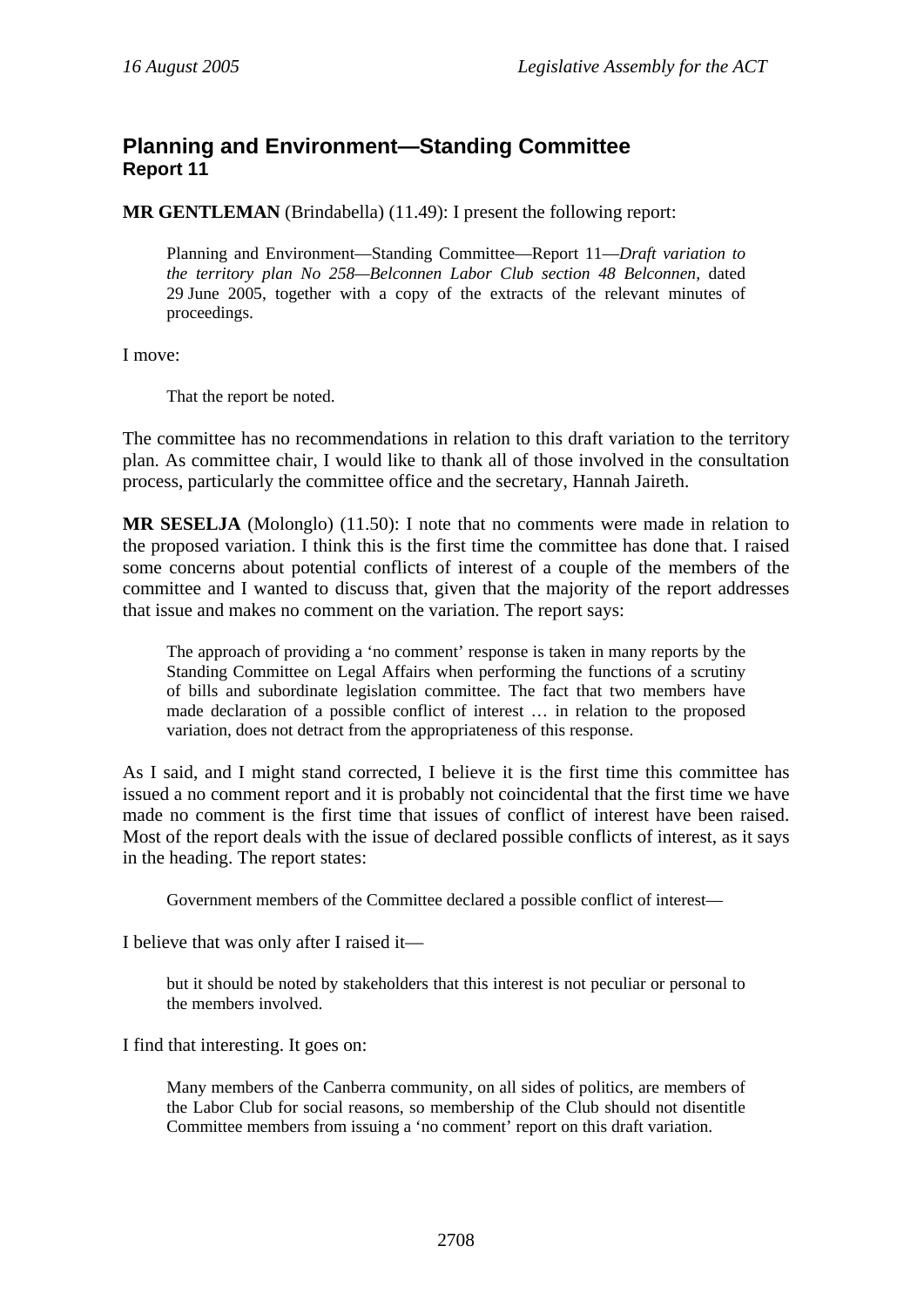I think that is getting the issues confused. The problem was not necessarily the no comment response; it was that members of the committee considering the draft variation had a conflict of interest. The conflict of interest was not in relation to them having membership of the Labor Club—as they say, many Canberrans have membership of the Labor Club—it was that both Labor committee members were former board members of the Labor Club, so they obviously have a fairly close relationship with the Labor Club. The last time I checked, the average Canberran had not been on the board of Labor Club. I do not think it is a particularly wide membership. The other issue obviously would be in relation to donations.

The report goes on:

The fact that the Labor Club supports the Labor Party does not mean that Government members of the Committee have a direct pecuniary interest in this proposed variation. Donations to the party are managed separately to campaign funds so there is no direct pecuniary benefit for members.

In my opinion that is being quite cute. The fact is that the Labor Club is the major donor to the Labor Party, as you would be well aware, Mr Speaker. I think half the funding, or more, each year comes in from the Labor Club to the Labor Party. I think several hundred thousand dollars came in for the last election from the Labor Club. So the interests of each of the Labor members and Labor candidates are directly tied to whether funding comes from the Labor Club to the Labor Party. Their chances of re-election are no doubt influenced by money coming from the Labor Club. It is a bit cute to say there is no direct pecuniary interest. Clearly, there is a significant interest on the part of the Labor members of the committee in relation to the money that comes from the Labor Club every year.

**MR SPEAKER**: Mr Seselja, I direct your attention to standing order 156 in relation to conflict. The last sentence reads:

Any question concerning the application of this standing order—

that is, the standing order on conflict of interest—

—shall be decided by the Assembly.

I think hurling accusations across the chamber probably flies in the face of that resolution, or that standing order, I should say.

**MR SESELJA**: Thank you, Mr Speaker. In summary, I disagree with much of the justification in the report and particularly paragraph 1.10. As I said, most of the report was devoted to justifying the declared possible conflicts of interest and I do not think the case has been made very strongly.

**MR GENTLEMAN** (Brindabella) (11.54): As committee chair, I would like to advise the Assembly on the process that the committee undertook in consultation on draft variation 258, the Belconnen Labor Club. Quite contrary to the statements made by Mr Seselja, when the committee first met to discuss DV 258 both I, as chair, and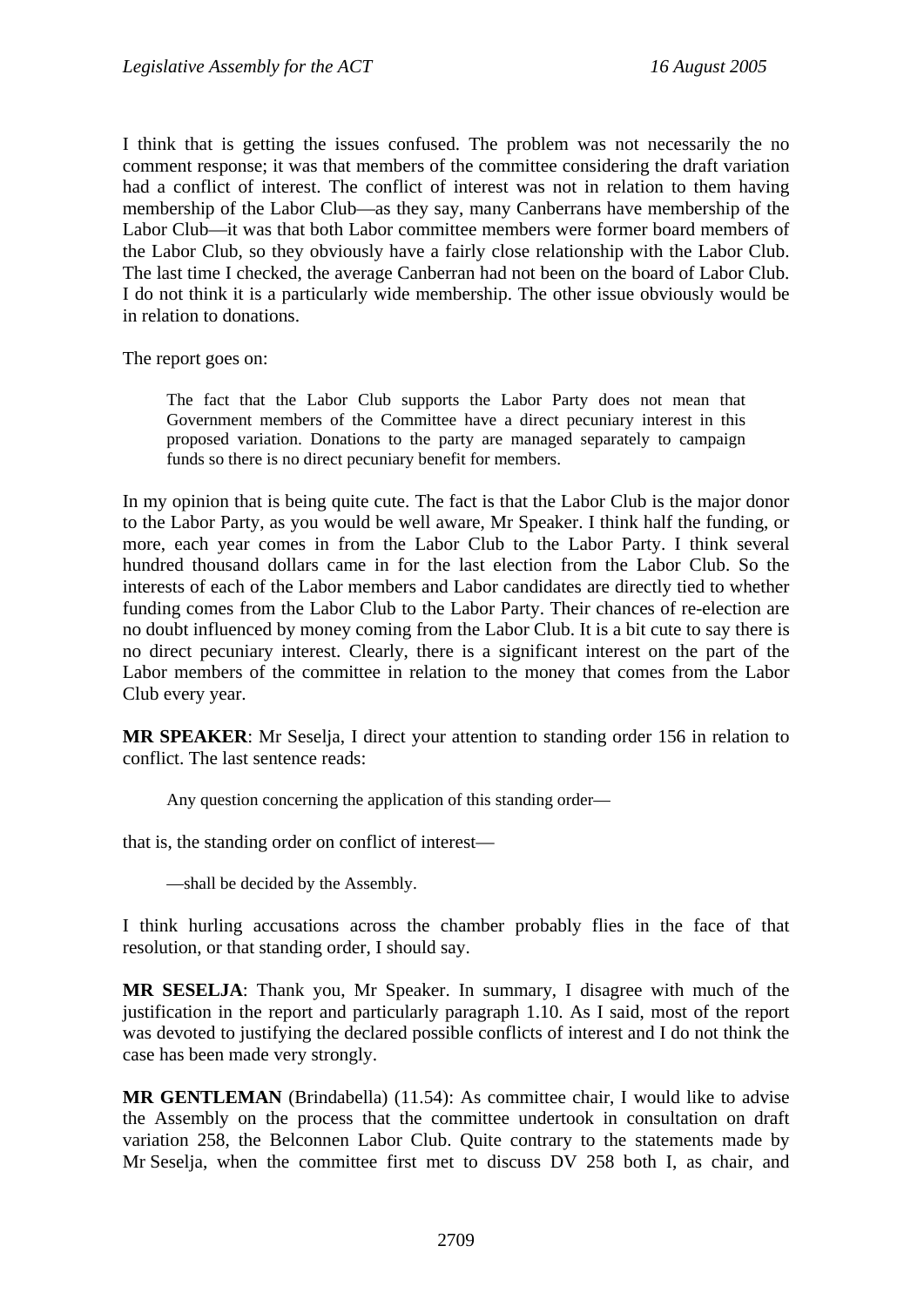<span id="page-26-0"></span>Ms Porter acknowledged a possible conflict of interest in relation to both of us being on the Labor Club board in the past.

**Mr Seselja**: Only after I asked. Only after I raised it.

**MR SPEAKER**: Order, Mr Seselja!

**MR GENTLEMAN**: Thank you, Mr Speaker. This is before Mr Seselja made any statement. Mr Seselja took this under advisement and the secretary was asked to approach the Clerk of the Assembly to seek advice on a possible conflict of interest and how we should deal with that. At the second meeting to discuss the proposed variation to the territory plan, Mr Seselja was, as has occurred on numerous other occasions, unable to attend the meeting and so the advice from the Clerk was held over until the third meeting.

By the third meeting of the committee on this very simple draft variation it was again Mr Seselja who held up discussions in relation to the proposed variation. The secretary informed Mr Seselja that the advice from the Clerk had been that there was a possible conflict of interest, but members of the committee were able to remain in full and discuss the draft variation. Mr Seselja then went on to explain that, yet again, the discussion would have to be held over for another meeting as his adviser Mr Justin De Domenico had not yet read the DV and therefore Mr Seselja was not able to comment on the DV.

By the time Mr Seselja was ready to join the discussion, it had been over one month and four meetings since this simple DV had been referred to the committee. Mr Seselja then asked that Ms Porter and I stand down from discussions in relation to DV258—I gather he had talked to Mr De Domenico by then—as we may have a possible conflict of interest. As noted in the report, many members of the community, including members of both sides of politics, are members of clubs for social reasons and therefore membership of a club should not disentitle committee members from issuing a comment on a report.

When it was decided, with the Clerk's advice, that all members of the committee could continue discussions in relation to this draft variation, Mr Seselja withdrew from deliberations. The committee regrets Mr Seselja's withdrawal from deliberations on this draft variation. Committee membership should work with a bipartisan approach and not attempt to create a political advantage or try to destabilise the committee. As committee chair, I close by calling, yet again, on Mr Seselja to work with this committee with a bipartisan approach, to consider the Canberra community and the committee's responsibilities to our constituents. Thank you.

Question resolved in the affirmative.

# **Planning and Environment—Standing Committee Report 12**

**MR GENTLEMAN** (Brindabella) (11.58): I present the following report:

Planning and Environment—Standing Committee—Report 12—*Draft variation to the territory plan No 255—Commercial C, Precinct Rationalisation—Mawson*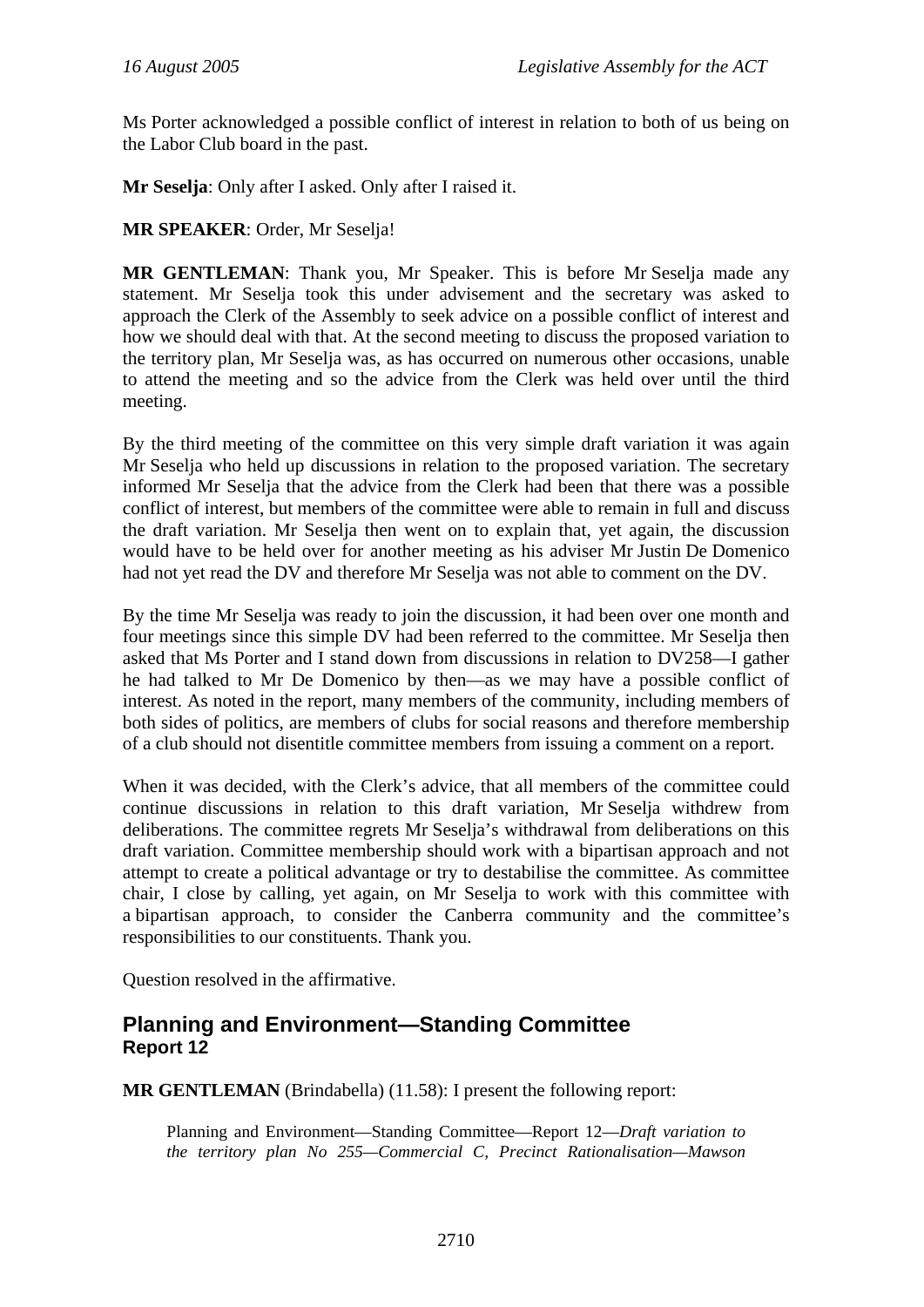*(Southlands) Group Centre,* dated 6 July 2005, together with a copy of the extracts of the relevant minutes of proceedings.

I move:

That the report be noted.

Draft variation 255—Commercial C Precinct Rationalisation Mawson (Southlands) Group Centre and minor corrections to Part D definitions of terms—was considered by the committee at meetings held in June and July of 2005. Committee members and staff held a site visit to the Mawson Group Centre to discuss concerns raised by some other shop managers. Members spoke to the manager of the Mawson Botanicus Perfectus and to the proprietor of the Woolworths Mawson store, with a main focus on parking and access issues. Committee members also discussed in detail the proposed variation to the territory plan.

With the main concerns being the expansion of the Woolworths store into the existing car park, the committee gave careful consideration to additional car parking and adequate access for supply vehicles, and short-term parking for pick up and delivery of goods. In the proposed variation to the territory plan, in relation to development upon existing car parks, it states:

Development on existing public car parks shall only be permitted where it can be demonstrated that:

(i) overall provision for car parking meets the needs of the group centre as a whole in accordance with the ACT Vehicle Parking and Access Guidelines

(ii) it does not adversely affect the overall function of the group centre in terms of economic, social, traffic and parking, and urban design impacts.

After much consultation on car parking issues with the ACT Planning and Land Council, the council advised that the protection of parking should be made a condition attached to the sale of the land. The committee took this under advisement and is confident that ACTPLA will ensure that all the parking issues raised will be adequately dealt with in the development application stage.

There were also discussions with the National Capital Authority, the ACT Heritage Council and the Conservator of Flora and Fauna. Neither the National Capital Authority nor the ACT Heritage Council had issues with the proposed variation. The Conservator of Flora and Fauna was happy with the proposed variation, as long as the protection of significant trees was taken into account in the development proposals. Further to the committee's consideration of the proposed variation, the issue of a direct grant of land was brought to the attention of members.

The committee was decidedly pleased with the application process and the assessment of the grant application by numerous ACT government agencies, including the Land Development Agency, as well as further consultation during the cabinet consultation process. The committee also notes that the proponent has commissioned numerous studies in support of his proposal. Some of the studies include a traffic study and a design brief that includes a new playground at the Mawson Group Centre. With these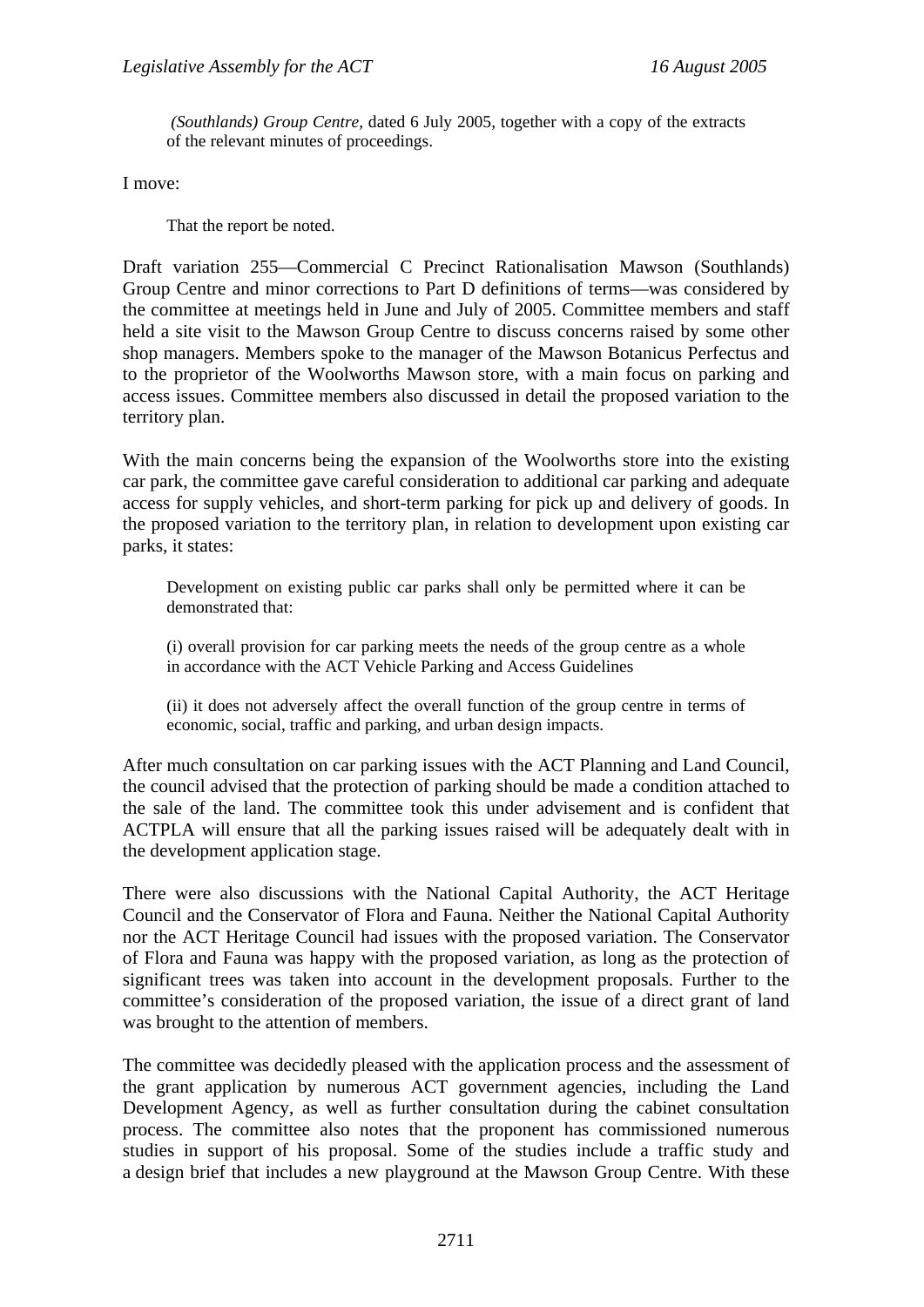<span id="page-28-0"></span>in mind, the committee expresses that works associated with the proposed application for a playground would be subject to public interest protection measures such as the Department of Urban Services *Design standards for urban infrastructure 17—shopping centers and other public spaces 2002*, and that a range of planning and land authority guidelines could be applied.

After all its consultations, the committee has only one recommendation: that the Planning and Land Authority include in each report—on consultation with the public and government agencies—it provides to the committee a summary of any comments made by the Planning and Land Council and the authority's response to these. As committee chair, I would like to thank all of those involved in the consultation process, particularly the committee office and secretary, Hanna Jaireth. Thank you.

Question resolved in the affirmative.

# **Planning and Environment—Standing Committee Report 13**

**MR GENTLEMAN** (Brindabella) (12.02): I present the following report:

Planning and Environment—Standing Committee—Report 13—*Draft variation to the territory plan No 229—supportive housing and adaptable housing provisions and other minor amendments,* dated 29 July 2005, together with a copy of the extracts of the relevant minutes of proceedings.

I move:

That the report be noted.

The minister referred a copy of draft variation 229 to the committee for consideration and report on 18 May 2005. DV 229—supportive housing and adaptable housing and other minor amendments—was considered at meetings held in June and July 2005. The committee held discussions with the chair of the ACT Law Society Property Law Committee, Mr Michael James, and his colleague Mr John Power, in relation to unit titling in DV 229. Although the committee appreciated the time that Mr James and Mr Power gave the committee, there was an overwhelming decision to support the proposed variation as it is. The committee agreed with the policy that serviced supportive accommodation on community facility land should be required to remain as this, and that the private titles would reduce this likelihood.

There were also consultations with ACTCOSS and ACT Shelter during the meetings on DV 229. ACTCOSS and ACT Shelter have expressed support for the policy underlying the draft variation but have a few minor amendments for the committee's consideration. Both ACTCOSS and ACT Shelter have raised concern over the proposed definitions for approved provider and supportive housing. The committee considered these issues at its meetings and has recommended in the report that the Minister for Planning require the ACT Planning and Land Authority to consult with the Department of Disability, Housing and Community Services to consider and respond to these concerns. Furthermore, the committee requests that the Minister for Planning report back to the Assembly on the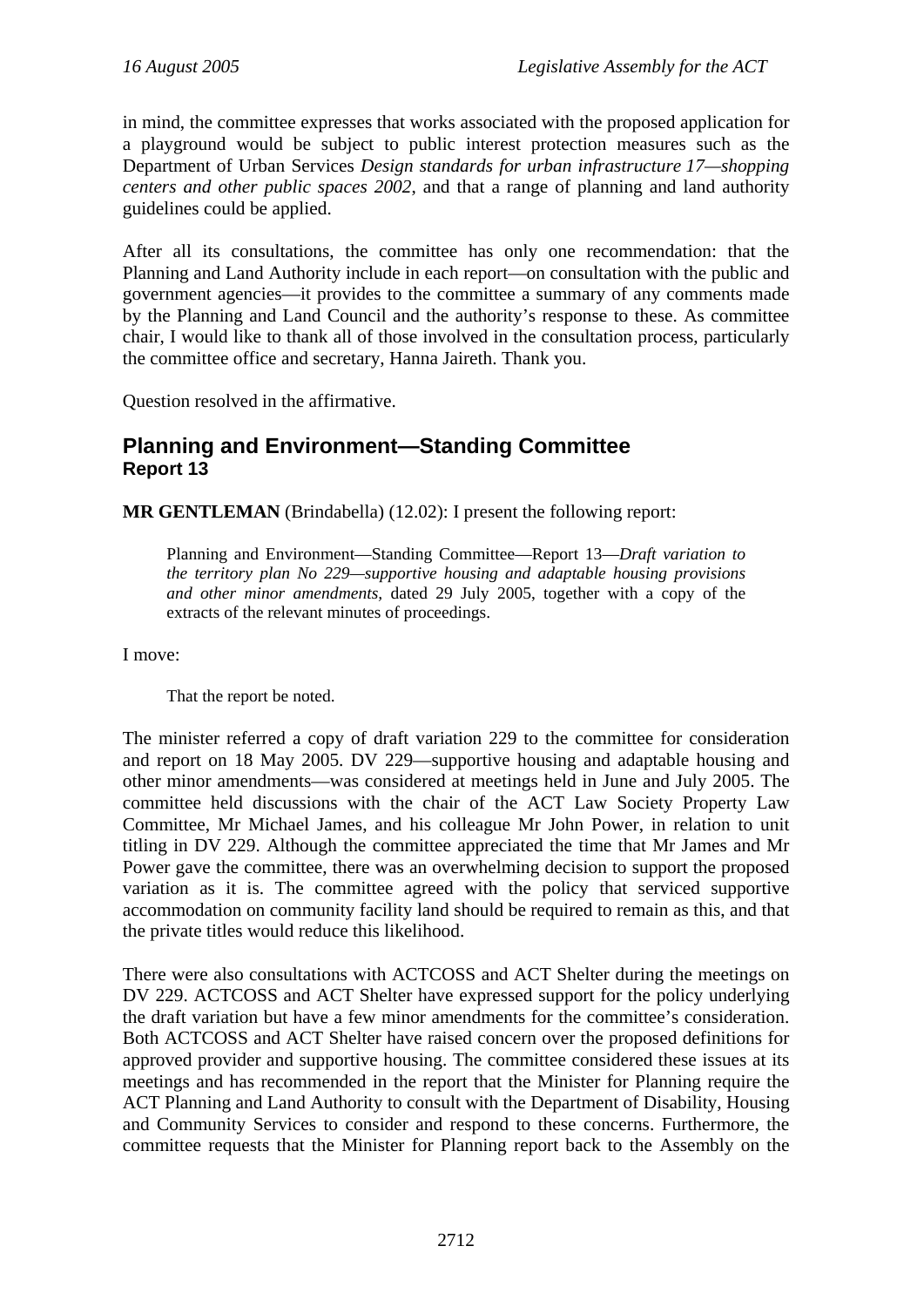<span id="page-29-0"></span>results of that consideration when tabling the recommended final variation in the Assembly.

On further consultation, it was brought to the attention of the committee that references to accessible housing standards be changed. Mr Eric Martin of Eric Martin and Associates, who specialise in accessible architectural design, raised the issue. The committee took this under advisement and recommends that ACTPLA consider whether references to accessible housing standards should be replaced with accessible housing standards AS 1428. As with the first recommendation, the committee also requested that the Minister for Planning report to the Assembly on the results of this consideration when tabling the recommended final variation in the Assembly.

The final recommendation by the committee is that the word "objectives" in the proposed amendment to the territory plan for area A11 be replaced with the word "controls". In doing this, the committee feels it would be then correctly referred to the current unnumbered controls in the territory plan part B1 rather than a single objective in the area of specific policy. As committee chair, I would like to thank those involved in the consultation process, particularly the committee office and secretary, Hanna Jaireth. Thank you.

Question resolved in the affirmative.

### **Planning and Environment—Standing Committee Report 14**

**MR GENTLEMAN** (Brindabella) (12.06): I present the following report:

Planning and Environment—Standing Committee—Report 14—*Draft Variation to the territory plan No 214—Village of Hall,* dated August 2005, together with a copy of the extracts of the relevant minutes of proceedings.

I seek leave to move a motion authorising the report for publication.

Leave granted.

#### **MR GENTLEMAN**: I move:

That the report be authorised for publication.

Question resolved in the affirmative.

#### **MR GENTLEMAN**: I move:

That the report be noted:

The minister referred a copy of DV 214 to the committee for consideration and report on 31 May 2005. Draft variation for the territory plan 214, village of Hall, was considered by the committee at meetings held in June, July and August of 2005. The committee called for consultation into the proposed variation from the Conservation Council of the South East Region and Canberra. The Canberra Ornithologists Group, the Friends of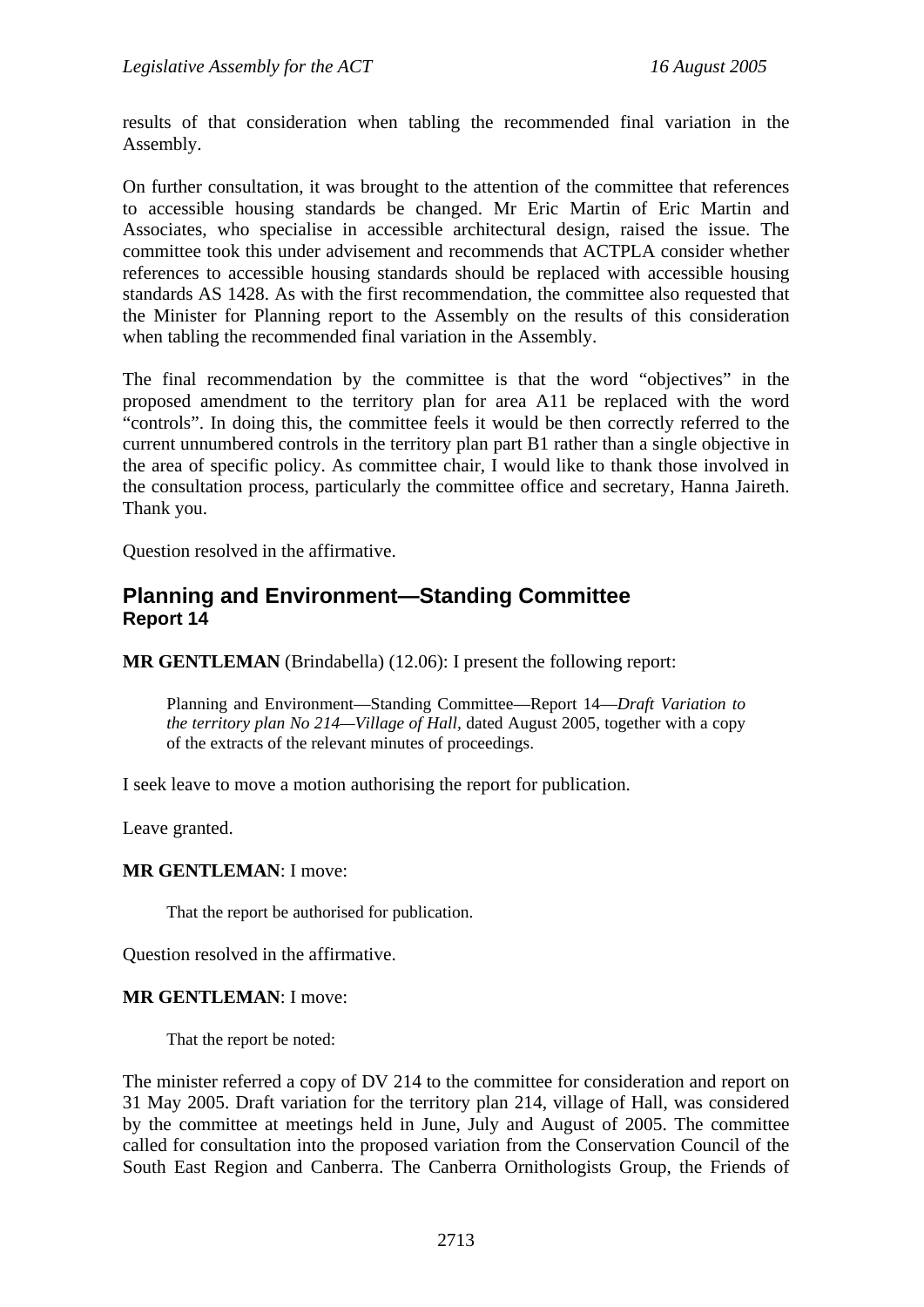Grasslands, CSIRO research scientist and orchid expert Mr David L Jones, the ACT Commissioner for the Environment, and the Australian Plant Conservation Network. There were also discussions with the Hall cemetery management group and the chair of the cemeteries board, Mr Bob Smeaton, in relation to the expansion of the Hall c cemetery and the site of the rare orchid species.

The village of Hall master plan was completed in May 2002. This was taken into account during the proposed variation of the territory plan. The master plan's main aim was to establish strategies to protect the Hall village and its uniqueness. It was developed in conjunction with the local community and was based on a synthesis of current analysis and community views. The current territory plan is not in complete harmony with the Hall village master plan and therefore the proposed variation will help to amend this.

The first part of the proposed variation is to change the land use policy for part of Kinlyside from residential to hills, ridges and buffer areas policy. This will help to maintain the rural aspect and outlook of Hall village. The Conservator of Flora and Fauna agrees with the maintaining of these blocks in Kinlyside, as they contain areas of yellow box, red gum and grassy woodland. The conservator has also advised the committee that these areas can be appropriately managed through land management agreements.

The most significant changes to the village of Hall are that of the expansion of the Hall cemetery. The Hall cemetery has areas where rare species of orchid grow, and this makes it difficult for further burials in the cemetery. In the briefing to the committee, the conservation council has informed the committee that future burials should be strictly limited to the existing cemetery site because of the threat to the endangered Tarengo leek orchid and the very high quality grassy woodland understorey.

The committee recommends that a new site for burials on blocks 310 and 312, which are adjacent to the current Hall cemetery, be made available at the earliest opportunity. It also recommended that no further burials take place in the current Hall cemetery except in compliance with the Environment Protection and Biodiversity Conservation Act 1999—the commonwealth act—and/or the ACT Nature Conservation Act of 1980 and the Hall cemetery management plan. As previously mentioned, the committee recommends that Environment ACT consider planting locally provenanced appropriate species such as yellow box and red gum trees and understorey and ground layer grassy woodland species on sections 310 and 312 to create a landscape which is similar to that of the existing Hall cemetery.

During consultations on this draft variation, it was unclear as to whether the Hall village will adapt the same level of sustainability definitions and principles as are apparent for other rural villages such as Stromlo and Uriarra. The committee is aware of the planning systems reform project that is considering the ACT government's proposed sustainability definitions in the territory's planning and land administration system. The final recommendation from the committee is that the territory plan reform project considers the need for a clear and consistent articulation and application of sustainability principles applicable to rural villages in the ACT in the revised territory plan.

Again, as committee chair, I would like to thank all those involved in the consultation process, particularly the committee office and secretary, Hanna Jaireth. Thank you.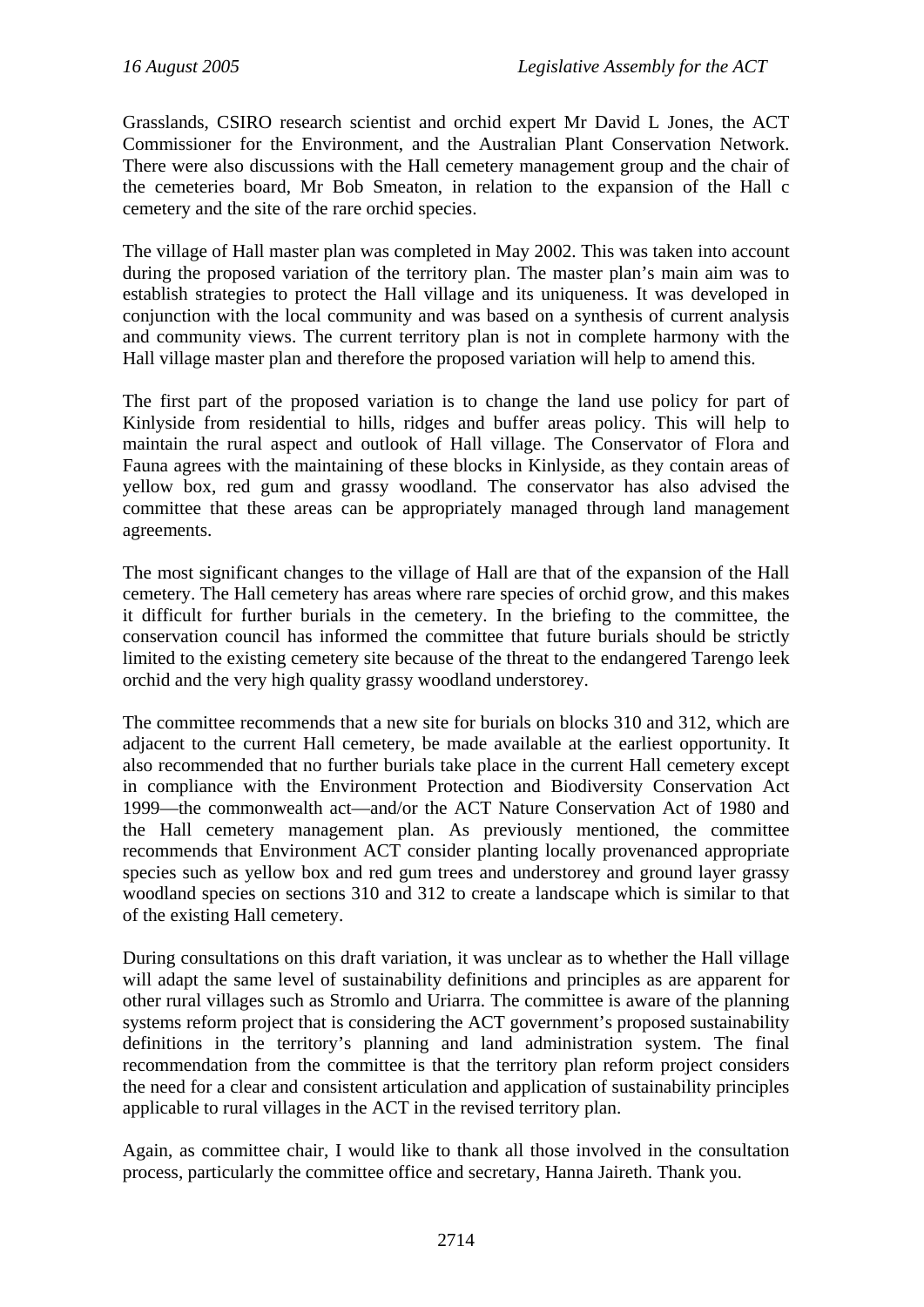<span id="page-31-0"></span>Question resolved in the affirmative.

# **Legal Affairs—Standing Committee Scrutiny report 13**

**MR STEFANIAK**: I present the following report:

Legal Affairs—Standing Committee (performing the duties of a Scrutiny of Bills and Subordinate Legislation Committee)—Scrutiny Report 13*,* dated 9 August 2005, together with the relevant minutes of proceedings.

I seek leave to make a brief statement.

Leave granted.

**MR STEFANIAK**: Scrutiny report 13 contains the committee's comments on 36 pieces of subordinate legislation and four government responses. The report was circulated to members when the Assembly was not sitting and I commend the report to the Assembly. There is I think, at least in one instance there, a fairly major recommendation in relation to one of the bits of subordinate legislation, which I certainly hope the government can take on board to alleviate the problem that arises there.

## **Legal Affairs—Standing Committee Scrutiny report 14**

Legal Affairs—Standing Committee (performing the duties of a Scrutiny of Bills and Subordinate Legislation Committee)—Scrutiny Report 14*,* dated 15 August 2005, together with the relevant minutes of proceedings.

I seek leave to make a brief statement.

Leave granted.

**MR STEFANIAK**: Scrutiny report 14 contains the committee's comments on 16 bills and three government responses. The report was circulated to members when the Assembly was not sitting. I commend the report to the Assembly.

### **Sitting suspended from 12.12 to 2.30 pm.**

### **Questions without notice Health—asthma**

**MR SMYTH**: My question is directed to the Minister for Health and relates to the asthma treatment services in the ACT. A recent report noted that Australia still has some of the world's highest rates of asthma and it is recognised as a national health priority. It is well recognised that education for sufferers is vital in the management of the disease. A constituent has informed me that the Calvary Hospital no longer has any asthma educators and no longer runs an asthma clinic. Is it the case that Calvary has scrapped its asthma clinic and no longer has the asthma educators? If so, why?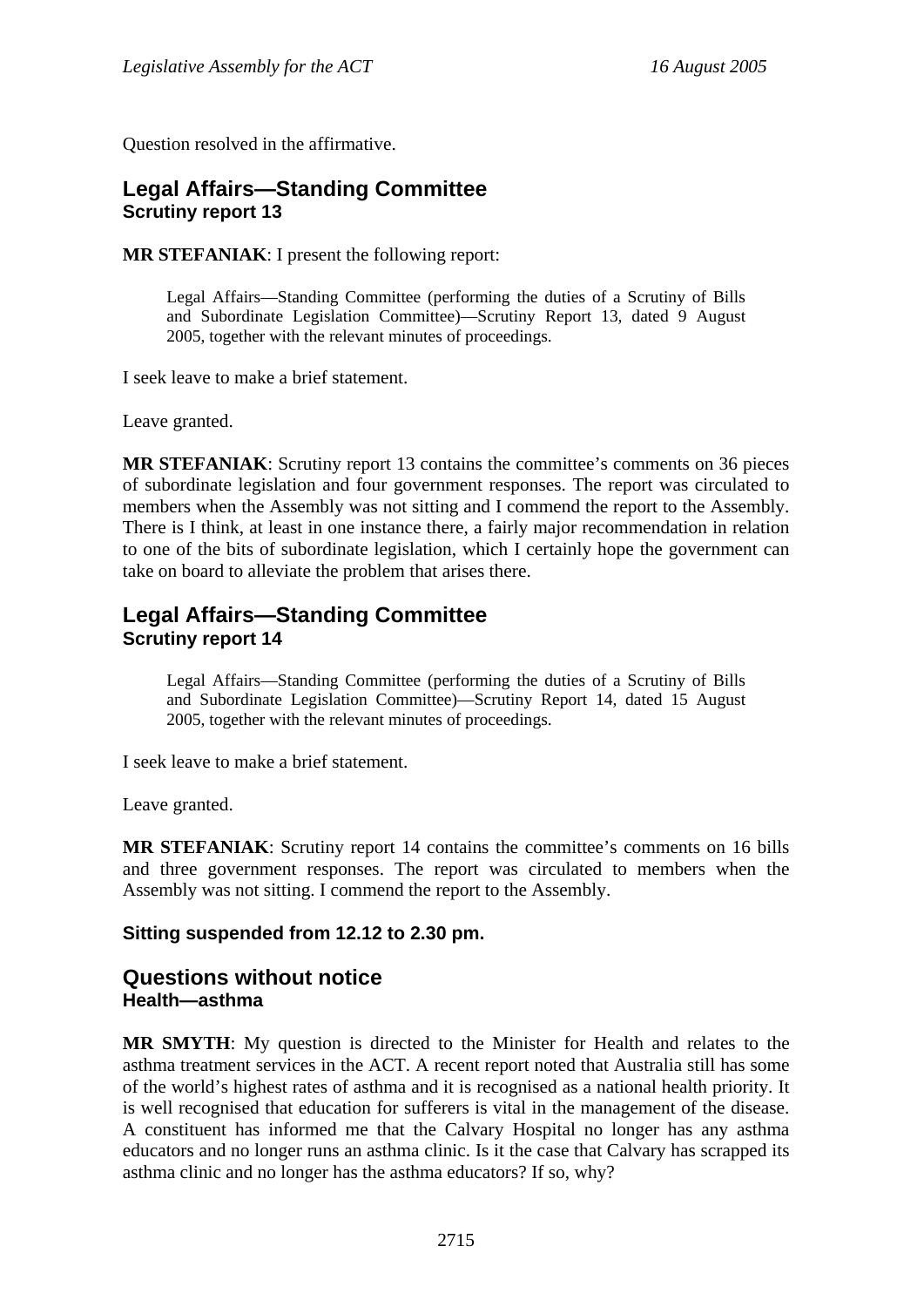<span id="page-32-0"></span>**MR CORBELL**: I have received representations on this issue in the last couple of months. I will check the record; I think it was from the constituents themselves rather than from Mr Smyth. I do not think that Mr Smyth has previously raised this issue with me, although I will need to check.

My understanding is that asthma services are now delivered through a much wider range of mechanisms than previously existed. Indeed, the important thing to look at here is the level of presentations for asthma-related conditions at emergency departments in Canberra. We have seen a very significant reduction in the number of presentations to emergency departments in Canberra due to asthma-related conditions.

That is in my view, and on the advice of my department, a very clear indicator that the more comprehensive range of asthma education now being undertaken—rather than having asthma education in the emergency departments or in the hospitals themselves is making the difference. The level of presentation, and therefore the effective management of asthma-related conditions, has been improved because of the alternative arrangements in place.

I am happy to take on notice the detail of those changes and provide them to Mr Smyth and to members. But I stress that, firstly, there has been no recent change in asthma education. Indeed, these changes have been in place for some time—certainly well over a year; in fact, I think it is much longer than that. Secondly, the level of presentation of asthma-related complaints in emergency departments has dramatically decreased over that same period. To me, this indicates that people are getting the assistance they need in managing their asthma conditions better, and that is leading to less need to present to emergency departments in the first place.

**MR SMYTH**: Mr Speaker, I have a supplementary question. Minister, in light of your answer, could you please provide the Assembly with the figures for presentation, say for the last 12 months since the changes have been made?

**MR CORBELL**: Again, I have to clarify to Mr Smyth that, to the best of my recollection, that is the time period. But I have a feeling it may be longer than that, so I will get the full details for Mr Smyth and provide that information to him on notice.

### **Education—enrolments**

**DR FOSKEY**: My question is to the Minister for Education and Training. The recent announcement that the ACT government plans to build a state-of-the-art school in west Belconnen has generated considerable concern regarding school closures. The projected capacity of the new school is 1,500 students, preschool to year 10. We have been told that the only schools that will close are Ginninderra district high and Holt and Higgins primary schools. Before the government even starts obtaining projected school enrolments for 2009, the total number of students who would otherwise attend Ginninderra district high and Holt and Higgins primary schools is just 501.

Can the minister please detail where the additional 1,000 students are expected to come from to attend the new school and give us an idea of what impact this is likely to have on other local schools and preschools?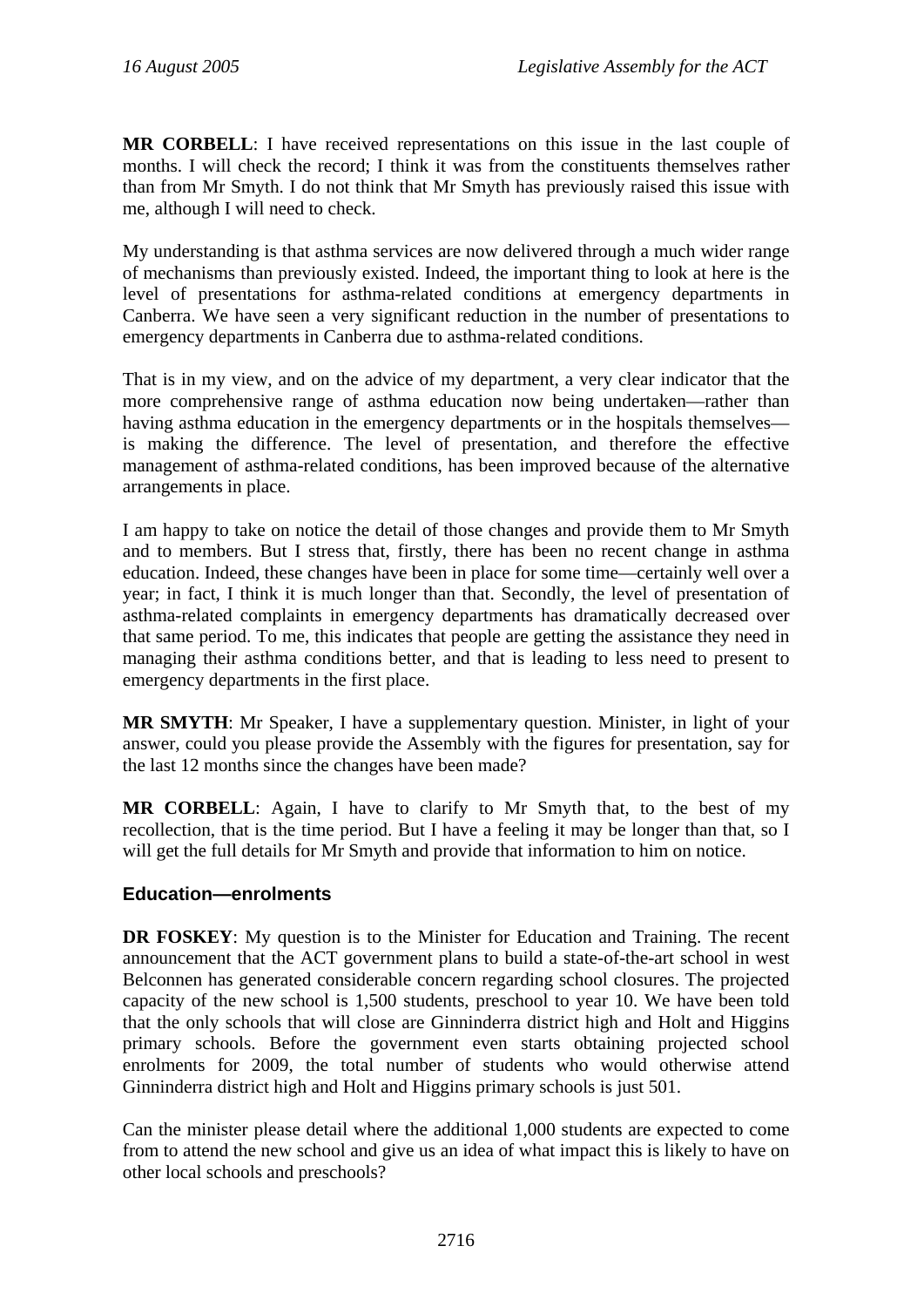**MS GALLAGHER**: I thank Dr Foskey for the question. The demographic data that we have on the high school is that there are around 936 government high school students in the catchment area for Ginninderra high school, of which only a very small proportion, around 20 per cent, are attending the local high school. The demographic data is there to support the enrolment of cohort students, with 100 in the preschool, around 408 in the primary school, around another 400 in the middle school and a smaller number for the secondary component of the years 9 and 10 school. This data is projected. We have the enrolment data there.

As the government has made it clear, this will mean the closure of Ginninderra district high as it is, if this proposal is supported, along with the two preschools at Holt and Higgins and the feeder primary schools at Holt and Higgins. Based on our data, they are the schools that will be impacted most severely by this proposal and would ultimately require their closure should the new school be built, as the government has proposed.

Of course, there is further development in Holt that is planned and the development in the Molonglo Valley, and all the demographic data that we can use and project into the future has been used in those projections. But we are currently putting together a whole range of information to provide to the community, as was requested at a public meeting I attended in July. We are happy to make that information available. We are in the process of putting it all together, answering some extensive questions from individual community members at the public meeting that night and requests for information that the P&C has now requested of the government. The numbers are there. It is clear that we can support a school of this size in that area. We are happy to provide that information to the community.

**DR FOSKEY**: Can the government guarantee that there will not be other school closures in the west Belconnen area as a result of this school?

**MS GALLAGHER**: I don't think any government can guarantee that there won't be any school closures anywhere. I think it would be disingenuous of me to stand here and say that that would be the case. I have always been clear that the issue of projected enrolments, the cohorts of students, the declining number of students and the increasing number of schools will mean that this issue will need to be looked at by any person that is in my job. If Mrs Dunne is ever lucky enough to hold my position, this will be an issue that she will have to deal with. Whilst it would probably be easier for me to say, "Yes, I can rule out any further school closures," that would not be the case.

I know there has been some misinformation put around, particularly by the opposition, that other school closures are planned—other primary schools in that area and other high schools in that area. Unfortunately, it has caused a whole load of community anxiety around those schools when our information is clear: the planned school will not result in the closure of the number of schools that have been listed in opposition media releases, such as, I think, Latham, Fraser, Melba, causing all the parents, students and teachers who are currently at those schools enormous concern. That is not the government's decision; it was not what this decision was based on.

I can't sit here and say there won't be any further closures of schools in west Belconnen. Certainly, on the information that we have available to us, if this proposal goes ahead, it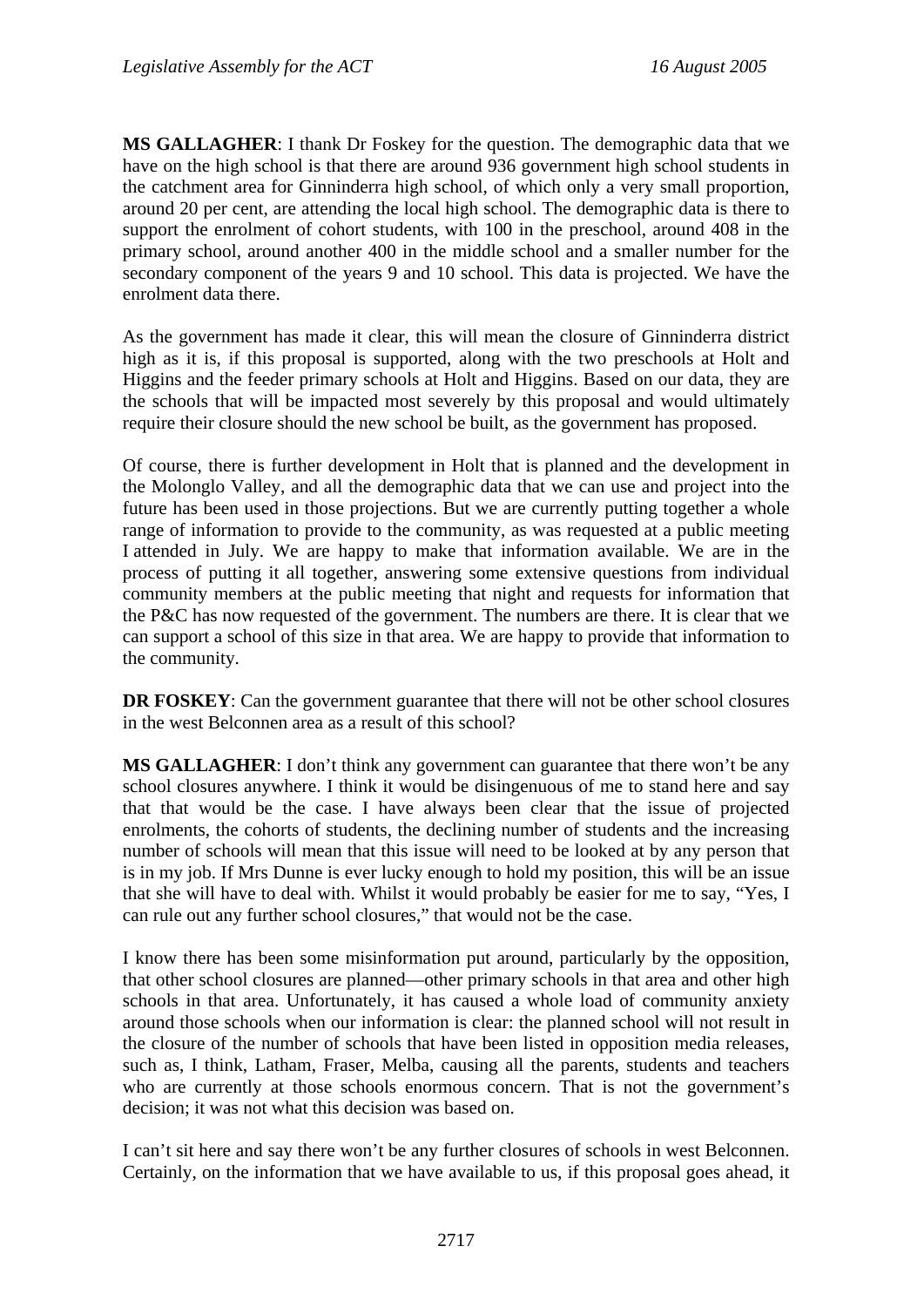<span id="page-34-0"></span>is Holt and Higgins preschools and primary schools that will be impacted upon and, of course, the current Ginninderra district high school.

### **Schools—West Belconnen**

**MS PORTER**: My question is to the Minister for Education and Training. As was mentioned, on 20 July she announced the government's proposal to build a state-of-theart, \$43 million P-3 school in West Belconnen, subject to a six-month consultation period. Will she give some details of what forms of consultation are under way?

**MS GALLAGHER**: I thank Ms Porter for her question. It is very important that we have an accurate record on the consultation processes already under way and those available to people should they choose to get involved. An extensive community consultation process is currently being conducted on the proposed new school. Already we kicked that off with a community forum at Ginninderra District High School in July. That was attended by several hundred members of the local community, who took the opportunity to come and raise their views directly with the government.

The further opportunities from that meeting are many and varied. We have implemented as many different channels as possible for people to provide their feedback on the proposal. Electronic feedback methods have been set up, with members of the public able to provide feedback at the Department of Education and Training web site and via email. The web site has received a lot of interest, ranging from individual questions from students and families seeking very specific information on subject selection to people wanting to ensure their children can be enrolled in the new school. We also have available officers at Canberra Connect to answer questions around the proposal when the community chooses to contact them over the telephone or on their web site.

Specific community forums are also being organised to ensure that no personal group is not able to offer their views. Today the minister's youth council and the youth policy group will meet to discuss the proposal from the view of the wider community of young people in the territory. Tomorrow ACT community councils will meet to discuss the idea. In coming weeks the Belconnen Community Council will be hosting a special meeting for residents and the Belconnen Community Service and Unitingcare Kippax are also arranging a forum.

Last week, invitations went out to over 90 businesses in the area inviting them to a breakfast meeting on 22 August and another whole-of-community forum—which I instigated at the end of the public meeting in July—will be held on 14 September to provide feedback to the issues raised and questions asked of me at that meeting. We took away many suggestions from people, certainly people who stayed behind after the meeting to ask me specific questions. All of those issues have been taken on board and fed through the department, and we will be responding to every one of those issues that have been raised with us.

So this is a genuine consultation period. The government has put out a proposal. It has put to the community the difficult issues surrounding Ginninderra District High School and the wider West Belconnen community. We put to the community our solution that we think will deliver the results we want to see educationally in that area. Of course, that is the proposal to re-invest \$43 million into the community by way of a fantastic new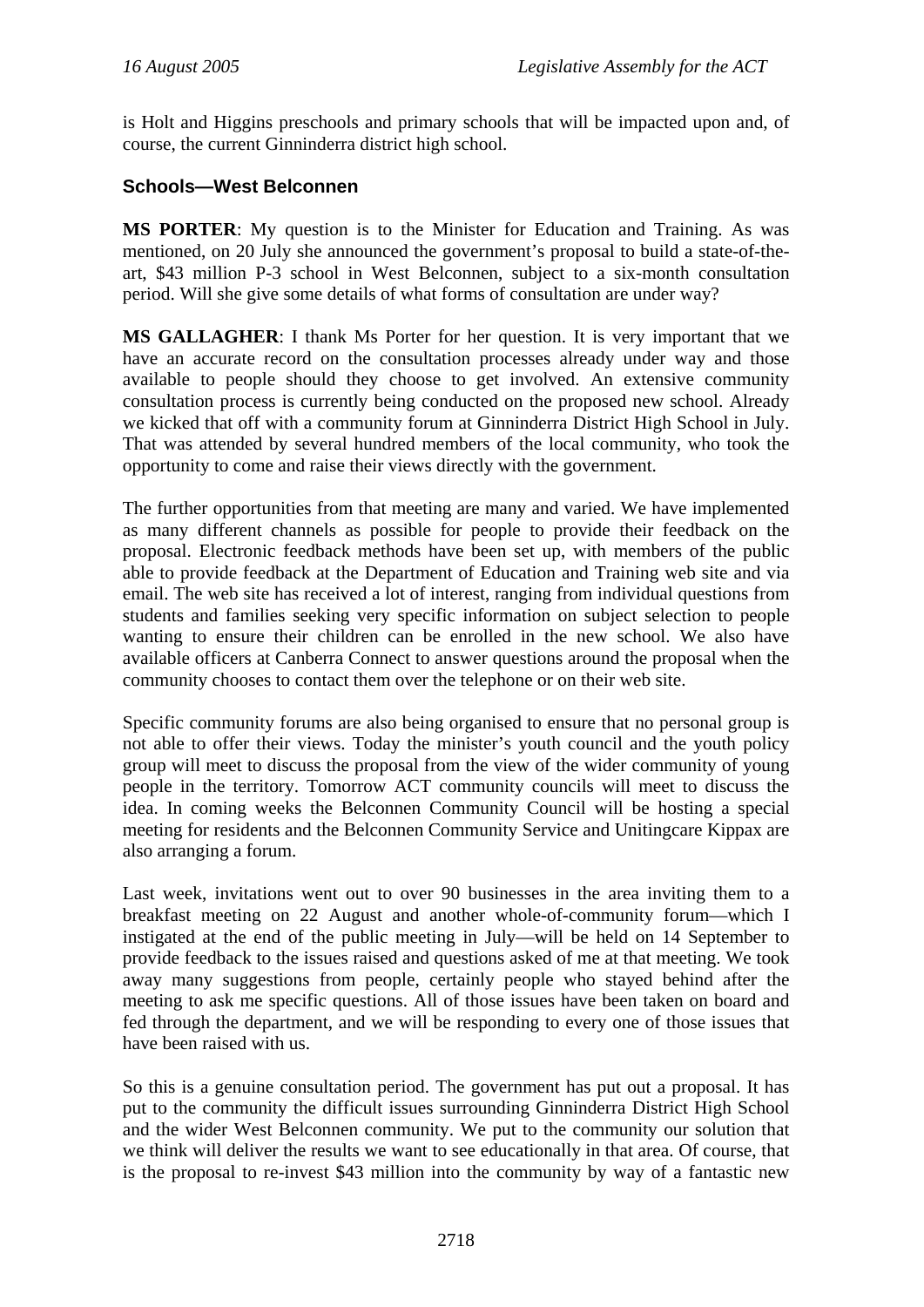school. The most expensive school ever built in Canberra will be for the benefit of West Belconnen residents. We are very proud of that. We think it is a fantastic initiative. This school will be able to offer the most modern facilities, the latest technology, specialist teaching spaces and a rich and varied curriculum. I have heard many people say it is not the bricks and mortar that provide children with an education, it is teacher quality and teacher standards. But providing a fantastic environment for children to learn in and teachers to teach in can only support improved educational outcomes, and that is what we are talking about here.

Each student cohort in the proposed new school will have their own individual teaching area, purpose-built middle school for students in years 6 to 8, assisting them to make the transition from primary to high school. Already this method has been used successfully across Australia. Research shows that the great continuity, increased partnerships, lasting relationships and flexibility provided by middle schooling results in better educational outcomes for students involved. This method of schooling is not based on the American model, as some have erroneously suggested. Rather than a super school, it is four small community schools of different age cohorts on the one campus. The government believes this opportunity should not be confined to new suburbs like Amaroo but should be available to those in long-established areas of the city.

Initial feedback has shown that the people of Canberra are interested in the proposal. Many are excited about the re-investment in education and in the Belconnen community, but that is not to say that there are not members of the community and certainly young people, particularly those attending the current Ginninderra District High School, who have some concerns around the government's proposal, and that is what this six-month period is all about. It is about listening to those concerns, addressing them where we can and, at the end of it, making a decision on the new school.

**Mrs Dunne**: You have already made the decision.

**MS GALLAGHER**: No, we have not, not on the new school.

**MR SPEAKER**: Order! The minister's time has expired. Order, Mrs Dunne!

**MS PORTER**: I ask the minister a supplementary question. She mentioned the benefits of the middle school that the new school will encompass. Is this the first time a school with years P-10, along with middle schooling, has been introduced in the ACT? If not, is the minister aware of the opposition's position on this issue?

**MS GALLAGHER**: As I have already said a number of times, this method has been used across the ACT for some time. A new purpose-built school taking in preschool to year 10 students is in operation at the Amaroo school. Gold Creek school uses this method, as do Wanniassa and Telopea Park schools. However, given recent comments from the opposition on this issue, I must give credit where it is due, for it originally supported this idea and this style of infrastructure to support teaching and learning outcomes in the territory. In fact, I have to give credit to the former education minister, Bill Stefaniak, who originally supported the idea to build a new school on this model in Amaroo. On 13 February 2001, he said: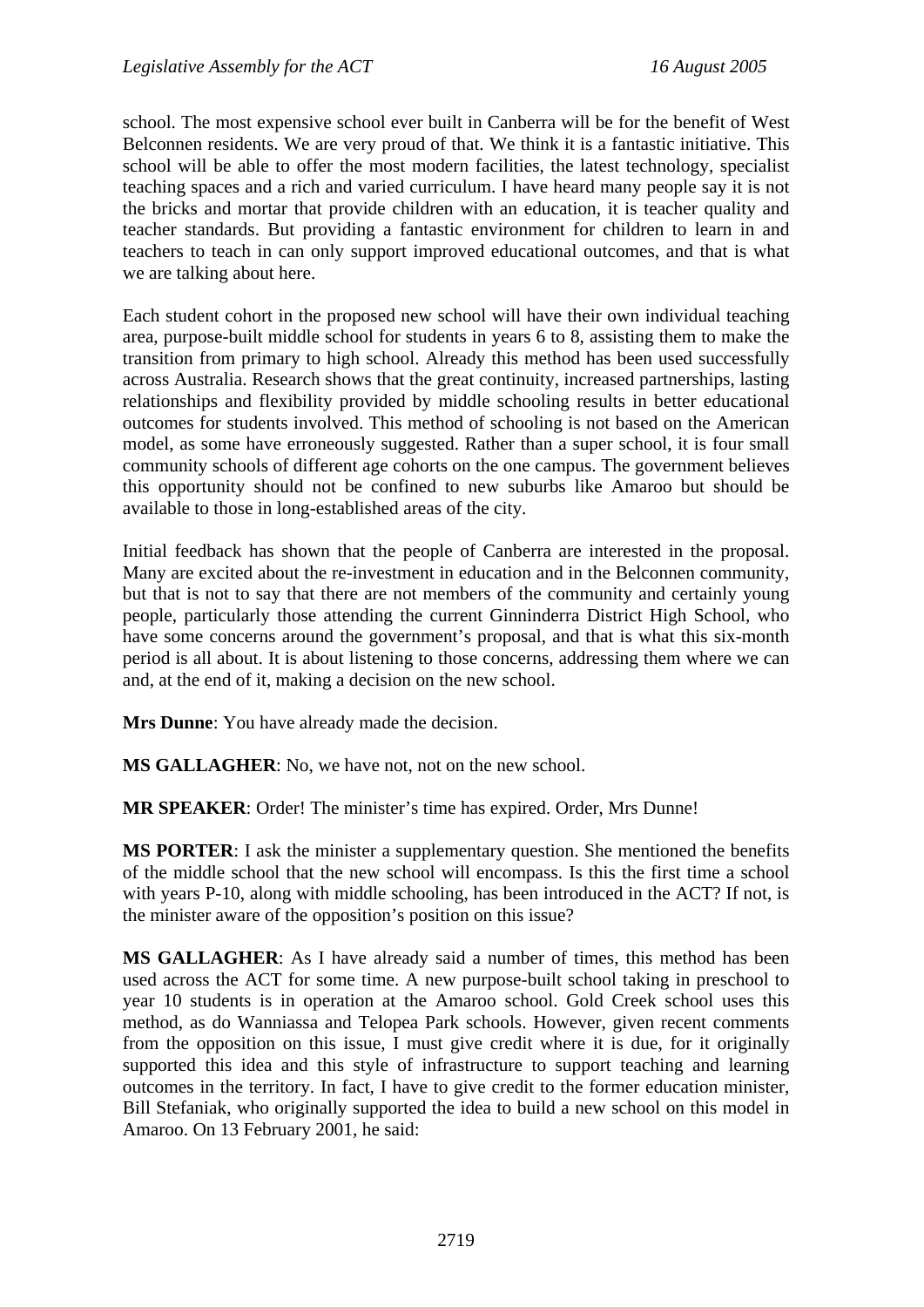The school will be modelled on the Gold Creek K-10 school. It will provide a ... facility to cover K-5, a purpose-built middle school covering Years 6 to 8, and a high school for the remaining years ...

I reject any suggestion that this government has either delayed or neglected the educational needs of Gungahlin students. Far from it. I think you just have to look at the Gold Creek school to see what an excellent facility it is.

We have merely followed Mr Stefaniak's lead on this and supported his view that excellent facilities can be provided in this way. This leaves me a little confused about the current opposition's education policy. As the shadow education minister quoted in the *Canberra Times*, she is not convinced on the available evidence that the P-10 model is the best for all students. She said:

For years and years we have been extolling the virtues of diversity in our education system, big schools, small schools, all to be thrown out for a one-size-fits-all system.

This shows another example of members of the opposition not being able to agree on whether they like middle schooling or not, and whether they support bright, new futures for children and new schools for areas to improve educational outcomes. Part of the problem might be that Mrs Dunne does not appear to be sure what she thinks from day to day. In an interview on 2CC on 2 August she suggested what a better approach might be:

The research across the world says there are optimum sizes for schools and what you need to do if you have large schools is to break these down into schools within schools.

We agree with Mrs Dunne. It sounds very similar to what we are proposing—four schools of a modest size on the one campus: a preschool, that is No 1 school, for 100 students; a K-5 primary school for 480 students; a middle school for 540; and a high school for 360 year 9 and 10 students. So there we have it: schools within schools on the one campus—the way of dealing with large schools when you need to break them down.

This is an example of where there is inconsistency from the opposition on this issue. We have heard Mrs Dunne say she thinks Ginninderra District High School should close but, in line with Liberal Party policy on this matter, no replacement is offered, no solution is offered, no re-investment in the community is offered. There is no focus on better educational outcomes for children in that area, no investment from the Liberal opposition, which is just out there spoiling the issue, creating anxiety amongst school populations, letting them know they will be closed if this goes ahead. What a load of rubbish that is. That is not the case. The government has been honest from the beginning on this issue. We have put our cards on the table. We have been clear about what our solution is to the issues at West Belconnen, and we have just left members of the opposition over there flaying amongst themselves and disagreeing.

#### **Policing—trail bikes**

**MR PRATT**: My question is to the police minister, Mr Hargreaves. Minister, on 2CC radio this morning you said that you were alarmed at the deep frustrations expressed by a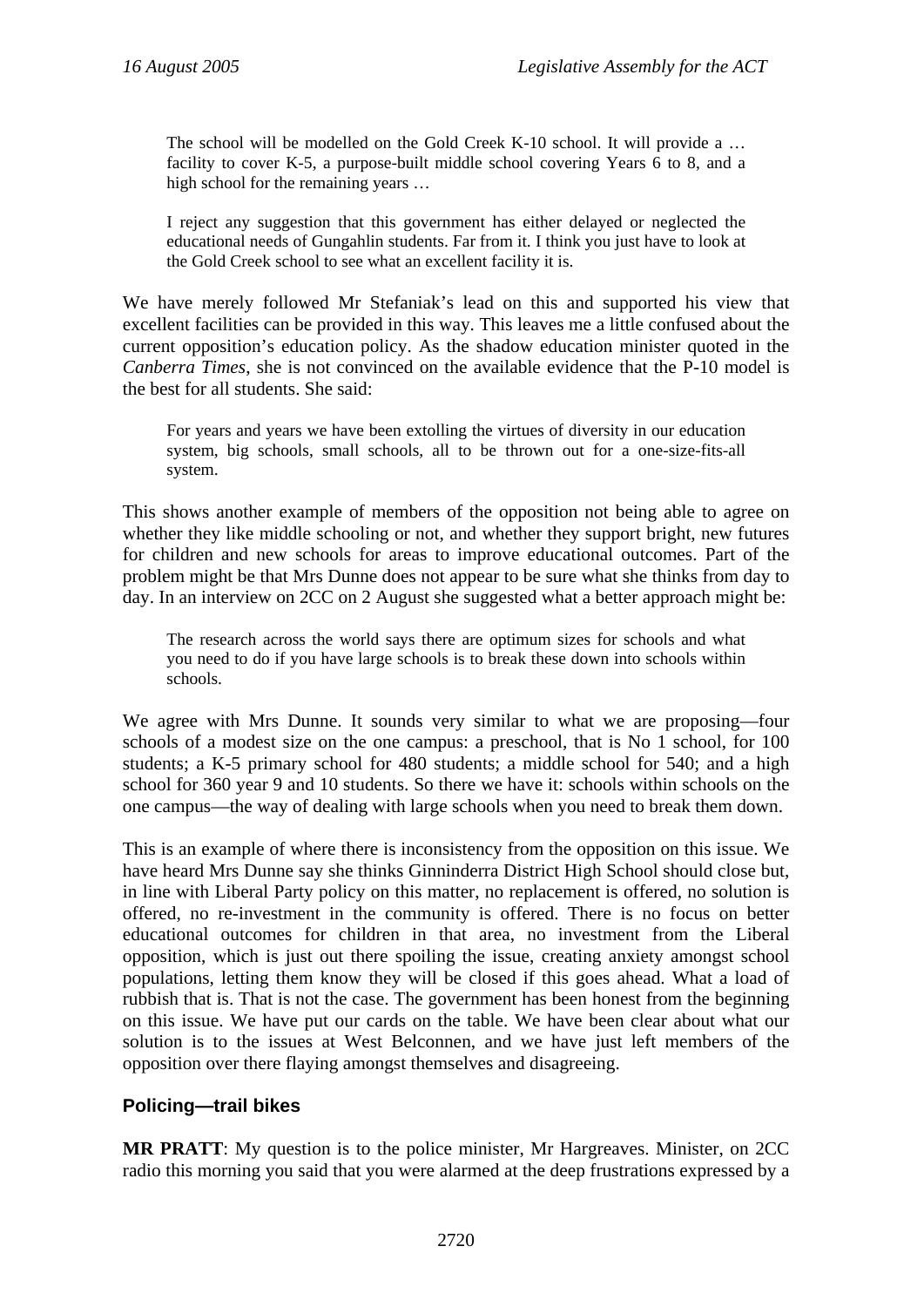number of people concerning a litany of illegal activity by riders on high-powered trail bikes along bike paths and the lack of a police response in the Melba/Flynn/Spence area. Furthermore, it was distressing for the rest of us to hear residents reporting on radio this morning that police had informed them that they cannot respond to such calls due to a lack of police and resources.

Minister, do I need to remind you that I wrote to you in May and July about exactly the same issue and you told me that police were actively aware of illegal motorbike activity in those areas? Mr Speaker, I seek leave to table my letters to the minister and his responses to me.

Leave granted.

**MR PRATT**: I table the following documents:

Illegal riding of trailbikes/motorbikes on footpaths in Melba—Copies of—

Letters from Mr Pratt MLA to Mr Hargreaves MLA (Minister for Police and Emergency Services), dated— 30 May 2005. 19 July 2005.

Letters from Mr Hargreaves MLA (Minister for Police and Emergency Services) to Mr Pratt MLA, dated— 11 June 2005. 3 August 2005.

Minister, why did you feign alarm this morning when you should know full well the circumstances of this issue and know full well that Belconnen police station is straining to cope with a lack of numbers to look after this area and Gungahlin?

**MR HARGREAVES**: Mr Pratt has just tabled the letters that I received from him in May and June of this year. I believe that the Department of Urban Services has actually been out to speak to a constituent in Spence who raised the concerns that Mr Pratt further raised with me. Mr Pratt, I did not feign alarm.

**Mr Pratt**: He has been in to see them.

**MR HARGREAVES**: Mr Pratt interjects. Either he wants to listen to the answer or he does not. I am happy to stand here while he makes up his mind.

**Mr Pratt**: I am all ears.

**MR HARGREAVES**: Good. Mr Speaker, I was alarmed to hear one person indicate on radio that there was what appeared to be a real issue at Kaleen/Spence/Flynn; so I undertook also on that program, which Mr Pratt failed to reveal, to find out a bit more about what is going on. The information I have received from the police indicates that they have received complaints and they included the areas of concern in their suburban ownership program. This program ensures that identified hot spots are actually identified to traffic operations in that area and traffic officers actively police that area and take the action necessary to resolve the problems. In other words, they receive priority attention.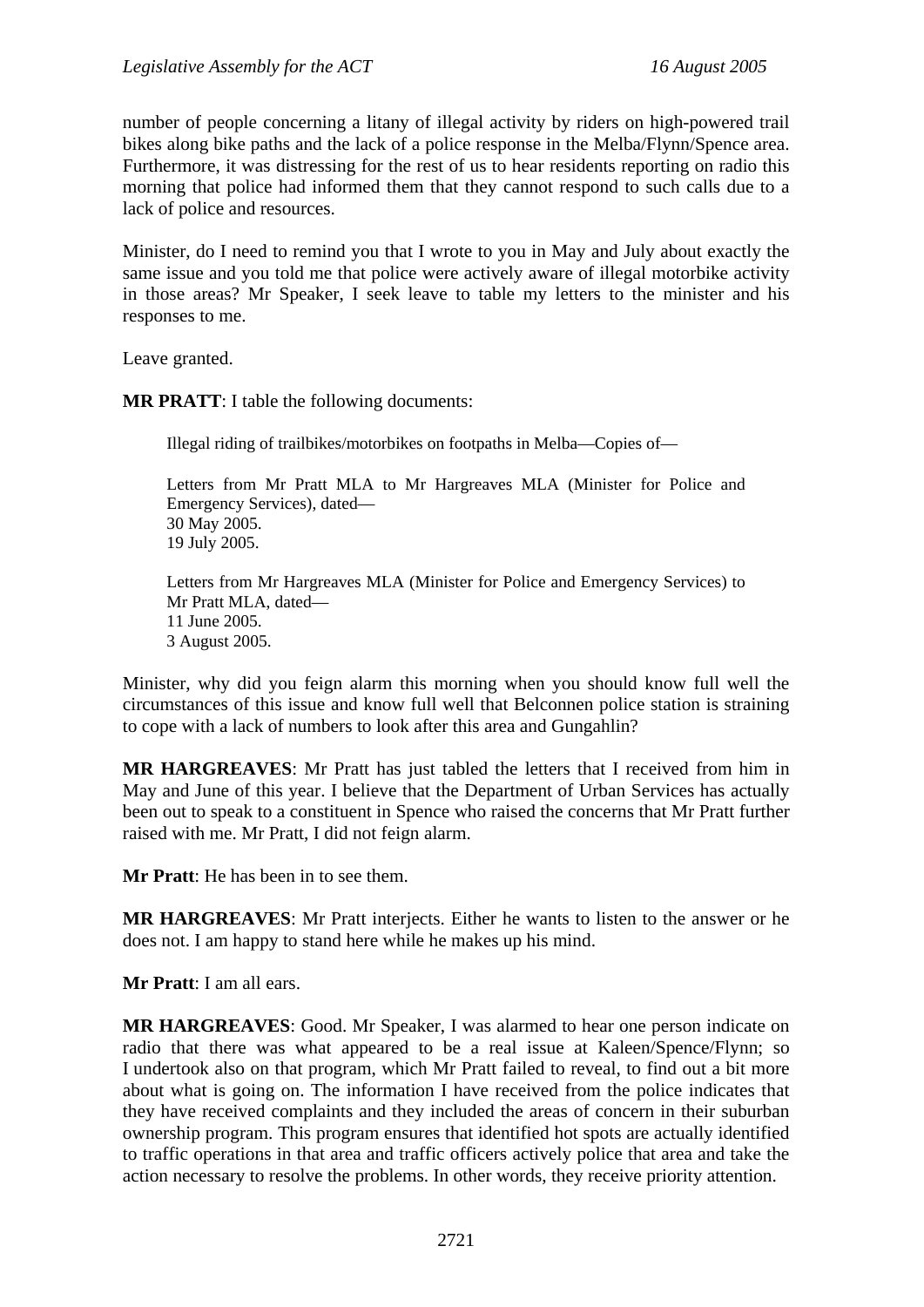The parklands and pathways of north Belconnen have been the subject of specific targeting by police controls. However, it has been difficulty from the point of view that most of the riders are juvenile and are mobile; they quickly flee from the police. Of course, as Mr Pratt would have it, we would fill a police station with people and then folks would ring up and say, "We want a policeman out here fast." So the police would get out there within six minutes or so and, guess what, Mr Speaker? These people are on motorcycles and they are going to sit there and wait for the police to arrive, aren't they! They are going to sit there and just wait for the police to arrive!

Mr Speaker, the police relied on information received from the public and I congratulate those members of the public who contacted Crime Stoppers and gave information—for example, descriptions of the riders, descriptions of the bikes and the time that these events and incidents were happening. What happened, in fact, was that the intelligence-driven policing process then started to predict when these people would appear and I am informed that the police have identified offenders in Spence and Melba and taken appropriate action.

This year, 36 offenders have been identified, charged or cautioned. Four of those have been this month and there were 10 in July. It does not sound to me as though the police are not doing anything, are not applying the right resources. We are talking about significant results here. I would like to thank the residents of the areas in question for their ongoing contact with police and letting them know the descriptions and the like, allowing police to identify those perpetrators. The police and urban services have met to talk about the issues to do with nature reserves and trails and people riding trail bikes on them. Urban services is currently considering erecting barriers in some areas.

**Mr Pratt**: A long time coming.

**MR HARGREAVES**: Mr Pratt says that it has been a long time coming. Yes, it certainly has been. For the last 12 months, police have been targeting that area. This year alone 36 offenders have been identified, charged or cautioned. That sounds to me like there has been a result achieved. It does not sound to me as though there is a lack of resources in the area. Mr Pratt could ascertain all of that merely by writing me another letter if he feels he has not been satisfactorily responded to. He does not have to go and make a complete fool of himself in the media.

**MR PRATT**: I have a supplementary question. Minister, as demonstrated by this issue, why don't the police currently have the resources to respond to community concerns about this type of community safety issue?

**MR HARGREAVES**: Mr Speaker, you will have to excuse my mirth. I would have thought that the police response to community concerns and community information in the month of July in apprehending 10 offenders was pretty good. I congratulate the police, I congratulate the process that the police are following and I congratulate the community. In fact, I congratulate the partnership between the police and the community, which is addressing this antisocial behaviour. Mr Speaker, I cannot think off the top of my head of how the person opposite me would actually get a better result. I have no idea. I do not know how we could achieve a better result other than, of course, Mr Pratt's favourite one of sticking a police officer at the bottom of every driveway.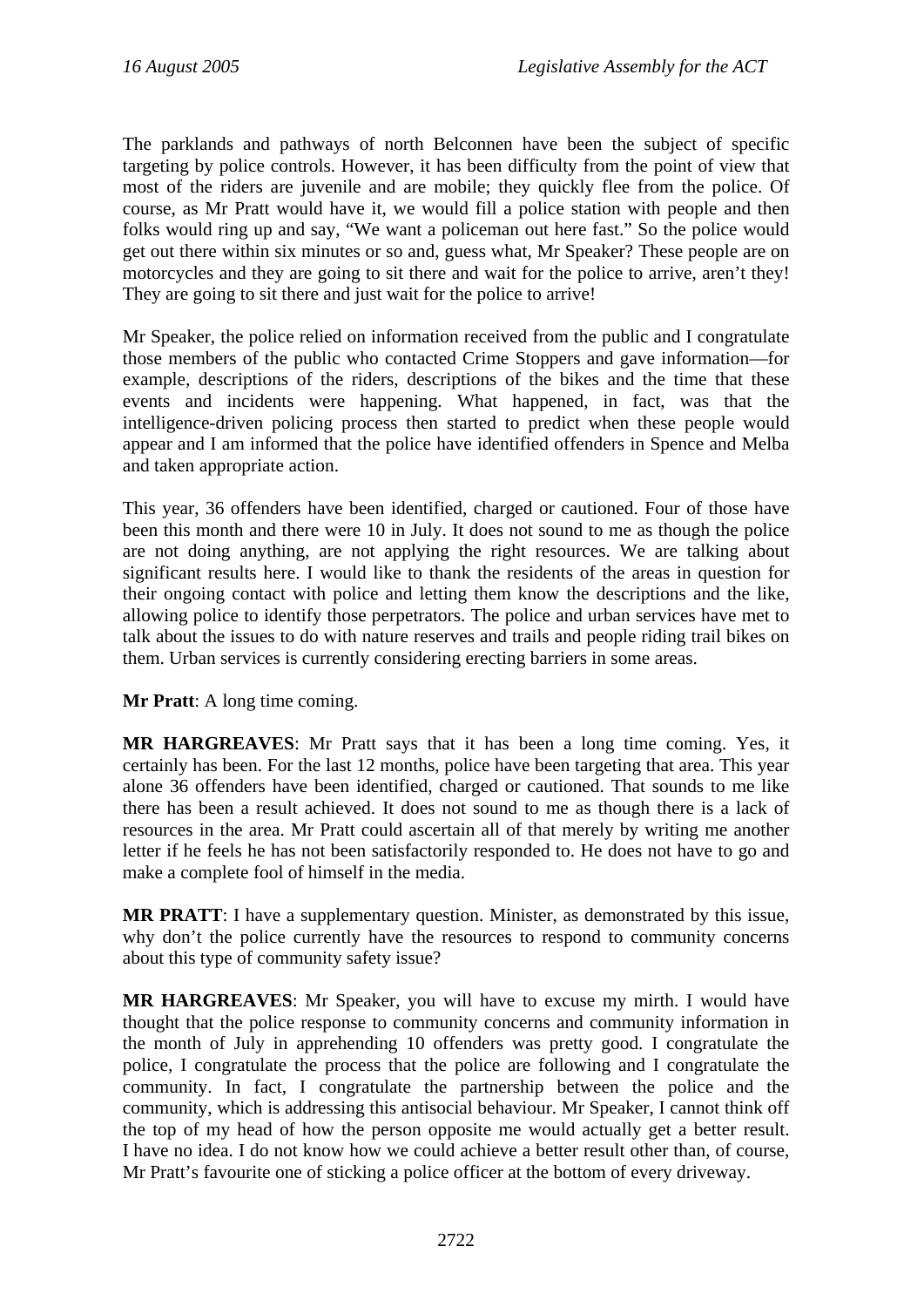#### **Public housing**

**MRS BURKE**: My question is to the Minister for Disability, Housing and Community Services. Minister, further to your attempt on 666 ABC radio on 12 August 2005 to justify that it was necessary to use your "executive authority" to inform public housing tenants, via the departmental taxpayer funded newsletter, of government policy on the delivery of public housing assistance, will you continue to utilise government publications such as the department's newsletter to inform public housing tenants of your political viewpoints and incorrect assumptions of Liberal policy?

**MR HARGREAVES**: I am delighted with the question, Mrs Burke.

**Mrs Burke**: I knew you would be!

**MR HARGREAVES**: I was so hoping you would ask me that.

**Mrs Burke**: Bet you won your \$20.

**MR HARGREAVES**: I did, in fact. The response I had in that newsletter was to allay fears out there among the public tenants. Now you might say, "All right, prove it." I have already indicated that Mrs Burke has said many times in this place that we should be finding ways to move market renters on—and that is a fact; I am not making something up. How can I retract something that Mrs Burke said on the public record? I am not that good. In fact, in 2001, the then Liberal government removed security of tenure. I am seeking to allay the fears of public tenants.

Mr Speaker, nine members of this Assembly voted to remove that security of tenure, and those nine included Mrs Burke, Mr Smyth and Mr Stefaniak. Do you reckon the public tenants are not a bit worried about this? These people are still here. The removal of security of tenure is Liberal Party policy. What has Mrs Burke, the opposition spokesperson on housing, had to say on this matter? On 6 April 2005 in this place—and just get this one straight—she said the "whole notion of security of tenure is an absolute nonsense", and you wonder why I have to allay their fears. She went on to say that the government ought to "realign public policy in relation to housing"—and you wonder why I have to allay their fears. That is what was important. She said that the government "investigates the merit of income review of Housing ACT tenants". What do her Liberal colleagues have to say on the matter? Back in May of 2002—and I like this one— Mr Stefaniak said, "No-one is suggesting that people who need public housing should not be able to have it." That's the good bit; I like that bit. But this is the bad bit. Mr Stefaniak also said, "That is what security of tenure is all about, but it should not be for life." That is why I was allaying people's fears in my communication with public tenants.

I acknowledge that public housing should be targeted to those most in need and that, if you are above the financial eligibility criteria, you should look seriously at your options around purchasing your property or moving into the private market. There is a considerable logic in that position and I recognise that. But I believe the stronger argument—the one that has to be taken into account at the end of the day—is that security of tenure is important. It is important because people should be able to see their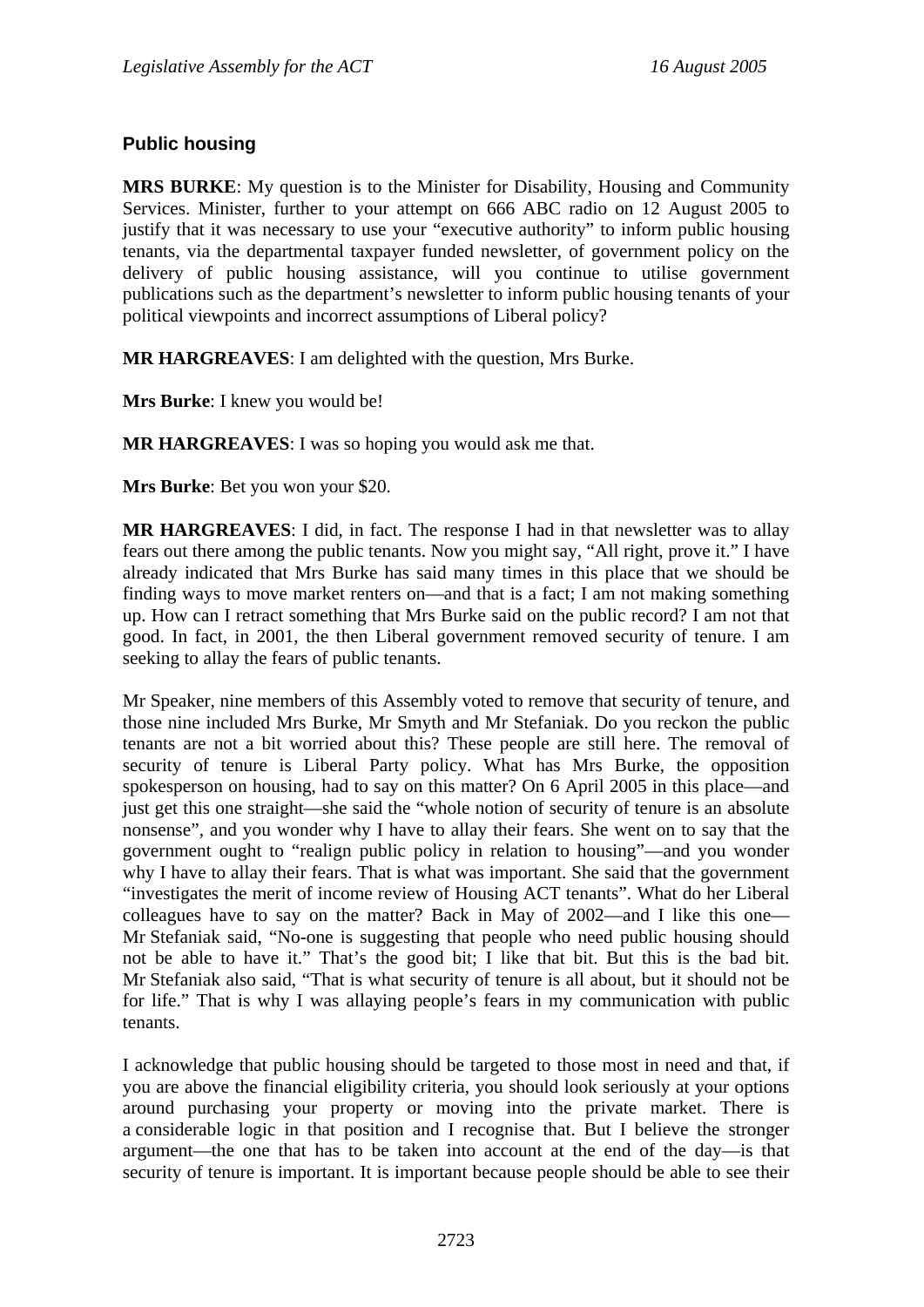house as their home. People should know when they move into a house if they are going to be able to stay in that house. That surely is the strongest possible encouragement for people to care for that house, to nurture it, to treat it as their home, to turn it into their home. I think that is the strongest reason for maintaining security of tenure: it is their home.

The former government put in place arrangements requiring the Commissioner for Housing to review the income and assets of public tenants every three to five years. Those tenants who do not meet the eligibility criteria at the time of the review faced having their tenancies terminated. Public housing tenants were thus discouraged from improving their financial situation by actively or fully engaging in the work force. This is a classic poverty trap. The Stanhope government has removed these review arrangements and ACT public tenants can now have the confidence and peace of mind to plan for the future, knowing they have a permanent home. They can actively seek work or better jobs without fear of having their houses withdrawn. This is a good outcome.

**MR SPEAKER**: Supplementary question, Mrs Burke?

**MRS BURKE**: Minister, can you justify to the ACT taxpayer your use of a public housing mailing list, normally used by your department for legitimate communication with tenants, to deliver misguided political propaganda—published in a departmental endorsed newsletter?

**MR HARGREAVES**: The government of the day provides services for people and we also supply, we would hope, secure and safe accommodation in their house. Security and safety go also to the security and safety of their mind and their emotions. There are people out there who are afraid. There are people out there, public housing tenants who are market renters, who have contacted me personally—in fact, while I was at the Erindale shops doing the shopping one of them said to me, 'You are not going to remove the security of tenure, are you Minister?" I said, "No, I am not." They said, "Well, what happens if there's a change of government?" I said, "What will probably happen is that you will go back to the previous regime. But we are not going to do it."

I have had enough of these people asking me that I decided to do two things. One was to tell them where the source of their fear was. I did not say the Assembly, I did not say the Liberal Party; I said the ACT opposition. The ACT opposition are those people over there who are supposedly elected to this place to look after people. It is not their rank and file Liberal Party members; it is those people over there. I want them to know exactly which members of the Liberal Party they are. It is you, Mrs Burke. You lead a cohort of people who are frightening the people and you are providing them with disincentives to build their lives. You are effectively attacking the way in which they are building their lives.

I have no regrets about using a communication mechanism between public housing tenants and me to let them know that they are safe in their houses, that some dark, grim reaper is not going to knock on their door—like what has been happening in the Middle East of recent times—and say, "You've got 48 hours to get out." I am not going to stand by and let people think that this grim reaper over there is going to knock on their door with a scythe in her hand and say, "Sorry, you have to stop feeding the baby now because you have to get out of your house. I am sorry, you have to give your job up if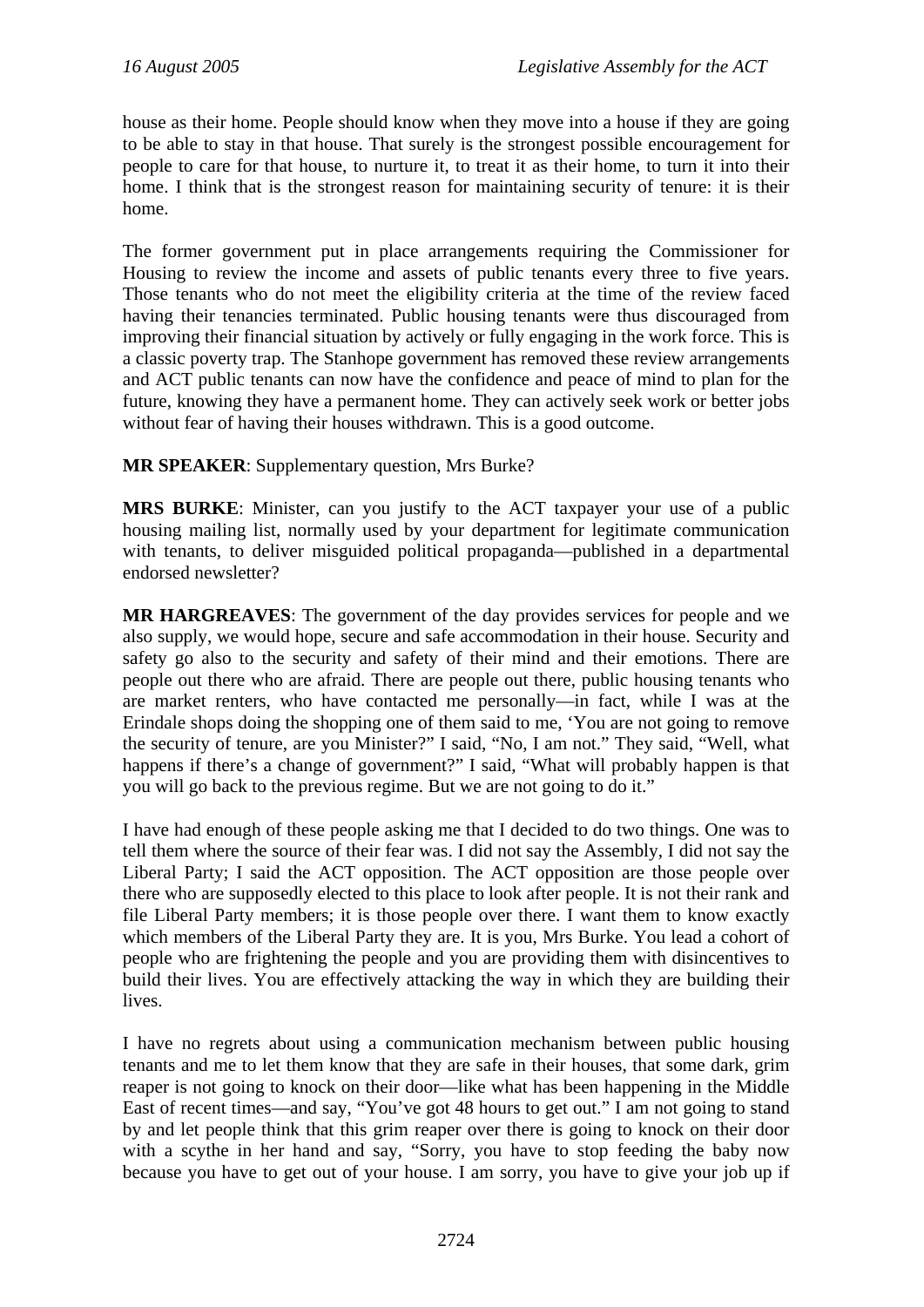you want to stay in this house." I am not going to do that. Mrs Burke is going to say, "Think twice before you take that promotion, my son, because if you take that promotion we're going to kick you out of your house." She has said so. She said in May this year, or somewhere there, that this is an absolute nonsense. She is on the public record saying that security of tenure is an absolute nonsense. She is the one that says, "Let's find ways of moving them on." I think having a big scythe at your front door is a pretty good way of moving them on. I do not mind telling every single public housing tenant the actual name of the grim reaper.

#### **Education—preschools**

**MRS DUNNE**: My question is directed to the minister for education. Minister, have you or your department given directives that would prevent principals of non-government schools having access to ACT preschools to advertise their kindergarten enrolment procedures to prospective new students?

#### **MS GALLAGHER**: No.

**MRS DUNNE**: Mr Speaker, I have a supplementary question. Why then, minister, has a Woden preschool recently been reprimanded for displaying kindergarten enrolment information for one of the non-government schools in the area?

**MS GALLAGHER**: I will have to check the veracity of the allegations that Mrs Dunne is putting forward. We do not automatically assume that what she says is correct, and that a preschool has been reprimanded. I would have to check that that is the case.

I had this raised with me last week in a letter and at the meeting I had with the non-government schools council where they asked me the same question. In fulfilling my duties—as I need to and as I like to—I checked on information with the department about whether such a directive had been given. It certainly had not come from me, so I checked with the department. The advice back was that no such directive had been given.

On one occasion teachers raised this issue with me, and this is what I told the non-government schools last week at a meeting with the education union's council, where they had raised some concerns around the promotion of non-government schools within the government preschool system. Certainly, some teachers at that meeting did not agree that that should be the case.

As to any directive from me or from the department, that has not been issued. If there are any rumblings in the sector, I imagine they are being driven by teachers within the system, or perhaps by the education union. I have not checked whether that is the case with the union. I have undertaken to get back to the non-government schools that are concerned about this.

There is a genuine issue here about the role that government preschools play. We are trying to promote preschool-to-primary links in our government system. Of course, we like children to have a good experience at preschool and then go on to their feeder school. That is the ultimate aim of running a strong and healthy public education system. I have undertaken to get back to those people who are concerned and discuss the matter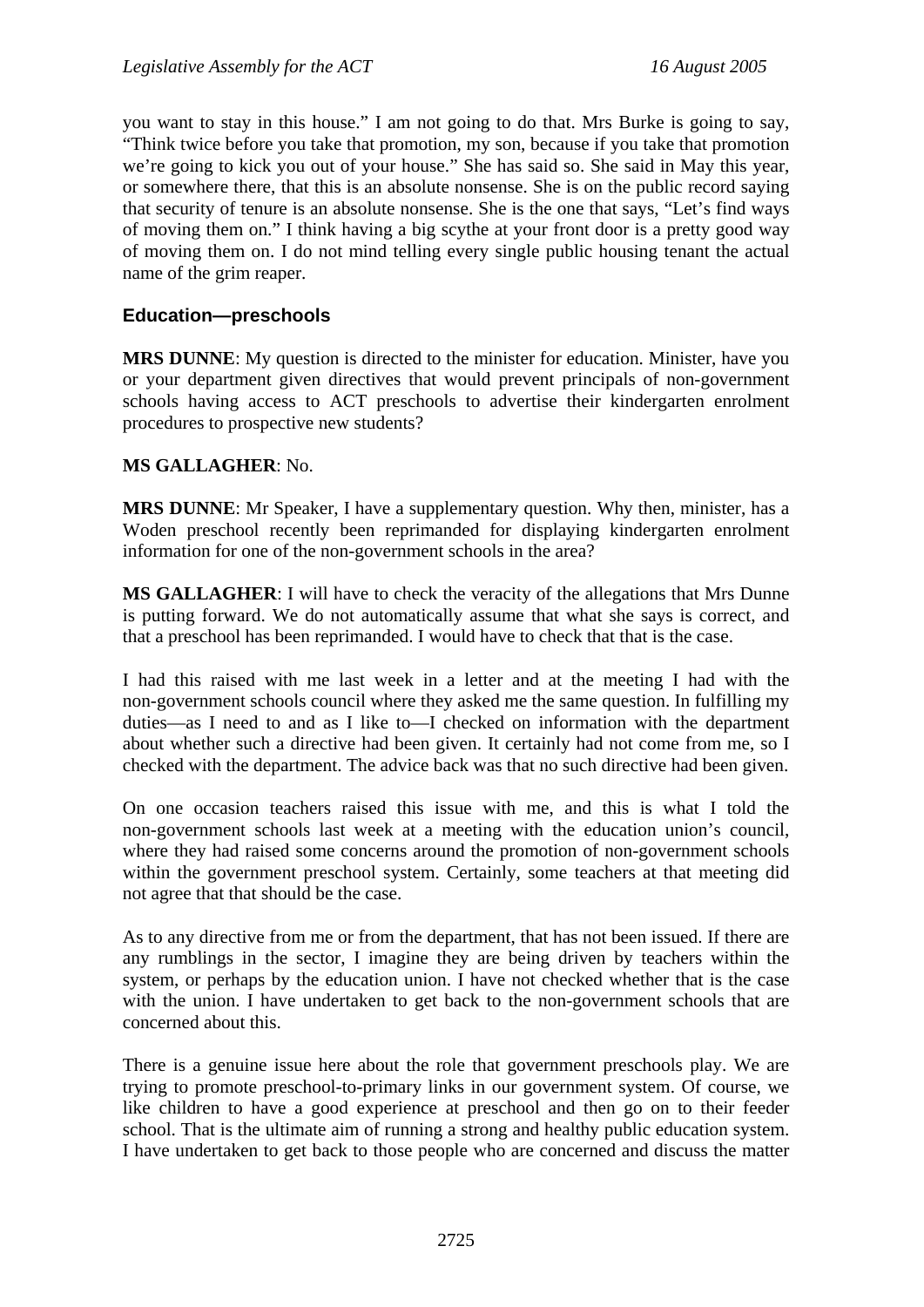with the union, which I believe has some concerns around the material being put up on notice boards.

#### **Forbes global CEO conference**

**MR MULCAHY**: My question is to the Treasurer. From 20 August to 1 September Australia will host the 2005 Forbes global CEO conference in Sydney. It will be a gathering of 300 of the world's most influential decision makers and will provide a wonderful opportunity to showcase the advantages of doing business in Australia. The conference is being held in Australia because Forbes sees it as one of the most sophisticated, skilled and stable places in the world to do business.

Are you aware of the conference? What arrangements have you put in place to court these potential investors?

**MR QUINLAN**: I have heard of the conference. I didn't know the specific dates of it. Having been away for a month, I will check to see what has been done. I will take under advisement exactly what genuine benefit we can get. There may be some grandstanding value in it, but I would like to think that what we can get out of it if we do become involved is genuine stuff. I will take it on notice.

**MR MULCAHY**: Will you consider participating, notwithstanding the fact that you have obviously overlooked the opportunity?

**MR QUINLAN**: The commitment to take the question on notice stands. The only answer I will give you to the second question is: no, I can't go to every conference in Australia.

#### **Planning—Gungahlin**

**MR SESELJA**: My question is to the Minister for Planning. I refer to the Gungahlin swimming pool, which has been identified for a site at Higgerson Street in the Gungahlin town centre. Minister, during the last election campaign, your party's sport and recreation policy stated:

A site has been identified and planning is well under way for an indoor recreation facility for Gungahlin.

Minister, is it true that, during this planning work, the site has been identified as unsuitable for the planned indoor recreation facility? Where will the Gungahlin indoor recreation facility be moved to if this site is unsuitable?

**MR CORBELL**: I am not aware that it has been deemed unsuitable, but I can assure Mr Seselja that if it does not need to be moved—and I will take the detail of that on notice—I can tell him where it will be: in Gungahlin.

**MR SESELJA**: That is a fantastic answer. When can the people of Gungahlin expect to have a pool?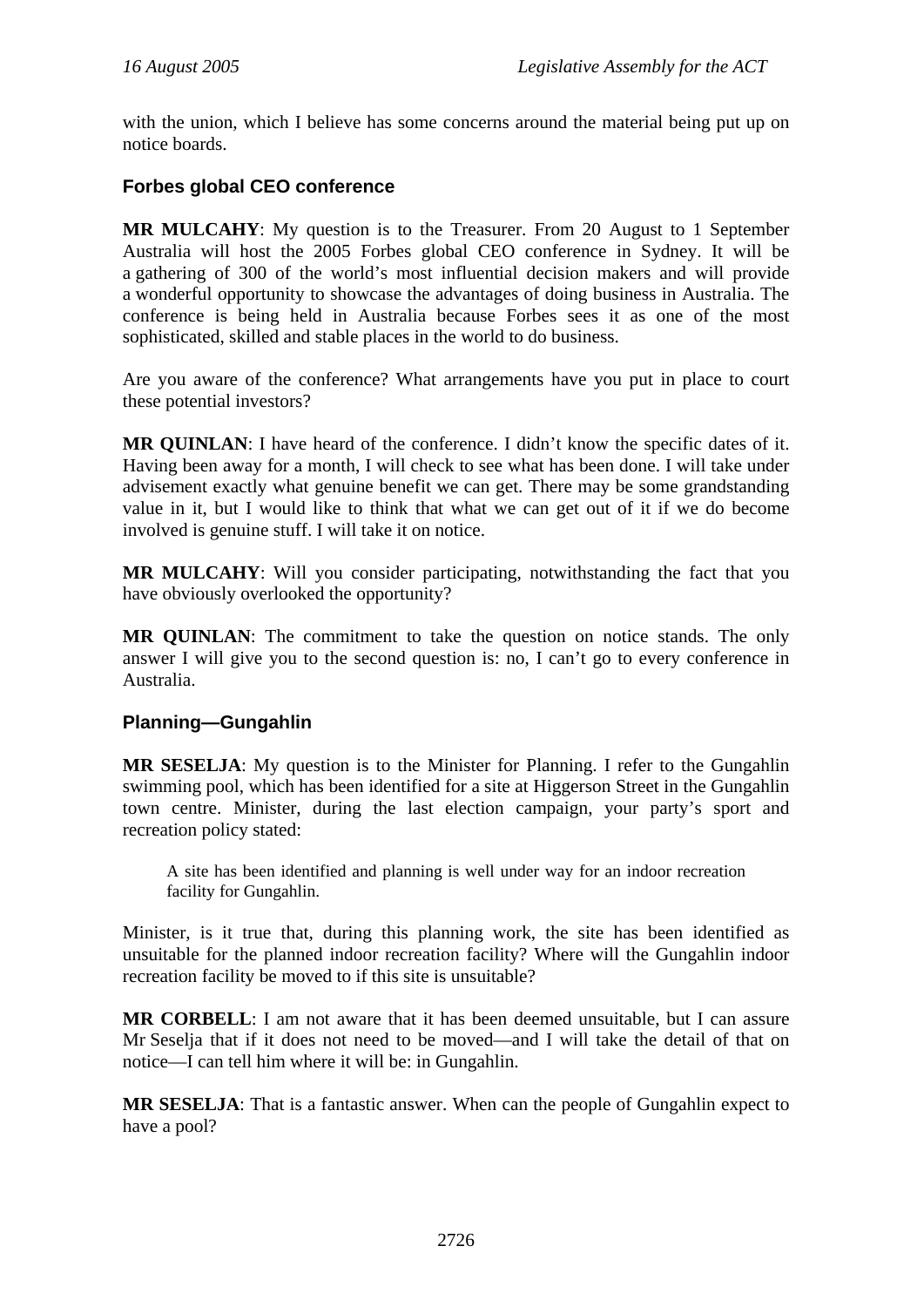**MR CORBELL**: The provision of indoor recreation facilities is important for the Gungahlin region. That is why the government has committed to the progressing of the necessary planning work and land release work that are needed to ensure that the site is made available for a private sector operator for an indoor pool and other facilities. I can only reiterate to Mr Seselja that the provision of a site is a priority. Obviously, we don't want to provide a site which is unsuitable.

I have already taken on notice whether or not the site has been deemed unsuitable. I can reiterate the government's commitment to ensuring that there is a site which is available for such facilities in the Gungahlin area.

#### **Disaster planning**

**MR STEFANIAK**: My question is to the Chief Minister. Chief Minister, why has it taken so long for you to complete a proper evacuation plan for the ACT in the event of a natural disaster or terrorist attack when it has been four years since the 9/11 terrorist attacks, almost four years since the December 2001 bushfires, 2½ years since the 2003 bushfire disaster and two years since the Bali bombings?

**MR STANHOPE**: I thank Mr Stefaniak for the question. I am advised, in fact by Commissioner Peter Dunn, the commissioner for the Emergency Services Authority, that the ACT has the most advanced evacuation procedures and processes in place of any jurisdiction in Australia, bar none. The advice I have from Commissioner Dunn is that we are the only jurisdiction that has in place a disaster response plan or an evacuation plan that gives us the capacity to respond to both natural and man-made—in other words, terrorist—actions within the jurisdiction. We are, indeed, the only jurisdiction in Australia that has entered into memorandums of understanding with all the media represented in the ACT, both public and commercial media, in relation to aspects of the plan, particularly around evacuation.

The detail of the evacuation or disaster response plans that we have is, in fact, of an order that is not in place anywhere else in Australia. I commend the Emergency Services Authority and Commissioner Dunn for the state of preparedness and preparation that we have within the territory in relation to these issues.

**MR STEFANIAK**: Thank you, Chief Minister. Given that we seem to have a plan, will you table that plan so that the Assembly can see it?

**MR STANHOPE**: I will take advice from the minister for emergency services. It might not have occurred to the shadow attorney that I am not the relevant minister. I am more than happy to take advice from the minister in relation to that. We will, of course, provide all the information that we have available and that is appropriate for us to table in relation to the issue. I thank the shadow attorney for his very belated interest in the subject.

#### **Economy—employment**

**MS MacDONALD:** My question is directed to the minister for business and economic development. I understand that a recent Australian Business Limited report has revealed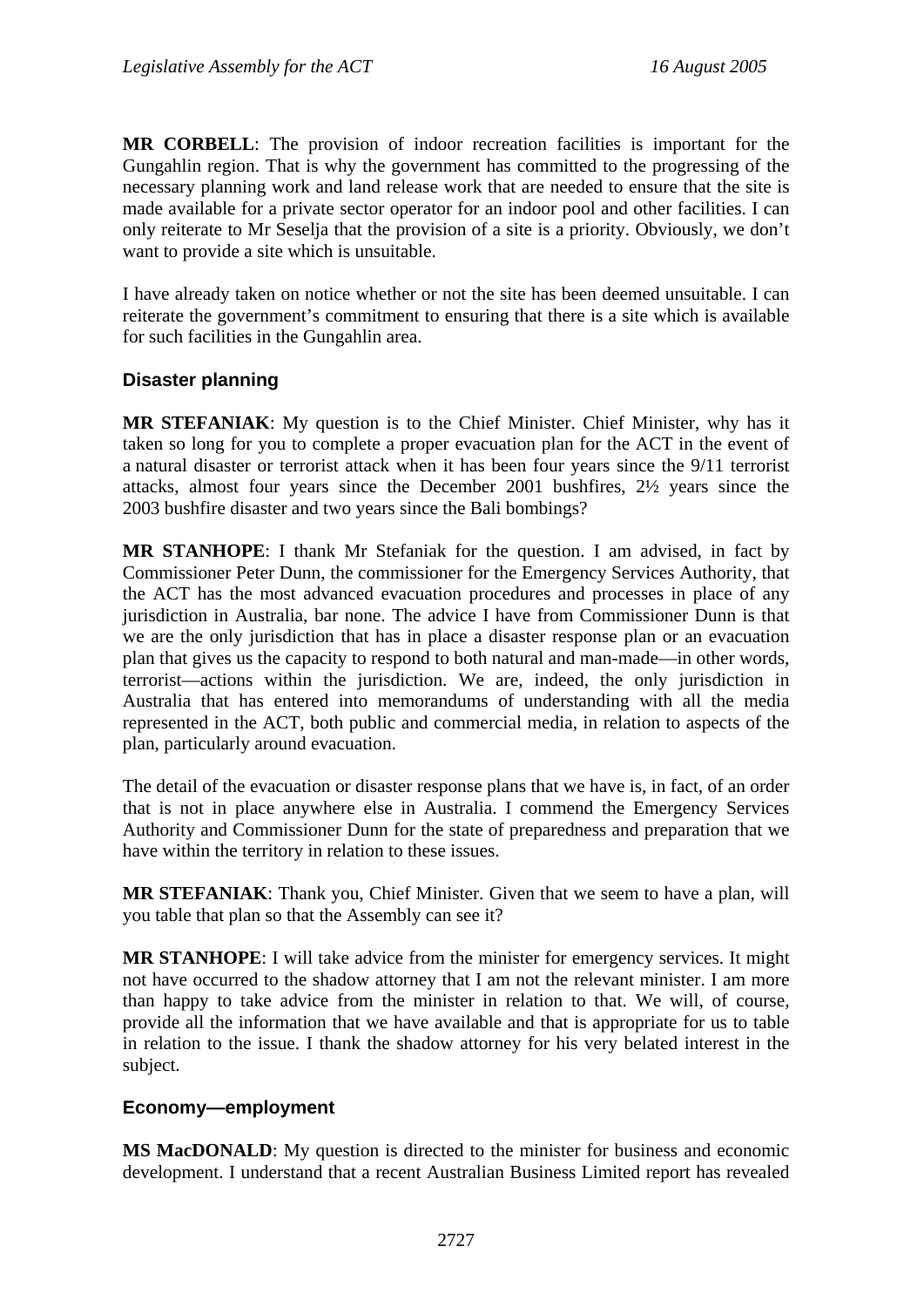that it is almost 40 per cent cheaper to employ someone in the ACT than in New South Wales.

*Members interjecting—* 

**MR SPEAKER**: Order! Please. Ms MacDonald has the call. Order!

**MS MacDONALD**: Thank you, Mr Speaker. Maybe you should point them to standing order 39. Minister, can you please inform the Assembly of the report's findings?

**MR QUINLAN**: I will read from the Australian Business Limited press release. It states that:

A detailed analysis of Australia Bureau of Statistics data commissioned by Australian Business Limited has revealed that it is almost 40% cheaper to employ someone in the ACT than in NSW.

The analysis across 14 industry sectors shows that Government taxes and charges cost ACT business \$1,630 for every person they employ, compared to \$2,628 in NSW.

Australian Business Limited Chief Executive, Mark Bethwaite, released the findings today at a meeting of the Canberra Council of Australian Business Limited.

"On average, ACT employers are paying more than \$1000 per employee less in payroll tax and workers compensation premiums than their NSW counterparts," said John Moyes, Australian Business Limited Regional General Manager for Canberra.

In that press release there are some figures that show how favourably the ACT compares not only with New South Wales but also with other states. That is the summary of the survey that Australian Business Limited has done. They make some qualification in relation to manufacturing, and that is in the press release. Those of you who have read our economic white paper from cover to cover will know that manufacturing represents something like two per cent, at best, of the ACT economy.

In terms of the industries that matter and are important to the ACT, this is absolutely good news for the ACT. It demonstrates, of course, that the government is completely on the right track.

**MS MacDONALD**: Mr Speaker, I have a supplementary question. How does the ABL report compare with other business reports?

**MR QUINLAN**: I am glad you asked, Ms MacDonald. The Sensis business index Sweeney research of February 2005 states that the ACT is the easiest jurisdiction in Australia to do business in. I repeat: the easiest jurisdiction in Australia.

The National Institute for Economic and Industry Research found that the ACT ranked number one for its knowledge-driven growth potential. Canberra ranked number one in the global knowledge flows indicator, meaning that the ACT has the highest ratio of global knowledge flow workers out of the entire workforce. It also means that the ACT is ranked number one in Australia for its connectedness to global flows of knowledge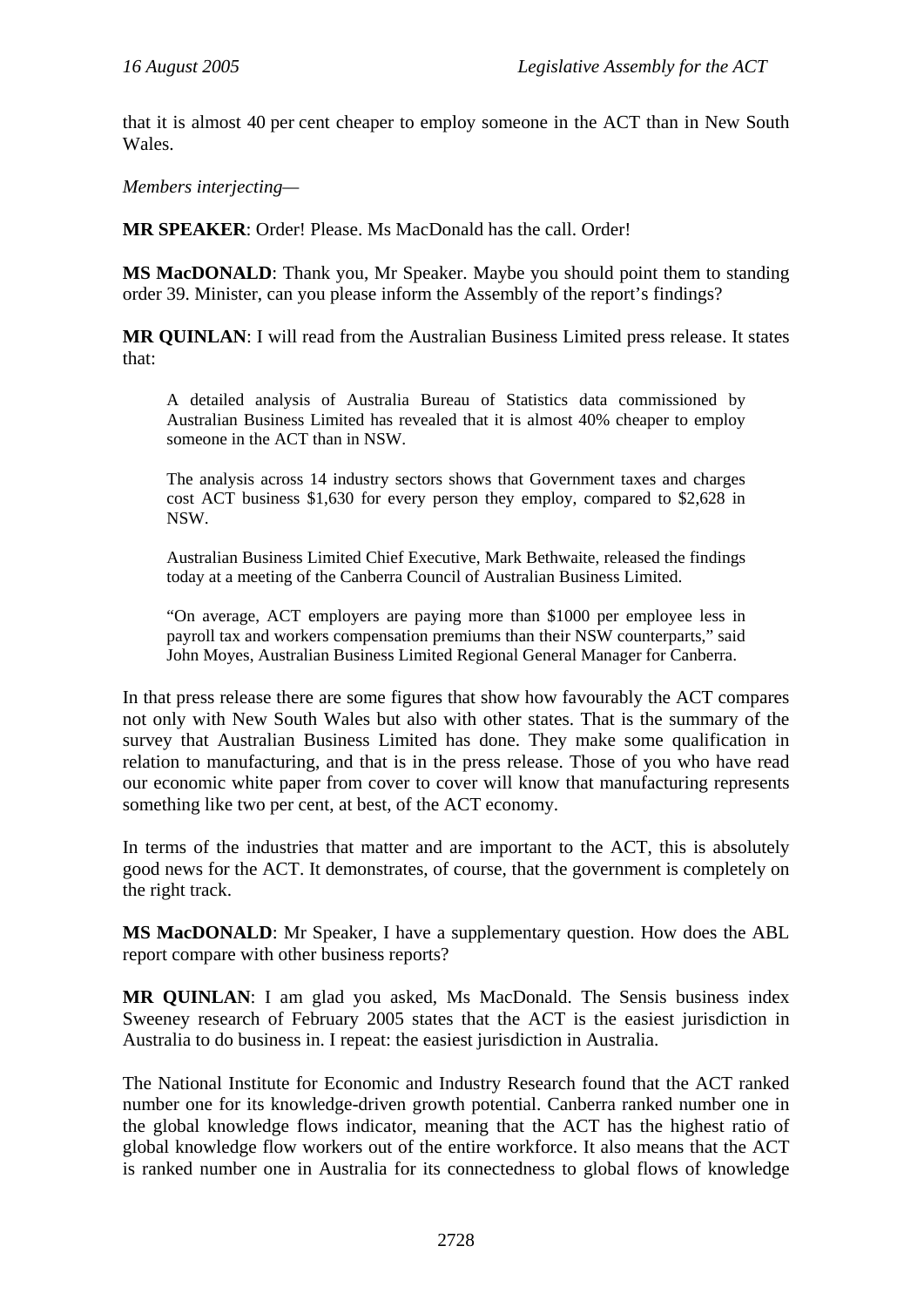and number one in terms of innovative capacity. Before we even came to government, we said we would pursue the ACT as a knowledge-based economy. I am sorry to disappoint Mr Smyth: they did not mention the fashion industry. But you never know; hang in there son.

The KPMG international report on cost competitiveness rates Canberra as amongst the best in Australia and bundles Canberra in the group of emerging cities that are rising stars in growth potential. That is the Canberra of today; that is Canberra under this government's economic white paper; and that is Canberra under our pursuit of a knowledge-based economy, and an enterprise and innovative economy. Those results will be realised. Again, sorry Mr Smyth, KPMG did not get to the fashion industry.

#### **Water—Canberra supply**

**MR GENTLEMAN**: Chief Minister, in light of the good rainfalls over the last three months, could you update the Assembly on the status of ACT reservoirs?

**MR STANHOPE**: I am very happy to do that. I think members, along with the rest of the Canberra community, would be taking a very fine interest and detailed interest in our rainfall. I confess that there are times these days when the first part of the paper I turn to is the daily assessment of rainfall and dam levels. It is becoming a very significant part of the daily news and information for all of us. I am very pleased with the rain we have had over the last two months—73 millimetres in June compared with the long-term average of 39.9 and 86.4 millimetres in July compared with the long-term average of 41. We have had 34.4 millimetres of rain so far in August compared with the long-term average of 47.

Of course, those amounts of rainfall are recorded at Canberra airport. It is not rain that falls within our catchments, which, unfortunately, does tell a very different story. Often the rain that falls at Canberra airport is double or more that for the Cotter catchment and often half or less than half of the rainfall at Canberra airport falls within the Googong catchment. That, of course, represents some of the great challenges we face in relation to water. That is reflected very much in our water storage levels at the moment but, once again, the trend certainly is very pleasing.

In just the last two weeks our dam levels have increased from 51 per cent to 55 per cent as of today, increasing from 42 per cent as at 1 July. There have been very significant increases in storage over the last six to eight weeks; in fact, an increase of 13 per cent in that time in our total dam storage. The Cotter is full but is a small dam, our smallest at just five gigalitres. Bendora Dam is currently at 93.8 per cent and Corin is at 78 per cent.

The issue for the territory, and it is something we have been very conscious of over the last three years, is that in the time that our total storage capacity has increased by 13 per cent, in the last few weeks, the level within Googong has increased by just one per cent. Our dam levels now overall are at the highest they have been since 2003; indeed, the highest they have been at this time of the year since 2002. Of course, those numbers indicate that, despite these very pleasing increases in the trend, this is not a total answer to our long-term water supply needs.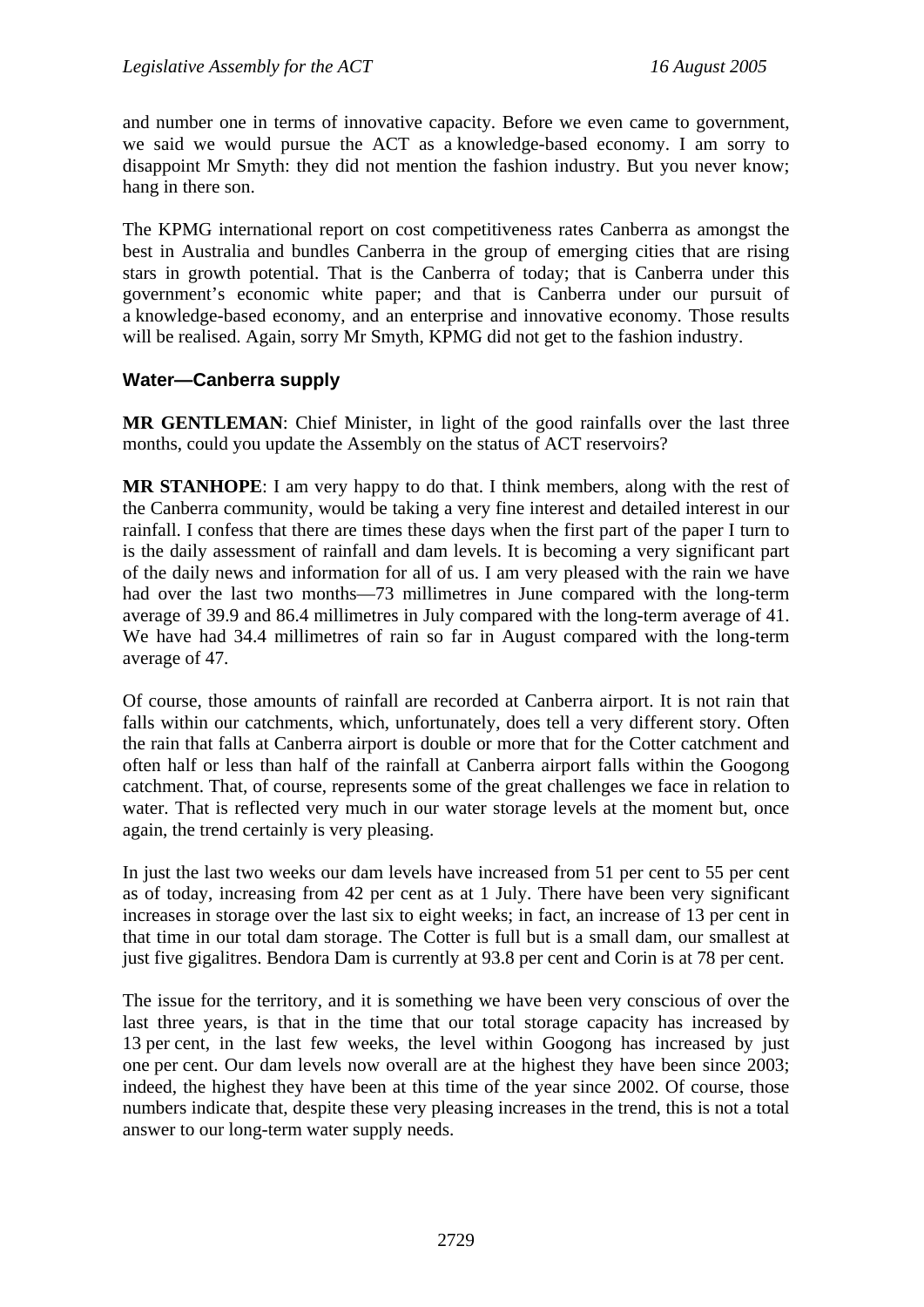I think it is important that we note that our capacity to capture and treat water is, however, at the highest it has ever been. That is as a result of fantastic work that Actew and ActewAGL have undertaken over the last 18 months in the upgrading of the water treatment plants at both Googong and Mount Stromlo for an investment in the order of \$60 million. As a result of that upgraded capacity we can now treat water that until then we simply did not have the capacity to treat, which means we can now again take water from the Cotter Dam. We have also placed a pump in a sump which was constructed for the purpose in the Murrumbidgee River. We have not at this stage sourced water from the Murrumbidgee River but, if required to do so, we could now do that.

The latest of the projects that ActewAGL has embarked upon is, of course, the construction of an enhanced reticulation system from the Cotter system to the Googong Dam so that we can transfer water from that catchment, which is performing particularly well, to the Googong Dam to provide for a greater level of water security for the ACT through a capacity to utilise Googong Dam as a major water storage.

**MR GENTLEMAN**: I have a supplementary question, Mr Speaker. Chief Minister, on the progress of the ACTEW project to transfer water from the Cotter catchment to the Googong reservoir, what are the likely implications for future water restrictions?

**MR STANHOPE**: Thank you, Mr Gentleman. I did touch briefly on the reticulation system. Once again, it is a great piece of lateral thinking and engineering by Actew and ActewAGL around dealing with the issue of our catchment and our water supply. As I just indicated, we are in a situation now where our Cotter dams are performing particularly well, with Cotter and Bendora essentially full. Corin, a fairly large dam, is on 78 per cent but Googong is on 37 per cent. Through a reticulation system, accepting that we have pipes connecting the Cotter dams to the Googong Dam, because we of course alternate between the dams, the whole of the Canberra system is essentially connected. As a consequence, we now have a capacity to transfer water from the Cotter system to the Googong Dam. That system commenced last week.

At this stage, 20 megalitres a day is being pumped from one system to the other so that that excess water can be stored in the Googong Dam. Of course, and it does not need to be said, in making these arrangements, we have taken full notice of our environmental flow requirements and the transfer of that water certainly does not impinge on them, nor will the transfer of up to 150 megalitres of water a day from the Cotter system to the Googong. We hope that will commence in the next eight to 10 weeks, when ActewAGL completes the installation of a major new pipe bypassing the treatment works at Googong. That will allow us to increase the daily transfer of 20 megalitres to 150 megalitres a day. It is interesting to note that that 150 megalitres, over the space of a year, averages out at our average daily annual consumption. It is about 110 in winter and gets up to over 200 in summer.

With that 150-megalitre capacity, we do have an enormous opportunity to enhance Googong or keep the Googong Dam reasonably full. In fact, Actew, on its predictions and modellings, believes that within three years, even if it did not rain within the Googong catchment again, we could maintain the Googong Dam at about 85 per cent of capacity. Acknowledging that Googong constitutes about two-thirds of our overall storage capacity, that is particularly significant. The consequence is that this allows us to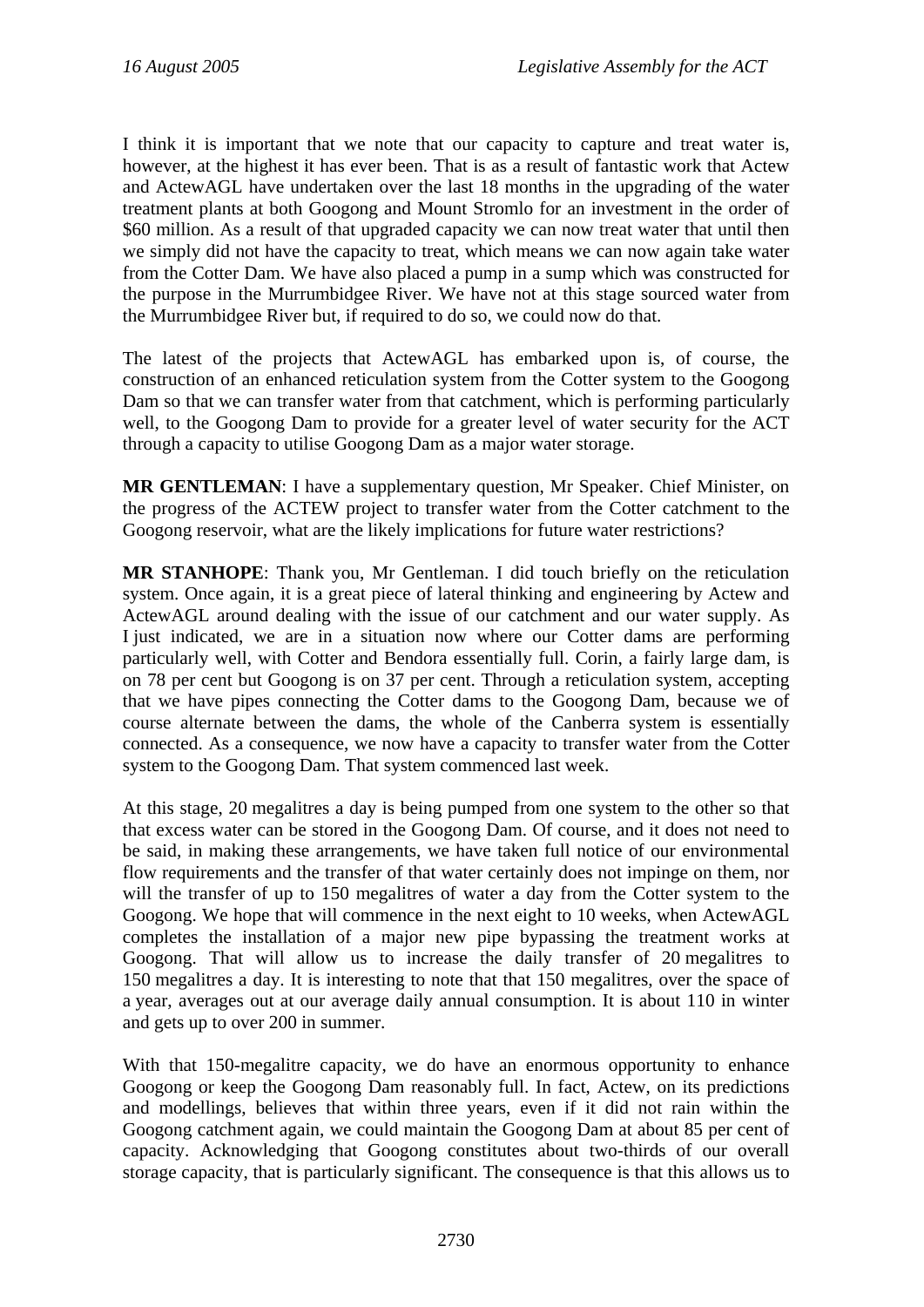give real consideration to existing restriction regimes. This is an issue for Actew. We are currently on level 2 restrictions and Actew will be deciding, or announcing, I think within the next week, its decision in relation to spring—whether we remain at level 2 or go to level 3.

I note comments from Mr Mackay last week suggesting that he would be surprised if there were any need now to go to level 3 restrictions, as a result of the enhanced rain and the reticulation capacity—a reticulation capacity which, within the next couple of months, will be significantly enhanced to the tune of 150 megalitres. It begs the question for the future—it would be fantastic if we could be assured that we will not have to go to level 3 restrictions over this summer, with this capacity and this security that we now have through these steps that have been taken—and leads us to address the next major issue facing the community. That is a need for us to determine never to return to the culture around water use in Canberra that prevailed in the past and is in the history of many of us. We need to put in place a permanent, so-called, restriction regime that reflects our determination to change the way in which we use and value water. This is very relevant to the decision the government will take shortly in relation to the long-term security needs. It also allows us to smile ruefully at the lengths to which the Liberal Party has gone—particularly the shadow minister for the environment, who has marooned herself as the "dam or die" or "dam or bust" party. I recall with some wry amusement that before the last election Liberal Party policy was that, if elected, they would commence construction of a dam the day after the election. I remember the promise.

Mr Speaker, I ask that further questions be placed on the notice paper.

#### **Supplementary answer to question without notice Quamby Youth Centre**

**MS GALLAGHER**: Mr Speaker, on 29 June, Mr Stefaniak asked me a question about the breakdown of all the costs related to the new demountable building at Quamby. As I said on 29 June, we agreed with the Queensland government on a price of \$90,000 for the transportable and contract documentation is being finalised. The relocation of facilities, which includes transport, associated works, disassembly, reassembly and making good, that is, re-establishing internal finishes after transporting, upgrading as necessary, re-establishing security and refurnishing, is the subject of a tendering process. I will advise the Assembly progressively as the tender process rolls out and contracts have been made with successful tenderers in relation to the transportable facility.

As I indicated on 29 June, the expected final cost projection for this work is approximately \$1.6 million. In relation to other upgrades at Quamby, a budget of approximately \$1.9 million has been established for improvements to the existing facilities, for improvements to residential areas, for upgrading of the administration building, for improvements to security and communications, and for external landscaping, including safety works, and an Aboriginal ceremonies area.

## **Attorney-General Motion of censure**

**MR STANHOPE** (Ginninderra—Chief Minister, Attorney-General, Minister for the Environment and Minister for Arts, Heritage and Indigenous Affairs): I made comments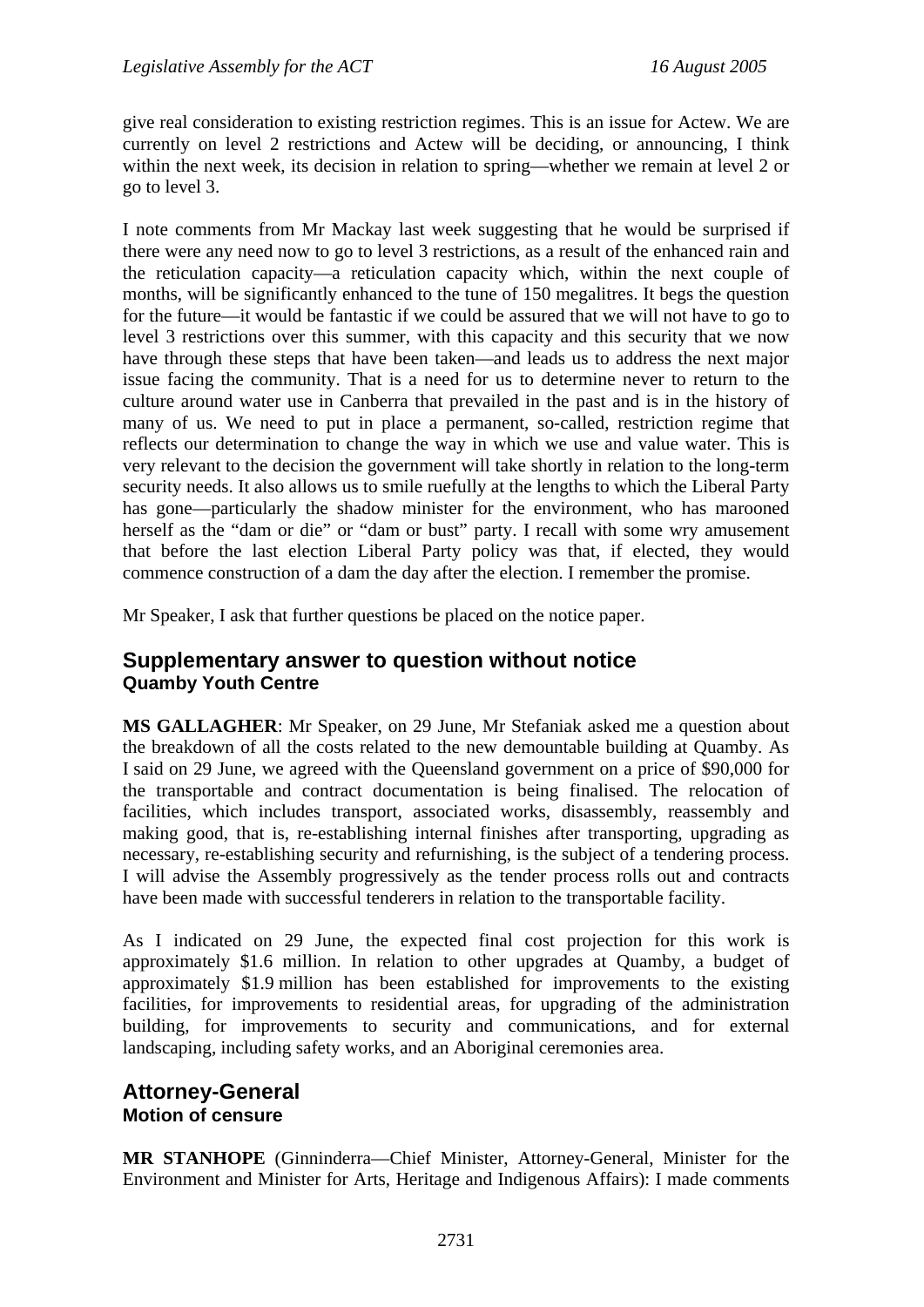this morning in the censure debate about wrongful dismissal payments that the government had made. Mrs Burke approached me in the corridor after my speech insisting that what I said was false.

**MR SPEAKER**: You will need leave to raise the issue.

**MR STANHOPE**: I just want to table a document.

**MR SPEAKER**: You can table a document.

**MR STANHOPE**: I indicate to Mrs Burke that the information I was relying on was from the *Canberra Times* and that, in fact, what I had said was quite consistent with what I read in the *Canberra Times*. I made the point that—

**Mrs Burke**: You did not say that, Mr Stanhope.

**MR STANHOPE**: Yes, I did.

**MR SPEAKER**: Order!

**MR STANHOPE**: I table the following document:

Mrs Burke MLA—Extract from *Canberra Times*, Saturday, 28 February 2004.

#### **Papers**

**Mr Speaker** presented the following papers:

Study trip—Report by Mrs Jacqui Burke MLA—Sydney, 28 and 29 April 2005. Quarterly travel report—Non–Executive MLAs—1 April to 30 June 2005.

#### **Executive contracts Papers and statement by minister**

**MR STANHOPE** (Ginninderra—Chief Minister, Attorney-General, Minister for the Environment and Minister for Arts, Heritage and Indigenous Affairs): For the information of members, I present the following papers:

Public Sector Management Act, pursuant to sections 31A and 79—Copies of executive contracts or instruments— Long-term contracts: Mark Kwiatkowski, dated 1 August 2005. Michael Zissler, dated 3 August 2005. Neil Bulless, dated 30 June 2005. Sue Hall, dated 28 June 2005. Short-term contracts: Alan Phillips, dated 26 and 27 July 2005. Andrew Taylor, dated 1 July 2005. Brett Phillips, dated 27 June 2005. Bronwyn Webster, 8 July 2005.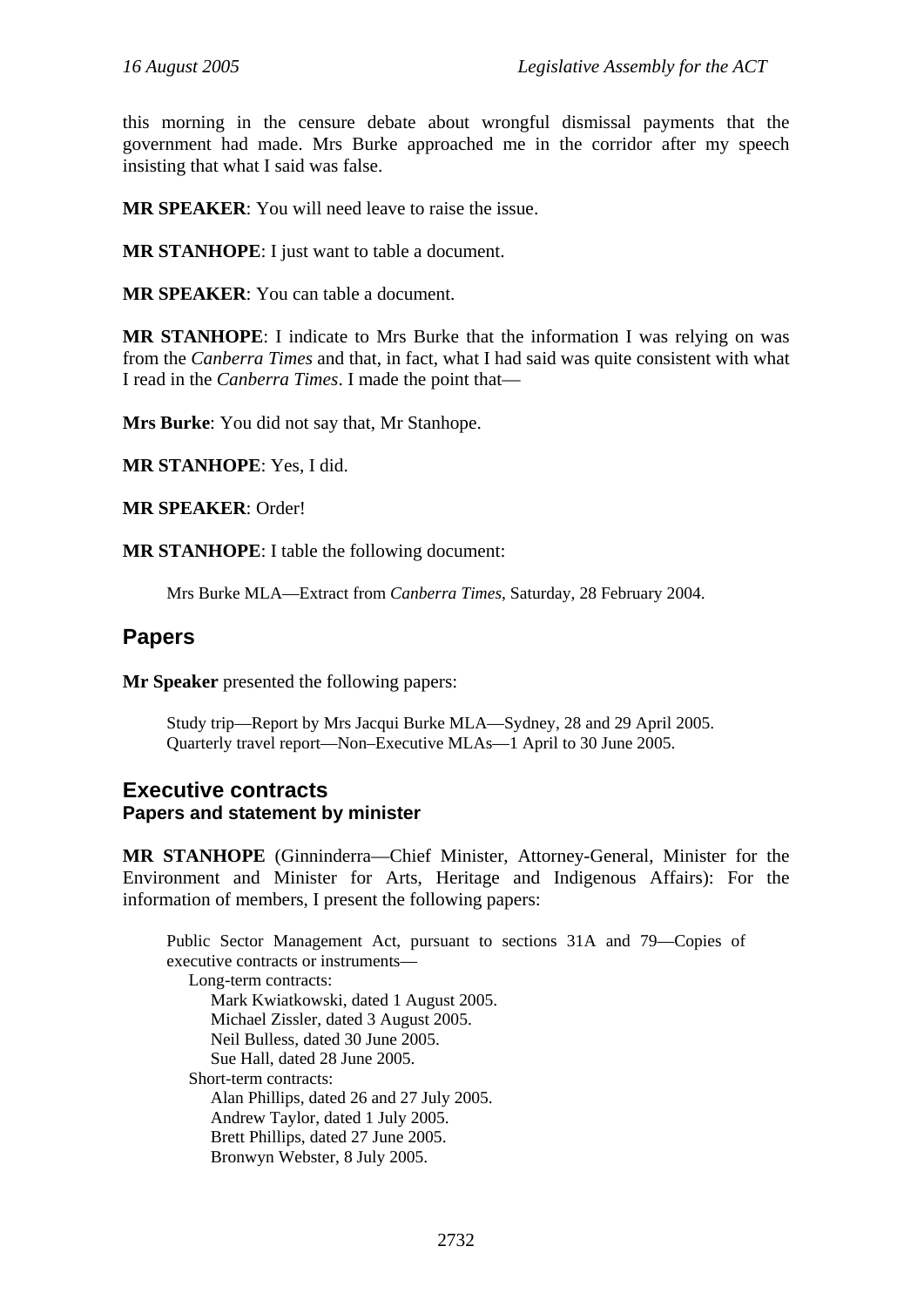Clare Wall, 23 June 2005. Daniel Stewart, June 2005. Elizabeth Kelly, dated 28 June 2005. Frank Duggan, dated 8 July 2005. Glen Gaskill, dated 24 and 27 June 2005. Jason Hitchick, dated 8 July 2005. Leanne Power, 17 June 2005. Martin D'Este, dated 31 July 2005. Pam Davoren, dated 2 June 2005. Paul Wyles, 25 July 2005. Robyn Hardy, dated 30 June 2005. Roger Broughton. Ronald Weston, dated 22 June 2005. Roslyn Hayes, dated 22 June 2005. Sue Marriage, dated 22 July 2005. Schedule D variations: Brett Phillips, dated 27 June 2005. Christine Healy, dated 25 July 2005. Diane Spooner, dated 27 June 2005. Elizabeth Kelly, dated 27 June 2005. Greg Ellis, dated 4 and 6 July 2005. Ian Primrose, dated 27 July 2005. Jenelle Reading, dated 7 July 2005. Megan Douglas, dated 29 July 2005. Megan Smithies, dated 21 June 2005. Philip Mitchell, dated 4 and 6 July 2005. Roger Broughton. Stephen Ryan, dated 19 and 21 July 2005. Sue Dever, dated 16 June 2005.

I seek leave to make a statement in relation to the papers.

Leave granted.

**MR STANHOPE**: These documents are tabled in accordance with sections 31A and 79 of the Public Sector Management Act 1994, which requires the tabling of all executive contracts and contract variations. Contracts were previously tabled on 28 June 2005. Today, I have presented four long-term contracts, 19 short-term contracts and 13 contract variations. The details will be circulated to members.

## **Paper**

**Mr Stanhope** presented the following paper:

Administrative arrangements—Administrative Arrangements 2005 (No 3)— Notifiable Instrument NI2005-153 (No S3, Friday, 1 July 2005).

#### **Legislation program—spring 2005 Paper and statement by minister**

**MR STANHOPE** (Ginninderra—Chief Minister, Attorney-General, Minister for the Environment and Minister for Arts, Heritage and Indigenous Affairs): For the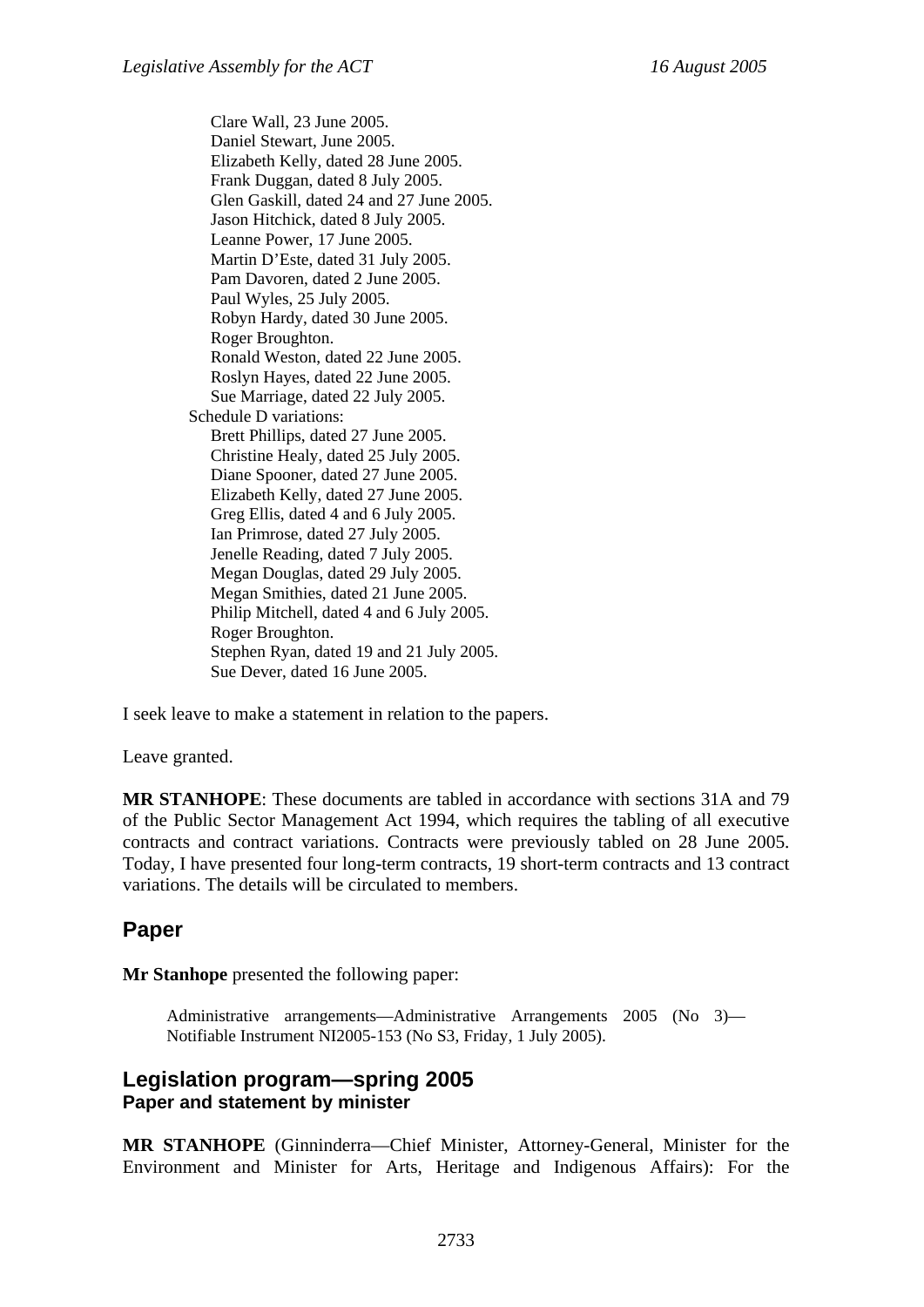information of members I present the following paper:

Legislation Program—Spring 2005, dated August 2005.

I seek leave to make a statement in relation to the paper.

Leave granted.

**MR STANHOPE**: Mr Speaker, I am pleased to present the government's legislation program for the spring 2005 sittings. Since re-election, the government has continued to implement the policies for which it was returned. In this regard, the government will work further on the many achievements already made to date while maintaining a strong focus on substantial reforms and responsible governance. We will do this while also looking to be economically, socially and environmentally responsible in the current tight budgetary circumstance, yet still being responsive the needs of the ACT community.

Mr Speaker, in the time available, I can outline only briefly some of the legislation that the government will introduce during the spring 2005 sitting period. Given the present challenging economic and financial climate, we will strive to improve the territory's economic performance by further enhancing financial measures and addressing better efficiencies and effectiveness. Chief among these will be new legislation to amend ACT taxation laws and for increased accountability arrangements, including performance management reforms.

Firstly, the government will introduce the Revenue Legislation Amendment Bill 2005 (No 2) as part of a continuing program of omnibus bills to amend ACT taxation laws. This will improve administrative efficiency and generally protect the revenue base. It will effect three particular improvements to the administration of ACT taxes: assessment of duty on the purchase of new vehicles is to be made easier; liability for insurance duty is to be better defined; and debt collection options available to the revenue office are to be made clearer.

Amendments will be introduced to the Financial Management Act 1996 which will provide standardised and improved governance arrangements for selected statutory authorities. New and amended provisions will replace specific outdated provisions contained in the enabling legislation of various statutory authorities. It will also extend the appropriation framework to include payments to statutory authorities. Minor administrative amendments are also included for improving the application of the act.

The government will introduce a bill to amendment the Hotel School Act 1996, as the Treasurer has indicated, to make provision for all the undertakings of the Australian International Hotel School to be vested in the territory as of a certain date. It will enable the territory to sell the undertakings of the Australian International Hotel School to a private sector entity.

This government strongly believes in human rights and the need to protect all ACT citizens. Legislation is to be brought forward that will standardise and simplify search and seizure powers currently operating in the ACT. Whilst the functions of inspectors are often quite similar, for many years now slightly different powers have been made each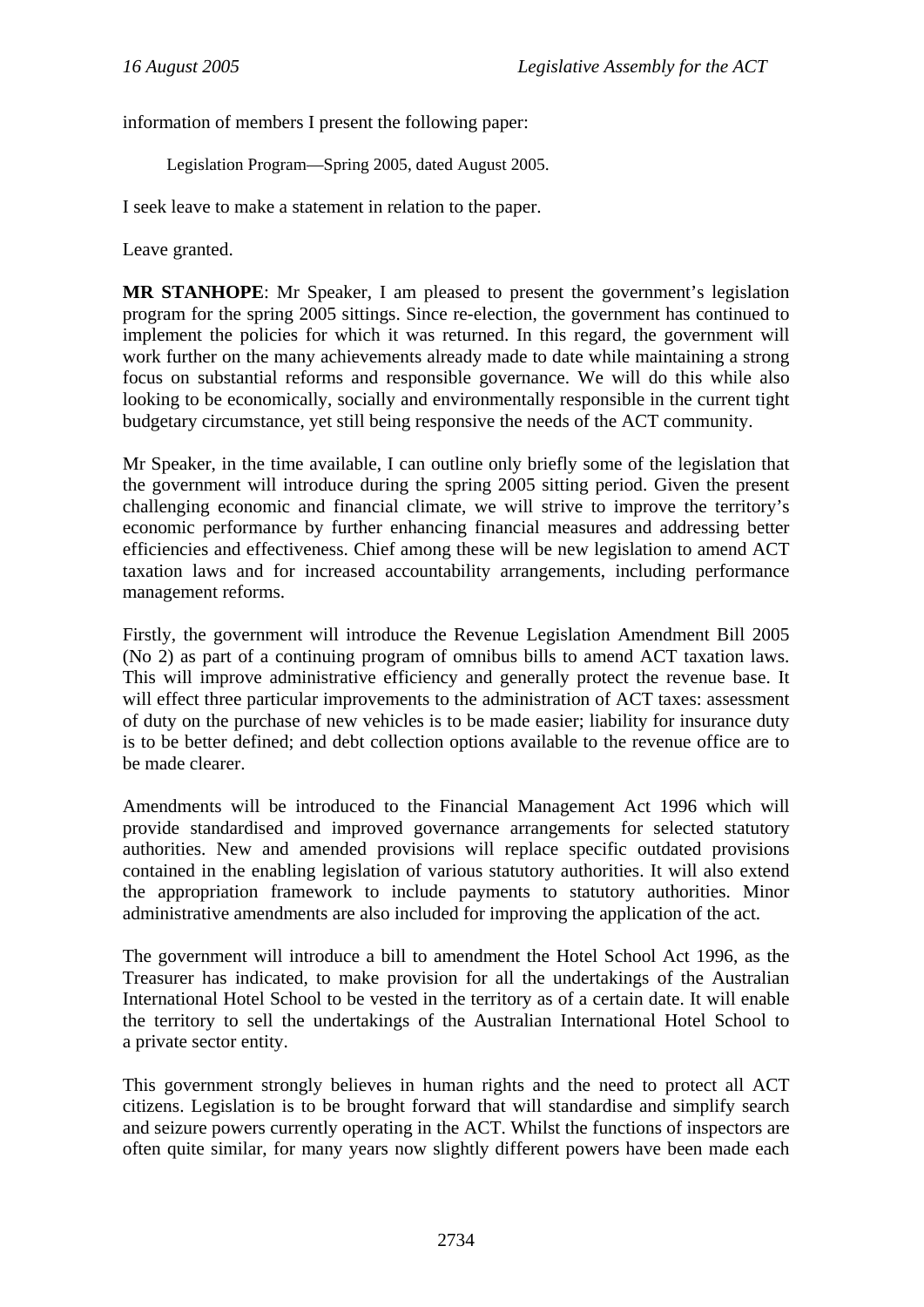time a new inspectorate function has been created. Over time, this had led to a wide variation between different inspectorate powers.

It is opportune therefore to look at reviewing, simplifying and, where possible, standardising these powers within a human rights perspective. The powers of inspectors are very important powers but they are also compulsive and involve a degree of intrusion and, in some cases, seizure of goods without compensation. The Human Rights Act provides a basis upon which competing interests that need to be taken into account can be reconciled to produce a best practice model for search and seizure powers that balance the needs of the community with the human rights of individuals.

A bill will be introduced to amend the Health Records (Privacy and Access) Act 1997 to address some practice issues that have arisen since the act was passed some nine years ago. The amendments will also bring the ACT legislation into line with developments in anticipation of the implementation of a national health privacy code.

Protection of the rights of workers is also important, with the government being committed to improving the effectiveness of the private sector workers compensation scheme applying in the ACT. The Workers Compensation Amendment Bill 2005 (No 2) will bring together the administration of safety net provisions that ensure access to compensation in cases where insurance coverage has not been maintained or an insurance company is unable to meet the costs of claims. The bill will also improve access to injury management processes and information about the compulsory insurance coverage that is held by employers.

As part of progressing towards the establishment of a dragway in the ACT, the Motor Sport (Public Safety) Bill 2005 is to be introduced. It will establish a risk and insurance mechanism for the proposed dragway. It will provide adequate protection for patrons, liability management for the operators of the premises, an improved likelihood that the operators will be able to secure accreditation by the Confederation of Australian Motor Sport, and access to insurance products and associated risk management frameworks.

To help make Canberra roads safer, legislation will be proposed to provide a nationally consistent and best practice legislative scheme to improve compliance with and enforcement of the road transport laws for heavy vehicles.

Members are already aware that I intend to introduce a third justice bill later this year to provide for imprisonment and remand. This third bill will set out the powers and functions of the prison, the remand centres and the periodic detention centre. The three bills will be the body of ACT law that covers sentencing, from conviction to fulfilment of a sentence.

The government has a strong commitment to children and family and will continue its promotion of the care, protection and education of children and young people. To follow up on this, phase one amendments to the Children and Young People Act will be brought forward to regulate children's services and employment and to provide for the care and protection of our children and young people.

Amendments to the Education Act 2004 also will be introduced. One amendment reflects the considerable work by stakeholders in developing an agreed policy stance on parental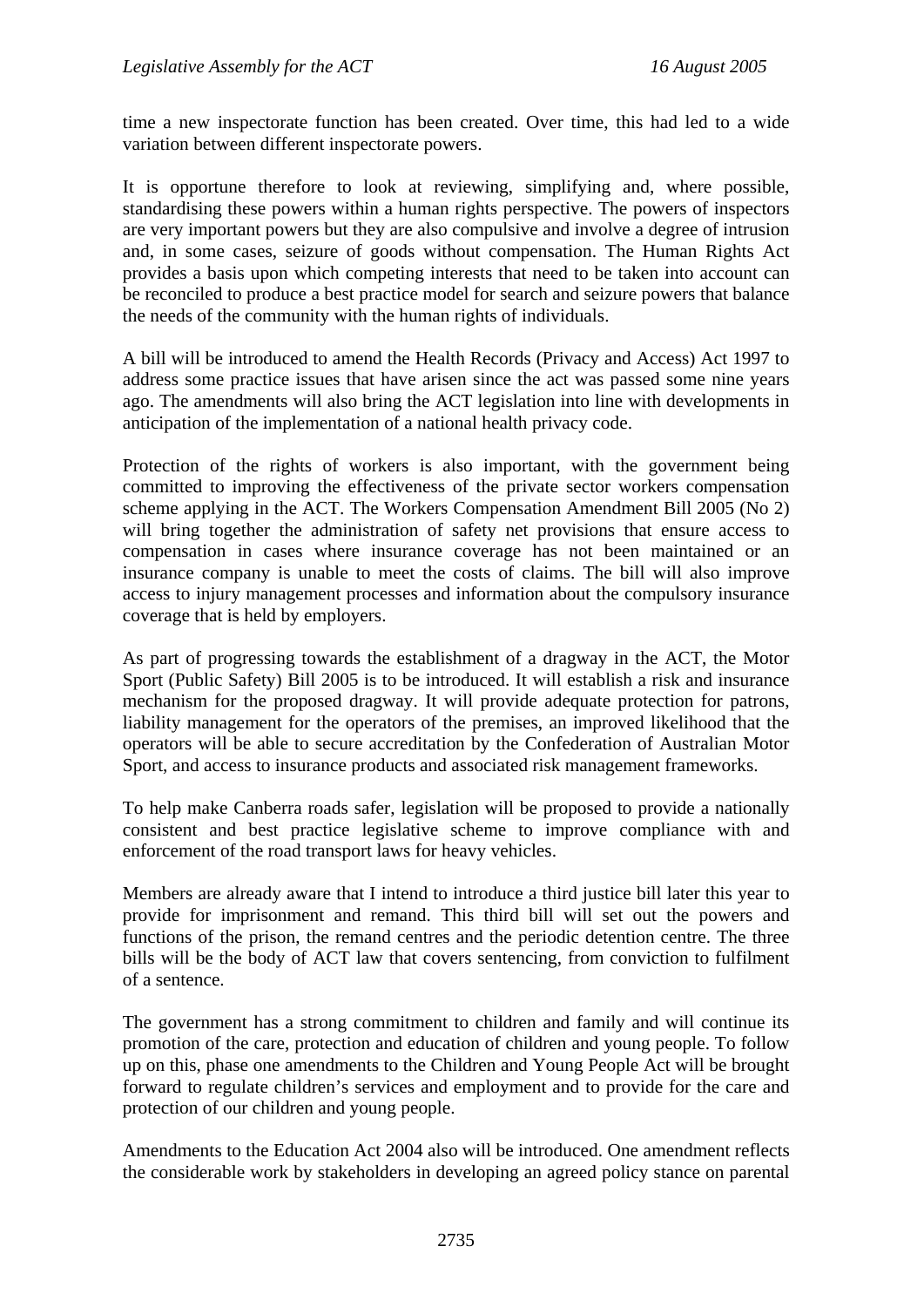contributions to schools. This amendment will ensure that all students will continue to have free access to government school facilities and will be able to make curriculum choices regardless of their capacity to pay, while providing opportunities for additional specific optional services such as overseas excursions.

A number of minor and technical amendments to the Education Act will be introduced which will clarify the intent of the legislation and address incompatibility within the act. These changes will make the legislation more accessible and easier to use. It will demonstrate how the act is not a static document but is able to meet issues as they arise in order to support the provision of high quality education for students in the ACT.

The government has a proven track record also for supporting older Canberrans. Proposed amendments to the Powers of Attorney Act 1956 will implement relevant recommendations for changes to the powers of attorney regime made by the Standing Committee on Health and Community Care in 2001 in its report on elder abuse and the outcome of the review of the substitute decision-making scheme undertaken by the government. The amendments will update the legislation to regulate substitute decision-making instruments, including powers of attorney and advanced health directives, particularly in line with changes made to corresponding legislation in other Australian jurisdictions.

The protection of both the urban and the natural environment of the ACT is a further priority for the government. The government is to amend the Roads and Public Places Act to provide three-year lease permits for outdoor cafes and markets and to give explicit authority to paint over illegal graffiti.

Adequate provision is to be made for the welfare of animals, be they domestic stock, companion animals or native fauna. The government will establish a new offence under the Animal Welfare Act 1992 for reckless or negligent behaviour that causes serious harm or death to an animal. The new offence will send a strong signal that animal cruelty in any form is a particularly abhorrent act. It will also accommodate agreed amendments recommended by the Animal Welfare Advisory Committee following its review of the Animal Welfare Act. Some minor administrative matters identified in the national competition policy review of the act also will be addressed.

Mr Speaker, those are just a few of the initiatives proposed in the government's spring legislation program. This will carry on the government's work in addressing Canberra's priority issues and for responding to community needs and concerns. I look forward to having the cooperation of all members in the timely consideration of these bills.

## **Papers**

**Mr Stanhope** presented the following paper:

```
Petition—out of order
```
Pursuant to standing order 83A—Petition which does not conform with the standing orders—

Proposed dragway—Majura Valley—Mr Stanhope (1,516 citizens).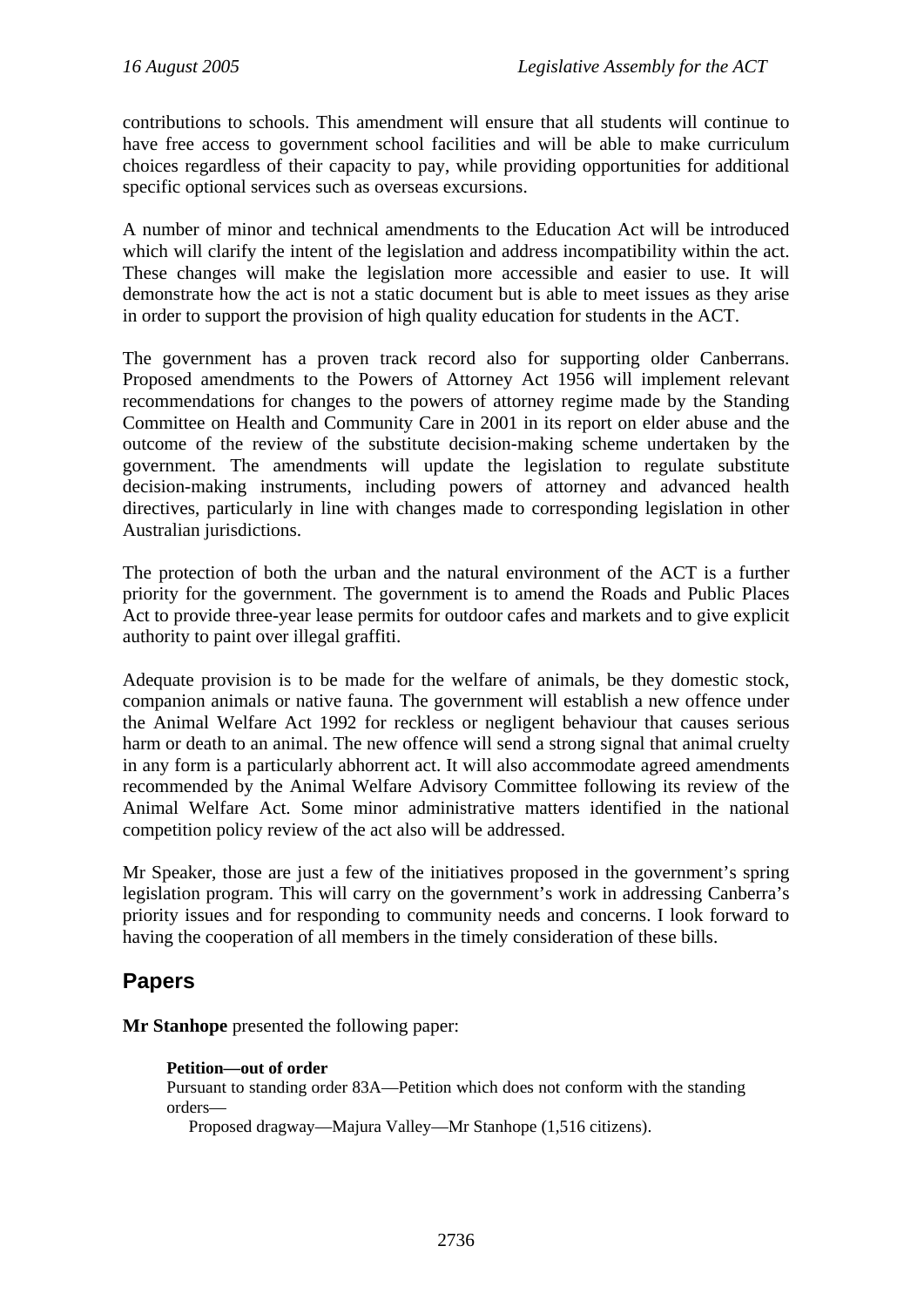**Mr Quinlan** presented the following papers:

Financial Management Act—

Pursuant to section 15—Instrument directing a transfer of funds between output classes within the Chief Minister's Department, including a statement of reasons, dated 28 and 29 June 2005.

Pursuant to section 16—Instrument directing a transfer of appropriations from the Department of Urban Services to the Chief Minister's Department, including a statement of reasons, dated 1 July 2005.

Pursuant to section 17—

Instrument varying appropriations relating to Commonwealth funding to ACT Health, including a statement of reasons, dated 29 June 2005.

Instrument varying appropriations relating to Commonwealth funding to the Department of Education and Training, including a statement of reasons, dated 29 June 2005.

Instrument varying appropriations relating to Commonwealth funding to the Department of Urban Services, including a statement of reasons, dated 29 June 2005.

Pursuant to section 18A—Summary of authorisation of total expenditure from the Treasurer's Advance in 2004-05.

Pursuant to section 19B—

Instrument varying appropriations related to COAG Illicit Drug Packages— ACT Health, including a statement of reasons, dated 29 June 2005.

Instrument varying appropriations related to the Natural Disaster Mitigation Program and the Bushfire Mitigation Program—ACT Forests, including a statement of reasons, dated 29 June 2005.

Instrument varying appropriations related to the Natural Disaster Mitigation Program and the Bushfire Mitigation Program—Chief Minister's Department, including a statement of reasons, dated 29 June 2005.

Instrument varying appropriations related to the Natural Disaster Mitigation Program—Department of Urban Services, including a statement of reasons, dated 29 June 2005.

Pursuant to section 19F—

ACT Emergency Services Authority, including a statement of reasons, dated 29 June 2005.

ACT Forests, including a statement of reasons, dated 29 June 2005.

ACT Health—Departmental, including a statement of reasons, dated 29 June 2005.

Chief Minister's Department, including a statement of reasons, dated 29 June 2005.

Chief Minister's Department—Territorial, including a statement of reasons, dated 29 June 2005.

Department of Disability, Housing and Community Services—Departmental, including a statement of reasons, dated 29 June 2005.

Department of Economic Development—Departmental, including a statement of reasons, dated 29 June 2005.

Department of Economic Development—Territorial, including a statement of reasons, dated 29 June 2005.

Department of Education and Training, including a statement of reasons, dated 29 June 2005.

Department of Education and Training—Territorial Account, including a statement of reasons, dated 29 June 2005.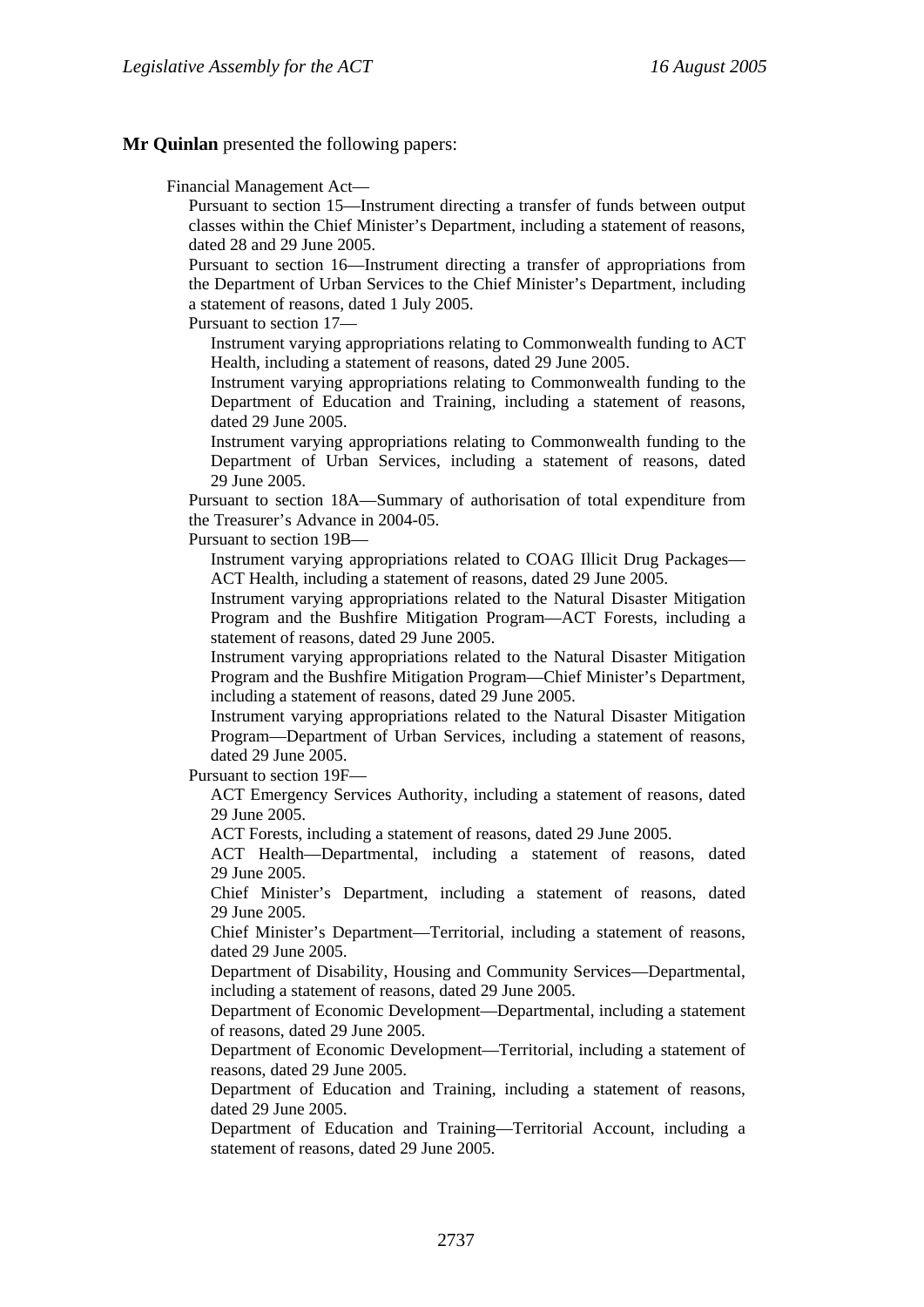Department of Justice and Community Safety—Territorial, including a statement of reasons, dated 29 June 2005.

Department of Treasury—Territorial, including a statement of reasons, dated 29 June 2005.

Department of Urban Services, including a statement of reasons, dated 29 June 2005.

Office for Children, Youth and Family Support, including a statement of reasons, dated 29 June 2005.

Pursuant to section 26—Consolidated Financial Management Report for the financial quarter and year-to-date ending 30 June 2005.

**Mr Quinlan** presented the following paper:

Capital Works Program 2004-05—Progress Report—March 2005 quarter.

**Mr Corbell** presented the following papers:

Information Bulletins—Patient Activity Data—June 2005— Calvary Public Hospital, dated August 2005. The Canberra Hospital, dated August 2005.

#### **Public hospitals—service activity reports Papers and statement by minister**

**MR CORBELL** (Molonglo—Minister for Health and Minister for Planning): For the information of members, I present the following papers:

ACT Public Hospitals—Service Activity Reports—2004-2005— 1<sup>st</sup> Ouarter.  $2<sup>nd</sup>$  Quarter. 3<sup>rd</sup> Ouarter.

I seek leave to make a statement in relation to the papers.

Leave granted.

**MR CORBELL**: Mr Speaker, the service activity reports I have tabled for ACT public hospitals for the first, second and third quarters of the 2004-05 financial year provide details on the activity of ACT public hospitals during this period. These reports are prepared once medical coding of hospital activity has exceeded 97 per cent for the quarter to ensure accuracy of data. There has been a delay in the completion of the figures for the September and December quarters of 2004-05 due to data integrity issues associated with the implementation of a new information management system at Calvary Hospital. It would not be right to publish these activity reports until we had complete data. Once the final quarter four report is tabled, this format will be replaced by a more comprehensive quarterly report.

#### **Territory plan—variation No 237 Paper and statement by minister**

**MR CORBELL** (Molonglo—Minister for Health and Minister for Planning): For the information of members, I present the following paper: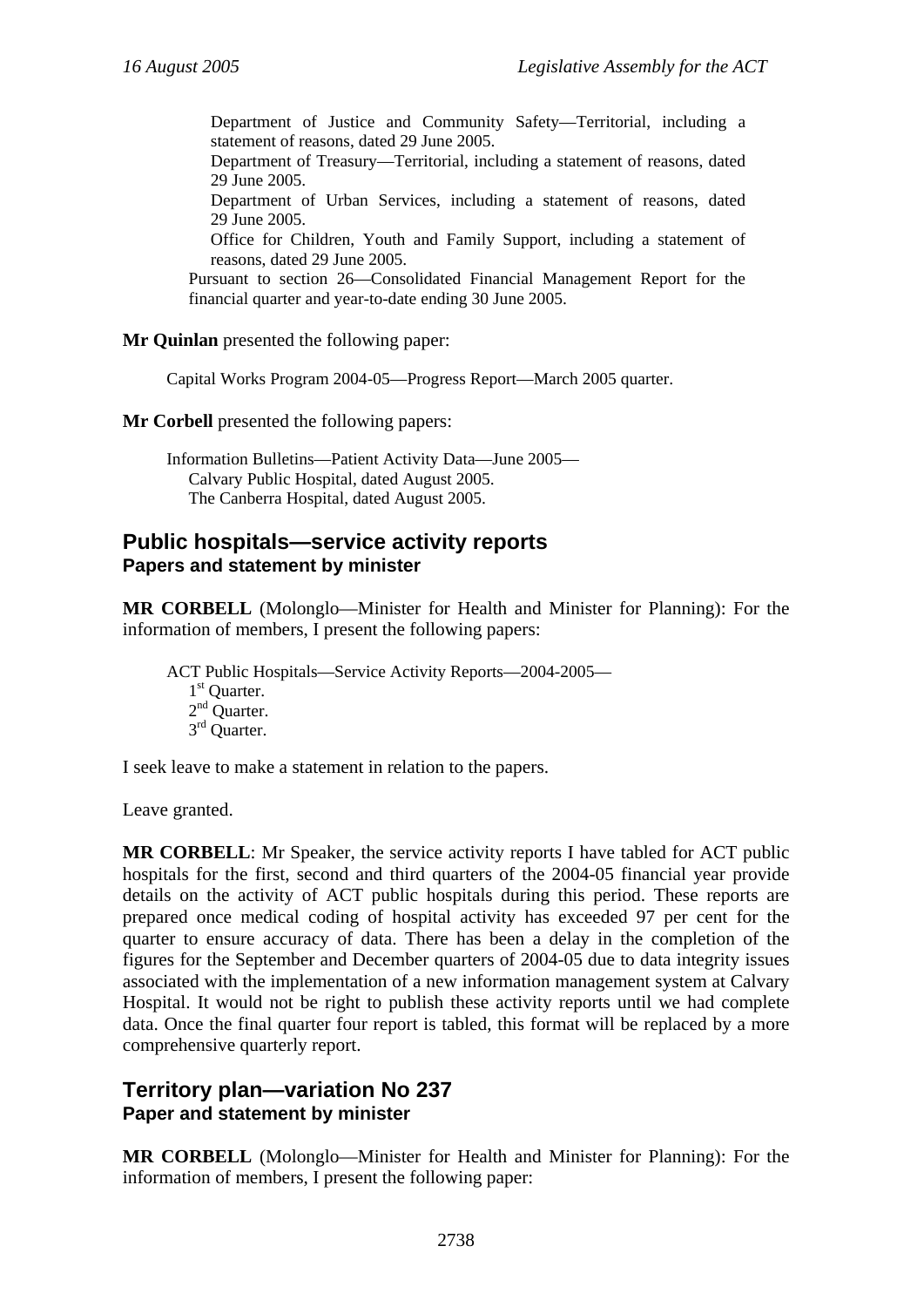Land (Planning and Environment) Act, pursuant to subsection 29 (1)—Approval of Variation No 237 to the Territory Plan—Deakin, Section 12 Blocks 9, 13 and 19— Embassy Motel redevelopment—Proposed residential use, dated 30 June 2005, together with background papers, a copy of the summaries and reports, and a copy of any direction or report required.

I ask for leave to make a statement in relation to the paper.

Leave granted.

**MR CORBELL**: Mr Speaker, draft variation 237 proposes to remove the entertainment, accommodation and leisure land use policy and replace it with a residential land use policy for the B15 area specific policy for section 12 blocks 9, 13 and 19 Deakin to provide for the potential redevelopment of the site for residential purposes.

This variation was released for public comment on 27 May last year and comments closed on 8 July last year. Six written submissions were received during that period. These submissions raised no objection to the land use policy change to enable residential redevelopment of the site. One submission was from an adjoining sporting club concerned that future residents might complain about noise and general club activity. A minor revision was made to the variation as a result of the consultation process. In addition, to recognise the existing motel and to retain the potential for this type of development on the site, commercial accommodation was added to the B15 area specific policy.

In its report No 6 of this year, the Standing Committee on Planning and Environment made three recommendations in relation to this variation. Its first recommendation supported the replacement of the entertainment, accommodation and leisure land use policy with a residential land use policy and a new B15 area specific policy. However, the committee considered that the B15 area specific policy needed to require that the residential buildings on the site be generally no higher than three to five storeys. The committee formed the view that a building any higher than three to five storeys would be out of character with the surrounding landscape and main avenue ceremonial route of Adelaide Avenue and took Deakin residents' views into account in forming this view.

Mr Speaker, whilst the government recognises that the committee's deliberations are an attempt to resolve the issue of an appropriate building height for development on the site, imposing a building height control for this site under the territory plan is not supported. The reason for this is that the National Capital Authority controls the building height of future development on this site. Sites fronting Adelaide Avenue outside the central national area are subject to special requirements of the national capital plan, which seek to ensure buildings are at least three storeys in height along the final approach routes to the parliamentary zone. This site is also subject to building height controls under a development control plan adopted by the National Capital Authority that states that buildings at the crossing of Hopetoun Circuit by Adelaide Avenue should be predominantly three storeys and a maximum of four storeys in height.

The committee further considered that the B15 area specific policy needed to require high quality landscaping of the site consistent with a landmark development. This recommendation is supported by the government and the B15 area specific policy has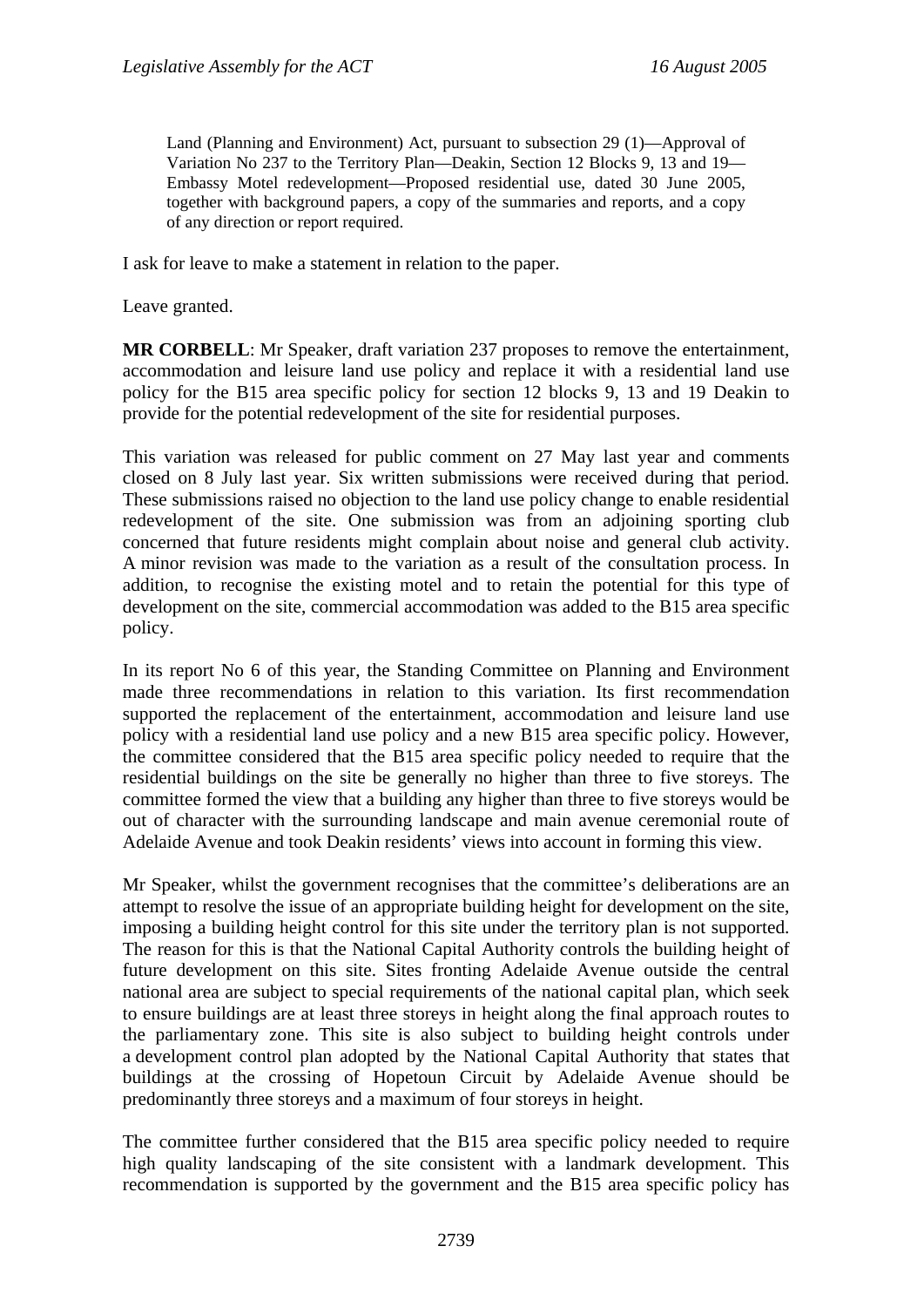been revised to reflect the requirement for high quality landscaping consistent with a landmark development for the site.

The committee's second recommendation was that a detailed traffic study be undertaken for the proposed development and that Roads ACT should assess whether additional traffic or calming measures in this area are necessary or desirable. Traffic issues will be considered as part of the development assessment process when the number of units and the traffic generated by any proposed development are known. The proponent will be required to undertake a detailed traffic study to support the development application.

The committee's third recommendation related to requiring the Planning and Land Authority and encouraging local community organisations, such as Pedal Power, to consider targeting some of their educational programs in Deakin, to encourage use of public transport and cycling and walking and to discourage private car use. The committee suggested that the travel smart and walking school bus programs could be extended to this area. Mr Speaker, the committee's recommendation, whilst welcome, is beyond the scope of what can be implemented by a variation to the territory plan. However, the recommendation has been referred to the planning authority's transport planning area for consideration. I commend the variation to members.

#### **Territory plan—variation No 255 Paper and statement by minister**

**MR CORBELL** (Molonglo—Minister for Health and Minister for Planning): For the information of members, I present the following paper:

Land (Planning and Environment) Act, pursuant to subsection 29 (1)—Approval of Variation No 255 to the Territory Plan—Commercial C Precinct Rationalisation— Mawson (Southlands) Group Centre and Minor Correction of Errors at Part D Definition of Terms, dated 19 July 2005, together with background papers, a copy of the summaries and reports, and a copy of any direction or report required.

I seek leave to make a statement in relation to the paper.

Leave granted.

**MR CORBELL:** Mr Speaker, draft variation 255 proposes to remove the precinct "d" classification and realign the boundaries for precincts "a", "b" and "c" for the Mawson group centre to allow for expansion of the existing supermarket. The draft variation was released for public comment on 21 April this year, with comments closing on 16 May this year. Only three written submissions were received during that time. These related primarily to a perceived loss of parking within the centre as a result of this variation. No revisions were made to the variation as a result of the consultation.

In its report No 12 of this year, the Standing Committee on Planning and Environment made one recommendation. The committee's recommendation was that the report on consultation which accompanies the recommended final variation include reference to the advice received from the Planning and Land Council. The Planning and Land Council advice, which is provided to the authority prior to commencement of the variation, is currently included within the variation background papers. The report on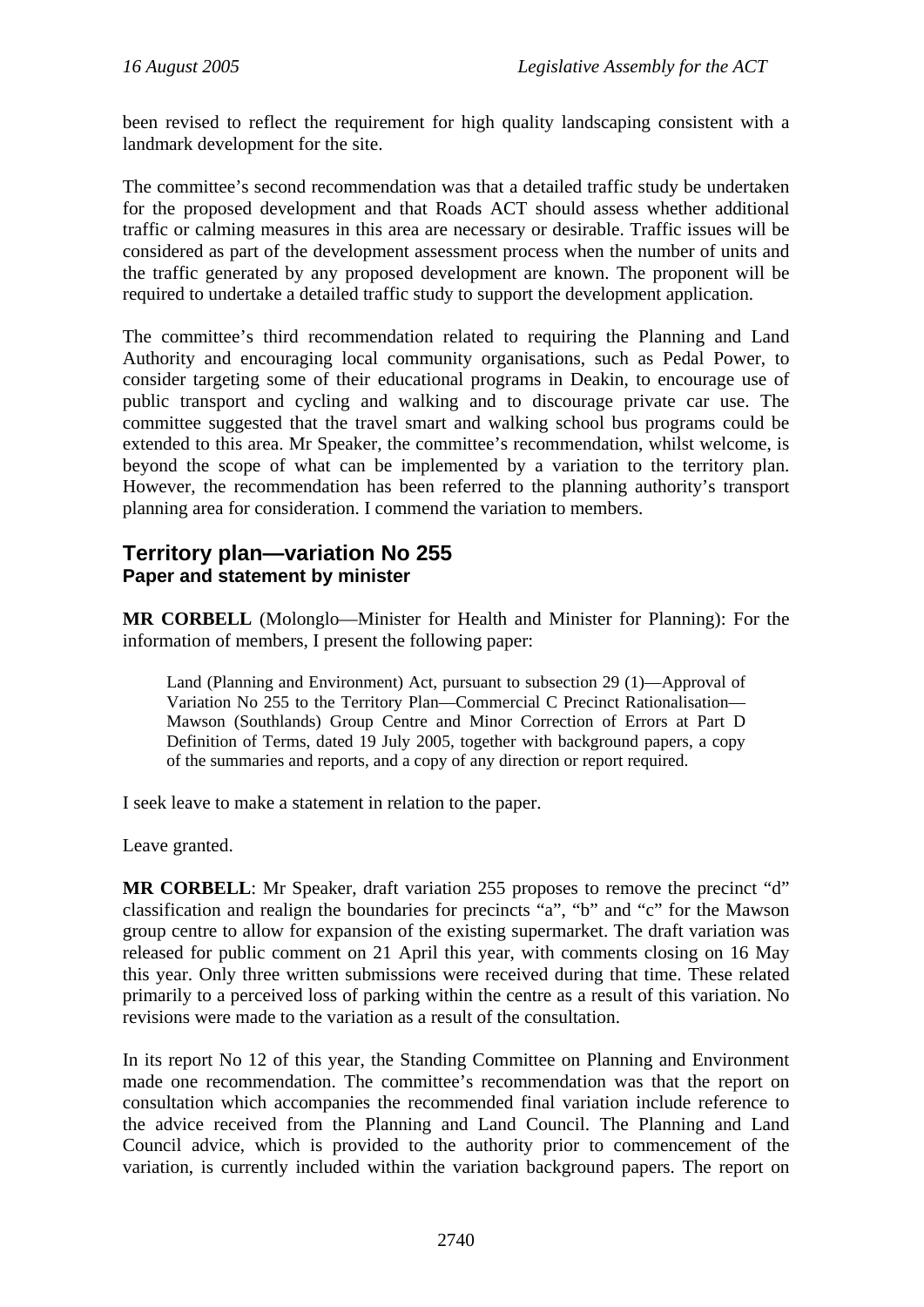consultation is based on comments received during the public notification period. However, this recommendation is a sensible one and will be accommodated in future consultation reports presented to the committee. I commend the variation to the Assembly.

#### **Territory plan—variation No 258 Paper and statement by minister**

**MR CORBELL** (Molonglo—Minister for Health and Minister for Planning): For the information of members, I present the following paper:

Land (Planning and Environment) Act, pursuant to subsection 29 (1)—Approval of Variation No 258 to the Territory Plan—Section 48 Belconnen—Belconnen Labor Club, dated 16 August 2005, together with background papers, a copy of the summaries and reports, and a copy of any direction or report required.

I seek leave to make a statement in relation to the paper.

Leave granted.

**MR CORBELL**: Draft variation No 258 proposes a minor boundary realignment to include 157 square metres of land into the commercial area of the Belconnen town centre. The boundary change will benefit the existing club on block 10 section 48 Belconnen. The effect of the variation is to exclude the small area of land from the municipal services land use policy and include it in the commercial B town centres land use policy under precinct "b", which is the business area.

This variation was released for public comment on 16 April this year. Comments closed on 9 May this year. Two written submissions were received. Mr Hargreaves, as Minister for Urban Services, made a submission in support of the proposal, in principle, with the proviso that the lessee of block 10 section 48 be responsible for matters including relocating any services and rectifying any areas of landscaping of unleased territory land that may be disturbed as part of any service relocation or future development. The issues that Mr Hargreaves raised will be appropriately addressed in lease and development conditions for the land.

A submission from the Department of Disability, Housing and Community Services noted that the land is not capably of being used for any other form of development and, in the circumstances, the variation is appropriate. No revisions were made to the variation as a result of the consultation process. In its report No 11 of this year, the Standing Committee on Planning and Environment made no comments on the variation. I commend the variation to members.

#### **Exercise of call-in powers—block 3 section 30 city Paper and statement by minister**

**MR CORBELL** (Molonglo—Minister for Health and Minister for Planning): For the information of members, I present the following paper: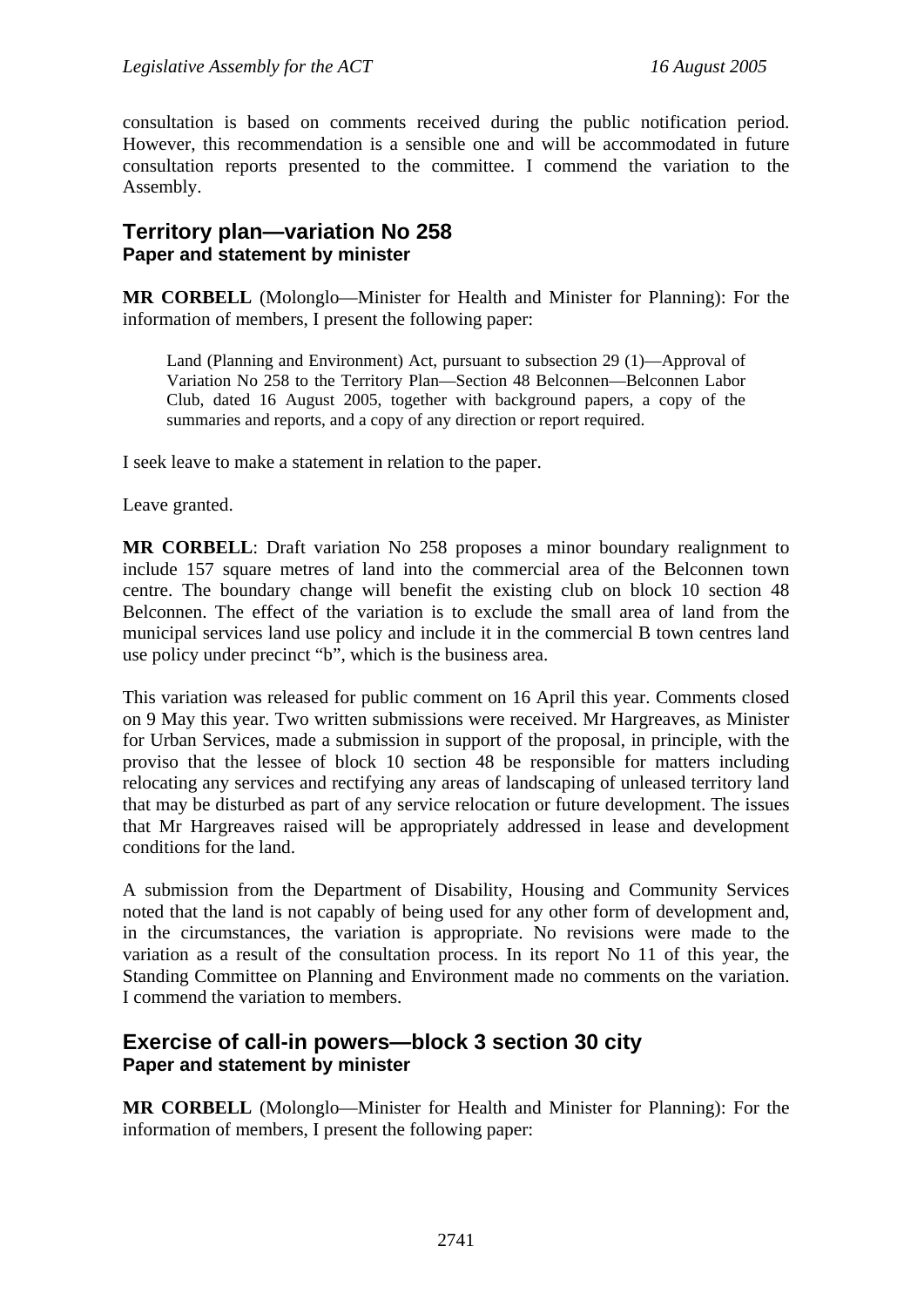Land (Planning and Environment) Act, pursuant to subsection 229B (7)—Statement regarding exercise of call-in powers—Development application No 200500007— Block 3 Section 30, City, dated 30 June 2005.

I seek leave to make a statement in relation to the paper.

Leave granted.

**MR CORBELL**: Mr Speaker, on 30 May 2005 I directed under section 229A of the Land (Planning and Environment) Act 1991 that the ACT Planning and Land Authority refer to me development application No 200500007. This notifiable instrument was notified on the ACT legislation register. On 30 June this year, I approved the application using my powers under section 229B of the land act.

This application sought approval for the construction of a six-storey building for the Australian National University to provide for student accommodation and associated ground floor uses on part block 3 section 30 city. In deciding the application, I gave careful consideration to the compliance of the development with the goals of the City West master plan, the loss of the existing car park, the potential impact of the proposed development on the existing Street Theatre and the opportunity for a City West arts precinct and how the development will assist in this regard.

I have imposed conditions on the approval that require a crown lease to be obtained over part of block 3 section 30 in the city and the development to be revised to improve the street front activation, the provision of breakout spaces and the provision of continuous awnings along the Childers Street frontage. I have required the use of revised materials and colour pallet with an aim to further enliven the development. I have also required appropriate noise attenuation measures and the assessment of potential wind effects.

This proposal is consistent with the requirements of the territory plan. I have used my call-in powers in this instance because I consider the proposal has a substantial effect on the achievement of objectives of the territory plan in respect of the Civic centre. The particular criteria in the land act, subsection 229B (2), is that the minister may consider the application if, in the minister's opinion, the application seeks approval for a development that may have a substantial effect on the achievement or development of objectives of the territory plan. This proposal significantly contributes to maintaining and promoting the Civic centre as the main commercial centre for Canberra and the region.

Section 229B of the land act specifies that, if I decide an application, I must table a statement in the Assembly within three sitting days of the decision. As required by the act, and for the benefit of members, I have tabled a statement providing a description of the development, details of the land on where the development is proposed to take place, the name of the applicant, details of my decision and the grounds for the decision. I have also tabled the advice of the ACT Planning and Land Council on this matter.

## **Exercise of call-in powers—blocks 1 and 2 section 89 city Paper and statement by minister**

**MR CORBELL** (Molonglo—Minister for Health and Minister for Planning): For the information of members, I present the following paper: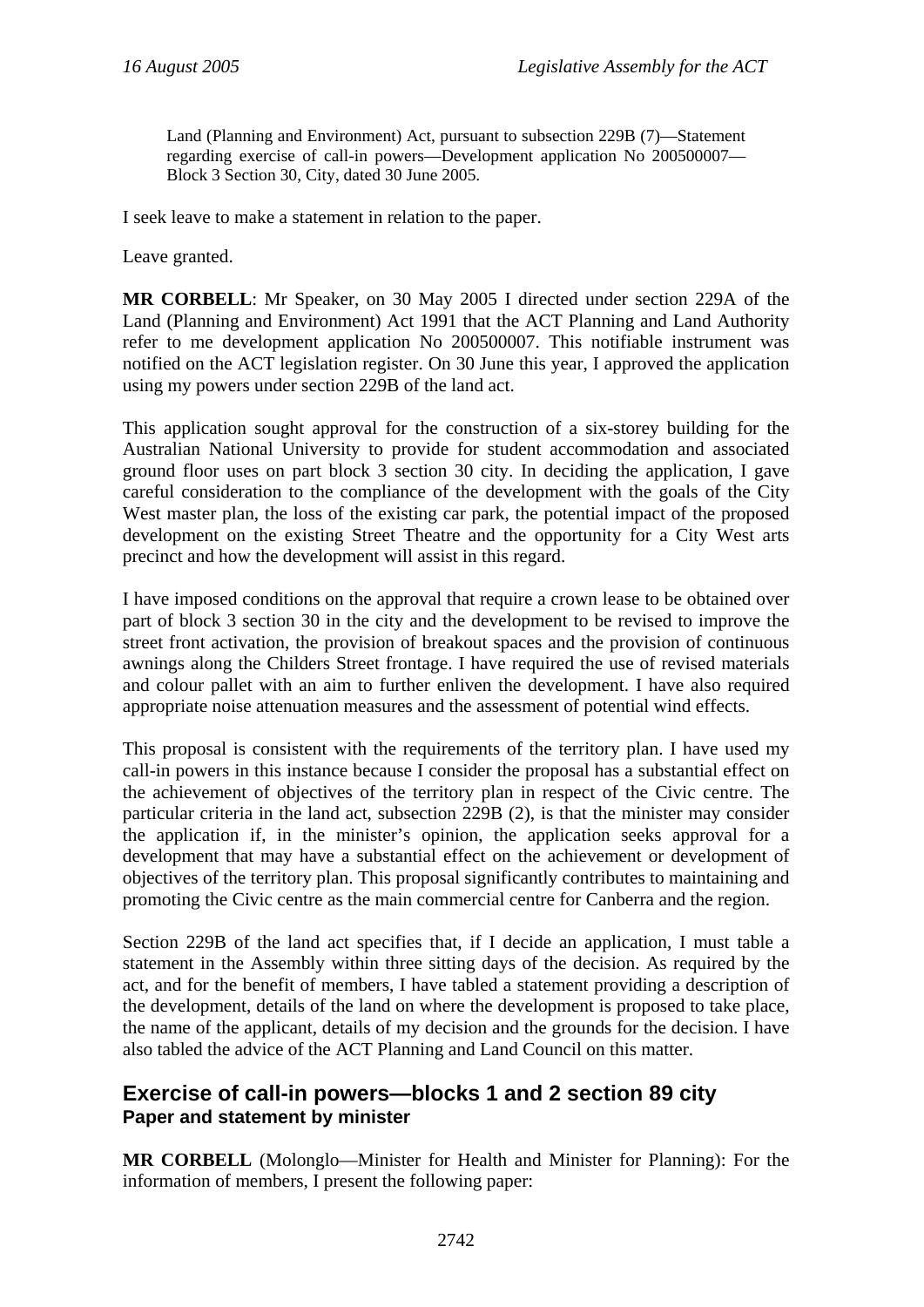Land (Planning and Environment) Act, pursuant to subsection 229B (7)—Statement regarding exercise of call-in powers—Development application No 200501473— Blocks 1 and 2 Section 89, City, dated 8 August 2005.

I seek leave to make a statement in relation to this paper.

Leave granted.

**MR CORBELL**: Mr Speaker, on 18 July this year, I directed under section 229A of the Land (Planning and Environment) Act 1991 the ACT Planning and Land Authority to refer to me development application No 200501473. This direction was notified on the ACT legislation register. On 8 August this year, I approved the application using my powers under section 229B of the land act.

This application sought approval for the construction of a 10-storey office building with ground floor retail and basement car parking on blocks 1 and 2 section 89 city, and to vary the lease and the master plan for section 84 city to permit a building of up to 49,220 square metres, office use up to 48,045 square metres and shop use up to 1,175 square metres, and to vary the gross floor area definition to exclude all plant room area.

Mr Speaker, section 89 was previously part of section 84 city. In deciding the application, I gave careful consideration to the compliance of the development with the goals of the section 84 city master plan, the potential impact of the increase in office accommodation, the potential contamination of the land, and potential pedestrian safety concerns raised for people using Murulla Lane.

I have imposed conditions on the development. These include the issue of a lease over blocks 1 and 2 section 89 city, the payment of a change of use charge for the lease variation calculated at 100 per cent of the assessed added value, management of the land in accordance with an approved environmental management plan and occupational health and safety plan, and the provision of lighting along Murulla Lane and a report detailing the results of wind testing of the development.

This proposal is consistent with the requirements of the territory plan. I have used my call-in powers in this instance because I consider the proposal has a substantial effect on the achievement of objectives of the territory plan in respect of Civic. The particular criterion in the land act is in section 229B (2): the minister may consider the application if, in the minister's opinion, the application seeks approval for a development that may have a substantial effect on the achievement or development of objectives of the territory plan.

This proposal significantly contributes to maintaining and promoting Civic as the main commercial centre for Canberra and the region. I have called in the application because I consider it is important to retain and attract employment in the city and provide significant economic benefits to the city. A major part of the decision was to ensure that a major commonwealth government agency, the Australian Taxation Office, would remain in the city rather than risk having it move out of the area in its search for office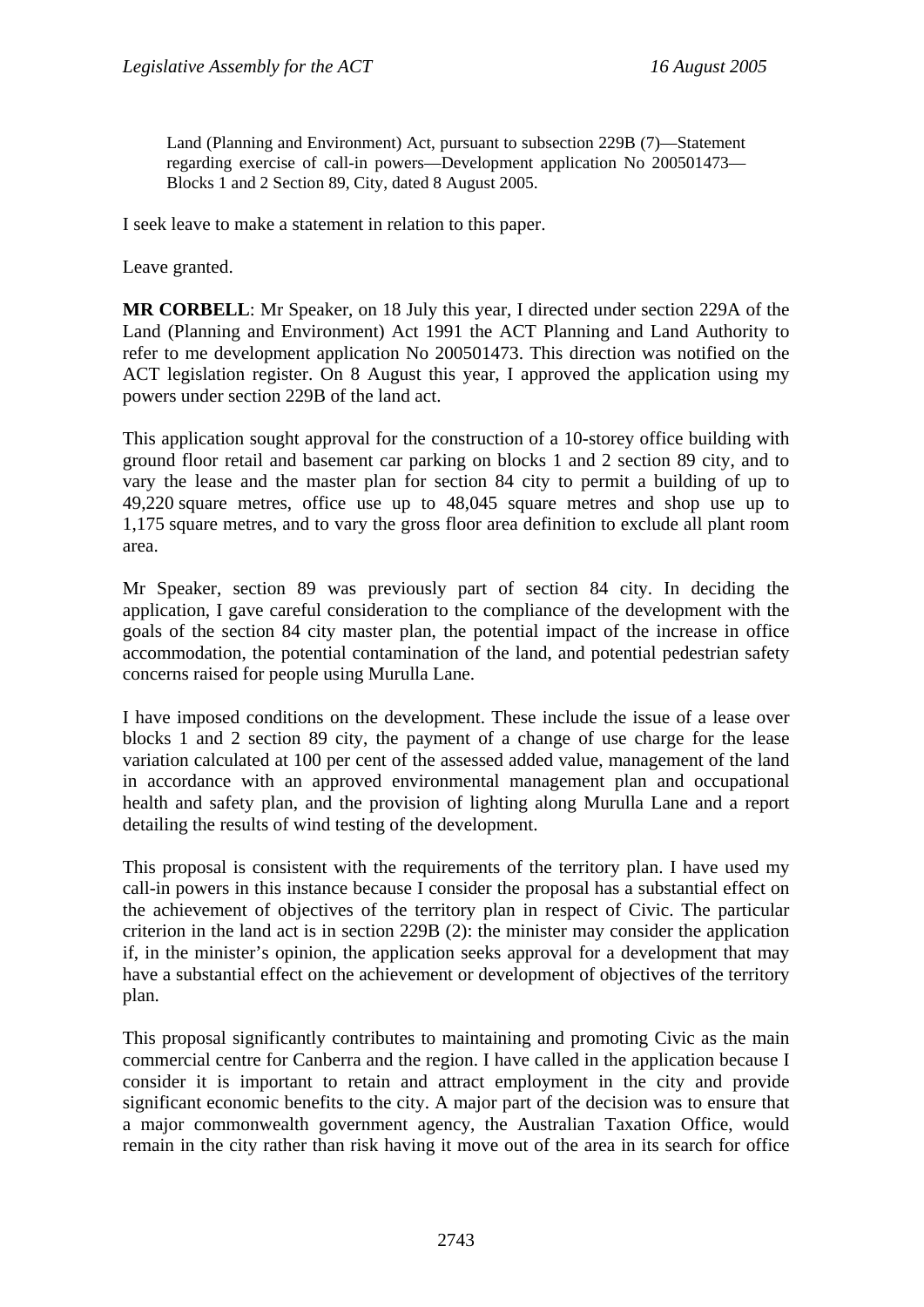accommodation for its employees. Keeping 4,000 jobs in Civic, rather than risk having them leave, will support the City retail and commercial sectors.

The development is a significant one and will ensure that the city remains the pre-eminent commercial centre in the ACT. This development is part of the overall planning of the city that includes the City West/ANU precinct, planning for West Basin and Constitution Avenue, and the work being considered by the Canberra central task force for the future development of the City Hill precinct.

The additional office space sought of 24,230 square metres represents 5.4 per cent of the total office space in Civic. The current office vacancy rate in Civic, at two per cent, is the lowest of all capital cities and any increase in this will deliver benefits through more competition and reduced rentals for tenants. This development continues the high level of investment and development activity occurring across the city which in the past couple of years has seen almost half a billion dollars of development approved and a further \$50 million worth of development awaiting approval.

Another factor in my decision to use my call-in powers was the fact that objections to the development were predominantly on commercial grounds and any delay through appeals would have been at the risk of a significant commonwealth agency looking outside Civic for other alternatives for its office accommodation. A majority of the objectors either currently have the Australian Taxation Office as a tenant in the city or were unsuccessful in bidding for the ATO tender for new office accommodation. I did not consider this to be an appropriate use of the appeals process. Systemically, this will be addressed through the government's planning reforms to prevent this sort of tactic being used primarily to delay or stifle commercial rivals.

Section 229B of the act specifies that, if I decide an application, I must table a statement in the Legislative Assembly within three sitting days of the decision. As required by the act, I have tabled a statement providing a description the development, details of the land on which the development is proposed to take place, the name of the applicant, details of my decision and grounds for the decisions. I have also tabled the advice of the ACT Planning and Land Council on this matter.

**Dr Foskey**: I seek leave to move that the paper be noted.

Leave not granted.

## **Papers**

**Mr Corbell** presented the following papers:

#### **Performance reports**

Financial Management Act, pursuant to section 30A—Quarterly departmental performance reports for the June quarter 2004-2005 for the following departments or agencies:

ACT Emergency Services Authority, dated July 2005. ACT Health, dated August 2005. ACT WorkCover, dated July 2005.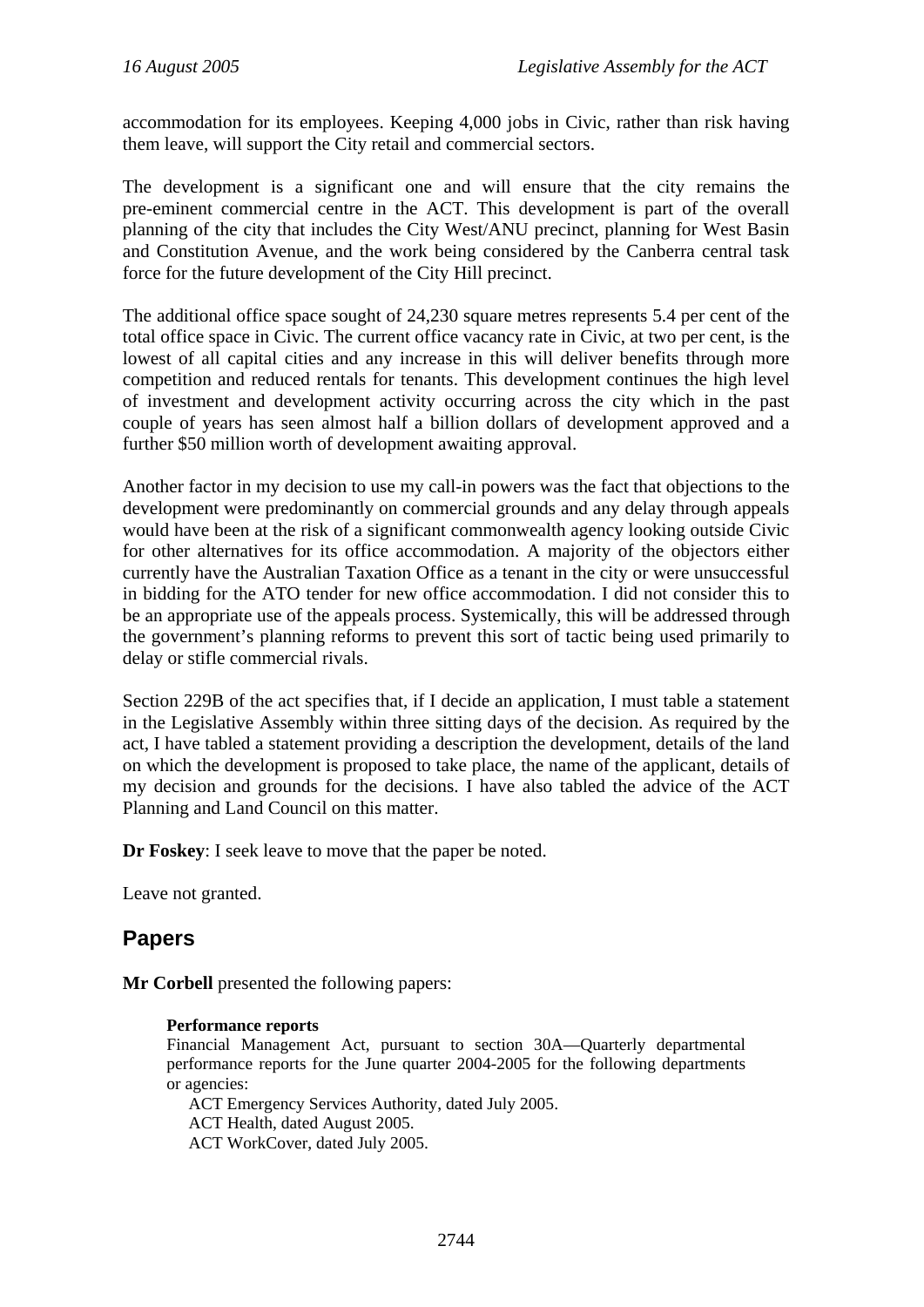Attorney-General's Portfolio within Department of Justice and Community Safety.

Chief Minister's Department, dated July 2005.

Disability, Housing and Community Services, dated July 2005.

Economic Development, dated July 2005.

Education and Training, dated July 2005.

Office for Children, Youth and Family Support, dated July 2005.

Planning Portfolio.

Planning Portfolio within ACT Planning and Land Authority.

Police and Emergency Services Portfolio within Department of Justice and Community Safety.

Treasury, dated July 2005.

Urban Services.

#### **Petition—Out of order**

Petition which does not conform with the standing orders—

Ginninderra High School—Closure—Mrs Dunne (150 citizens)

**Subordinate legislation (including explanatory statements unless otherwise stated)** 

Legislation Act, pursuant to section 64—

ACTION Authority Act—ACTION Authority (Appointment) 2005 (No 1)— Disallowable Instrument DI2005-122 (LR, 27 June 2005).

Children and Young People Act—

Children and Young People (Places of Detention) Standing Order 2005 (No 1)—Disallowable Instrument DI2005-167 (LR, 27 July 2005).

Children and Young People (Places of Detention) Standing Order 2005 (No 2)—Disallowable Instrument DI2005-168 (LR, 27 July 2005).

Chiropractors and Osteopaths Act—Chiropractors and Osteopaths (Fees) Determination 2005 (No 1)—Disallowable Instrument DI2005-151 (LR, 25 July 2005).

Community and Health Services Complaints Act—Community and Health Services Complaints (Appointment) 2005 (No 2)—Disallowable Instrument DI2005-136 (LR, 30 June 2005).

Consumer Credit (Administration) Act 1996, Liquor Act 1975, Sale of Motor Vehicles Act 1977, Trade Measurement (Administration) Act 1991, Classification (Publications, Films and Computer Games) (Enforcement) Act 1995, Prostitution Act 1992, Second-hand Dealers Act 1906, Pawnbrokers Act 1902, Public Trustees Act 1985, Associations Incorporation Act 1991, Business Names Act 1963, Births, Deaths and Marriages Registration Act 1997, Instruments Act 1933, Land Titles Act 1925, Registration of Deeds Act 1957, Security Industry Act 2003, Cooperatives Act 2002, Agents Act 2003, Partnership Act 1963 and Courts Procedures Act—Attorney General (Fees) Determination 2005—Disallowable Instrument DI2005-128 (without explanatory statement) (LR, 29 June 2005).

Court Procedures Act—Court Procedures Amendment Rules 2005 (No 1)— Subordinate Law SL2005-13 (LR, 7 July 2005).

Dangerous Substances Act—Dangerous Substances (Fees) Determination 2005 (No 2)—Disallowable Instrument DI2005-142 (LR, 30 June 2005).

Dental Technicians and Dental Prosthetists Registration Act—Dental Technicians and Dental Prosthetists (Fees) Determination 2005 (No 1)— Disallowable Instrument DI2005-150 (LR, 25 July 2005).

Electoral Act—

Electoral (Chairperson and Member) Appointment 2005 (No 1)— Disallowable Instrument DI2005-156 (LR, 26 July 2005).

Electoral (Fees) Determination 2005—Disallowable Instrument DI2005-149 (LR, 21 July 2005).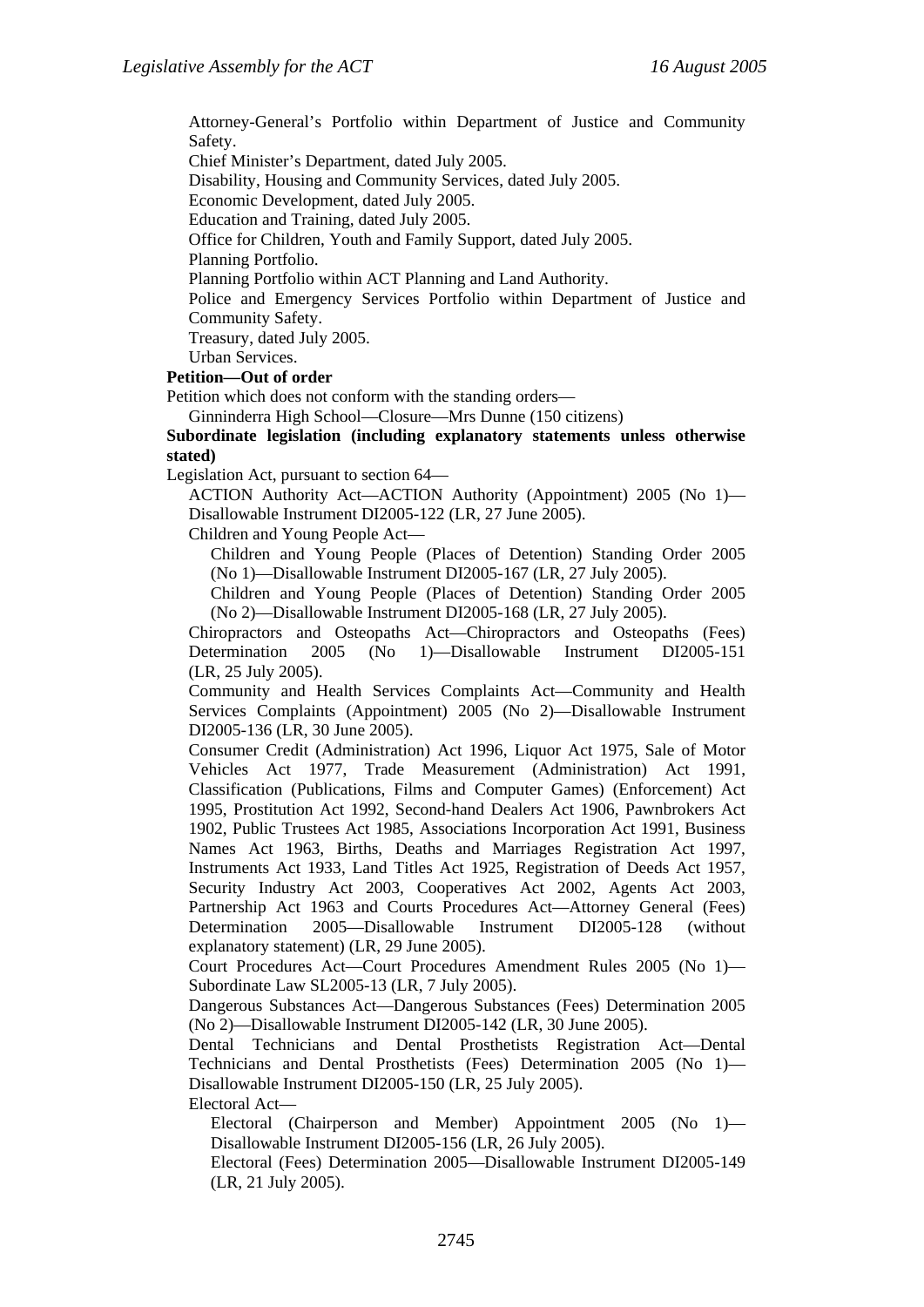Emergencies Act—

Emergencies (Bushfire Council Members) Appointment 2005 (No 2)— Disallowable Instrument DI2005-133 (LR, 15 July 2005).

Emergencies (Fees and Charges 2005/2006) Determination 2005 (No 1)— Disallowable Instrument DI2005-127 (without explanatory statement) (LR, 30 June 2005).

Gungahlin Drive Extension Authorisation Act—Gungahlin Drive Extension Authorisation 2005 (No 1)—Disallowable Instrument DI2005-121 (LR, 27 June 2005).

Health Act—Health (Fees) Determination 2005 (No 2)—Disallowable Instrument DI2005-131 (LR, 30 June 2005).

Health Professionals Act—

Health Professionals (Fees) Determination 2005 (No 1)—Disallowable Instrument DI2005-165 (LR, 14 July 2005).

Health Professionals Amendment Regulation 2005 (No 1)—Subordinate Law SL2005-14 (LR, 6 July 2005).

Health Professionals Regulation 2004—

Health Professionals (Medical Board) Appointment 2005 (No 1)— Disallowable Instrument DI2005-153 (LR, 21 July 2005).

Health Professionals (Medical Board) Appointment 2005 (No 2)— Disallowable Instrument DI2005-154 (LR, 21 July 2005).

Health Professionals (Medical Board) Appointment 2005 (No 3)— Disallowable Instrument DI2005-155 (LR, 21 July 2005).

Housing Assistance Act—Housing Assistance Public Rental Housing Assistance Program 2005 (No 1)—Disallowable Instrument DI2005-164 (LR, 14 July 2005).

Legislative Assembly (Members' Staff) Act—

Legislative Assembly (Members' Staff) Members' Salary Cap Determination 2005 (No 1)—Disallowable Instrument DI2005-147 (LR, 30 June 2005).

Legislative Assembly (Members' Staff) Speaker's Salary Cap Determination 2005 (No 1)—Disallowable Instrument DI2005-148 (LR, 30 June 2005).

Machinery Act—Machinery (Fees) Determination 2005—Disallowable Instrument DI2005-143 (LR, 30 June 2005).

Magistrates Court Act—Magistrates Court (Construction Occupations Infringement Notices) Amendment Regulation 2005 (No 1)—Subordinate Law SL2005-12 (LR, 27 June 2005).

Occupational Health and Safety Act—Occupational Health and Safety (Fees) Determination 2005—Disallowable Instrument DI2005-144 (LR, 30 June 2005).

Periodic Detention Act—Periodic Detention Amendment Regulation 2005 (No 1)—Subordinate Law SL2005-15 (LR, 14 July 2005).

Pharmacy Act—Pharmacy (Fees) Determination 2005 (No 1)—Disallowable Instrument DI2005-141 (LR, 30 June 2005).

Planning and Land Act—

Planning and Land (Land Development Agency Board) Appointment 2005 (No 1)—Disallowable Instrument DI2005-125 (LR, 30 June 2005).

Planning and Land (Land Development Agency Board) Appointment 2005 (No 2)—Disallowable Instrument DI2005-126 (LR, 30 June 2005).

Planning and Land Council Appointment 2005 (No 1)—Disallowable Instrument DI2005-138 (LR, 30 June 2005).

Planning and Land Council Appointments 2005 (No 2)—Disallowable Instrument DI2005-139 (LR, 30 June 2005).

Planning and Land Council Appointments 2005 (No 3)—Disallowable Instrument DI2005-140 (LR, 30 June 2005).

Psychologists Act—Psychologists (Fees) Determination 2005 (No 1)—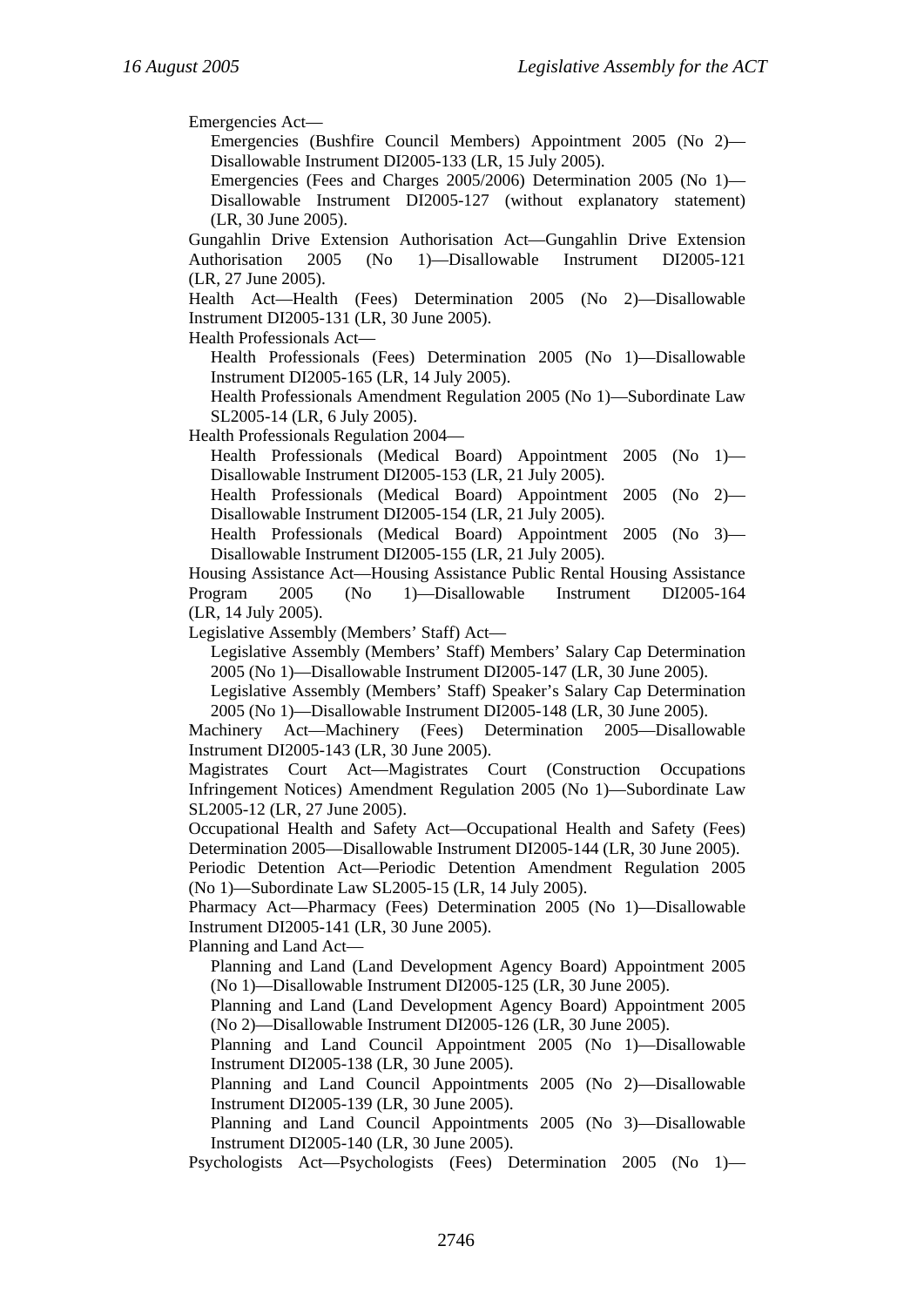Disallowable Instrument DI2005-130 (LR, 30 June 2005).

Public Baths and Public Bathing Act—Public Baths and Public Bathing (Active Leisure Centre Fees) Determination 2005—Disallowable Instrument DI2005-134 (LR, 30 June 2005).

Public Place Names Act—

Public Place Names (Belconnen) Determination 2005 (No 2)—Disallowable Instrument DI2005-124 (LR, 30 June 2005).

Public Places Names (Mitchell) Determination 2005 (No 1)—Disallowable Instrument DI2005-171 (LR, 1 August 2005).

Public Places Names (Watson) Determination 2005 (No 2)—Disallowable Instrument DI2005-170 (LR, 1 August 2005).

Race and Sports Bookmaking Act—Race and Sports Bookmaking (Rules for Sports Bookmaking) Determination 2005 (No 2)—Disallowable Instrument DI2005-113 (LR, 7 July 2005).

Road Transport (Driver Licensing) Regulation 2000—Road Transport (Driver Licensing) Code of Practice for Driving Instruction 2005 (No 1)—Disallowable Instrument DI2005-169 (LR, 1 August 2005).

Road Transport (General) Act—

Road Transport (General) (Hire Car) Exemption 2005 (No 1)—Disallowable Instrument DI2005-137 (LR, 30 June 2005).

Road Transport (Offences) Regulation 2005—Subordinate Law SL2005-11 (LR, 27 June 2005).

Road Transport (Public Passenger Services) Act—Road Transport (Public Passenger Services) Maximum Fares for Taxi Services Determination 2005 (No 1)—Disallowable Instrument DI2005-129 (LR, 30 June 2005).

Roads and Public Places Act—Roads and Public Places (Fees) Determination 2005 (No 3)—Disallowable Instrument DI2005-109 (without explanatory statement) (LR, 27 June 2005).

Scaffolding and Lifts Act—Scaffolding and Lifts (Fees) Determination 2005— Disallowable Instrument DI2005-145 (LR, 30 June 2005).

Taxation Administration Act—

Taxation Administration (Amounts Payable—Home Buyer Concession Scheme) Determination 2005 (No 1)—Disallowable Instrument DI2005-123 (LR, 27 June 2005).

Taxation Administration (Amounts payable—Home Buyer Concession Scheme) Determination 2005 (No 2)—Disallowable Instrument DI2005-157 (LR, 6 July 2005).

Taxation Administration (Amounts Payable—Home Buyer Concession Scheme) Determination 2005 (No 3)—Disallowable Instrument DI2005-158 (LR, 6 July 2005).

Tertiary Accreditation and Registration Act—Tertiary Accreditation and Registration (Fees) Determination 2005—Disallowable Instrument DI2005-135 (LR, 30 June 2005).

Tree Protection (Interim Scheme) Act—Tree Protection (Interim Scheme) Appointment 2005—Disallowable Instrument DI2005-159 (LR, 12 July 2005).

University of Canberra Act—University of Canberra (Courses and Awards) Amendment Statute 2005 (No 1)—Disallowable Instrument DI2005-166 (LR, 26 July 2005).

Utilities Act—Utilities (Variation of Industry Code) Determination 2005 (No 2)—Disallowable Instrument DI2005-132 (LR, 30 June 2005).

Veterinary Surgeons Act—Veterinary Surgeons (Fees) Determination 2005 (No 1)—Disallowable Instrument DI2005-152 (LR, 25 July 2005).

Victims of Crime Regulation 2000—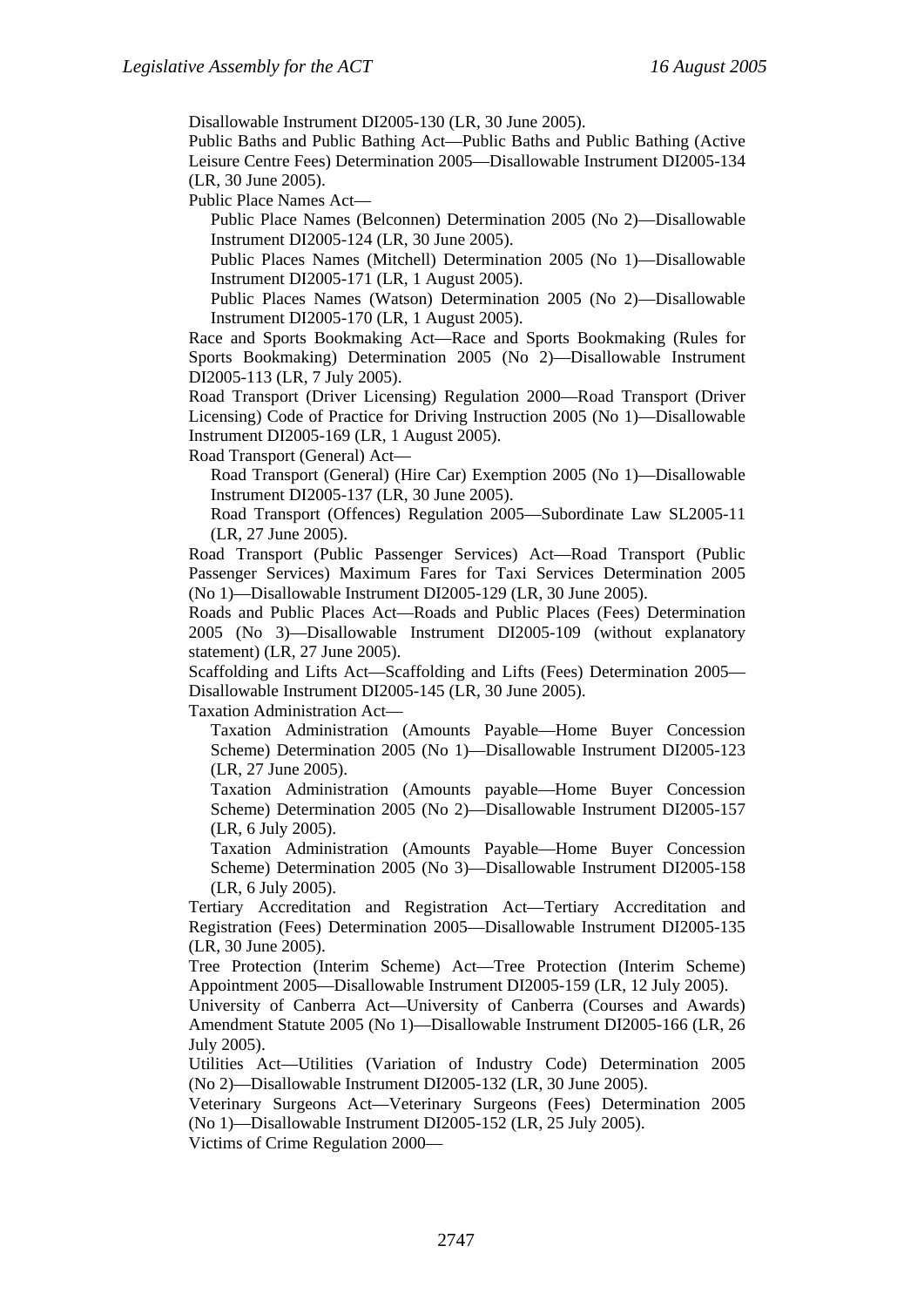Victims of Crime (Victims Assistance Board) Appointment 2005 (No 1)— Disallowable Instrument DI2005-160 (LR, 14 July 2005).

Victims of Crime (Victims Assistance Board) Appointment 2005 (No 2)— Disallowable Instrument DI2005-161 (LR, 14 July 2005).

Victims of Crime (Victims Assistance Board) Appointment 2005 (No 3)— Disallowable Instrument DI2005-162 (LR, 14 July 2005).

Victims of Crime (Victims Assistance Board) Appointment 2005 (No 4)— Disallowable Instrument DI2005-163 (LR, 14 July 2005).

Waste Minimisation Act—Waste Minimisation (Fees) Determination 2005 (No 1)—Disallowable Instrument DI2005-110 (LR, 27 June 2005).

Workers Compensation Act—Workers Compensation (Fees) Determination 2005—Disallowable Instrument DI2005-146 (LR, 30 June 2005).

# **Drug treatment services for Aboriginals and Torres Strait Islanders**

#### **Discussion of matter of public importance**

**MR SPEAKER**: I have received letters from Dr Foskey, Mr Pratt and Ms Porter proposing that matters of public importance be submitted to the Assembly. In accordance with standing order 79, I have determined that the matter proposed by Dr Foskey be submitted to the Assembly, namely:

The need for new and expanded services in the ACT to address Aboriginal and Torres Strait Islander illegal and problematic drug use.

**DR FOSKEY** (Molonglo) (4.09): I want to talk today about the need for new and expanded services in the ACT to address Aboriginal and Torres Strait Islander illegal and problematic drug use. I would like to draw the Assembly's attention to the June 2004 report *I want to be heard,* an analysis of the needs of Aboriginal and Torres Strait Islander illegal drug users in the ACT and region for treatment and other services. The National Centre for Epidemiology and Population Health at the Australian National University and the Winnunga Nimmityjah Aboriginal Health Service produced the report. The National Health and Medical Research Council funded the study under a special national illicit drugs strategy funding round.

This research project is in line with the recommendations of the ACT Legislative Assembly Standing Committee on Health and Community Care inquiry into Aboriginal health in the ACT 2001. The report states:

High quality quantitative research is required to track the extent of illicit drug use in the ACT indigenous community. The illegal and problematic use of drugs by Aboriginal and Torres Strait Islander people raises a number of issues.

At page 18 the report continues:

This needs assessment had its genesis in widespread concerns expressed by local Aboriginal organisations and individuals, and others, about the prevalence of illegal drug use among young Aboriginal and Torres Strait Islander people in the region, and the massive impact it is having on individuals, extended family and community life. Community leaders pointed to several unmet needs in the areas of prevention (including the upstream social determinant of health and illness), early intervention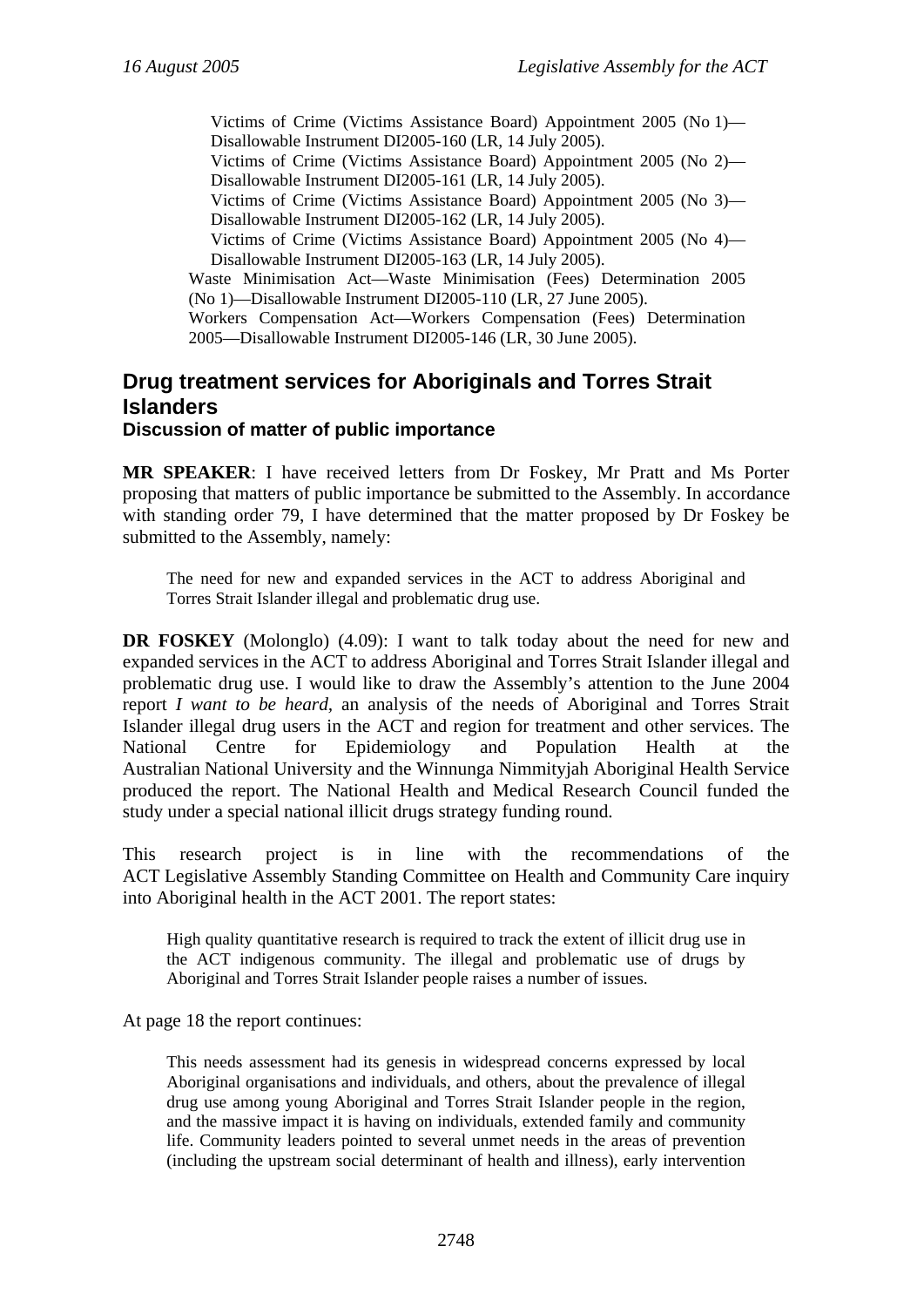and treatment. They also pointed to the serious adverse impacts of the legal drugs, particularly alcohol and tobacco products.

There are 22 recommendations in the report, including:

- the need for greater cultural education and development for indigenous drug users provided by Aboriginal organisations;
- the establishment of an Aboriginal residential treatment centre;
- the establishment of an Aboriginal half-way house;
- increased Aboriginal involvement in service development and delivery;
- increased funding of Aboriginal alcohol and other drug services;
- drug-specific recommendations, such as a specific quit smoking program for the Aboriginal and Torres Strait Islander community; and
- and increased emphasis on early identification and prevention measures.

I will come back to some of these recommendations in more detail in a little while.

I was planning to say at this point that the ACT government is doing some good work in the area of Aboriginal and Torres Strait Islander health, that it is cooperating and collaborating with the Australian government on some Aboriginal and Torres Strait Islander health issues, that it is continuing to provide support to a range of Aboriginal corporations, including Winnunga, Nimmityjah, Billabong and the Gugan Gulwan Aboriginal Youth Corporation. Members will remember that I have been trying to get this particular topic up as a matter of public importance for some months, so what I wrote some months ago I am afraid has to be updated today.

It is certainly true that the ACT government is doing more than most in the area of Aboriginal and Torres Strait Islander health, but issues of funding and program delivery are always more complex than they first appear and I am concerned that commonwealthterritory political divisions may be costing us program funding, particularly in the area of family and domestic violence, a matter which is often closely linked to problematic drug and alcohol use.

The 2004 Australian government budget committed \$37.3 million over four years for coordinating, developing, implementing and managing bilateral agreements between the Australian government and the states and territories. This project is titled the family violence partnership program. I understand the Australian government has been in negotiation with the ACT government about this program, but despite a number of extensions, the ACT government is yet to submit a funding proposal for us to claim our share of that \$37.3 million. Apparently there are only a few days left before the ACT government will lose the chance to access these funds, leaving me to wonder if the ACT government is simply unwilling to work with the federal government on the issue, thus cutting off its nose to spite its face. I await an answer from the government about that.

I have also learnt that Winnunga has been partly successful in its application for a grant under a related Australian government funding program titled the family violence regional activities program, which will provide \$30,000 to run projects aiming to prevent family violence and to support local communities. Unfortunately, Winnunga was not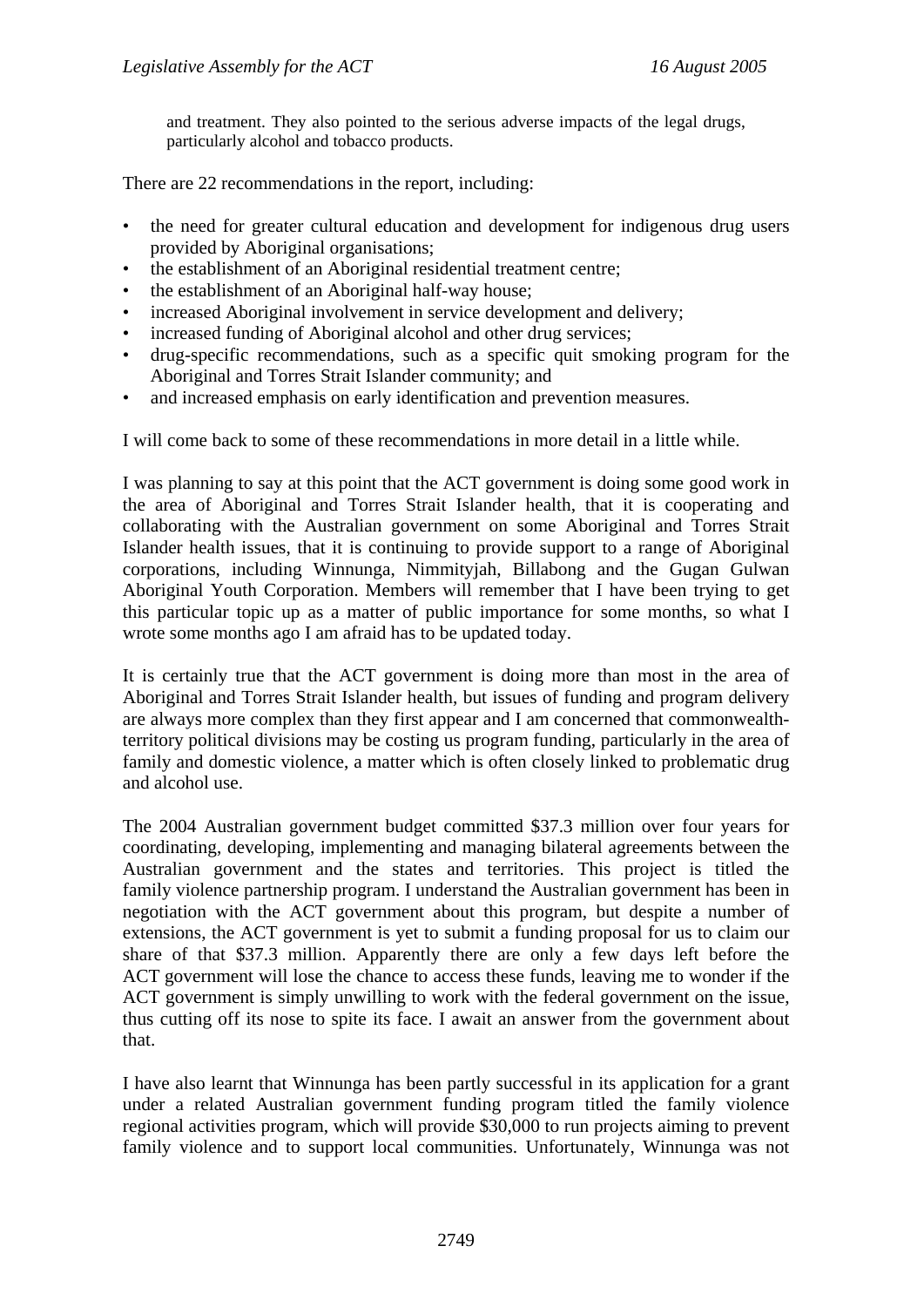successful with a matching application for staff support. So most of the funding it has received is dedicated directly to projects and there is very little for staffing to manage them. It is a question of community sector sustainability, which we come up against over and over in the ACT. The Greens suggest that the ACT government could perhaps use the commonwealth funds to support the work that Winnunga is doing. Consultation with staff there would indicate the shape of the program. It is a shame to lose these funds when I believe there is clear evidence of need.

Moving on—not that that was a digression—I would like to return to my topic. I would like to discuss how we in the Assembly can made a difference to Aboriginal and Torres Strait Islanders suffering from drug use by considering the *I want to be heard* report recommendations and monitoring whether they are being implemented. The *I want to be heard* report was bought to my attention by a PhD student at NCEPH doing an assessment of whether the recommendations are being implemented by the ACT or Australian governments. I am quite sure that other members received similar representations because it is crucial to the study's proponents that their report does not gather dust. Julie Tongs, the director of Winnunga Nimmityjah says, "We want the recommendations implemented. We all put a huge effort into the report and it would be a real shame not to act on it. There are some simple things that can be achieved right now, like having a safe place for people to detox."

It is also important that we as a community look at the health of all the people in our community. This is especially the case for indigenous Australians who have generally far worse health, on a range of indicators, than non-indigenous Australians. I know we have heard these statistics time and time again, and perhaps they have a deadening quality to them now, but perhaps that is because the implications of these statistics are really frightening.

Aboriginal Australians are 19 times more likely to die from heart disease; 15 times more likely to die from diabetes; 14 times more likely to die from pneumonia and 12 times more likely to die from assaults than the non-indigenous population. The *Australian* newspaper of 2 April this year cites new figures released by the Australian Statistician Dennis Trewin at a conference at the University of Melbourne to the effect that indigenous people die, on average, 18 years younger than other Australians. The ACT Aboriginal and Torres Strait Islander Regional Health Plan 2000-2004 puts it like this:

The health status of Aboriginal and Torres Strait Islander people throughout Australia is much lower than that of non-indigenous people. This is also the case in the ACT.

The foreword to the plan states:

This level of difference in health status and outcome is unacceptable and it is the responsibility of our governments to ensure that such inequities are addressed and rectified.

I agree with this; hence my interest in bringing this matter before the Assembly. The regional health strategy also states that one of the major gaps in health status between indigenous and non-indigenous is in the area of alcohol, tobacco and other drugs. The *I want to be heard* study shows that people are asking for help from us, the ones in a position to do something. There is a way forward. The report states: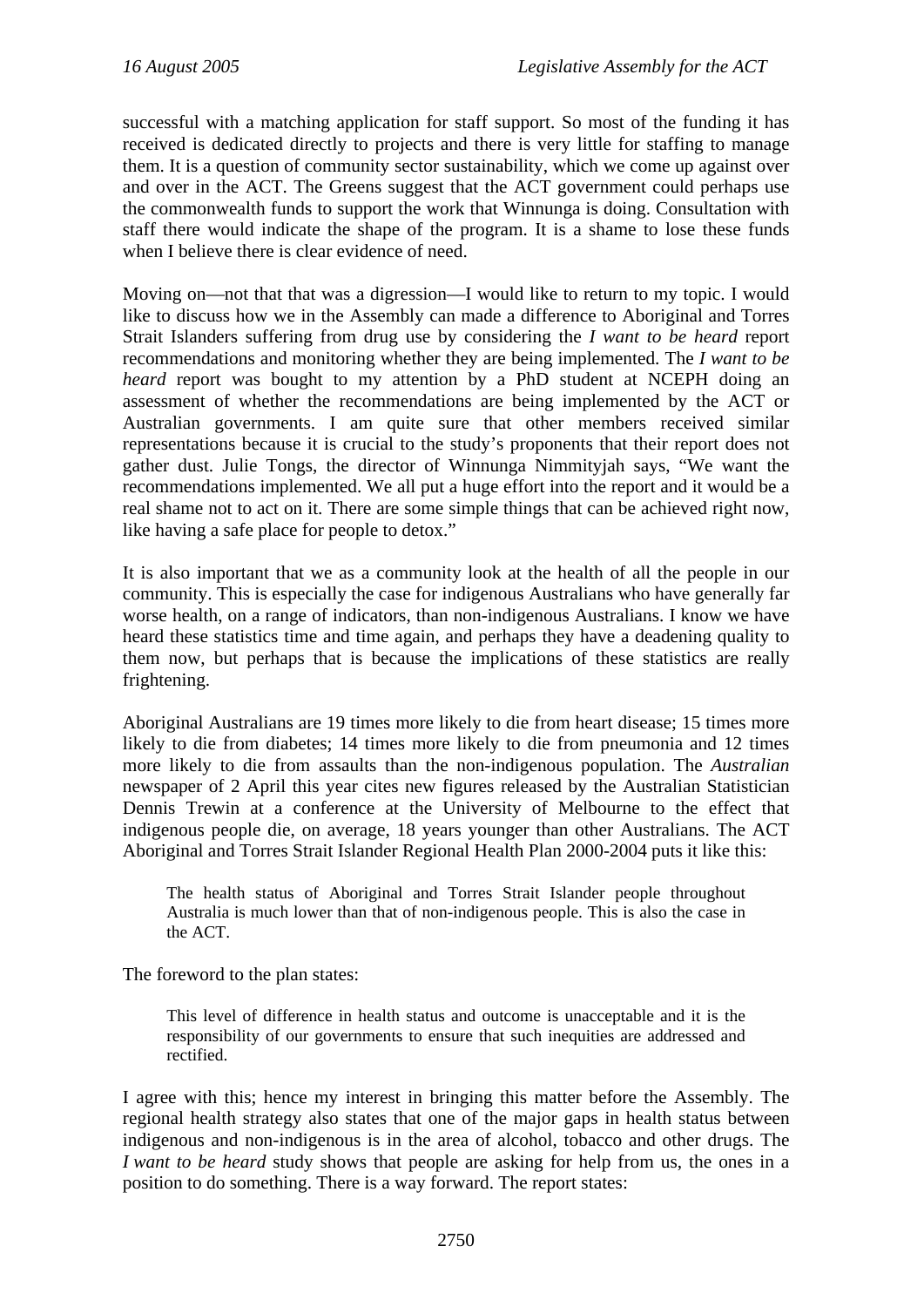The evidence supports the need for new and expanded services, and for the improvement of existing services, so as to better address the physical, emotional and social problems of Aboriginal and Torres Strait Islander illegal drug users in our community.

I want to look at a few of the report's recommendations in detail. The report says that there should be collaboration between government organisations and Aboriginal organisations on how best to establish an Aboriginal-run residential treatment centre. This service would include a focus on learning about culture and Aboriginal identity, close contacts with family members and life skills learning programs. Aboriginal facilitators will be employed alongside professionally trained treatment personnel. This is a recommendation on which the ACT government could start work now. As urgent as the need is, there must be good discussion and it may take some time to assemble or train the work force required. It was disappointing not to see additional measures in the budget for indigenous health.

Under the heading Funding of Aboriginal Alcohol and Other Drug Services, the report says that there needs to be an increased level of funding support from the ACT, New South Wales and Australian governments. We must remember that our indigenous population in the ACT is highly mobile throughout our region. This increase of funding would assist the services to fully implement the findings of the report. It will be interesting to hear from the ACT government how it is going in negotiations with those other governments to increase this funding; hence the poignancy of my earlier point about the ACT government's inability, so far, to get together a program to spend commonwealth funding.

It is also interesting to note that the Australian Medical Association in January 2005 called on the federal government to increase its funding for indigenous health by \$400 million a year. The executive summary of the AMA budget submission to the federal government states:

Now is the time for our Governments and all Australians to extend this goodwill to the first Australians—the Aborigines and Torres Strait Islanders of this great country of ours. The health and living conditions of many indigenous Australians is at Third World level. For some, it is below Third World level. This is unacceptable in 21st Century Australia.

The *I want to be heard* report also says that policies and programs developed to deal with the issue of the use of illicit drugs should be subject to systematic evaluation and modified as required. As a general comment, I note that there will need to be a properly trained workforce, especially including Aboriginal and Torres Strait Island people, if we are to properly deliver on the recommendations of the *I want to be heard* report.

We already have some initiatives in place in the ACT. The 2004-2005 budget provided \$140,000 for the first year for two outreach workers at Gugan Gulwan Youth Aboriginal Corporation and Winnunga Nimmityjah Aboriginal Health Service, and I might leave the government to tell us what it is doing. Health was one of the areas that received priority funding in the ACT budget, so again it was a surprise not to see additional and extra resources to indigenous health generally, but also any initiatives specifically to address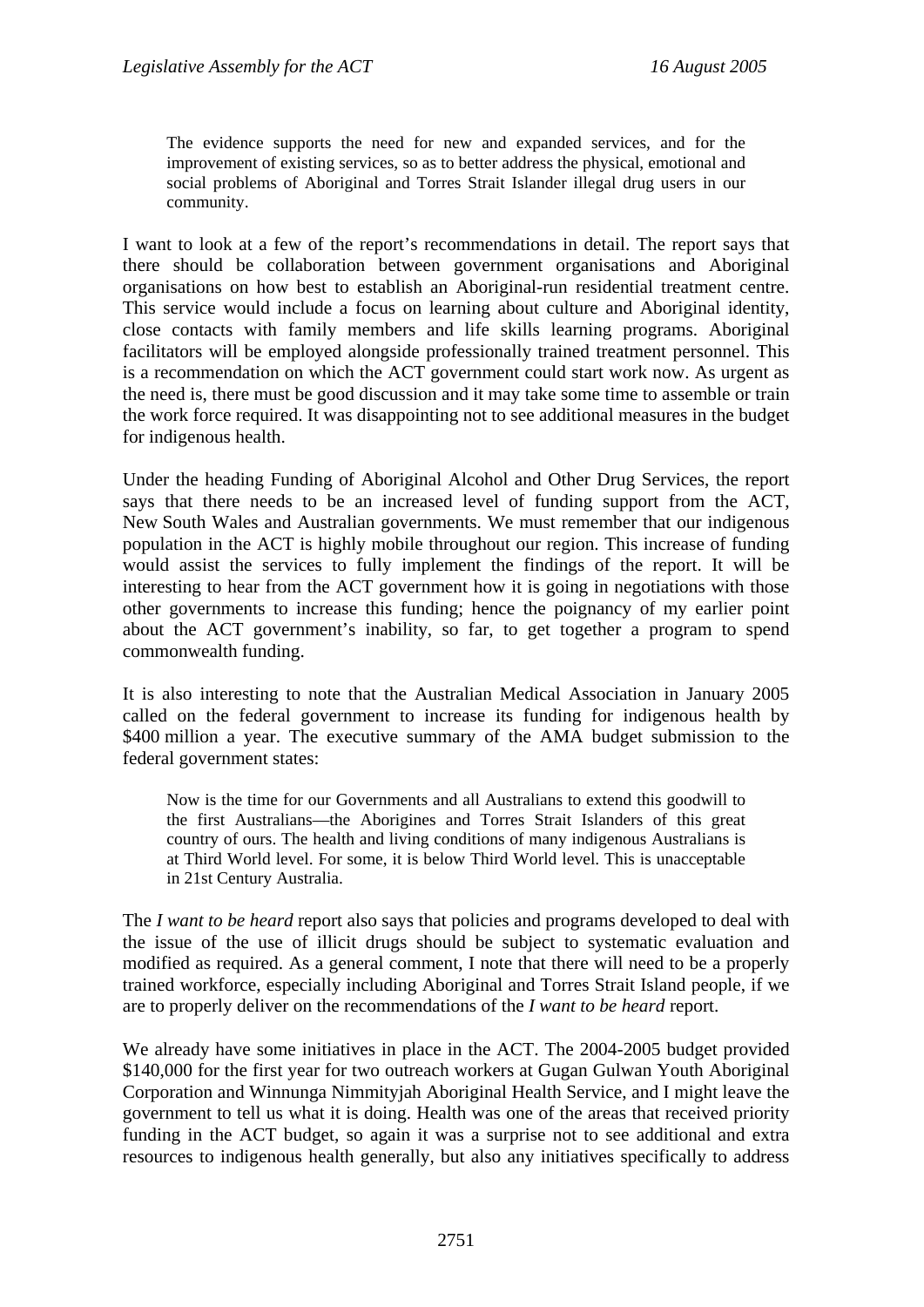Aboriginal and Torres Strait Islander illegal and problematic drug use. We know that dual diagnosis is a major problem. I would like to conclude by again quoting from the report. It states:

The completion of the Report is just the beginning of the Action Research, not the end of the research process. We will work with service providers and policy makers with the aim of ensuring that the voices of the 95 people we interviewed will be heard and that the findings of our research will be implemented.

Domestic violence and illegal drug use are highly related issues and, as such, I strongly encourage the ACT government to ensure that they make any Australian government funding for these issues available to the ACT community. If there are good reasons for not doing so, I would like to know them. I raised this matter of public importance today to ensure that the 95 people who want to be heard are heard. As you can imagine, there is a degree of cynicism in the indigenous community about the degree of commitment that governments have to assisting their community in overcoming their problems. Let us ensure that that conversation does not end here.

**MR CORBELL** (Molonglo—Minister for Health and Minister for Planning) (4:24): The government recognises the importance of addressing illegal and problematic drug use amongst the Aboriginal and Torres Strait Islander community in the ACT. We are strongly supportive of the directions outlined in the recommendations of the recent analysis conducted by Winnunga Nimmityjah Aboriginal Health Services and the ANU in their report titled *I want to be heard*. This local analysis provides a rare and extremely valuable insight into the depth and nature of the problems in the ACT from which we will continue to draw information to support the development of programs and policies.

The government is working actively to address the need for services in the ACT to assist Aboriginal and Torres Strait Islander people with substance abuse problems through a range of initiatives. I would like to outline a number of those here today. These include funding for two dual diagnosis outreach workers, one at the Winnunga Nimmityjah and one at Gugan Gulwan Youth Centre. These workers coordinate the provision of relevant mainstream and Aboriginal community controlled services to assist Aboriginal and Torres Strait Islander clients with a dual diagnosis of mental health and drug and alcohol problems, and their families; In addition, there is funding for a youth detoxification support service at Winnunga and Gugan Gulwan. Under the program workers provide support to young Aboriginal and Torres Strait Islander people up to the age of 25 years, allowing them to access detoxification services and undergo treatment.

Investigations are also under way into the establishment of an Aboriginal-run healing farm in Canberra to address the social and emotional wellbeing of Aboriginal and Torres Strait Islander people in our community, including those with substance abuse problems. A public tender was recently released for the development of a service model for the healing farm. Contract negotiations with the successful tenderer are currently under way and it is anticipated that a proposed service model would be available for consideration in early 2006.

The healing farm will be an innovative proposal and will have a focus on delivering services in a holistic manner targeting not only the client, but also their families; building close links with detoxification services while focusing primarily on healing and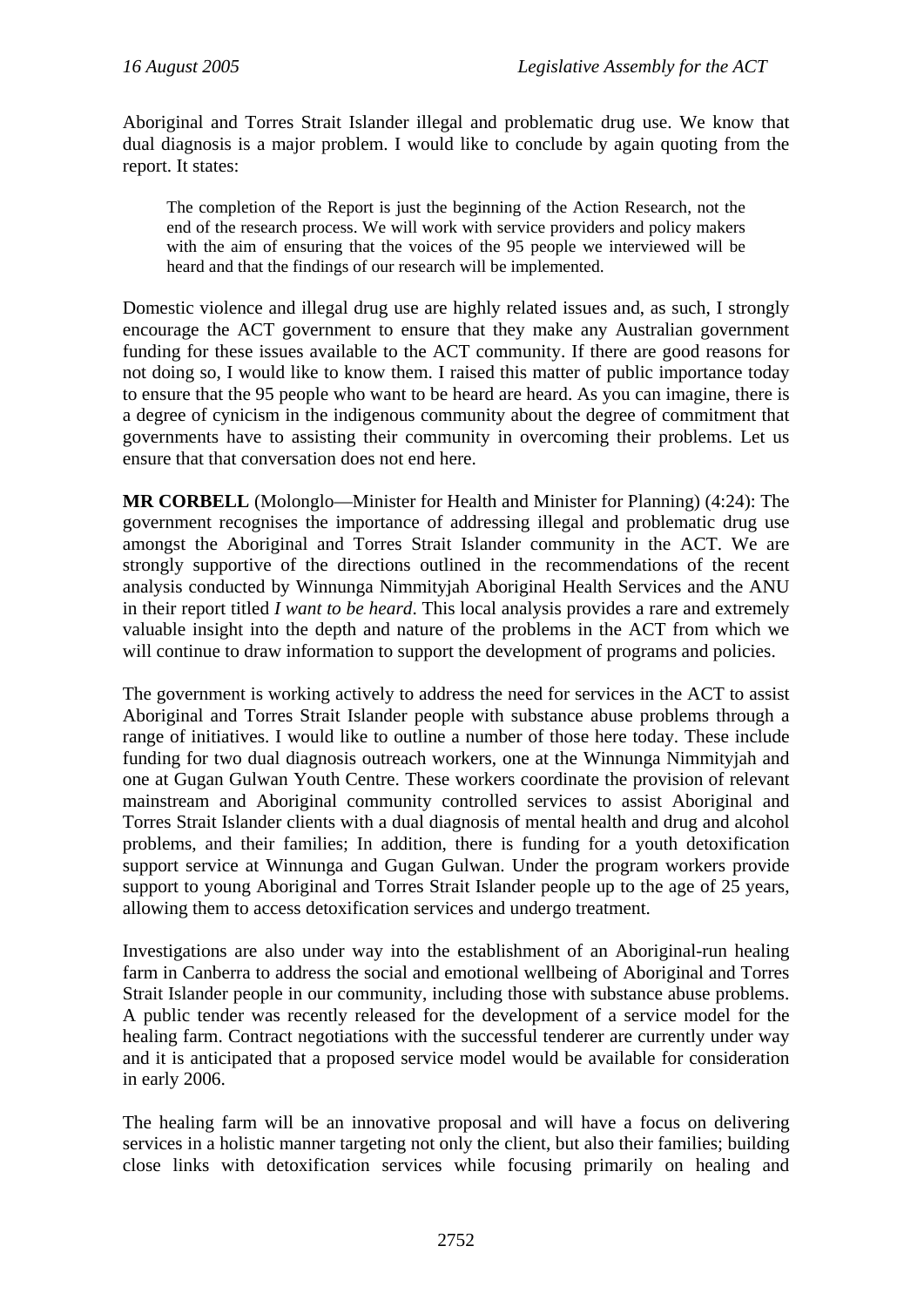rehabilitation; attempting to break the cycle of intergenerational drug use and fostering reconnection to our regional cultural values and beliefs, family and social networks and cultural education programs.

This investigation is being conducted as a COAG trial in partnership with the Australian government and the Aboriginal and Torres Strait Islander community under the COAG shared responsibility agreement signed in April last year. In addition to targeted initiatives, the government recognises the importance of a holistic and culturally appropriate approach to addressing substance abuse issues. It is providing support and funding for a range of health and health related programs at Winnunga Nimmityjah.

These include, firstly and very importantly, the relocation of Winnunga from Ainslie to the much larger and better equipped Narrabundah Health Centre; pre and postnatal support for Aboriginal and Torres Strait Islander mothers and their babies, including education on a healthy lifestyle during and after birth; equipment and operational expenses for a hearing health program for primary school children to avoid loss of educational opportunities; equipment and operational expenses for an Aboriginal and Torres Strait Islander dental health program; a mental health liaison service to support access to mainstream mental health services; health promotion programs funded through HealthPact and funding for administrative support including a new computerised patient administration system.

The ACT government invests significantly and strongly in supporting Aboriginal and Torres Strait Islander health services here in the ACT. In addition, the ACT government, the Australian government and Winnunga Nimmityjah Aboriginal Health Service are developing a five-year plan for Aboriginal and Torres Strait Islander health and family wellbeing in the ACT. It is expected that the plan will be released in the near future following the final consultation phase, which will be conducted in the coming weeks.

The plan articulates how aspects of a number of existing national frameworks will be implemented in the ACT and includes focus on work such as the national strategic framework for Aboriginal and Torres Strait Islander health, the national social and emotional wellbeing strategy and the national health and workforce strategy. The broad objectives of the plan are to address identified health and family wellbeing priorities, including family resilience, maternal and child health, social health, chronic and infectious disease prevention and management and the frail aged and people with disabilities. Other objectives are to provide an effective and responsive health and family wellbeing system for Aboriginal and Torres Strait Islander people in the ACT, to influence the health and family wellbeing impacts of the non-health sector and to improve resourcing and accountability.

In addressing these objectives the plan includes as one of its major focus areas the social and emotional wellbeing of Aboriginal and Torres Strait Islanders, of which a reduction in substance abuse is a key element. As a result of a recent in-depth investigation into the quality of data on Aboriginal health in the ACT, projects will also be initiated to improve the accuracy and availability of data to support and guide our work in this area.

In summary, the government has undertaken a wide range of substantial initiatives to ensure our responsibilities are met in relation to the need for new and expanded services in the ACT to address Aboriginal and Torres Strait Islander illegal and problematic drug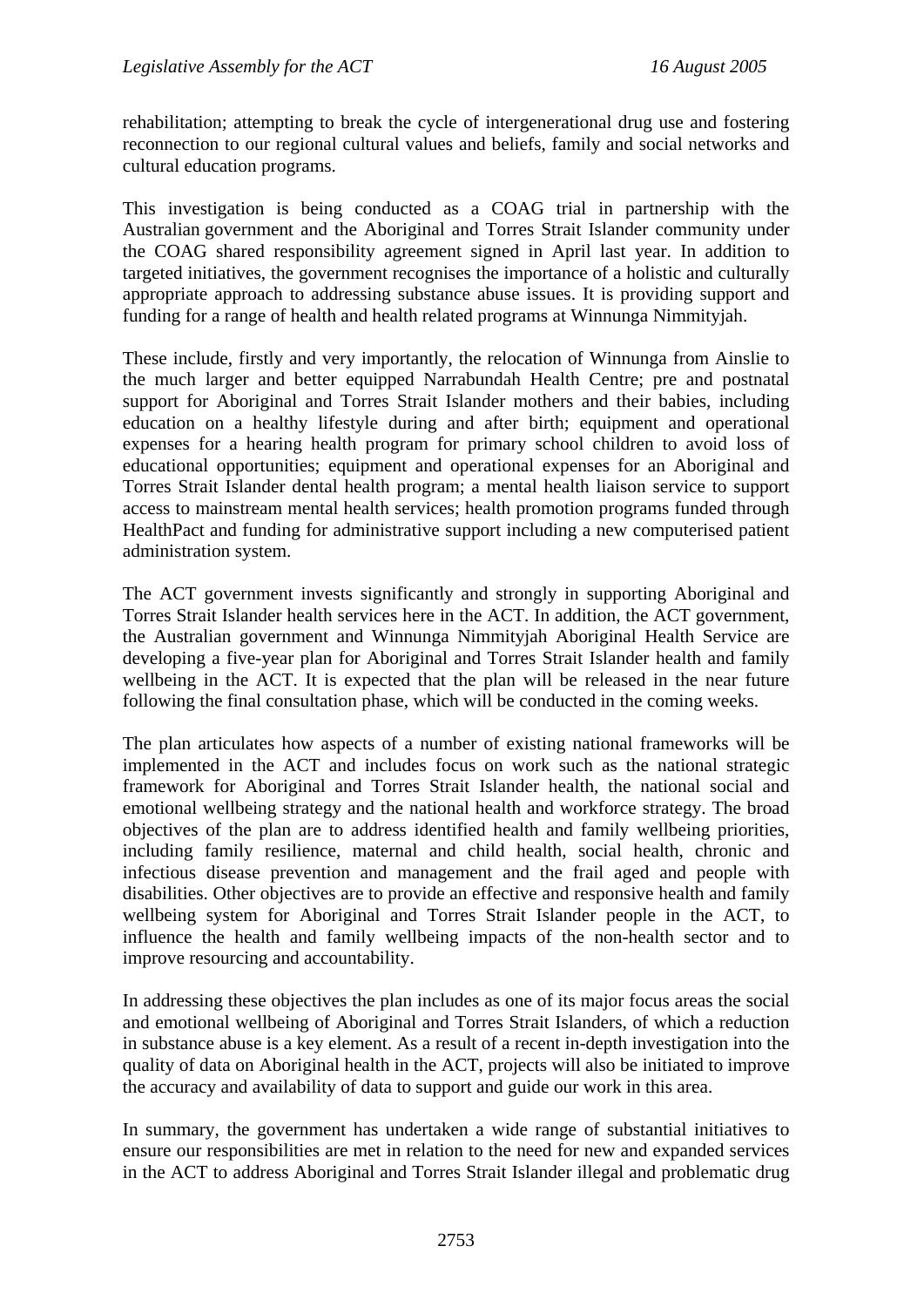use. Clearly, there remain challenges and there remain problems, but I am of the view that the government has a strong record, a strong program, and we will be continuing to build on that in future years.

**MRS BURKE** (Molonglo) (4.30): Further to Dr Foskey's matter of public importance, which amicably aims to introduce new and expanded services in the ACT to address drug use by Aboriginal people, I would like to contribute by mentioning another angle that perhaps is lost in the push for new services or the expansion of certain services or highlighting the level of funding required to adequately combat drug or other substance abuse in general in our society.

Drug and other substance abuse is unquestionably a serious issue faced by Aboriginal and Torres Strait Islander communities across Australia. Whilst substance abuse is an all too sad reality in any society, many people do not know the facts surrounding drug use and its devastating impact. As a first step, rather than seeing any new services, may I suggest that it would be encouraging to simply see further funding support and focus on equipping existing services in the ACT, such as Winnunga Nimmityjah Health Service, to home in on early intervention by encouraging young Aboriginals and Torres Strait Islanders to feel they will be listened to and also provided with access to the mediums that they as young people feel comfortable with in accessing the necessary information to make informed decisions about drug and alcohol and other substance misuse. There is a real need for Aboriginal-focused services and I commend the *I want to be heard* report, an analysis of the needs of Aboriginal and Torres Strait Islander people to which Dr Foskey and the minister have referred. It is worthy of a read.

There are such facilities as Karralika, Canberra Recovery Services and the Ted Noffs Foundation. All offer respite care but, due to funding constraints, are unable to meet the specialised needs of Aboriginal people, such as attitudes to living, value systems and family networks. I highlight here that it is most important to meet the problem before it escalates to the point where young people in particular do not have the support network or the ability to reach out for help.

We must work to meet people at their point of need to encourage further education and involvement. I would like to point out an example of an excellent resource and network where young people can access information, reach out for support and, at the same time, engage in an activity they enjoy—music. The Vibe website is an encouraging example of a way to reach out to youth, in this case indigenous youth. Such avenues of access also provide room for young people to express their opinions and thoughts through music and via an online community forum. The website offers resources that can assist young people to better understand the impact of drugs and the way they affect individuals, families and communities. On the other hand, direct contact with elders and other key members of the community should be of paramount importance in any recovery/rehabilitation process for Aboriginal and Torres Strait Islander people.

To put it plainly, if, for example, the ACT Aboriginal and Torres Strait Islander Cultural Centre is to effectively get off the ground, it would be encouraging to see this facility also offer young people the chance to actively engage with their community elders in a range of activities including music, art and Aboriginal lore. We have a unique opportunity in the ACT not only to highlight the regional heritage, culture, music and dance of Aboriginal peoples, but also to ensure that strong connections are maintained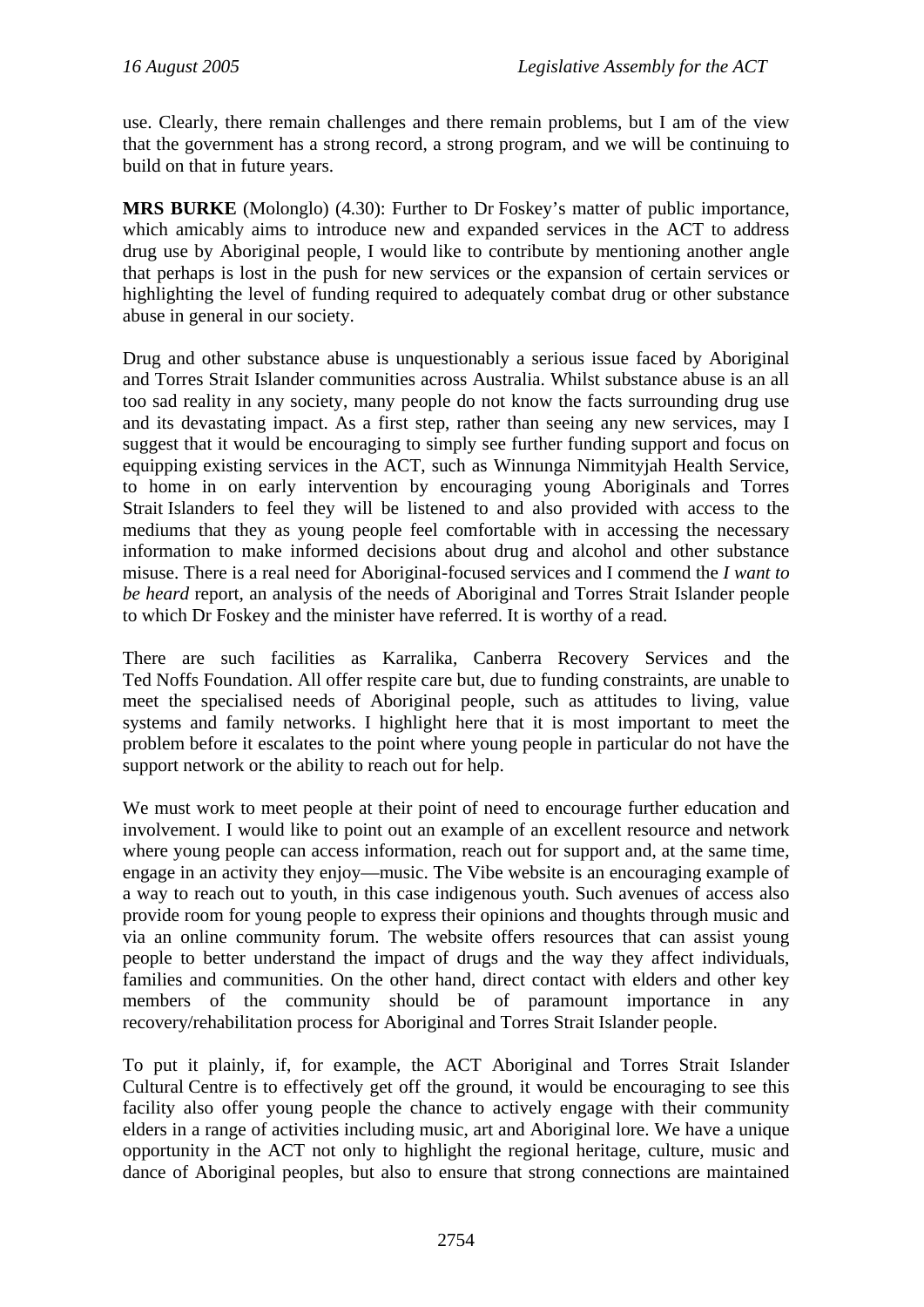between community elders and the young so that bonds can be strengthened and Aboriginal people within the ACT can be confident in addressing social, health and cultural issues in a manner they see fit to apply.

I note with great interest that the ACT government is taking a positive step towards addressing a recommendation in the report *I want to be heard* that could see the establishment of a healing farm. I know that the minister has alluded to that, as has Dr Foskey in her remarks. This would allow Aboriginal people to be directly involved in fostering the family networks that should assist an individual to reconnect to cultural values and beliefs that form a central part of the Aboriginal community here in the ACT. This venture would prove very positive given that court sentencing often results in people being sent outside the ACT for respite care due to the lack of such facilities for Aboriginal people here in the ACT. It is very clear that the government is very capable of listening to the Aboriginal community and how it wants to break the cycle of substance abuse. The Liberal opposition supports and encourages their work in this area.

To return to the focus of whether or not the ACT requires new services that directly focus on illegal drug use in the Aboriginal community, I recently asked the Minister for Health to clarity just how well the outreach services and staffing and funding levels were addressing the needs of Aboriginal and Torres Strait Islander people in the ACT. I think the Minister has indeed alluded to much of that in his comments.

I note that Dr Foskey's matter of public importance refers to the need for new and expanded services in the ACT to address Aboriginal and Torres Strait Islander illegal and problematic drug use. I also note recommendation 22 on page 37 of the report under the heading "Evaluation":

That new or expanded policies and programs developed to implement these recommendations are subject to systematic evaluation and modified, as needed, in the light of valuation research findings.

I agree that we need to move on to new policies. However, I disagree that new programs are necessarily the solution. I will be quite frank in saying that, along with ongoing federal government drug and alcohol and drug outreach services, the ACT government should be congratulated for continuing, where fiscally possible, to offer recurrent funding to organisations such as the Gugan Gulwan Youth Centre and the Winnunga Nimmityjah Aboriginal Health Service to combat issues relating to substance abuse and to provide vital support for young people undergoing detoxification. A couple of my colleagues and I attended the launch of a federally funded program. Mr Mulcahy was there. I am not sure if Dr Foskey was there. Mr Smyth may be talking about it in a moment. But it will result in very positive moves and very positive liaisons between the federal government and the ACT government. I applaud that and I think that any issue like this has to transcend all political boundaries. So that is very positive and we look forward to working more with the government on this.

Of significance and worthy of mention is the establishment of another commonwealth-funded program, the Regional Training Medical Centre managed by Winnunga Nimmityjah. This program focuses on elevating community education and training to Aboriginal health workers in an effort to integrate those services into the mainstream. In essence, the government is taking a position, which the opposition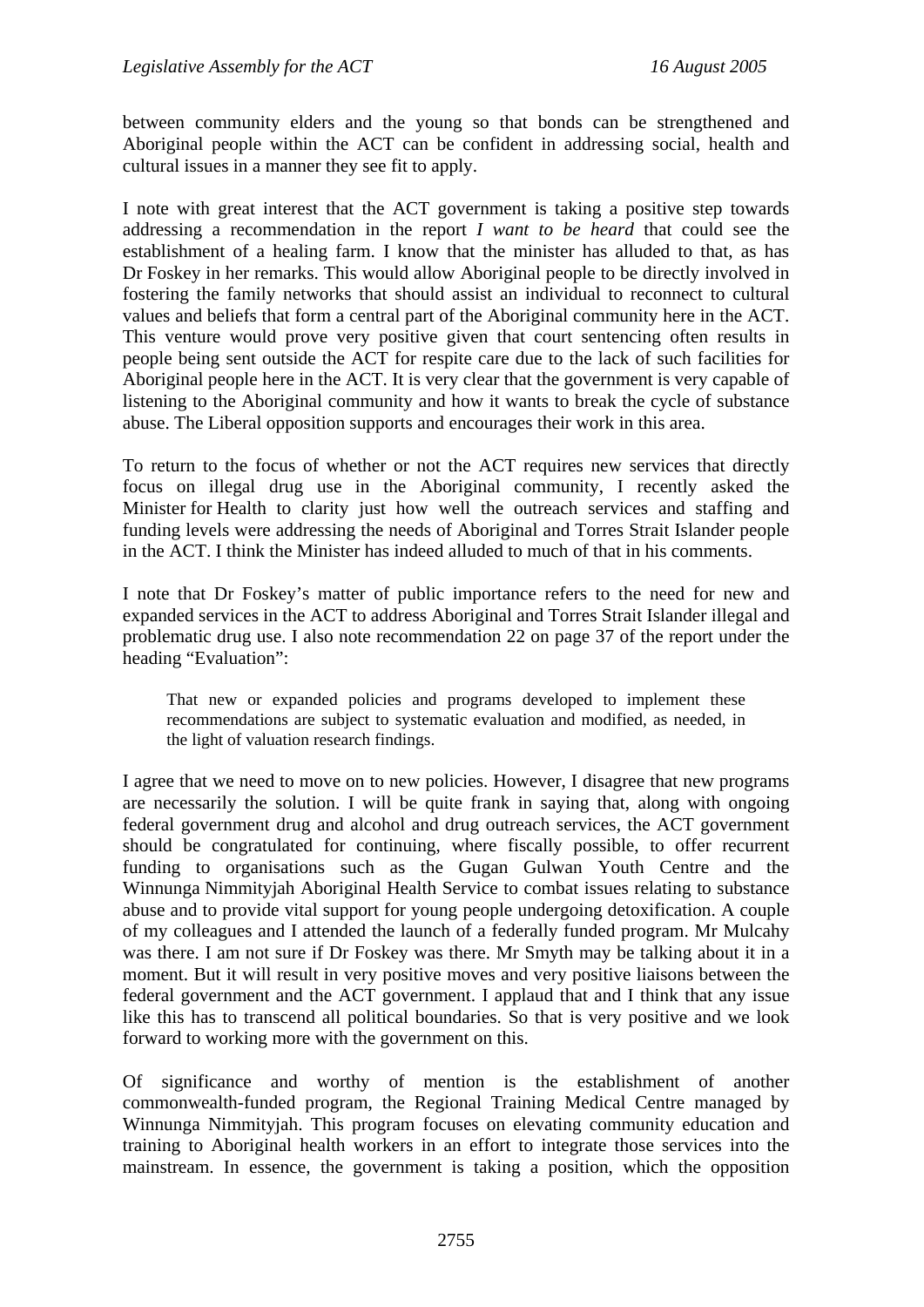supports at this stage. Of course, we will be monitoring and keeping a watch, as is our role to do. We appreciate their position in integrating Aboriginal focus services with mainstream services in order to avoid overlap or repetition of service delivery. Rather than establishing new services focusing particularly on Aboriginal health care, I would say it is surely far more practical and sensible to build upon the arrangements that currently exist between the commonwealth and ACT governments.

**MR MULCAHY** (Molonglo) (4.39): I do not have shadow responsibility for this area of policy but it is one in which I have taken more than occasional interest over the years, as has the Leader of the Opposition who has demonstrated a high level of interest in this particular field. And mine is not a recent interest. For the sake of alerting my colleagues to that interest, it extends back over many years.

I had the opportunity to serve on the federal ministerial advisory council on alcohol. Whilst some of those there tended to be mainly preoccupied with some of the more fashionable urban issues, I did take the initiative, not at public expense, of travelling to Arnhem Land to meet with community leaders and ascertain the impact of alcohol practices and the initiatives they had taken in those areas to improve the lot of indigenous people in those communities. I think you can learn a lot from getting into the frontline and actually talking to people in those communities.

We had also, I guess, about 11 years ago in Canberra a national conference on alcohol and violence, held at the ANU, where there were representatives from the indigenous community from throughout Australia who provided a valuable insight into some of the substance abuse issues that they had faced and had dealt with. It would always be my view that it is imperative, as your first port of call, to listen to the communities and the experience of people who are dealing with these matters on a frontline basis. I would point out that, in another life, through the University of the Northern Territory, I have also been involved in funding research in areas such as Tennant Creek to find out what the solutions were to matters such as alcohol abuse and the like.

My colleague Mrs Burke is very well across the finer detail of what is on offer in the territory and has taken the trouble to familiarise herself with many of the programs. I share her view that, when we are talking about matters such as this one which Dr Foskey has raised, it is important—and I do believe it is appropriate—that we not tackle these things on a party-political basis; it is important that we address matters, as the matter of public importance refers, of illegal and problematic drug use on a bipartisan basis. I think whatever can be done in terms of addressing these problems is worthy of our support.

Obviously, we would always like to see additional support for these areas where we do see progress, where we see a benefit for the community. Certainly the *I want to be heard* report provides a wealth of valuable information arising out of the study between the ANU centre and the health service in terms of dealing with some of these issues. I commend them on their series of recommendations—I believe there are 22—that are submitted for consideration. Although a number of the ones in the report I have are not quantified in terms of the additional support, they are all worthy of consideration.

There is support going on already of course. The minister has pointed out some of the areas where the territory is providing funds. We are aware also of commonwealth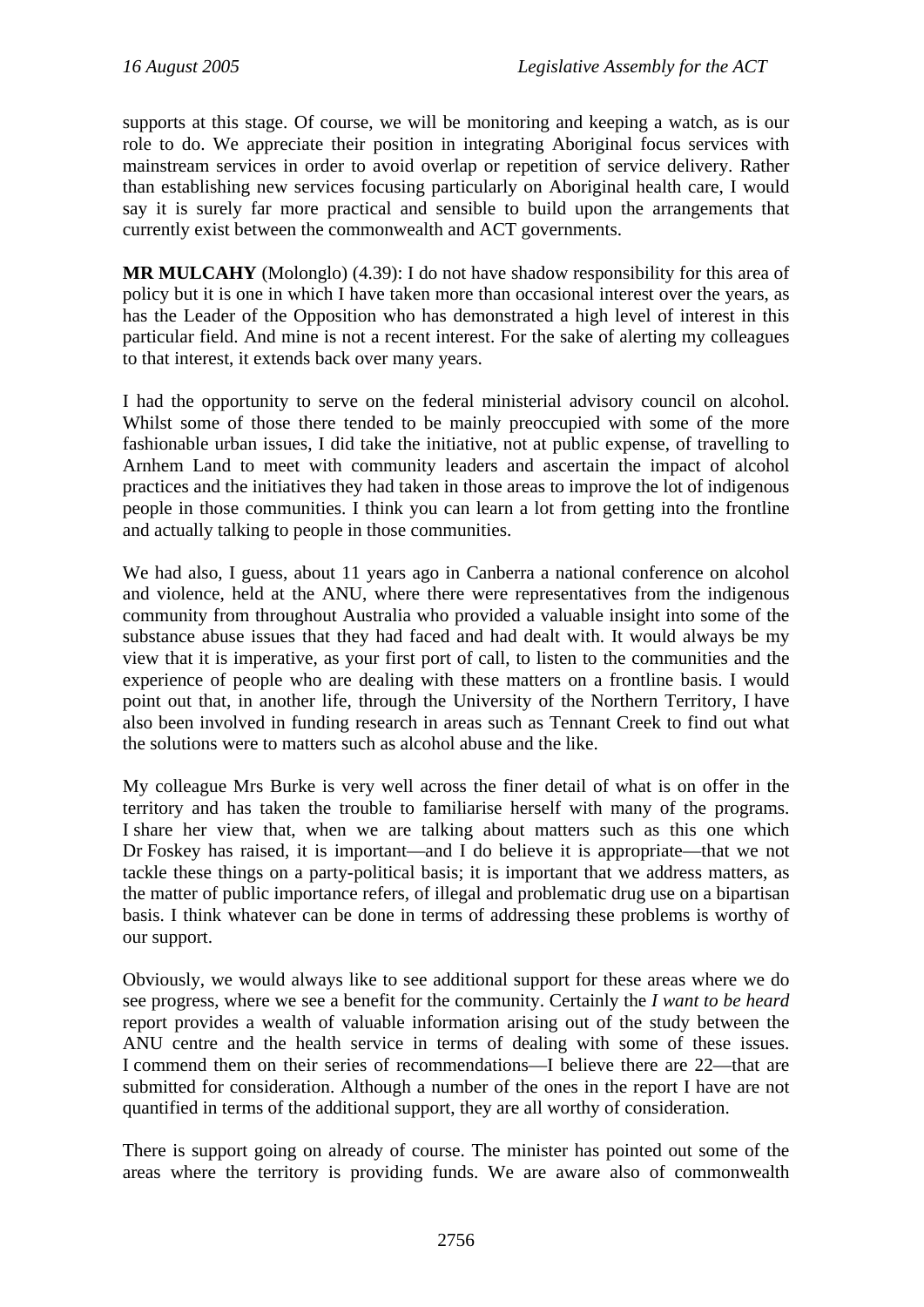assistance in this respect. I think that is being applied to good use. I think it is important, though, that we constantly listen to those in the field. I had the opportunity last week to talk to a senior commonwealth official who had lead responsibility for dealing with issues impacting on the indigenous population of Australia in relation to substance abuse and dependency. That discussion enlightened me considerably on the matter of petrol sniffing and glue sniffing and all that goes with it. I was counselled to ensure that I kept things in context. I believe it to be about 600 people who are affected. It is certainly a terrible consequence for those who are affected, but I was reminded that there were many other health issues.

I was also counselled on the point of view—and I found this interesting—when I said, "What progress are you making in terms of life expectancy and so forth?" that this will be a longer-term process and one should not look to instant change in this area; that it is statistically going to take quite a time to see health improvements. In some areas, I was informed, there has been better progress in relation to adverse health issues in the indigenous community than there has been in the broader community at large; and in other areas there has been less progress. So the situation is, I understand, somewhat complex and needs to be viewed with a fairly open mind.

I am not critical of the matter of public importance—I would support it, as would Mrs Burke, as she has pointed out—but I think it is also important to recognise the good work that is going on in these communities. Not every problem in life is solved through dollars. It is so easy in this establishment to say, "Let us spend more; let us spend more." I think what is very important is making sure that what you spend is targeted effectively.

I was most impressed, when I was at the centre in Narrabundah the other day, to talk to somebody who was in the frontline of undertaking work with young people who, in a number of cases, had substance abuse problems. He explained to me his work in a very simple way. I was very moved to hear about this. He talked about the progress he had made with young people, getting them involved with sport and trying to get them away from the terrible consequences of illicit substances.

I said to him that it was a story that ought to be heard by many more people. He was not looking for praise, adulation, from a local politician, but simply was telling me the story. I said it was the sort of work that I think the people of Canberra should get credit for because it is not just those in these programs that are getting benefit but also the broader Canberra community if we can keep people on the straight and narrow.

I did have the opportunity, along with Mrs Burke, to attend the launch at the centre of the playing cards initiative. They are health messages on playing cards. That was launched for indigenous Australia as part of Drug Action Week. I thought it was a clever initiative; it was thoroughly researched, we were informed. The federal Parliamentary Secretary for Health and Ageing, Christopher Pyne, delivered the launch.

I must say that Mr Pyne has probably delivered one of the most illuminating speeches, not on that occasion particularly but at the National Press Club recently, on personal responsibility and the role of the state in health issues. It was about the first time I have heard anyone in his role actually bring things back into a measure of balance and say that at the end of the day we, as individuals, have to take charge of matters and cannot constantly rely on the state or intervention by the state to deal with our affairs. It was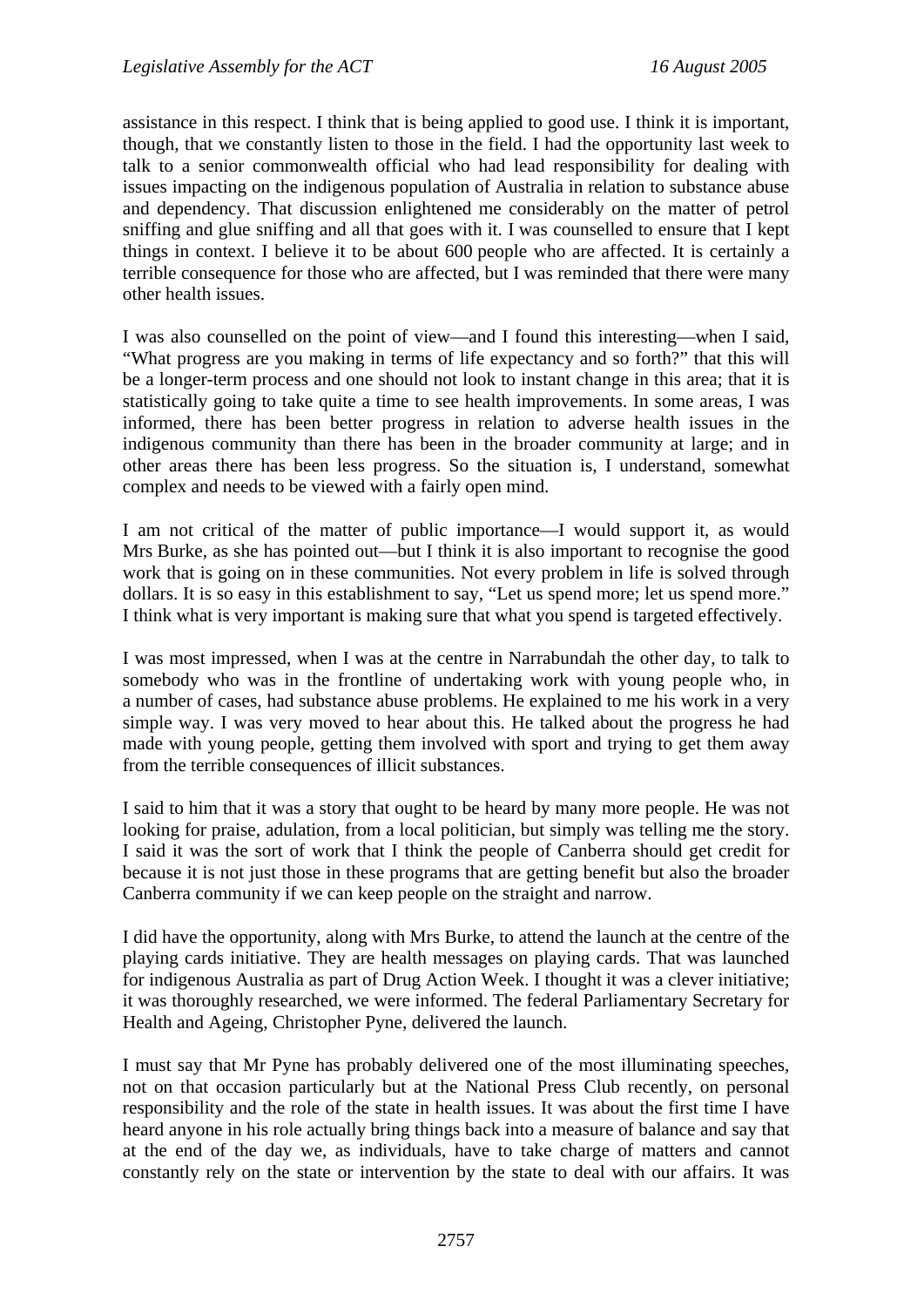a powerful address, and I told him so. I do not always agree with him on every issue, but it will go down in my mind as one of the most enlightened addresses I have heard.

In any event, Mr Pyne launched these cards a few weeks ago. I am sorry there was no-one from the government able to be there, but it was a good opportunity to see a local initiative being presented. It is being rolled out throughout Australia. It is a very straightforward and entertaining way to get across to people the dangers of illicit substances and of making lifestyle decisions, particularly in relation to alcohol and tobacco, that are likely to lead to long-term health consequences.

I commend Dr Foskey for the fact that she is bringing this matter to the attention of the house. I think indigenous issues are something which we can wisely spend more time discussing in the ACT Assembly. It is an area in which I have enjoyed a long interest. Although I do not profess to have the credentials in the field that others might have, I think it is something that all Australians ought to be concerned about. If we can apply more resources prudently and ensure that they are being applied to deliver the best outcome, then that is something we should support.

**MR STANHOPE** (Ginninderra—Chief Minister, Attorney-General, Minister for the Environment and Minister for Arts, Heritage and Indigenous Affairs) (4.48): I am very, very pleased to be able to join in a very important debate. I concur with much of what Mr Mulcahy has said, particularly around the importance of the Assembly continuing to focus on this issue.

I think it is undoubted that issues in relation to the consequences of indigenous disadvantage continue to be a major focus certainly for the Assembly and governments and indeed for the whole community. It is a major focus of this government. We have sought to continue to build on programs designed to deal directly with some of the incidents of disadvantage that are experienced by indigenous people, which to some extent are reflected through issues such as the level of substance abuse, the particular subject matter that we are discussing today.

The fact that our research and our knowledge tell us that indigenous people are far more inclined to smoke, for instance, let alone to engage in risky alcohol behaviour or to use or abuse other addictive substances such as illicit drugs, glue or petrol, is something we know and acknowledge as an incident of particular disadvantage or indeed of the history of dispossession and discrimination which indigenous people have suffered in Australia.

As Mr Mulcahy and others have said, the issues around the problematic abuse of drugs, the abuse of alcohol and indeed the abuse of tobacco represent, not just for indigenous communities but indeed for the community broadly, some of the most intractable and difficult issues for governments and communities to deal with. That is certainly the case in relation to Aboriginal people as well as it is for the broader community. We do need to acknowledge that these are not indigenous-specific issues but certainly are issues that have a compounding problem on Aboriginal people and Aboriginal communities because of the extent to which they are so much more represented.

The last *Addressing disadvantage* report or the *Overcoming indigenous disadvantage* report indicates that more than half of indigenous people smoke. The average within the broader population is less than half of that these days. Similarly, more than 17 per cent of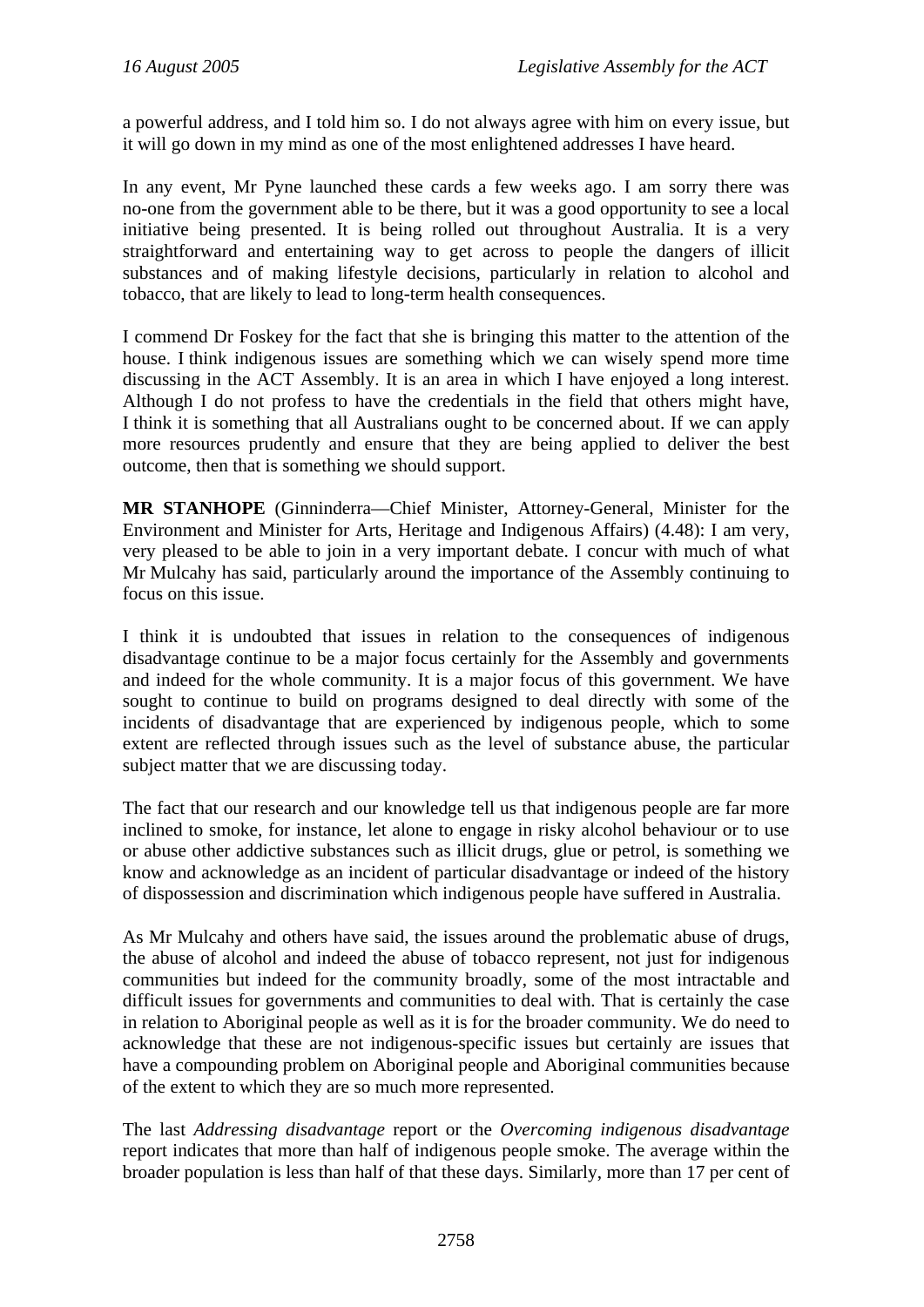indigenous men are identified as having as what is described as risky alcohol consumption behaviours. I think to that extent it is a suggestion that 17 per cent of indigenous men perhaps have an alcohol abuse issue.

I do not know the latest statistics for the Australia Capital Territory on the use of illicit substances across the board, but within the ACT the use of heroin, marijuana, cocaine and amphetamines among the indigenous population is far higher than it is for the non-indigenous population.

The government has sought to respond to that. The Minister for Health has outlined some specific responses in relation to programs within, particularly, the department of health programs which the ACT government supports and conducts; support which we provide most particularly for Winnunga Nimmityjah and for Gugan Gulwan in relation to smoking cessation, diversion and the opiate program; as well as support for indigenous youth.

I think it is important that, in relation to the debate around substance abuse across the board—and in a broad sense it does require us to focus on some of the cause and effect in relation to substance abuse within indigenous communities—it does require of us that we do accept that is a consequence of other issues; that we seek to address those issues; and that we seek to understand, acknowledge, empathise with and respond to 200 years of dispossession, the discrimination that has been part and parcel of that dispossession, the breakdown of community life and the life of Aboriginal communities and that sense of hopelessness and despair that, for all people, does lead to drug-abusing behaviour. I think it is there that we need to continue to focus our attention; in other words, on achieving true reconciliation through a recognition of those issues that led to the situation that we find today.

We can deal, as we are attempting to do, case by case, issue by issue and individual by individual, with individual behaviours; but until we get to the core of the issue and we understand truly what it was that has led individuals to the behaviour which is the subject of this particular matter of public importance, it seems to me that we are doomed forever to be debating this subject around the consequences of disadvantage and more so in relation to indigenous people than in relation to any other identifiable group of people within our community.

We all know what the statistics are; we know what they are across the board in relation to health, health outcomes and life expectancy. But we also know what they are in relation to every other aspect of indigenous life as well, whether it be employment, whether it be violence, whether it be incarceration rates, whether it be contact with the criminal justice system, whether it be in relation to all of the health indicators, including indicators around substance abuse. We know that, and we do need to cut these cycles of despair—cycles that have led us to this situation for indigenous people where, on any social indicator you care to name, this group of Australians fare poorly by comparison to the rest of the nation.

It seems to me that we can discuss these issues individually around our response to alcohol abuse; we can discuss individually our response to heroin abuse; we can discuss the individual issues of our response to petrol sniffing and glue sniffing. But until we as a nation deal with the fundamental issue of dispossession and the lack of progress in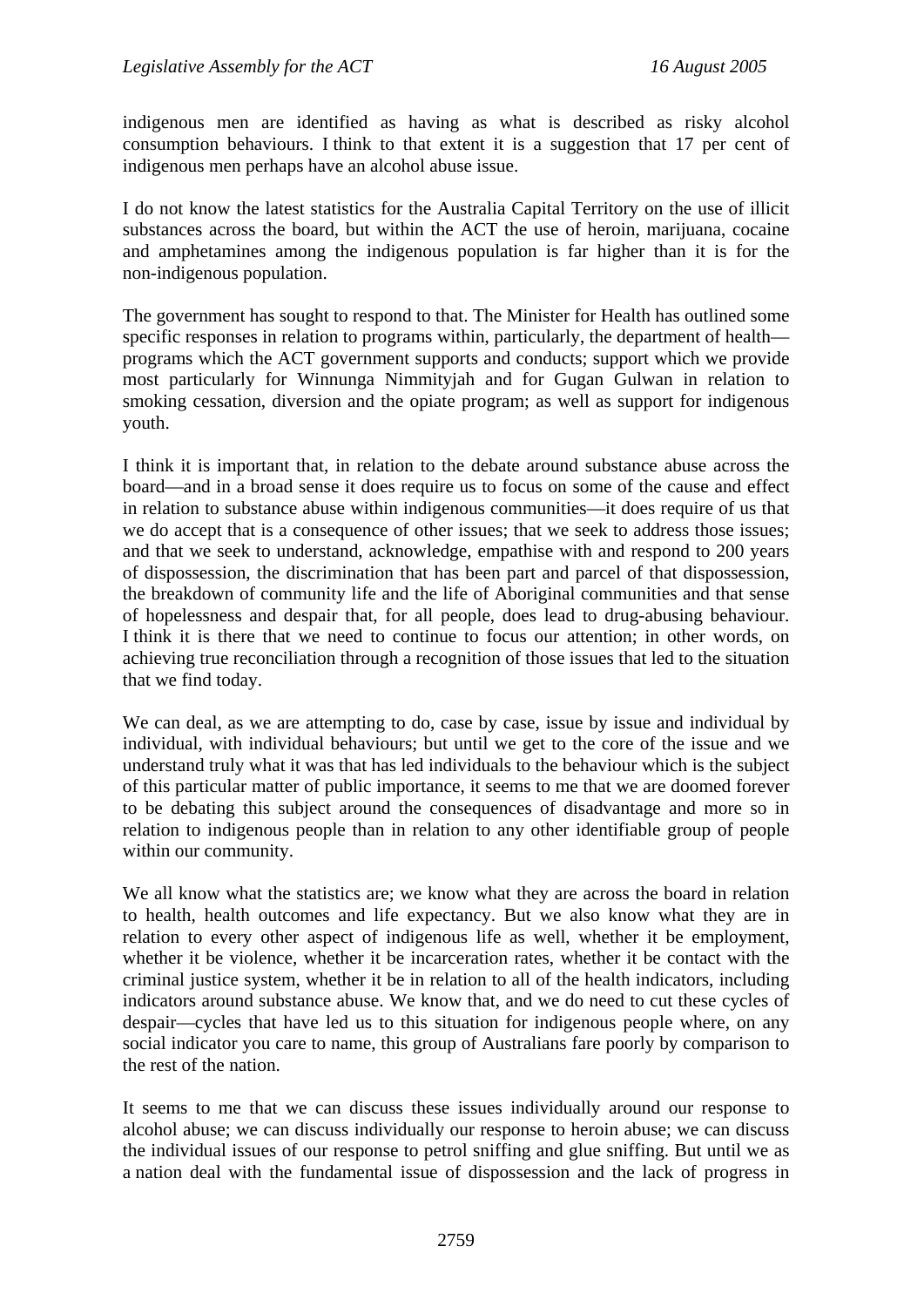relation to reconciliation, a refusal to support self-determination—in a real sense, a building of capacity within indigenous communities—we will be having this same debate year after year.

So we need to get to the heart. We need to acknowledge the causes of these behaviours, the basis of this despairing behaviour and the extent of the issues around substance abuse. To do that, we need to step back; we need to commit ourselves again and again and again to reconciliation. We need to understand what is it that we mean by reconciliation and we need to honestly, fully declare ourselves committed to reconciliation; we need to commit to all of the incidents of reconciliation, including an acknowledgment and a commitment to self-determination and a right for indigenous people to accept responsibility and authority for the decision making that will address those 200 years of dispossession and disadvantage that have led us to the position we are at today.

Until we do it openly and honestly, it seems to me we are doomed to continue to debate this particular subject year after year after year. If we do not get down to taws as a nation and as individual human beings and make that commitment, then it seems to me that we are not addressing this issue at the cause; we are continually addressing the consequences of other behaviours and other issues; and we will never get there.

It is in that context that the government has committed to the establishment of an Aboriginal justice centre, and it is in that context that the government has committed to circle sentencing. It is in that context that this government has committed to explore openly and fully a process for achieving a degree of self-determination, post ATSIC. We do need to understand more fully and more sensitively than we have been prepared to debate or discuss the implications for Aboriginal people of the abolition of ATSIC and of ATSIC regional councils.

In one fell swoop we have cut off at the knees a growing aspiration and hope for self-determination reflected through ATSIC and reflected through the capacity of Aboriginal people to elect their leaders. We, I believe, have dealt the most dreadful body blow to those hopes, to that aspiration and to the leadership that has been nurtured through ATSIC and ATSIC regional councils that would assist indigenous people in leading themselves out of some of these dreadful incidents of a loss of sense of culture that we experience today.

**MR TEMPORARY DEPUTY SPEAKER** (Mr Gentleman): The Chief Minister's time has expired.

**MR SMYTH** (Brindabella—Leader of the Opposition) (4.58): Before the Chief Minister rose to his feet, this was quite a sensible debate and I think we had taken quite a bipartisan approach. I would congratulate all those other members that took that approach. But the Chief Minister had to hop onto his hobbyhorse and attempt to blame other people.

But what we are talking about here today is, of course, the ACT. And let us look at the Chief Minister's record. When he came to office he was the first health minister. In the lead-up to the 2001 election, this government, this minister, promised a couple of dual-diagnosis workers for the Aboriginal community, in recognition of the fact that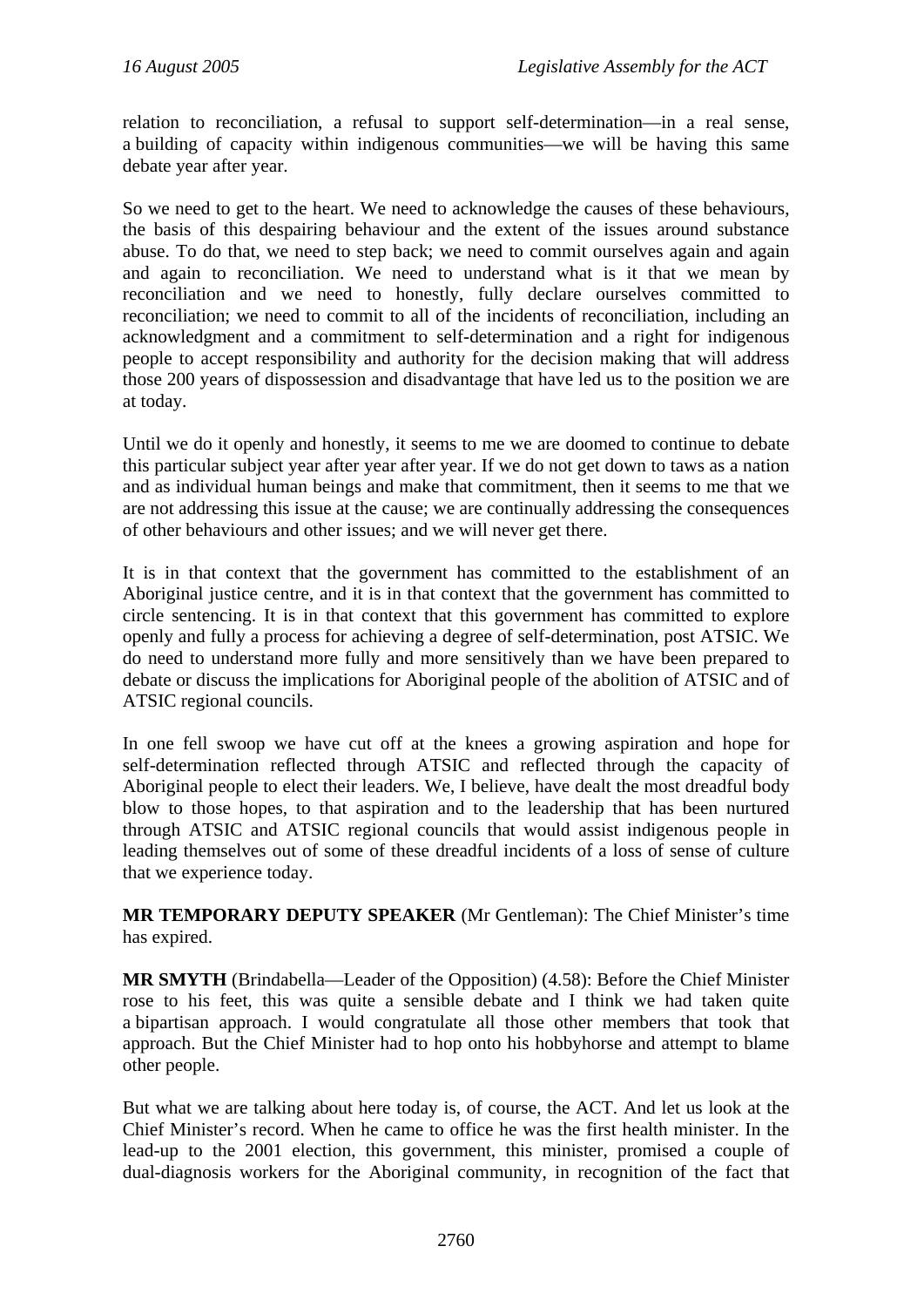there were specific problems in dual-diagnosis areas in the ACT's Aboriginal community.

It did not happen in their first year in office; it did not happen in their second year in office; it just happened in their third year in office when, at the last gasp, before the 2004 election, they suddenly realised that they had to do something because they had ignored the issue. Let us not be pointing the finger at other people. Let us look at ourselves before we get up on our high horse and in high dudgeon accuse other areas of having abandoned the things that they should be doing.

The health minister has just tabled the ACT public hospitals service activity reports for the first, second and third quarters of the 2004-05 year. In each of those reports, as is normal, there is a section about Aboriginal and Torres Strait Islander patients. Until we actually know the quantum of how large this problem is, it will be hard, as Dr Foskey has raised, to talk about the need for new and expanded services in the ACT, because you do not know how big the problem is, how much money do you put to it, where are the areas that it should be in. So I would have thought that the gathering of data would be a fairly important part of the process here, given the commitment of his government that the Chief Minister talks about and given the commitment that the Minister for Health talks about that their government has towards this issue.

It is quite interesting that for quarter 1 of 2004-05 the service activity report for ACT public hospitals says:

Aboriginal and Torres Strait Islander Patients

Data on Aboriginal and Torres Strait Islander inpatients should be interpreted with caution, as the proportion is based on a small number of patients and therefore subject to significant variation.

It goes on to say:

ACT Health is currently conducting a data improvement project to address the accuracy of Aboriginal and Torres Strait Islander health statistics in the ACT, including emergency and admitted patient data.

The data in the report excludes mental health and unqualified newborn patients. "We're working on it." That is what the government is saying in the first quarter, that is, July last year, July 2004. When you get to the second quarter, this is October through to December, what does it say about Aboriginal and Torres Strait Islander patients? It says, "We're working on collection. ACT Health is currently conducting a data improvement project." What do you get when you get to the third quarter? There it is, third quarter of 2004-05 service activity report, January, February, March this year, "We're still conducting a data improvement project to address the accuracy of Aboriginal and Torres Strait Islander health statistics in the ACT."

I know these things do take time, but unless and until we have got a commitment from the government—and we see from this government that it took more than three years for dual-diagnosis workers to arrive—on patient activity data rather than "We're unsure of the accuracy but we're working on it," then it is not going to change.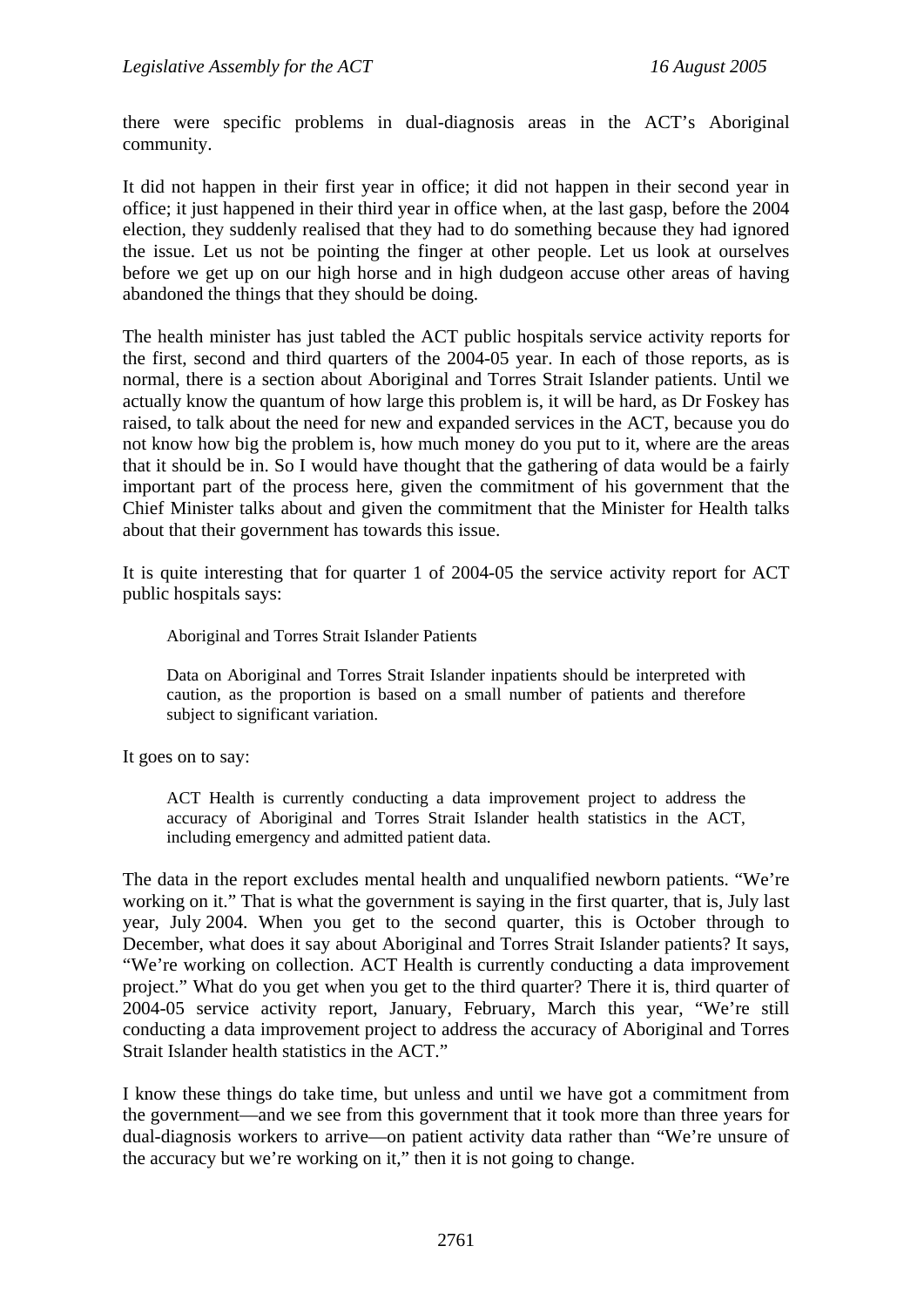At the same time there are a number of projects that are being done in cooperation with the commonwealth government. This is the minister who can never give the commonwealth government any credit at all. It is a blank, I think; it is just something we can't do here. "Nobody is to talk about the commonwealth government if they do any good things because we don't want to talk about it."

We on this side have given credit to Mr Corbell today for the healing farm. We think the healing farm is a fabulous initiative. We have spoken to members of the Aboriginal community. They see it as incredibly important, and indeed in their report *I want to be heard* they do talk about services provided by Aboriginal people for Aboriginal people, by indigenous people for indigenous people. There are many comments, particularly in the executive summary. One quote on page 25 is:

Many people pointed to the need for more Aboriginal/Torres Strait Islander staff ...

On page 23:

Most people had found the experience helpful in a variety of ways, though some mentioned that the absence of Aboriginal staff in the mainstream services was problematic.

I think it is really important that if we are going to work in a bipartisan way—and that is the best way to work on this issue; we all sound like we are committed to it—people in glass houses should not throw stones.

The *I want to be heard* report is very interesting. There are 21 or 22 recommendations in the report. I would like to concentrate on one of them. We are talking about the need for new and expanded services. We on this side certainly support the concept of the healing farm, but again it seems to be taking some time to come to fruition. The tenders are out but we are not going to have any activity apparently until some time next year.

The other issue that is quite important, given the overrepresentation of Aboriginal people in the judicial system, in the prison system, is recommendation 21 of the *I want to be heard* report, which says:

Prison is a prime place for contracting bloodborne diseases like HIV and hepatitis C, which are then spread into the community. Further investigation and discussion is needed of a range of innovative strategies to combat this hazard.

As we are now putting together the framework in which the new ACT prison will operate, I would just like to bring to the attention of the Chief Minister, who is also minister for corrections, that the *I want to be heard* report does talk about how we deal with Aboriginal people when they are incarcerated. Given that they are overrepresented in drug use, in tobacco use, in alcohol abuse and in other illnesses, one of the areas that we will have to work quite hard at will be when we encounter Aboriginal people in the prison system.

The other area that the *I want to be heard* report talked about was particularly the severe unmet need in areas of prevention and early intervention. Prevention is better than cure. It is a line we all use, but this report does outline, particularly from community leaders,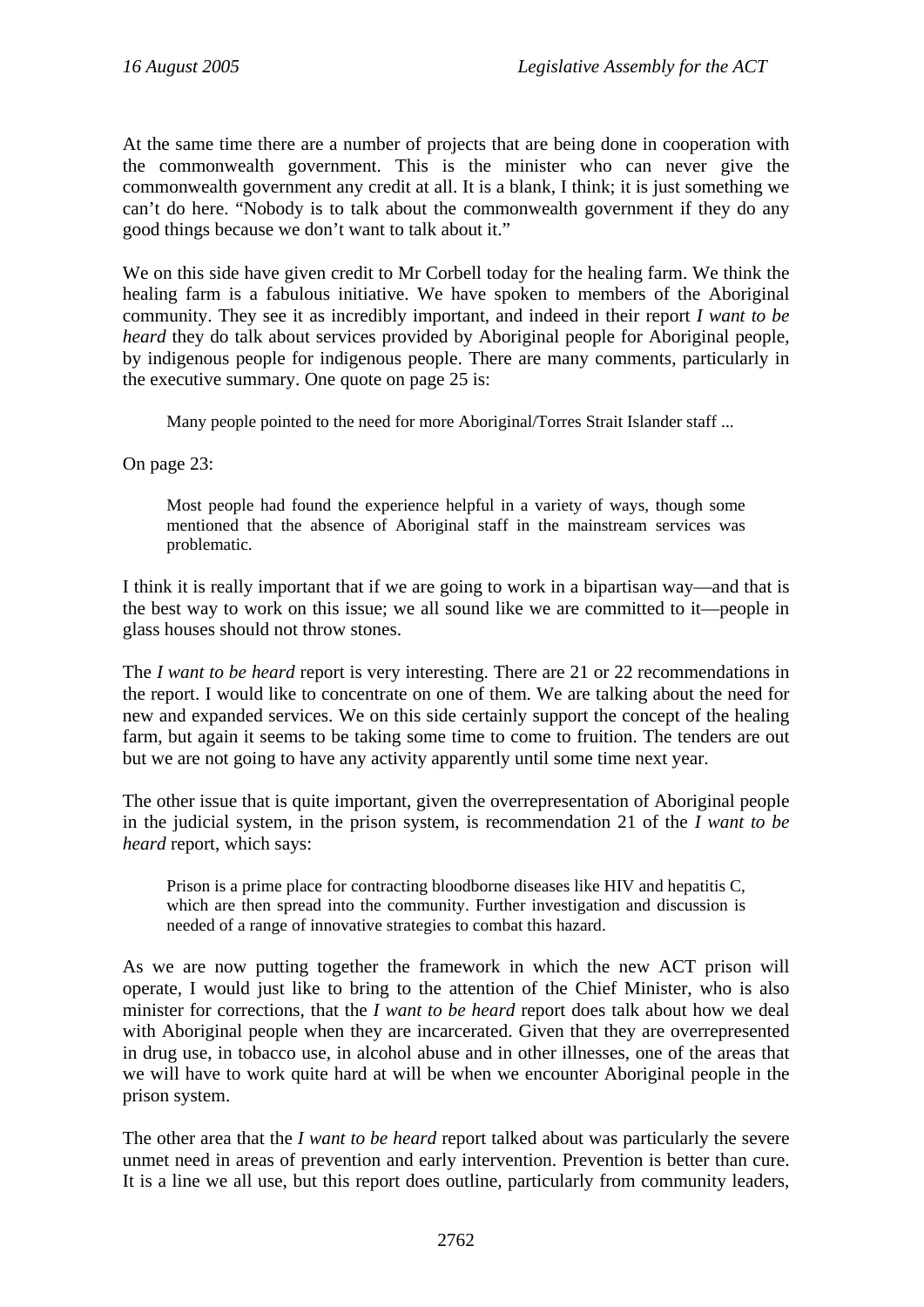that they see there are things that can be met, particularly upstream, including things like social determinants of health and illness, which of course goes to housing, goes to nutrition, goes to the ability to keep a job. When we talk about, as the matter of public importance does, the need for new and expanded services in the ACT, unless we adopt an across-the-board approach, then we are probably doomed to failure.

The other thing that we must do is listen to the Aboriginal and Torres Strait Islanders themselves. They are best at telling us their problems and they are best at telling each other how to go about solving those problems. Mr Mulcahy and, I think, Mrs Burke talked about the deck of cards program. It is a deck of cards. It is really simple. It was developed by the Aboriginal Drug and Alcohol Council of South Australia. It is funded by the Australian government's Department of Health and Ageing, the federal department. It basically outlines, in a deck of cards, what the problems are and what some of the simple solutions are. Sometimes the solutions are not about putting a whole lot more money into it, although of course the money, where it is appropriate and where it is needed, should be made available.

It would be interesting to run through one of the suits. I will run through hearts. I am told Aboriginal people like to play cards. I like to play cards. On each of these cards is a message. For instance, the ace of hearts says, "Love your people." The two of hearts says, "Two standards drinks, recommended daily limit for women." The three of hearts says, "Quit smoking." The four of hearts says, "Four standard drinks, recommended daily limit for men." Five goes, "Alcohol, go easy." I am only reading one side. On the four edges of the card there are up to four messages.

Six says, "Sniffing petrol can cause self harm." Seven says, "Petrol is poison." Eight says, "Quit smoking." Nine says, "Healthy body, healthy mind." Ten says, "If you are addicted, so is your baby." The jack says, "Don't do drugs." The queen says, "Sister girl says 'if it's not on it's not on', sexual health." The king says, "Respect elders who live balanced lives." When you take that simple suit of cards and look at the *I want to be* h*eard* report, the clear message is that we need to empower these people to be able to do for themselves what they can best do.

The government is to be congratulated for the move of Winnunga to Narrabundah. They were very, very pleased at that. From talking to the people at Winnunga Nimmityjah, their concern was that, yes, we have a nice new building; what we do not necessarily have is the staff to run it. When we provide new facilities, new services in that way, we have also got to get the funding right.

There are a number of challenges there. Some of them have simple answers. Some of it, of course, will take money. The healing farm will take some additional funds from the Treasurer. We look forward to that money coming on board. We thank members for this debate.

**MR SPEAKER**: The member's time has expired. The time for this debate has expired.

# **Public Sector Management Amendment Bill 2005 (No 3)**

**Mr Stanhope**, by leave, presented the bill, its explanatory statement and a Human Rights Act compatibility statement.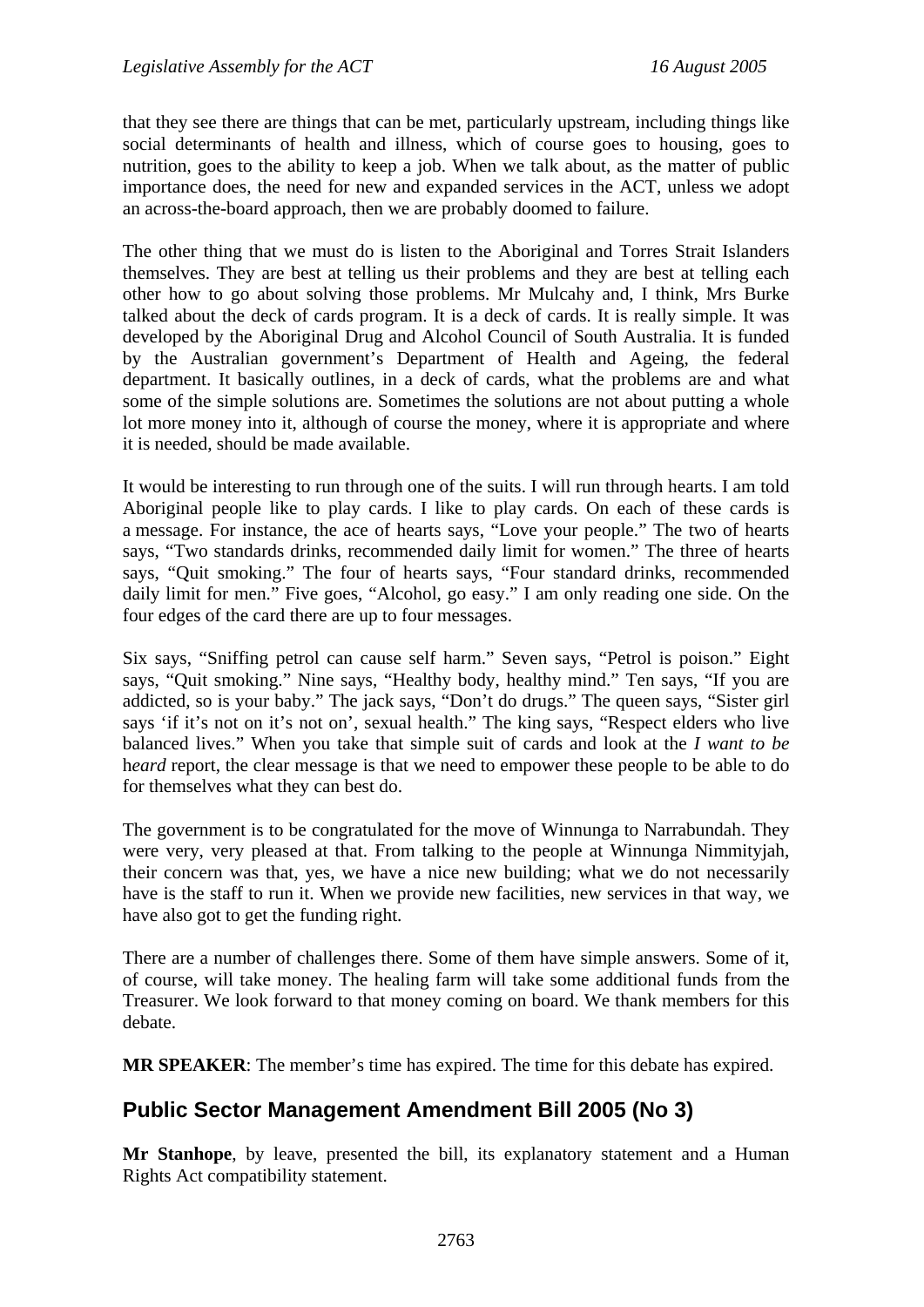Title read by Clerk.

**MR STANHOPE** (Ginninderra—Chief Minister, Attorney-General, Minister for the Environment and Minister for Arts, Heritage and Indigenous Affairs) (5.10):

That this bill be agreed to in principle.

Mr Speaker, I am pleased to introduce the Public Sector Management Amendment Bill 2005 (No 3). This bill amends elements of contract employment arrangements for chief executives and executives in the ACT public service. Following amendments to the Public Sector Management Act 1994 in 1995, executives are now employed on contracts of up to five years. Contracts are subject to provisions in the act, the public sector management standards and determinations of the Remuneration Tribunal. While contracts can be renewed, over time it has become apparent that this framework is quite inflexible and does not respond to organisational change. It does not readily support the development of executives within jobs or across the service or the need, on occasion, to marshal senior staff into project teams. The existing framework provides only a limited ability to manage a responsive public service.

The review of the Public Sector Management Act by the former Commissioner for Public Administration recommended a return to tenure for executives as part of a wider set of recommendations for a new act. While the government is considering its response to the commissioner's report, this bill contains a number of intermediate changes to redress the impact of some of the more restrictive elements of the current chief executive and executive employment framework.

The bill reflects the government's commitment to develop a strong executive service based on sound public service values and principles, while grounded in sensible management arrangements and practice. At the same time, the government must also provide market competitive conditions to retain these staff and respect their contribution to the public service. The legislative changes, which cover both amendments to the act and to the public sector management standards, also complement other initiatives such as an executive leadership development program. This program has involved most chief executives and executives in some way since its commencement in 2003.

The first set of amendments to the act provide for transfer of chief executives and executives across the public service. While the current framework provides for contract variations, it does not provide specifically for lateral transfer arrangements. Under the proposed changes, chief executives can be transferred to at level or lower level positions while retaining their current remuneration for the term of their contract. This is appropriate given the small size of our service and the limited number of jobs at this level. Executives can be transferred at level.

While on the subject of chief executives, it should be noted that the bill includes technical amendments to clarify the intended operation of provisions that deal with persons who exercise chief executive powers in relation to staff who are required, under other enabling legislation, to be employed under the Public Sector Management Act*.*  These technical amendments reflect existing policy and are intended to put beyond any possible doubt that the relevant chief executives may exercise employment powers.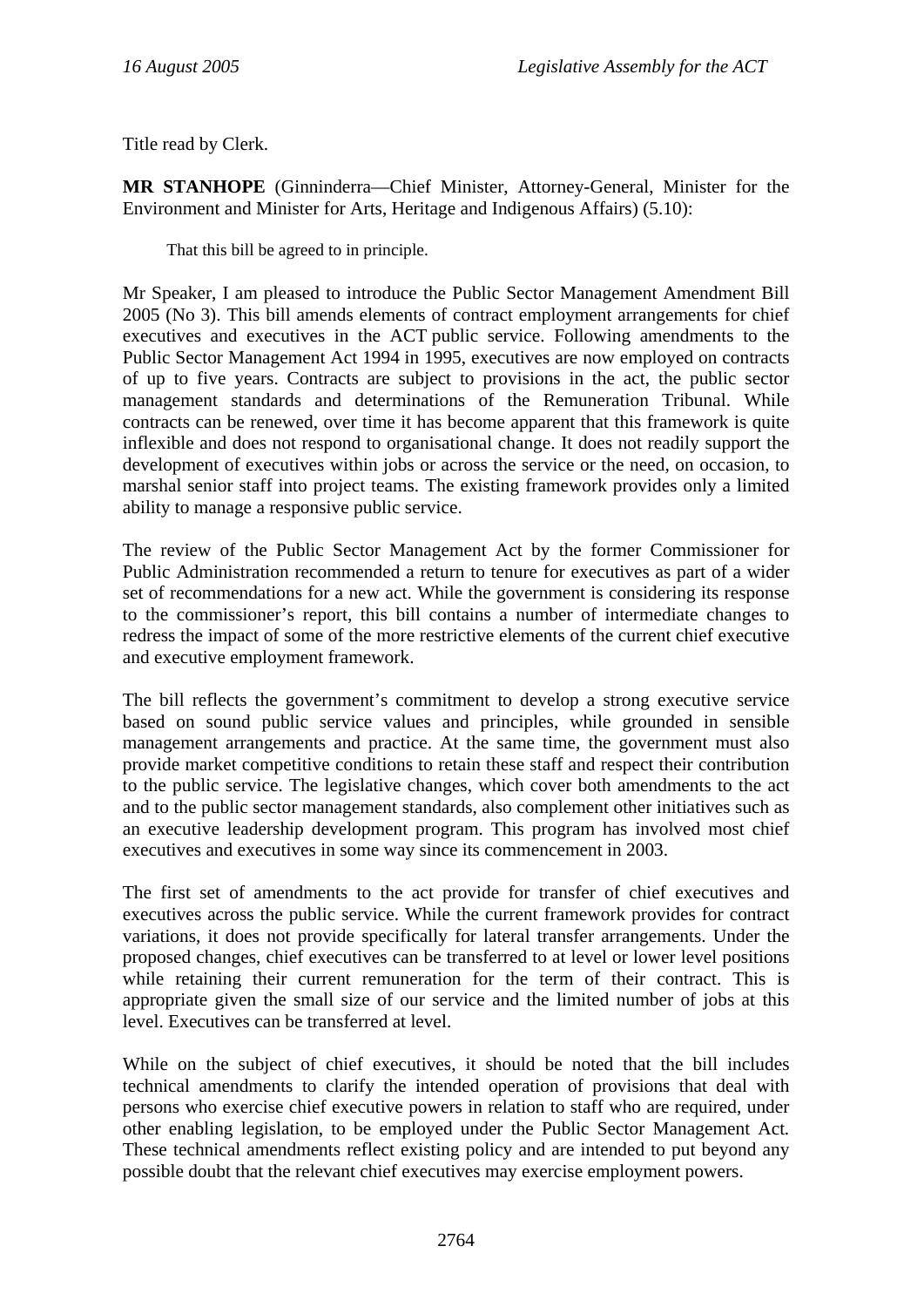The bill recognises the need for flexibility in the deployment of senior management. It also ensures that any views the individual may have are appropriately taken into account in considering transfers. This reflects arrangements that apply to other staff. A second change provides for three months notice of non-renewal of a long-term contract or a payment in lieu of that notice. Under existing arrangements, most executives are not entitled to notice or any payment for non-renewal. Long-serving staff moving into executive positions forgo the benefits of tenure to take a five-year contract. For these executives, no payment reflecting their long service, other than their accrued leave, is payable at contract expiry.

While the three-month notice period is not as generous as arrangements for former senior executive officers who can receive up to a year's payment on non-renewal, this change provides a sensible and reasonable entitlement for staff. A consequential change to section 248 of the act prevents these staff from accepting another ACT public service position during that three-month period, after the expiry of a non-renewed contract, unless agreed by the Commissioner for Public Administration. This reflects an existing prohibition on re-engaging executives during the period covered by a redundancy payment.

The third main change to the act provides for short-term contract arrangements of up to two years. Currently, short-term contracts cannot exceed nine months. The only way that key staff can be moved to a fixed term project or task of longer than nine months is to provide long-term contracts that override any other employment arrangement. This would mean, for example, that a senior officer taking a 12-month long-term executive contract loses his or her substantive position. That is not a workable arrangement. The change, therefore, reflects the needs of the service to better manage longer-term fixed tasks and projects. Existing merit arrangements are not diminished by this change. The act does not mandate merit processes for engagements of short-term chief executive or executive contracts—that is, contracts up to nine months. The new arrangements retain this, which means that merit processes are still required for any engagement for a period of longer than nine months.

The fourth change to the act provides for increases in remuneration through a contract variation where prescribed by the public sector management standards. This modifies an existing prohibition in the act that contract variations cannot be used to increase executive pay. This prohibition tightly maintains the current 12-point executive pay framework in which a job evaluation methodology sets job levels, which in turn links to Remuneration Tribunal determination of matching pay levels. However, the framework does not reflect the reality that executive jobs often increase in size and responsibility through organisational changes or that, as executives develop in positions, they attract new functions.

The proposed arrangement balances the importance of maintaining a consistent service-wide pay structure for executives with the need to reflect increased responsibilities with pay increases. There should be brakes on these arrangements and these will be provided through the public sector management standards, which are disallowable instruments. The standards will make sure pay increases are deserved—that is, they will need to be supported by a job evaluation—and that there are limits to pay progression without merit processes. This balances sensible and fair management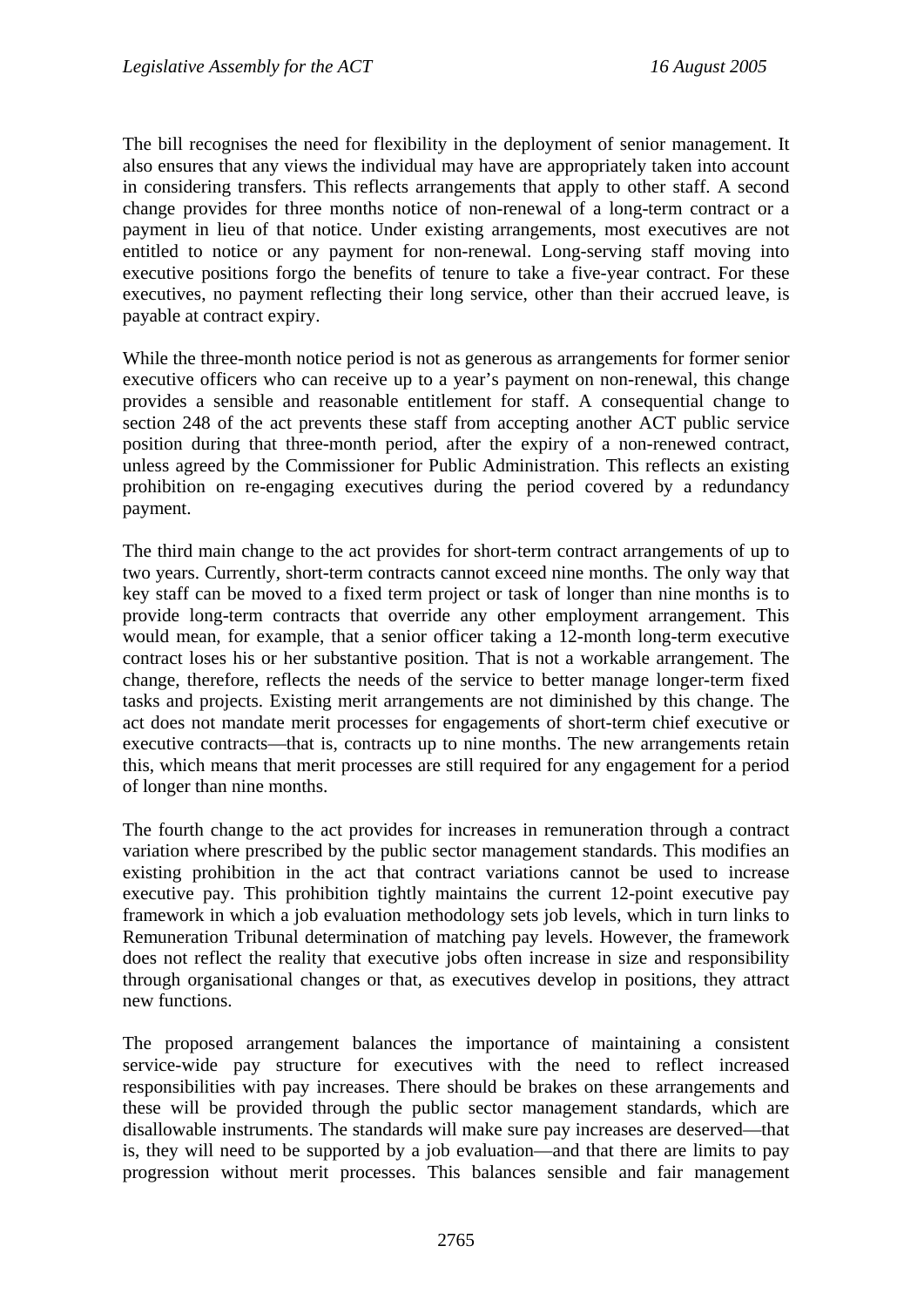arrangements with the need to maintain a merit-based executive service with a consistent service-wide pay framework. These changes apply to all existing chief executives and executives. They will flow through to these contracts, as they are all specifically subject to the act, which includes amendments to the act. However, given the nature of the changes, there is no prejudicial impact on entitlements.

A number of other technical changes are made. For example, references to Calvary Hospital are updated. There are also a series of technical consequential amendments to other acts set out in the schedule to the bill. The Public Sector Management Act is due for an overhaul. That is recognised by the commissioner's review of the act. This bill makes intermediate changes to address some poor issues. It is recognised that they are a first step to wider changes. I commend the bill to the Assembly.

Debate (on motion by **Mr Smyth**) adjourned to the next sitting.

# **Hotel School (Repeal) Bill 2005**

**Mr Quinlan**, by leave, presented the bill, its explanatory statement and a Human Rights Act compatibility statement.

Title read by Clerk.

**MR QUINLAN** (Molonglo—Treasurer, Minister for Economic Development and Business, Minister for Tourism, Minister for Sport and Recreation, and Minister for Racing and Gaming) (5.17): I move:

That this bill be agreed to in principle.

This bill will enable the sale of the business activities and undertakings of the Australian International Hotel School. The Australian International Hotel School has relied on budget funding since it was established in 1994. The continued operation of the school in its current form would, in all likelihood, require further budget funding to be provided. The government decided in May 2003 to test the market for proposals whereby the management of all aspects of the Australian International Hotel School and the Hotel Kurrajong would be sold or transferred to an alternative party or parties.

It was further proposed that if no viable proposals were received during the market testing process, the Australian International Hotel School would be wound down by December 2006. Costs would be incurred in winding up the operations of the school and the potential proceeds that could be gained by leasing out the Hotel Kurrajong site would be constrained by its heritage status. I think members are aware that we purchased the Hotel Kurrajong from the commonwealth at a pretty good price. The government's preferred course of action has always been to sell the school to another educational institution, which would continue to operate at the Hotel Kurrajong through a sublease from the territory.

After a robust due diligence process and detailed negotiations, agreement has been reached for the Blue Mountains International Hotel Management School Pty Ltd to take over the activities of the Australian International Hotel School. This proposal will strengthen the position of the AIHS both financially and academically. Most importantly,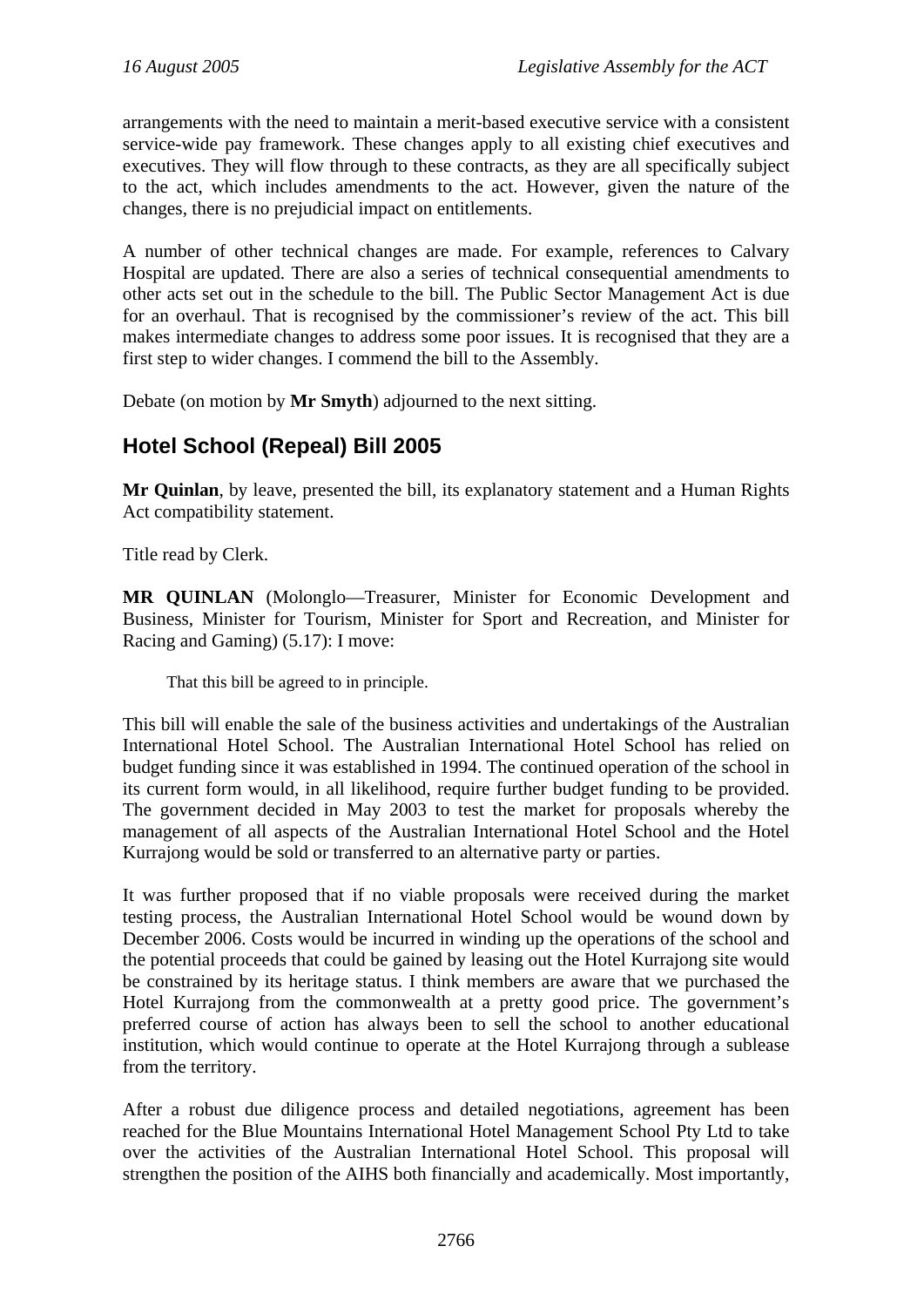as a result of the takeover, the Blue Mountains school will enable existing students to complete their current degree course. And the Blue Mountains school has also undertaken to honour all existing staff contracts.

Blue Mountains International Hotel Management School Pty Ltd has successfully operated a hotel management school at Leura in the Blue Mountains since 1991. This school is a university level institution accredited to offer undergraduate and postgraduate level courses. It is a member of the Orion Alliance of International Hotel and Business Schools and is in partnership with the International Hotel and Tourism Training Institute, Neuchatel, Switzerland, and the University of New England at Armidale in NSW.

The company and related entities have interests in operating similar schools in New Zealand, China and Europe. It is intended that the campus at the Hotel Kurrajong will provide the opportunity to offer complementary programs, aside from continuing to offer the current Bachelor of Business (Hotel Management) degree program by the Australian International Hotel School. The Blue Mountains International Hotel Management School Pty Ltd intends to use the title Australian International Hotel School as a trading name to differentiate its activities here in the ACT from its current activities in Leura.

Although the existing board of management of the Australian International Hotel School will continue to operate after the transfer until all reporting requirements have been fulfilled, it will not be involved in future trading activities. The bill makes appropriate provision for the dissolution of the school once reporting requirements have been completed. I present the Hotel School (Repeal) Bill 2005.

Debate (on motion by **Mrs Dunne**) adjourned to the next sitting.

# **Residential Tenancies Amendment Bill 2005 Detail stage**

Debate resumed from 15 March 2005.

Clause 1 agreed to.

Clauses 2 to 6, by leave, taken together and agreed to.

Clause 7.

**DR FOSKEY** (Molonglo) (5.22): I move amendment No 1 circulated in my name *[see schedule 1 at page 2784].* Amendment No 1 inserts a definition of "posted" into the act. A person is posted if the person is compulsorily transferred. I accept that in Canberra, where many people are subject to interstate and overseas postings, there is some merit in having a posting clause that can be readily inserted into a residential tenancy agreement. However, community groups have argued that there is a risk that lessors stand to benefit more than tenants and some oppose it altogether. Others have accepted the clause but argue that it is important to clarify that it relates only to compulsory postings and not to voluntary posting opportunities. To provide this clarification I am proposing that a definition of the term posted be inserted into the act. The definition limits the meaning of posted to compulsory transfers.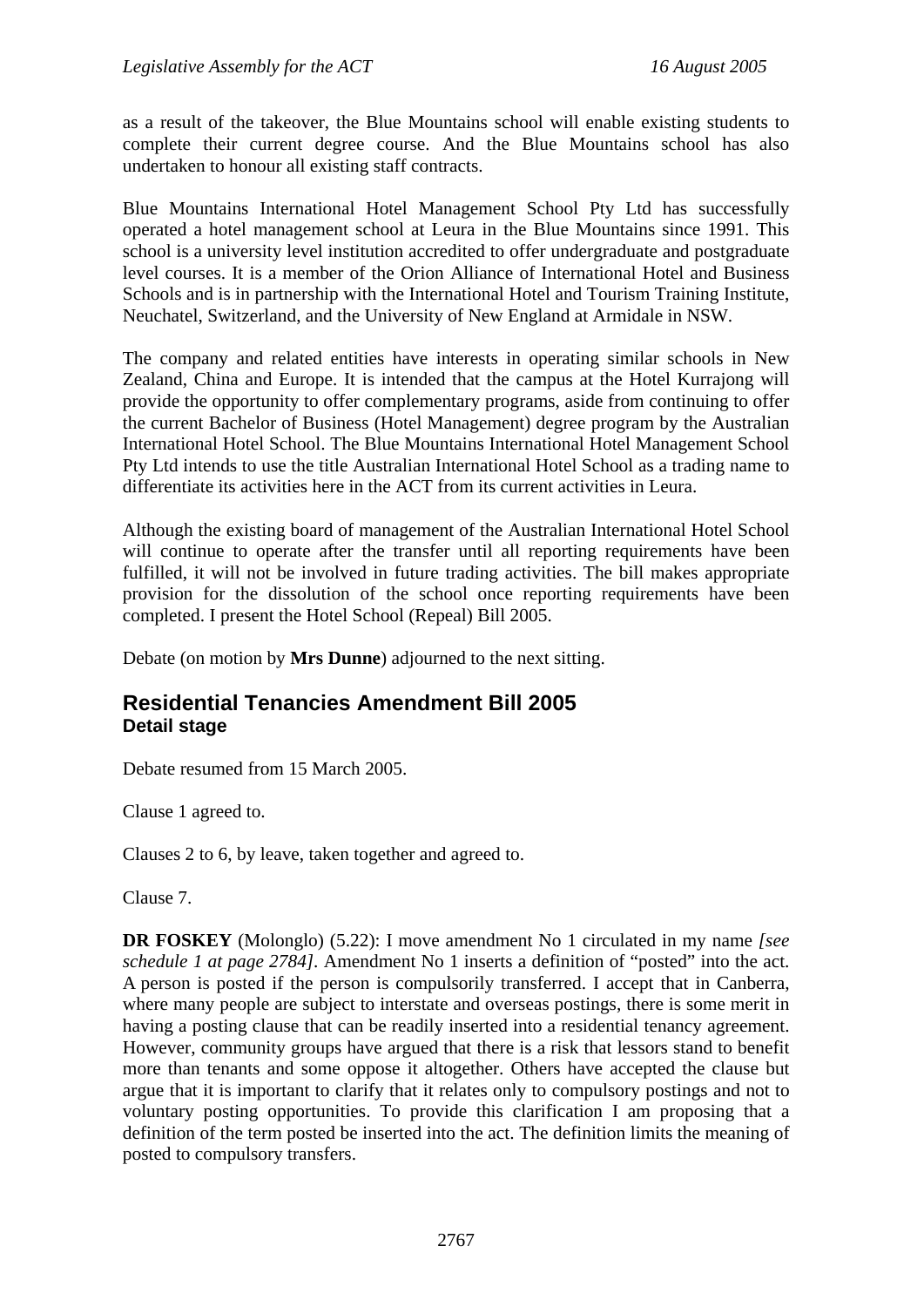I anticipate that the government will argue that the term "posted" is well understood and that there is no need to define it in the legislation. I do not accept this objection. There are many terms that have a common use meaning that nonetheless are defined in legislation for the purpose of clarity. Furthermore, government representatives could not identify how the common use meaning used by the Residential Tenancies Tribunal might differ from the definition proposed in my amendment. I believe that including a definition can only benefit tenants who may be considering the impact of this clause. It is also to ensure that tenants understand that clause 7 is a voluntary clause that can be included in agreements rather than a mandatory clause that they must accept.

I believe the Department of Justice and Community Safety has given an undertaking to talk to the law society about how the clause will be incorporated into the proforma to ensure that tenants are aware that it is optional. I urge the government to ensure that this is followed through and check back with community groups representing tenants to ensure that they are satisfied that the pro forma makes the optional nature of this clause adequately clear to prospective tenants.

**MR STANHOPE** (Ginninderra—Chief Minister, Attorney-General, Minister for the Environment and Minister for Arts, Heritage and Indigenous Affairs) (5.24): The government has determined to oppose this particular amendment. We do contend, as Dr Foskey has foreshadowed, that the term "posted" has not only a well-understood meaning but also a meaning that has been in use within the ACT rental market for decades. It is not the department's experience that there has been a single problem with it, or a single notification or a single note that it has created any problem or any confusion at any stage.

The government's contention is that to now seek to define a term that to date has been undefined will perhaps create the confusion that does not currently exist. The government's position is to oppose it in the terms that it adds nothing, that it is a term that has been well understood and well used and we are not aware of any confusion around its use at all. I believe that to now define it, after decades of use, might create the very issue of concern that Dr Foskey seeks to avoid.

**MR STEFANIAK** (Ginninderra) (5.26): The opposition will also be opposing the amendment. I note, as the Chief Minister said, it is a term that has been well defined over many years, decades even. I am certainly unaware of any problems that it has caused. By defining it as compulsory transfer and weeding out people who are voluntarily posted for very good reasons might cause some significant problems. It is a well-understood term. It certainly does not seem to have caused, as far as I can see, any great problems in the past. I think this might cause more problems than it would solve.

Amendment negatived.

Clause 7 agreed to.

Proposed new clause 7A.

**MR STANHOPE** (Ginninderra—Chief Minister, Attorney-General, Minister for the Environment and Minister for Arts, Heritage and Indigenous Affairs) (5.27): I move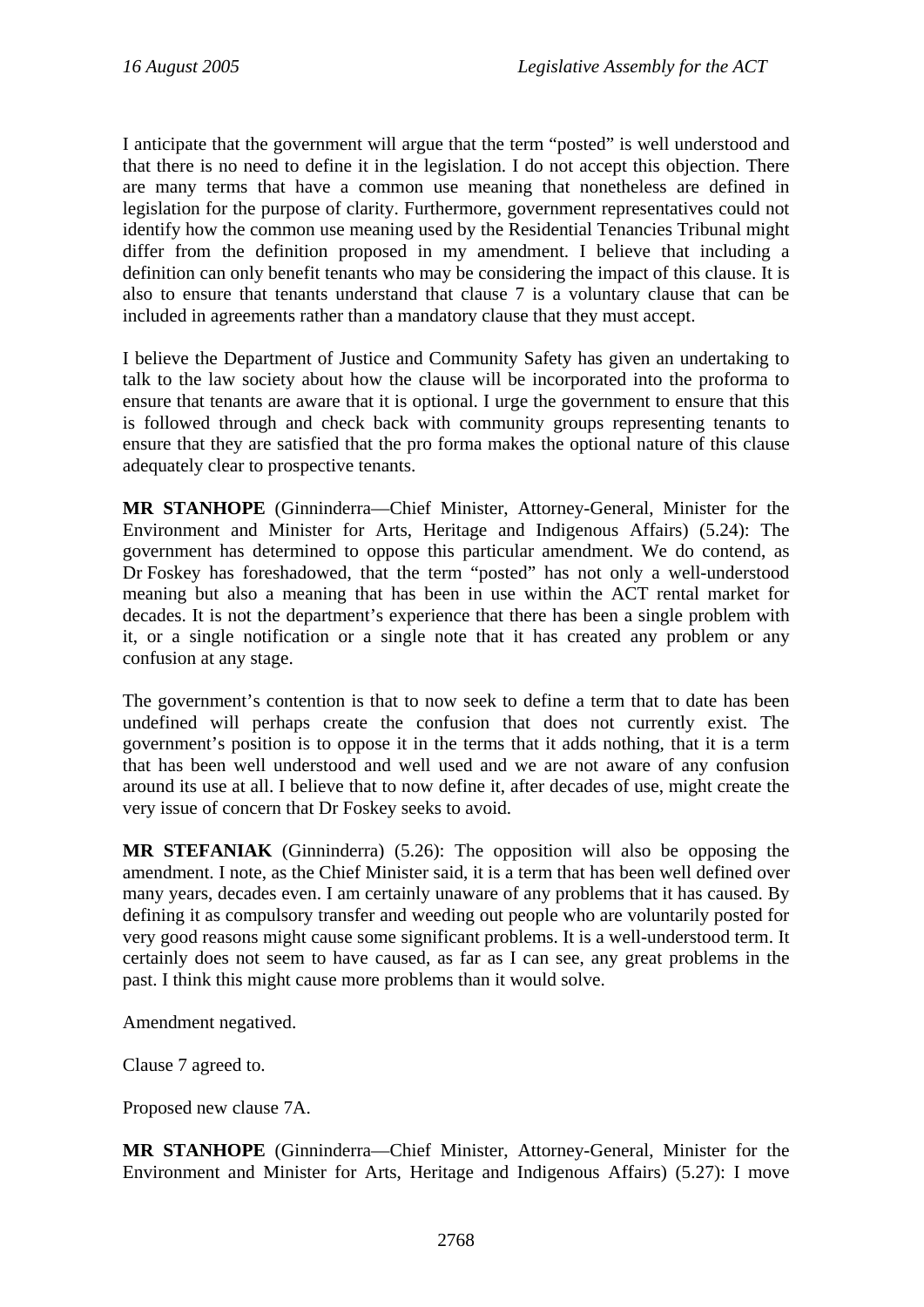amendment No 1 circulated in my name, which inserts a new clause 7A and I table a supplementary explanatory statement to the amendments *[see schedule 2 at page 2785].* 

Just by way of explanation, this amendment flows from discussions that the department has had with stakeholders. The amendment clarifies that the Residential Tenancies Tribunal must be satisfied that a tenant owes an amount to the Commissioner for Housing before endorsing an agreement that requires repayment of the amount.

**DR FOSKEY** (Molonglo) (5.28): I move amendment No 1 circulated in my name on the green paper which amends Mr Stanhope's amendment. *[see schedule 3 at page 2785].* 

The government amendment No 1 inserts a new section 10 (4) (a). This new section clarifies that the Residential Tenancies Tribunal must be satisfied that a tenant owes an amount to the Commissioner for Housing before endorsing an agreement that requires payment of the amount. The Foskey amendment, the Greens amendment, extends the onus on the tribunal to be satisfied that past debt to be repaid to the Commissioner for Housing has been determined through a fair debt review process, that the amount owed to the Commissioner for Housing has been substantiated, and that the proposed arrangements for repayment of the amount to the Commissioner for Housing will not cause significant financial hardship to the tenant or a person who is financially dependent on the tenant.

The rationale behind both the government's amendment and my more detailed amendment is to ameliorate some of the potential problems with the proposed new section 15, part 5. The new section 15, part 5 allows the Commissioner for Housing to negotiate a residential tenancy agreement for public housing that includes repayment of a previous debt as well as rent payable on the property nominated in the agreement. There has been considerable opposition to this clause amongst community groups representing the interests of ACT Housing tenants including the Welfare Rights and Legal Service, the Tenants Union and CARE Financial Services.

This amounts to unfair discrimination against Housing ACT tenants because no similar requirement or option exists in relation to other types of tenancies, and Housing ACT tenants rarely have choices available to them in relation to housing providers. They are vulnerable to agreeing to arrangements that are not fair because they are in urgent need of housing. There have been examples provided to me of people agreeing to repay debts or alleged debts that are so old as to be barred by the statute of limitations or that have been previously included in a consumer bankruptcy and are no longer collectable.

Community groups have argued that there is no need for this act to include provisions for repaying previous housing debt. This is adequately dealt with under administrative law. Furthermore, combining current rent payments with previous debt effectively means that a tenant can be evicted twice for one debt. The government has argued that it is necessary to include a clause regarding past debt in this legislation to ensure that people are not excluded from public housing on the basis of past debt. However, I understand that ACT Housing is no longer excluding people with past debt and this is largely as a result of better processes for dealing with debt.

The housing debt working group and pilot project are working towards better decision making regarding debt repayment which includes processes for considering all of the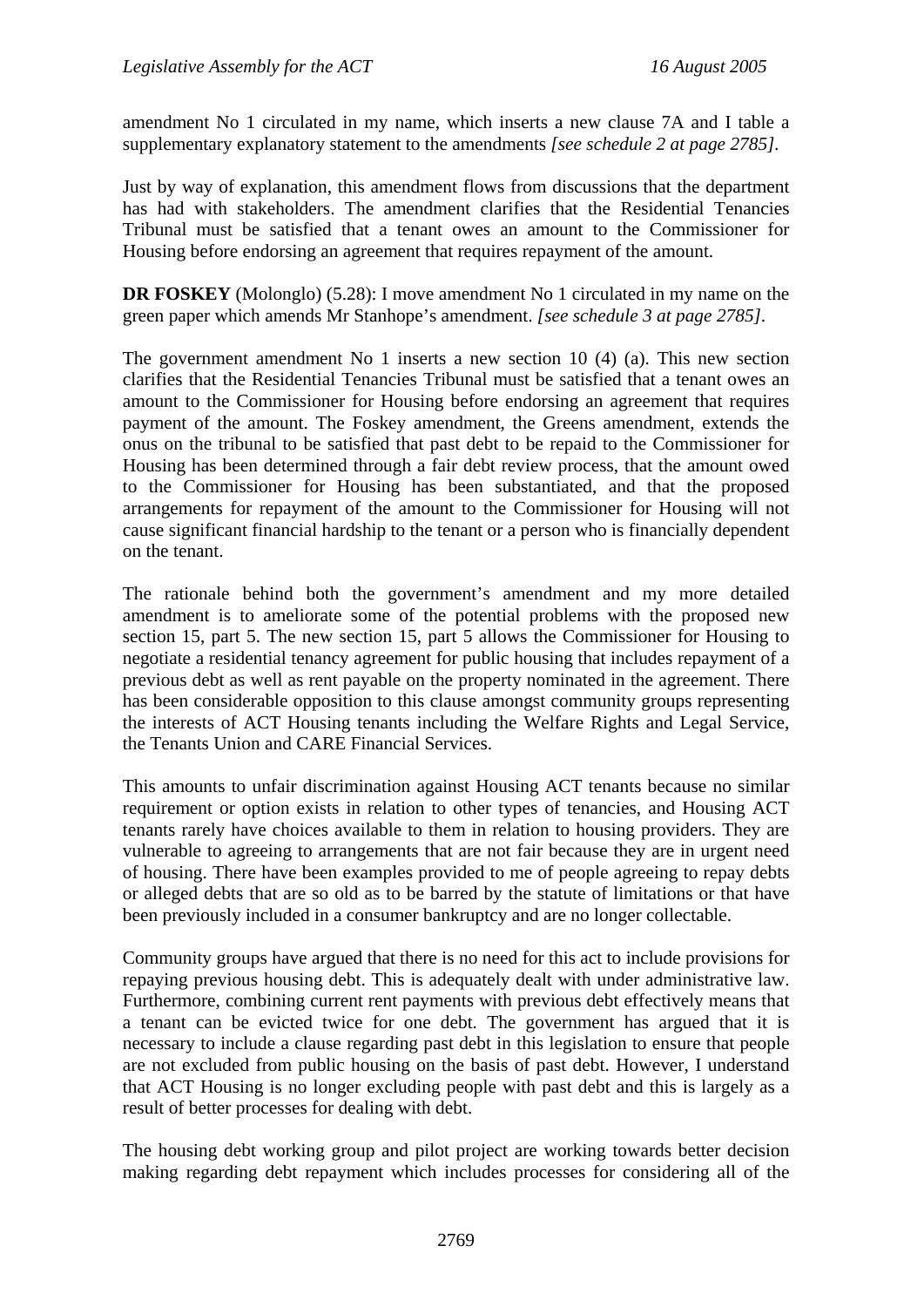individual's circumstances. This work is ongoing and should be allowed to identify better processes in this area without this change to legislation. While I am opposed to clause 15, part 5 in principle, I accept that my opposition alone is unlikely to prevent the introduction of the change. The government's amendment clarifying that the tribunal must be satisfied that the tenant owes an amount to the Commissioner for Housing does improve the operation of clause 15, part 5 but problems remain.

There is ambiguity regarding how the tribunal would establish that the debt has been substantiated. I have therefore proposed a more comprehensive amendment to ensure that a fair debt review process is applied and that ACT Housing agrees to repayment terms that are not going to cause substantial hardship to the tenant or their dependants. I remind the government that it has made many brave statements regarding poverty reduction and preventing homelessness in the ACT and that here is an opportunity for the government to recognise the impact that its own proposal might have in both of these areas.

Imagine the circumstance where a family on very low income recently granted public housing may be in a position of choosing between paying off debt to ACT Housing or putting food on the table. If they do make the debt repayment they risk eviction from their housing. How is this conducive to reducing poverty or homelessness? If the government wants to ensure that past debt payment is a condition of new public housing agreements, it should take every step available to ensure that this does not inadvertently lead to exacerbating financial hardship or increasing evictions. The amendments that I have put forward provide the government with practical strategies to poverty proof the way it deals with past debt.

**MR STANHOPE** (Ginninderra—Chief Minister, Attorney-General, Minister for the Environment and Minister for Arts, Heritage and Indigenous Affairs) (5.33): The government will oppose Dr Foskey's amendment to my amendment. As I indicated, the government has proposed an amendment to clause 10, consistent with discussions that the government has had with the stakeholders who, I acknowledge, as Dr Foskey has, did have some concerns with the original provision. The amendment which the government has proposed, which Dr Foskey seeks to amend, makes it quite clear that the tribunal must not endorse a term unless it is satisfied that the tenant owes, in the first instant, an amount to the Commissioner for Housing. Dr Foskey's proposed amendment adds a further requirement that the tribunal should not only be satisfied that a tenant owes an amount but that the tribunal should be satisfied that the fair debt review process has been applied and that the proposed arrangements for the debt are fair and reasonable.

I acknowledge that—like a number of the amendments that Dr Foskey has proposed with this particular amendment and other foreshadowed amendments—the proposal seeks to effectively expand the jurisdiction of the tenancies tribunal to consider new types of disputes or issues. In this case, Dr Foskey's proposal is that the tenancies tribunal should have its jurisdiction expanded so that it can consider whether proposed repayment levels make for significant financial hardship. Certainly it can be argued that it is desirable that there be a simple and straightforward remedy in circumstances such as that.

The reason the government opposes this amendment is not that we disagree with the sentiment but it is our contention, and it is a position we have put, that this issue that Dr Foskey seeks to have determined by the Residential Tenancies Tribunal—essentially,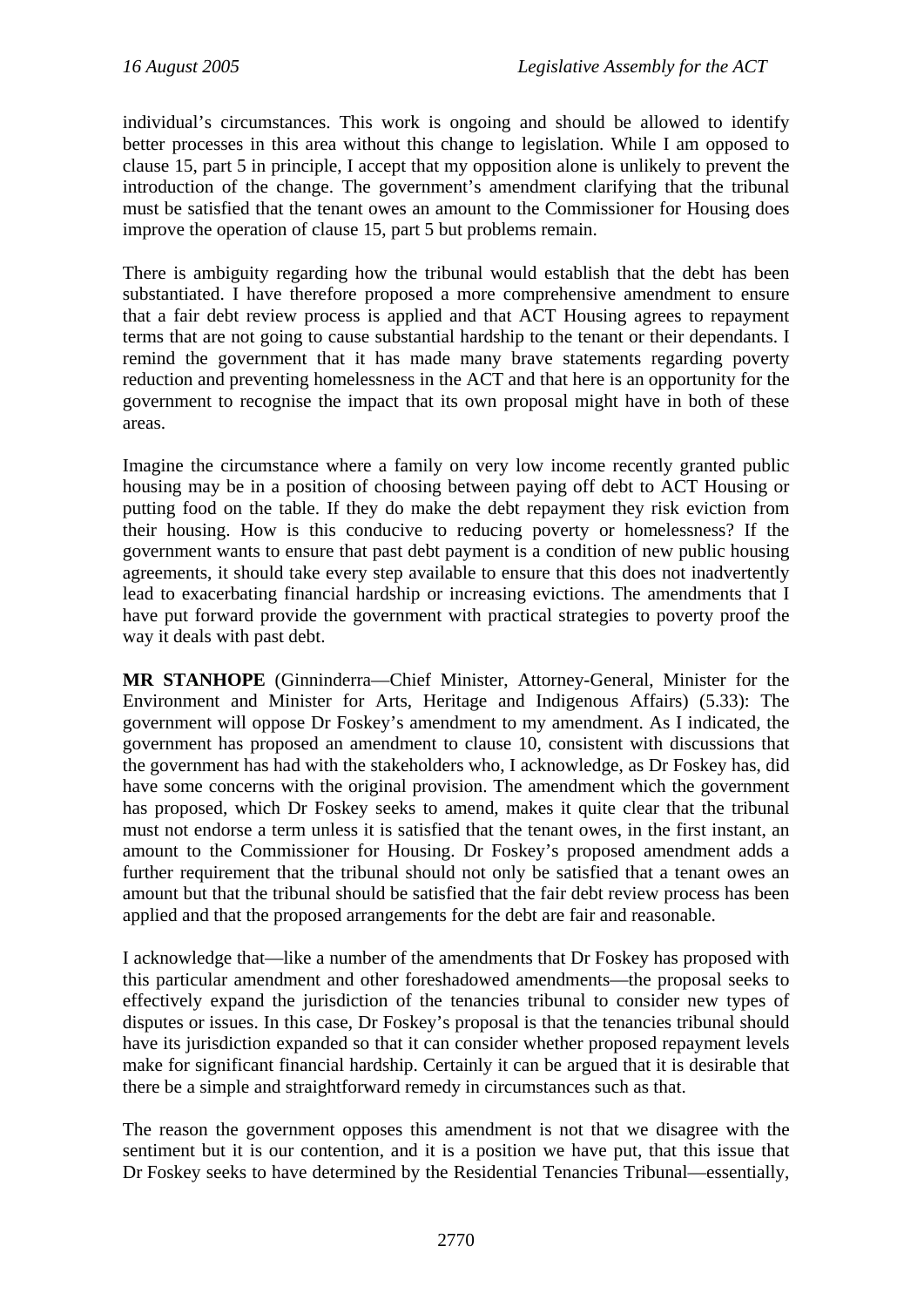a fair debt review process—is a process that can be undertaken by other tribunals. It is more properly the role of other tribunals and not the Residential Tenancies Tribunal. It is fair to say that there is a danger in simply extending the jurisdiction of the Residential Tenancies Tribunal to deal with this particular issue, having cast the responsibility on the tribunal in the way that Dr Foskey's amendment would, unlike the responsibility that is currently vested in the commission or the Administrative Appeals Tribunal, which would normally review decisions made by the commissioner. I think the point is that, and it is at the heart of the government's objection, it is the Administrative Appeals Tribunal that currently has the very jurisdiction that Dr Foskey now proposes be vested in the Residential Tenancies Tribunal.

The government's point is that the jurisdiction already exists; it is just that it exists in another tribunal. It has to be said that, unlike the Administrative Appeals Tribunal, the Residential Tenancies Tribunal does not have any power to waive any part or indeed all of a debt. So in that regard the amendment that Dr Foskey proposes would be ineffectual in that the Residential Tenancies Tribunal simply does not have the power. One might then argue that we could give it the power to waive part or all of the debt and that by doing that we might achieve the ultimate purpose of the amendment. But, in the circumstance where the AAT already has the power, it is my view and the view of the department that it simply is not wise to duplicate the review power that the AAT already has. It seems to me that that is unnecessary, undesirable, unwise, and not a path that we should pursue.

The essential issue that Dr Foskey seeks to address through her amendment is effectively to duplicate in the Residential Tenancies Tribunal powers already vested in the Administrative Appeals Tribunal. For those reasons, the government will not support the amendment to the amendment but does acknowledge that it was through the issue being aired by Dr Foskey's office that we, through further consultation with stakeholders, acknowledged that some clarification was desirable for provision. It is for those purposes that we moved an amendment that we do not believe would be enhanced by the proposed amendment to the amendment that Dr Foskey proposes.

**MR STEFANIAK** (Ginninderra) (5.38): We will be opposing Dr Foskey's amendment to the amendment but supporting the amendment further to what the attorney has actually said. I do note that the government's amendment should alleviate some of the fears that Dr Foskey has. There is a provision where the commissioner and the tenant can agree to the tenant repaying the outstanding amount over a period time longer than the period set out in the term. I think that should go somewhere to alleviating her fears. I think the point she raises is a vexed one that shows how important it is for people, especially people on a limited income, to do a direct debit when they go into a tenancy with ACT public housing. It alleviates the difficulty of ensuring that you have a roof over your head because that amount of your income is already parked. You do not have to worry about it, and it just makes it so much easier for people who are in financial difficulties.

**Dr Foskey's** amendment negatived.

**Mr Stanhope's** amendment agreed to.

Proposed new clause 7A agreed to.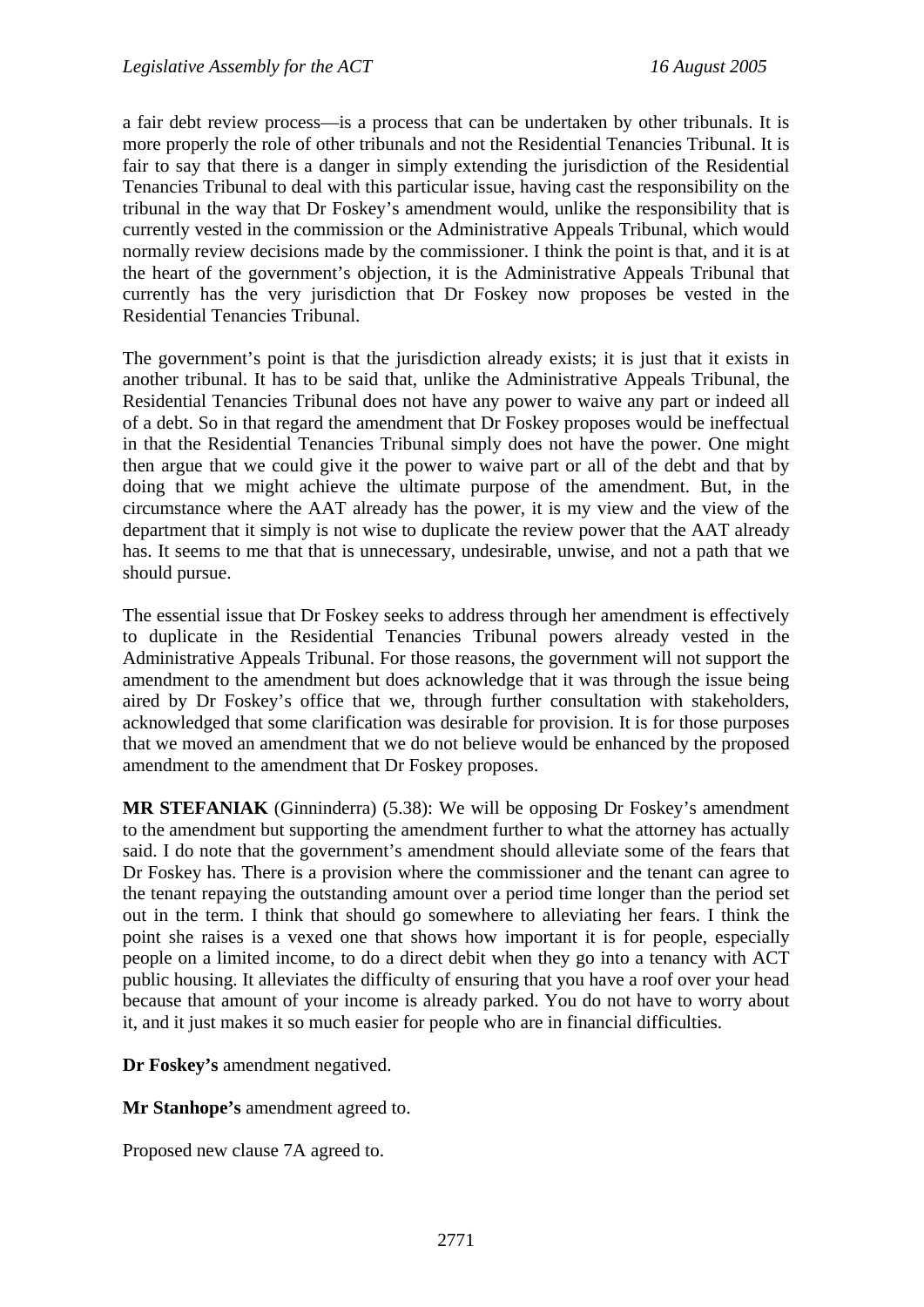Clauses 8 and 9, by leave, taken together and agreed to.

Clause 10.

**MR STANHOPE** (Ginninderra—Chief Minister, Attorney-General, Minister for the Environment and Minister for Arts, Heritage and Indigenous Affairs) (5**.**40): I move amendment No 2 circulated in my name and I table a supplementary explanatory statement to all the amendments *[see schedule 2 at page 2785].* 

This amendment flows from discussions with stakeholders also. The amendment makes a correction in clause 10 to replace the word "lease" with the correct phrase "residential tenancy agreement". In addition, this amendment inserts a new section 15(6). Section 15(6) removes any doubt about the effect of including a term in a residential tenancy agreement that requires a tenant to pay an outstanding amount to the Commissioner for Housing. Including such a term does not prevent the commissioner and the tenant agreeing to the tenant repaying the outstanding amount over a longer period than that set out in the agreement; nor does it prevent the commissioner from taking any action against the tenant in relation to the outstanding amount.

**DR FOSKEY** (Molonglo) (5.41): Mr Stanhope's amendment No 2 to clause 10 would replace the word "lease" with the correct phrase "residential tenancy agreement". In addition, this amendment inserts new section 15(6). Section 15(6) removes any doubt about the effect of including a term in a residential tenancy agreement that requires a tenant to pay an outstanding amount to the Commissioner for Housing. Including such a term does not prevent the commissioner and the tenant agreeing to the tenant repaying the outstanding amount over a longer period than that set out in the agreement or prevent the commissioner from taking action against the tenant in relation to the outstanding amount.

I oppose this clause on the basis of the arguments I made previously in relation to clause 7A. In summary, these arguments include that there is no need to include a clause regarding the repayment of outstanding debt in this bill. There is adequate provision already under administrative law. The inclusion of the clause sets up a distinction between public housing tenants and other tenants that is discriminatory and unnecessary. In the past tenants have agreed to repay a debt that is not legitimate, and there remains a question over how the tribunal will establish that the debt has been substantiated. Combining the repayment of past debt with current rent payments means that effectively a tenant could be evicted twice for the same debt.

It is regrettable that in relation to this clause and various others included in the bill, the government has chosen to meet separately with various stakeholder groups and, by doing so, has placed itself in a position of choosing between conflicting advice about the impact of various clauses from government agencies and community groups. As a result, there remains considerable dissatisfaction and concern with this bill amongst community groups representing those most likely to be affected. A better approach, and one that we suggested some time ago, would have been to have brought the parties together to work through the issues in a collaborative way to develop a better understanding of their concerns and to identify potential solutions. I think that the bill would have been considerably enhanced if such a process had been followed.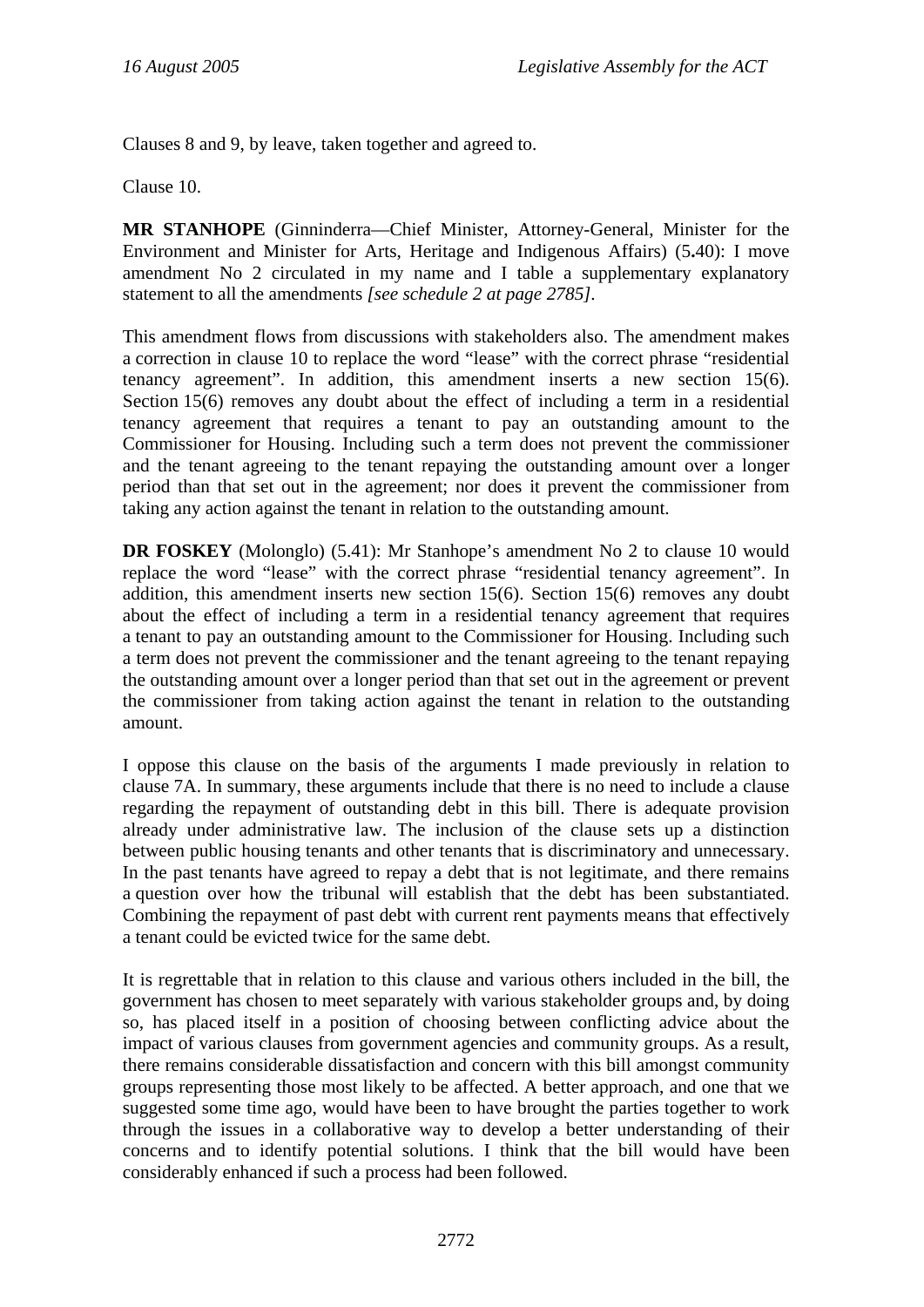Amendment agreed to.

Clause 10, as amended, agreed to.

Clauses 11 to 13, by leave, taken together and agreed to.

Clause 14.

**DR FOSKEY** (Molonglo) (5.44): I just want to put it on the record that I am opposing this clause. I am concerned about proposed subsection  $40(2)(a)$ , which will allow a registrar to override the requirement that the police give a tenant two days notice of proposed eviction if they believe that there are exceptional circumstances. There are no parameters or examples of what might constitute exceptional circumstances. The speech provides examples of people damaging or threatening to damage property, but the police can already take action to remove the person and protect the property in these cases. To immediately evict the individual is very harsh and removes the 48-hour window of opportunity for the tenant to seek advice and take reasonable steps to address the issues and prevent the eviction. I do not believe that this clause is warranted. At the very least it should be a decision that can be made only by the tribunal, rather than by the registrar.

**MR STANHOPE** (Ginninderra—Chief Minister, Attorney-General, Minister for the Environment and Minister for Arts, Heritage and Indigenous Affairs) (5.46): Let me respond to that by saying that clause 14, which will amend section 40, in which Dr Foskey suggests a registrar is given untrammelled power, is constrained by the suggestion that the registrar must have reasonable grounds for the belief. I think it is accepted by all of us that the rider that the registrar must act reasonably, must have reasonable grounds for his belief, really does provide the constraint that Dr Foskey suggests is not available.

That is the terminology. Essentially, the construction of the exercise by any official anywhere in government of their power is that it must at all times be reasonable. I think that for us to actually provide a basis for the exercise of power anything over and above the rider that the power must be exercised reasonably leads us down paths that potentially have no end. The power must be exercised on the basis of reasonable grounds, on the basis of reasonable belief around exceptional circumstances or appropriateness of giving the notice. Really, I think that is appropriate and is consistent with our practice in relation to the powers that we invest in any official at any time, anywhere.

Clause 14 agreed to.

Clause 15.

**DR FOSKEY** (Molonglo) (5.47): I move amendment No 2 circulated in my name. [*see schedule 1 at page 2784].* 

Our amendment requires the tribunal, when making conditional orders, to be satisfied that the condition will not cause significant financial hardship to the tenant or a person who is financially dependant on the tenant and extends the expiry period to two years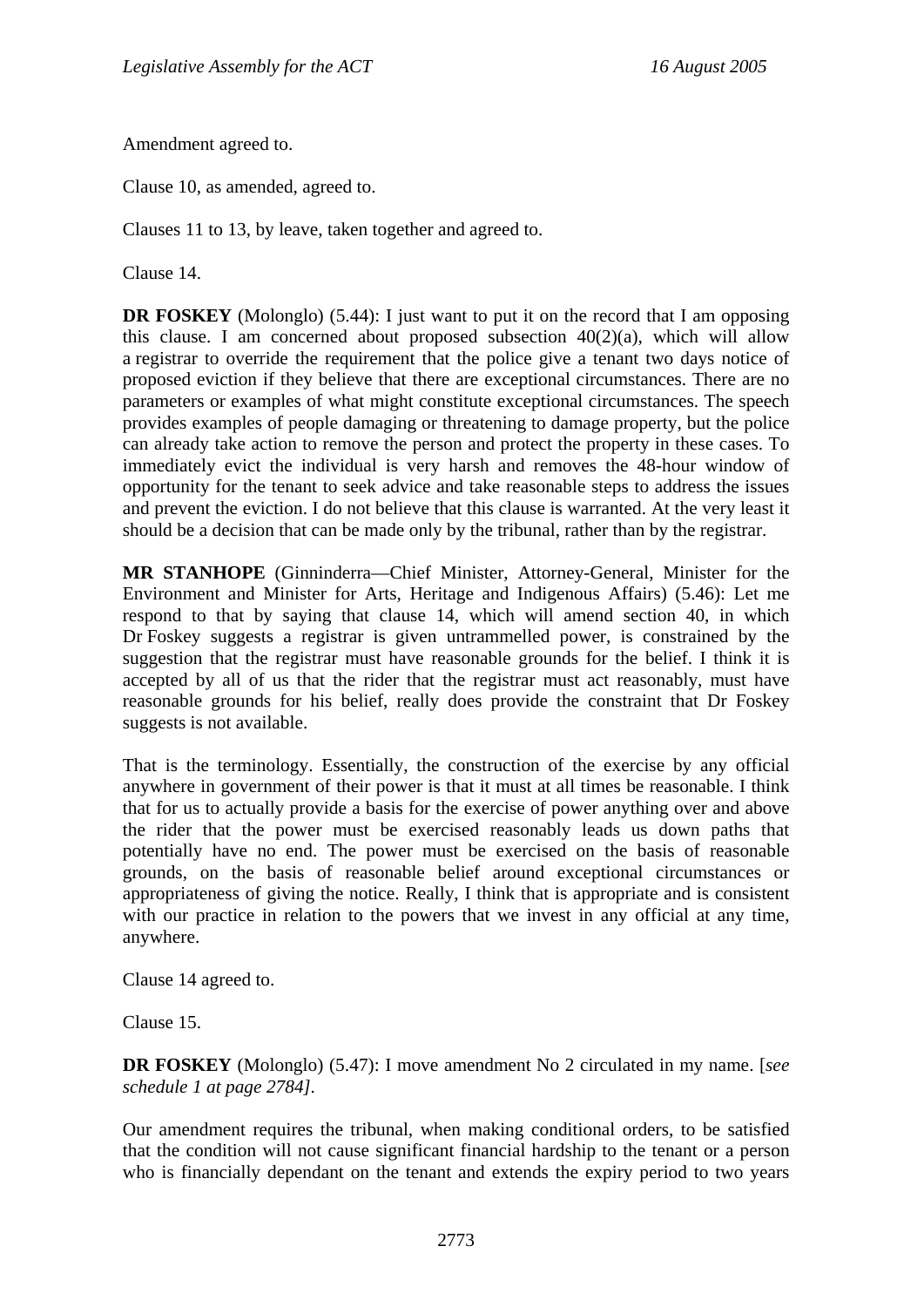after the day the order is made. I support the government's intention to apply an expiry date to conditional orders so that they do not continue indefinitely. However, community groups have raised concerns with the government and with my office regarding possible unintended consequences of limiting the expiry period to 12 months.

Concerns centre on the potential for this to result in tenants being required to repay outstanding rent within 12 months. One year is not long enough for many people to repay a debt they have accrued, particularly the most vulnerable households living on low incomes. The debt may have arisen as a result of a genuine crisis, a dispute over a rental rebate or a major change in the household and it may take them some time to fully recover.

My amendment extends the period allowed for conditional orders from one year to two years and also requires the tribunal to be satisfied that the terms of the condition, that is, the repayment schedule, will not cause financial hardship to the tenant or a dependant of the tenant. Once again, if the government is serious about poverty alleviation, it is reasonable to expect that processes for recovering unpaid rent to ACT Housing take appropriate account of the wellbeing of the household. I just want to add here that, with impending changes to the sole parents benefit, noting that quite a few housing tenants are recipients of the parenting benefit for sole parent households where women or men whose children attend school have to move on to newstart allowance with all the dangers of breaches for various reasons, there is the risk of periods without income for a number of housing tenants. I think that is a valid point. I commend the amendment.

**MR STANHOPE** (Ginninderra—Chief Minister, Attorney-General, Minister for the Environment and Minister for Arts, Heritage and Indigenous Affairs) (5.50): The government will oppose the amendment. The government asserts quite strongly that the amendment and Dr Foskey's explanation of it completely misunderstand the impact and the import of the proposal.

The amendment, as Dr Foskey has explained, provides for a default operational period of a conditional order of two years, whereas the government amendment proposes a default period of 12 months. The object of the amendment, as proposed by Dr Foskey, is to meet concerns that the government amendment may lead to a situation where tenants are asked to repay relatively large amounts over a 12-month period. In fact, it does not do that at all. The government amendment to clause 15 deals with a situation where the tribunal imposes a conditional order on a tenant. The order is made in relation to housing commission clients who have not paid rent, as an alternative to eviction, provided the deficiency is made up.

At present, the orders are for an indefinite time. A tenant can make up the deficiency only to find himself or herself liable for eviction many years later if they are running late on one rental payment. The government amendment simply provides that, as a general rule, conditional orders expire after 12 months. That does not mean that any deficiency has to be made up in that time. It simply means that the automatic exposure to eviction is removed after 12 months. A person who during a period of 12 months has established a pattern of making up a deficiency is unlikely to breach the continuing civil requirement to repay the debt. However, if, after that 12-month period, the person defaults on the debt, the lessor can simply seek a new order. To the extent that Dr Foskey's amendment proposes a longer period, it in fact imposes a more onerous and, we believe, an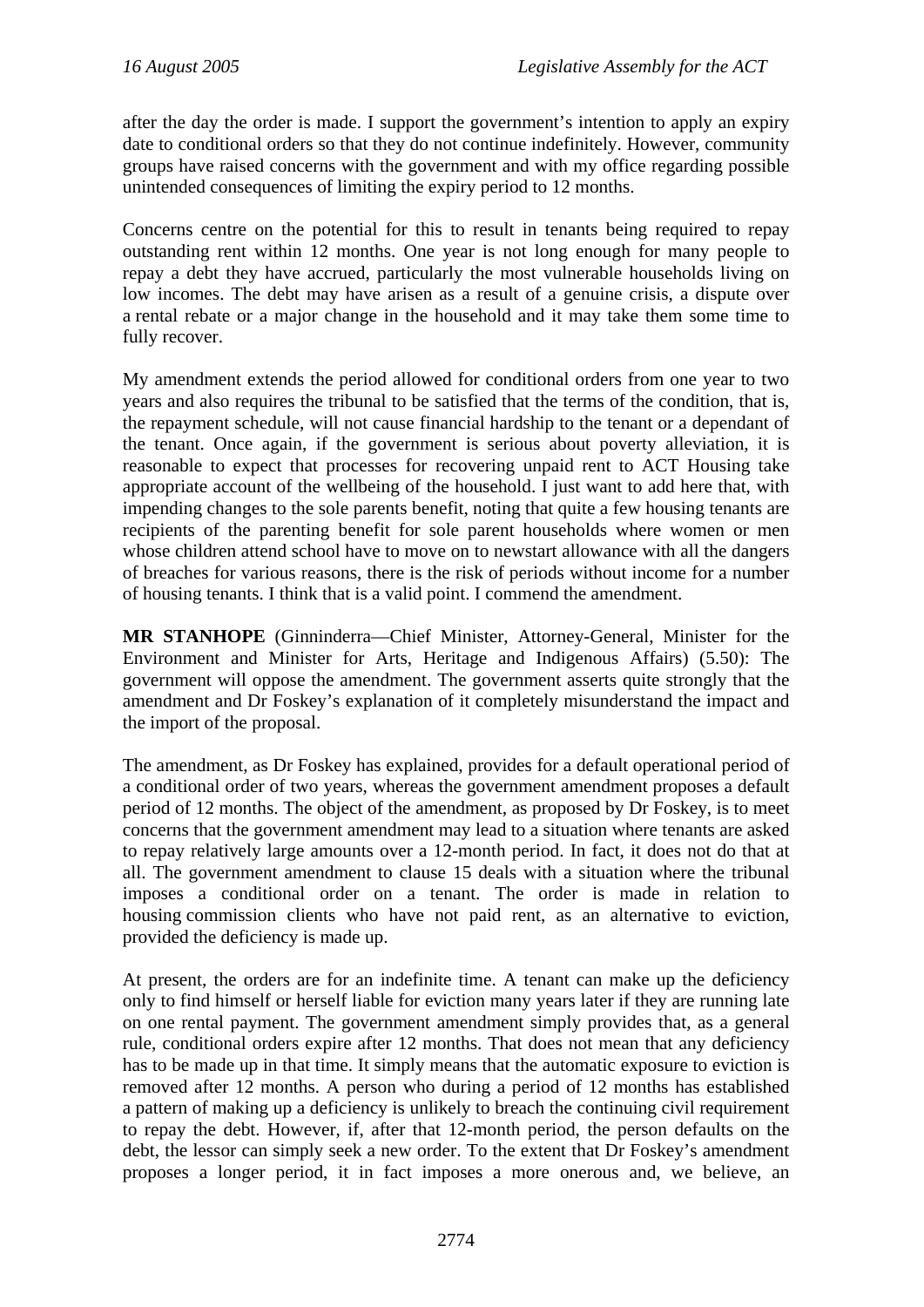unnecessary requirement on tenants. I understand Dr Foskey's intention but, in fact, her amendment has the reverse effect to that which she intends.

Amendment negatived.

Clause 15 agreed to.

Clause 16.

**DR FOSKEY** (Molonglo) (5.53): I move amendment No 3 circulated in my name *[see schedule 1 at page 2784]*.

**DR FOSKEY**: This clause extends grounds for immediate eviction to injury to a representative of the lessor if the lessor is a corporation and serious or continuous interference with the quiet enjoyment of nearby premises by an occupier to the premises. Our amendment keeps the first part, but replaces paragraph (d) with "(d) serious damage to premises or other property of a neighbour" and includes "(e) injury to a neighbour or a member of a neighbour's family".

Clause 16, as proposed in the bill, relates to the extension of section 51(c) to allow a tenant to be immediately evicted where there has been serious or continuous interference with the quiet enjoyment of nearby premises. It is my view that the remedy of immediate removal should be limited to situations where the matters needing to be addressed are such that they involve imminent danger to personal property. Continuous interference with the quiet enjoyment of nearby premises can reasonably be addressed by the usual remedies for a breach of the residential tenancy agreement, which allow for the tenant to be given notice of a breach, time to remedy the problem or four weeks to leave the premises if they are evicted. There is no urgency that warrants immediate eviction.

To make someone homeless because they have disturbed the neighbours' quiet enjoyment of their premises is a sledgehammer approach and one that is ludicrous for a government that is spending considerable taxpayers' funds to address homelessness. Our amendment provides an alternative approach for the protection of neighbours that is more consistent with the schema of the act and the balancing of the rights of tenants and landlords. Our amendments allow for the same protection offered to lessors to be extended to neighbours, that is, if there is damage or injury or the intention to damage or injure, then the tribunal may intervene. This limits the use of this clause to serious circumstances concerning injury or damage.

**MR STANHOPE** (Ginninderra—Chief Minister, Attorney-General, Minister for the Environment and Minister for Arts, Heritage and Indigenous Affairs) (5.55): The government will oppose the amendment. The amendment replaces proposed new section 51(d) and adds a new section 51(e). Proposed new section 51(d) states:

serious or continuous interference with the quiet enjoyment of nearby premises by an occupier of the premises.

Dr Foskey proposes to replace it with:

serious damage to premises or other property of a neighbour.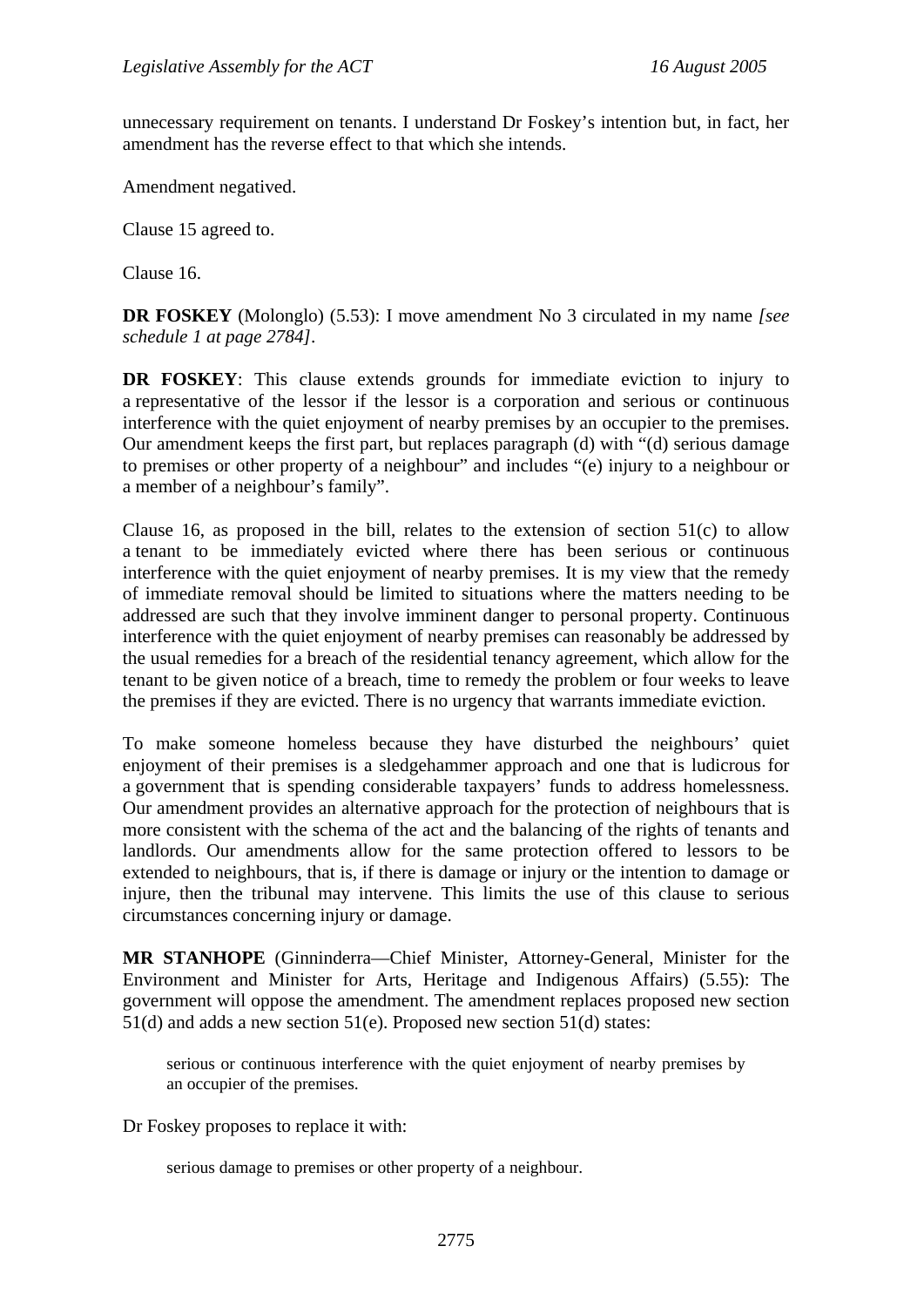The government's amendment is consistent with the wording that is currently used in the prescribed residential tenancy agreements. It is the language and the wording used in the existing tenancy agreements, and that was the basis for the words that the government has used, namely, "serious or continuous interference with the quiet enjoyment of a nearby premises by an occupier of the premises". Dr Foskey is concerned that that provides the capacity for a tenant to be evicted where the behaviour is not serious. I do not think one can say that. The tenancy agreement uses certain language. The language has a certain meaning. There is a proposal that, if quiet enjoyment is seriously and continuously interfered with, then there is a consequence. Consequently the government believes its formulation is appropriate.

Neither the government nor the Residential Tenancy Tribunal or any tribunal will readily utilise this power unless quiet enjoyment is seriously interfered with in the way provided for in the government's position. We believe that the amendment is simply unnecessary.

**MR STEFANIAK** (Ginninderra) (5.57): The opposition will oppose the amendment. The amendment actually will do absolutely nothing to alleviate situations that occur from time to time when people's lives are made an absolute misery by neighbours who are causing all sorts of dramas, short of serious damage to premises, or indeed injury. But it is important that the legislation contains a section dealing with serious or continuous interference with the quiet enjoyment of nearby premises by an occupier of the premises. I think is an essential thing to have in here. Yes, as the Chief Minister suggested, it does replicate what is in the agreement and it does make it quite clear that the intention of the legislature is that this is something that is not going to be tolerated.

I have a constituent from Dunlop. For about 15 months this family put up with appalling abuse, threats, loud music, being kept awake at night and their eight year-old daughter being threatened. There was no actual damage or serious damage to the premises and no injury to them. Certainly there was a lot of mental angst. But it was a serious and continuing interference with their quiet enjoyment. I am not quite sure what happened in the end. The people moved on. But certainly it was very difficult—despite attempts by housing, in that instance—for anything to be done in relation to these people, who simply were not prepared to act in a reasonably civilised way and who made the lives of everyone in the neighbourhood an absolute misery.

I think the clause is essential. Thank God there are not many people like that in our community. Ordinary law abiding citizens, be they in large housing complexes or in standalone buildings, should not have to tolerate serious and continuous interference with their proper, normal, quiet enjoyment. This is a sensible clause and I commend the government for putting it in the bill.

Amendment negatived.

Clause 16 agreed to.

*At 6.00 pm, in accordance with the standing order 34, the debate was interrupted and the resumption of the debate made an order of the day for the next sitting. The motion for the adjournment of the Assembly was put.*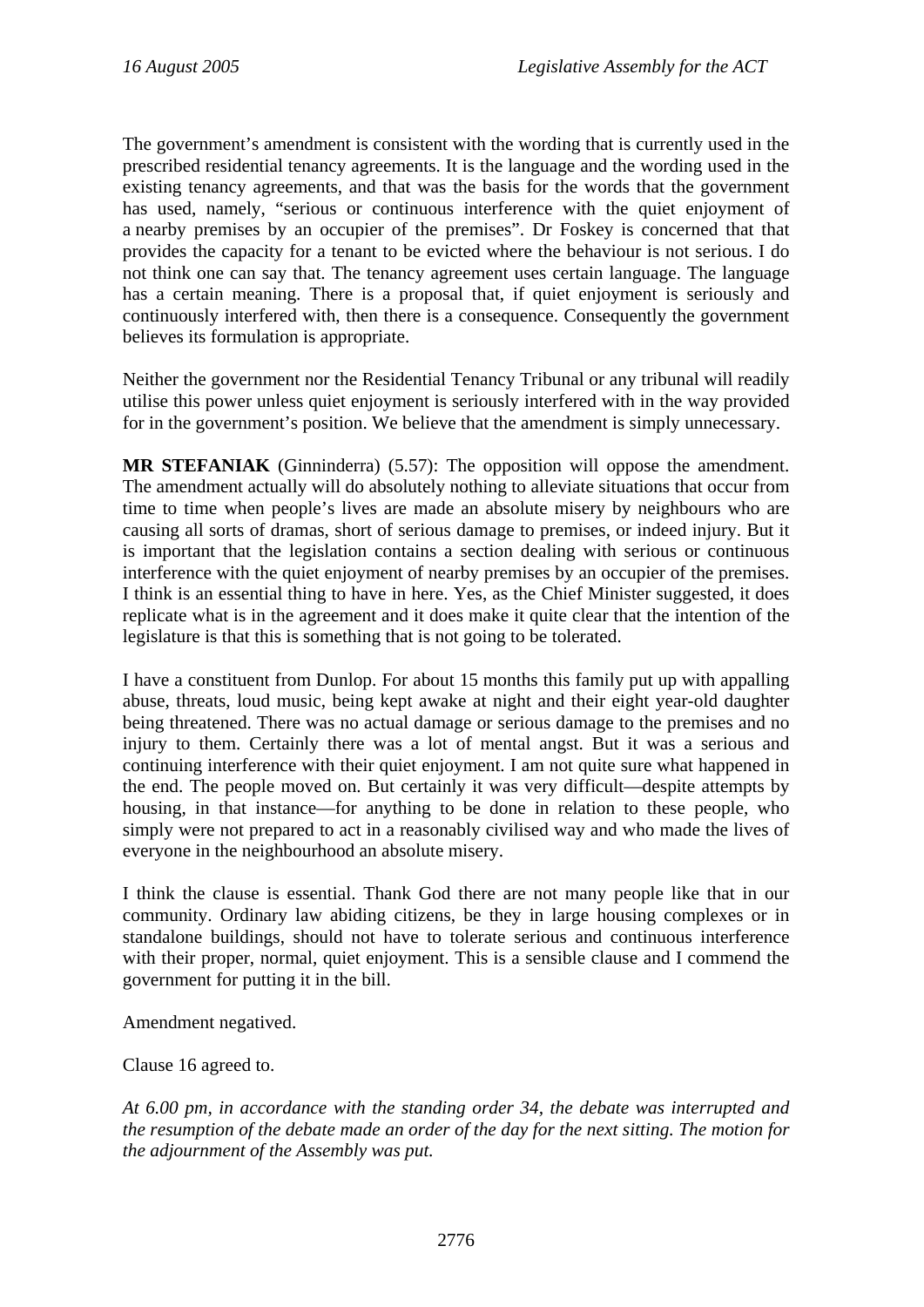# **Adjournment Zunyi Acrobatic Troupe**

**MRS BURKE** (Molonglo) (6.00): Mr Speaker, I had the very great pleasure last evening of attending yet another successful show put on by the Canberra Theatre. I do not intend to steal Ms Porter's thunder, having noticed that she does have something about the theatre on the notice paper. I just want to offer my congratulations to the theatre for staging, under somewhat difficult circumstances, what was and can only be described as a magnificent production when the Zunyi Acrobatic Troupe from the People's Republic of China entertained a full house with some quite breathtaking manoeuvres and contortions.

The Zunyi Acrobatic Troupe put on an amazing show, combining acrobatic and gymnastic skills with dazzling innovative costumes direct from the People's Republic of China. The acrobatics of Zunyi are an exotic flower in the garden of arts and today the ancient art still radiates with vigour. The Zunyi Acrobatic Troupe was founded in 1958 and over the past 40 years the acrobats have presented excellent performances. Their superb skills and perfect performances are based on their collective wisdom. Zunyi acrobatics enjoy a rich cultural background.

It certainly was really good to see a full house in the Canberra Theatre last evening. It was a cold evening, but people turned out in force. It was a great family show. There was even some audience participation, with Mr Chris Peters being up on the stage. How the lady concerned ever performed that magical trick, I do not know, but it was brilliant and it is well done by the Canberra Theatre to continue to bring on such shows. I commend to members the many great shows that the theatre puts on and foreshadow that on 26 September there will be another acrobatic group coming from China. All of the performers in that acrobatic group have some sort of disability. I encourage members to support such groups, particularly ones comprising our friends from China, with which we are fostering further and deeper relationships.

# **Pegasus Riding for the Disabled**

**MS PORTER** (Ginninderra) (6.02): Mr Speaker, I rise in the adjournment debate to reflect on the 30th birthday of Pegasus Riding for the Disabled, which was celebrated on Saturday, 6 August. It was my great honour and good fortune to be asked to speak at the birthday party, which was held at their premises in Holt.

The birthday party was a wonderful example in itself of the way people come together to support those who take action to address a need in our community. Thirty years ago a small group of people—Judith Burns, Bid Williams, Marcel Judd, Ruth Squair and Dr David Nott—got together and decided that they could change the lives of children with disabilities forever.

Bid recalled, "In the beginning we were woefully ignorant of the implications of the rider's disabilities–we just had to 'suck it and see'." She also recalled that on the first afternoon, at Forest Park, a young girl who was usually wheelchair-bound rode under a tree and reached up to touch the leaves. Suddenly the girl shouted, "I can touch them.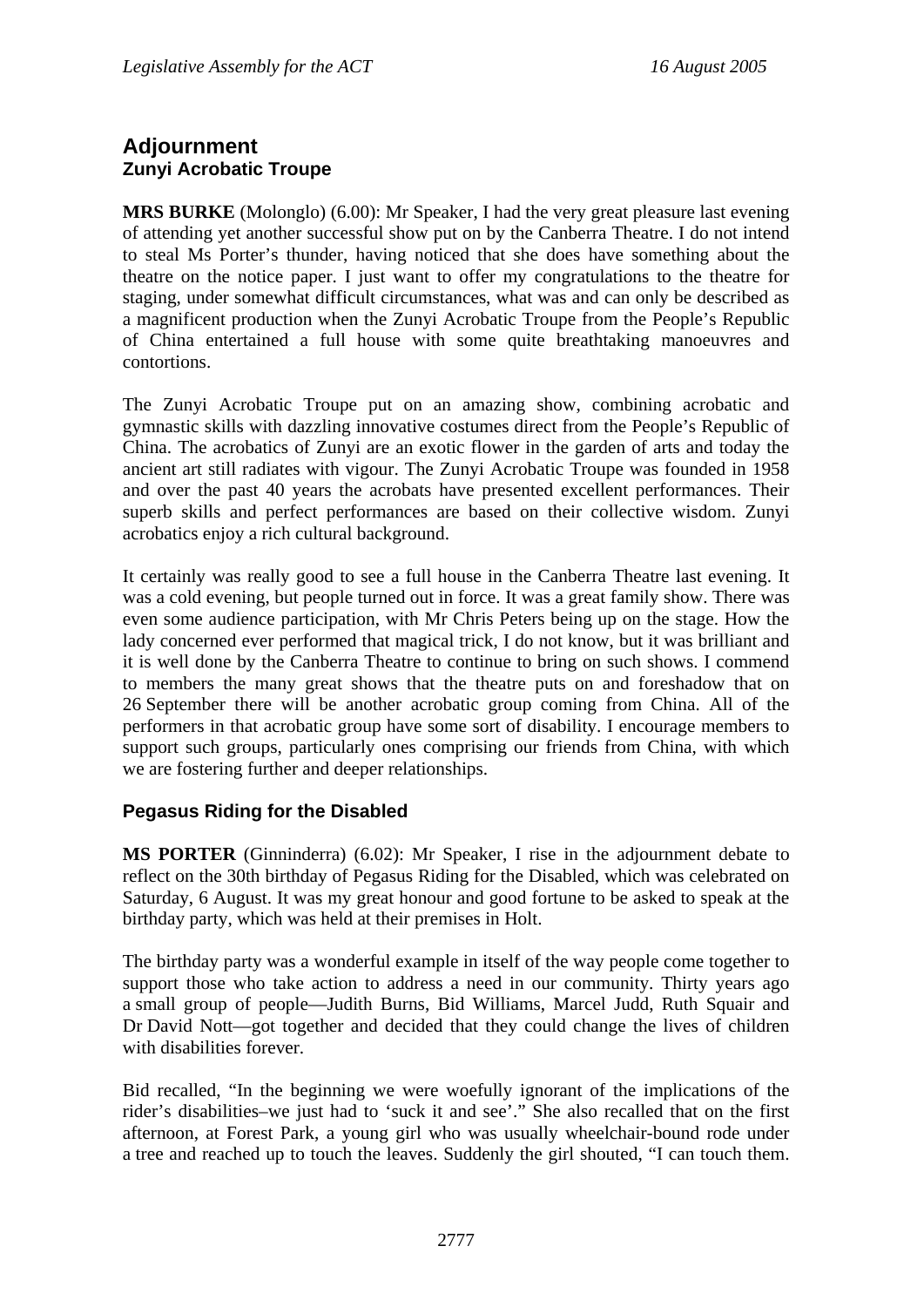They are soft." As joy and tears transformed the girl's face, Bid was hooked forever and riding for the disabled was born in Canberra.

The organisation was originally called Disabled Riders of the ACT, but was later changed to Riding for the Disabled. The name change was due to some people thinking that the organisation was attending to the needs of injured jockeys. The first AGM was held on 27 October 1975 and, from that point, many other individuals and organisations joined with those of the initial group. These included Mr Michael Hodgman, a group from the then NCDC and a local TAFE group. I have just learnt that it also included the ACT rally fraternity of the Brindabella Motor Sport Club. In addition, Bid Williams's mother made a significant financial contribution.

More and more volunteers came forward and more and more ponies were loaned. Skilled coaches worked with the children and Pegasus grew and blossomed into the wonderful organisation it is today, an organisation that respects and nurtures all involved—children, volunteers, staff, coaches and, of course, the horses—and an organisation that, I am proud to say, is now substantially supported through funding by the Stanhope government.

In conclusion, I would again like to quote Bid Williams. When asked to comment on the 30th birthday celebrations, she said:

An organisation like Pegasus cannot possibly make it to its 30th birthday without support from individuals, community groups and the Government. It is impossible to name the many hundreds, probably thousands, of people who have helped build Pegasus to the point it is now at. Some who you might like to remember include the many coaches who have taught over the years, the management committee members who do all the thankless tasks behind the scene and work to keep the place operating, the volunteers who help in classes and with other tasks around the place, the many individuals, community groups, local businesses and government who have made donations of time, effort or money for the development of facilities and programs. And of course we will never forget the riders and horses who have made it such a worthwhile experience for anyone who has come to be involved with Pegasus.

Pegasus is an outstanding example of what can be achieved when a group of dedicated people come together with a common goal and I congratulate all those who have contributed their time and energies over the last 30 years. Happy birthday, Pegasus.

### **Ride for reconciliation Aboriginal tent embassy**

**DR FOSKEY** (Molonglo) (6.05): Yesterday, I was lucky enough to spend a short time with Father Peter Murnane and his companions who are riding on bicycles to Uluru. They are planning a journey of 40 days and 40 nights—I am sure there is nothing biblical about that—and their ride is termed by them as a ride for reconciliation.

We met at Parliament House yesterday—it was quite a cold morning, as you would remember—and they were seen off by Bob McMullan, Peter Garrett, Gary Humphries and the new Greens senator, Rachel Siewert. I was very pleased that a Greens senator was amongst that group, and I was certainly pleased to be there on my bike.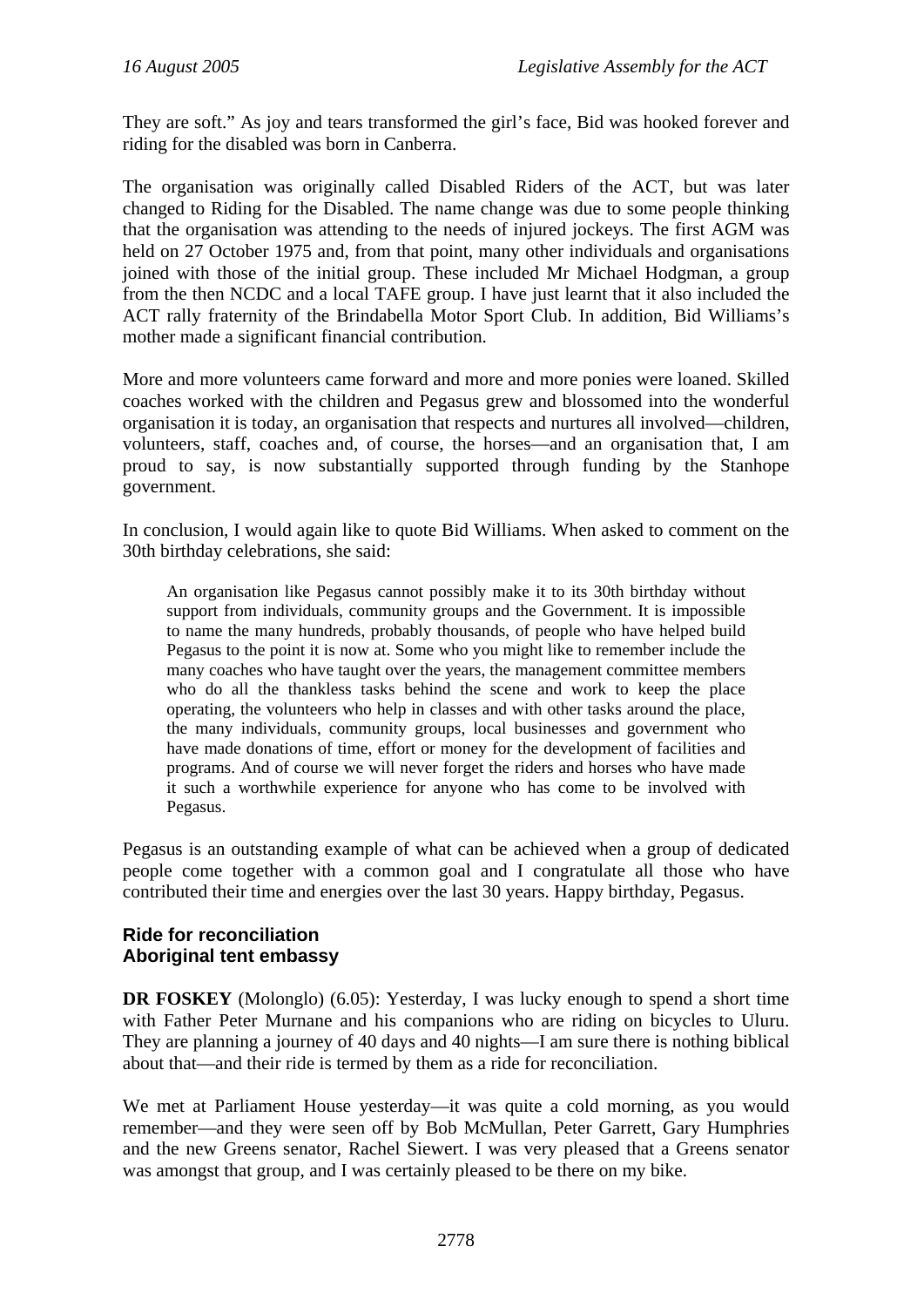Bishop Pat Power began the ride with them. I do not know whether he actually made it, but I believe that he intended to go all the way to Hall, which I think was pretty impressive. I only went as far as the tent embassy because we were running on Aboriginal time, which meant that it was very much time for me to leave to get to meetings here, and could not accompany them all the way to the city, which I had planned to do.

The tent embassy is a very significant point of departure. It was really good that Father Peter Murnane and the Aboriginal person driving the support vehicle were able to go there and meet with the people who are camped there. I think everyone knows that the tent embassy has been there for over 30 years and that the people who are camped there insist that until the issues that they are camping there about are fixed they will stay there.

I want to commend the people on the site, because it is looking incredibly airbrushed at the moment. It is extremely tidy. It is a very comfortable place to visit. One is always offered a cup of tea. I also want to put in a plug in support. It is often said by some for various reasons, depending on where the speaker is standing, that the tent embassy should not be there. Some people see it as a little messy in our overordered parliamentary triangle. Other people insist that, because the campers on the whole are not local people, they have no right to be there.

I believe that the tent embassy has always worked to represent indigenous people from all over Australia. It is a place where Aboriginal people visiting Canberra know they are welcome. Issues that confront Aboriginal people confront them everywhere. So I believe that the Aboriginal embassy has a very important place in the indigenous people's campaign. They have no reason to feel hopeful about the next two or three years, but I can tell you that they are still working and campaigning. I thank the Stanhope government for supporting the embassy, as far as it is able, because I believe that the people there add significantly to Canberra's cultural life. I agree that until they have won the gains that they are working for they should stay there because the embassy is in your face and that is where it needs to be.

## **Business survey**

**MR MULCAHY** (Molonglo) (6.10): Mr Speaker, I would like to follow up on a matter that has been the subject of some discussion today, as it was last week; that is, the survey that was commissioned by Australian Business Ltd. The Chief Minister and the Treasurer have tried today to make a great deal of the survey commissioned by Australian Business Ltd. I have a fair regard for the Treasurer's caution in matters economic in that he normally looks pretty carefully at things. I can only put it down to jet lag or the like that he has walked into something here without doing his homework, because if he had looked at the survey he would not have touched it with a barge pole. I understand that the Chief Minister has had all sorts of jobs he has been carrying out over the last few weeks and it is probably not his forte.

This survey purported to show that the average cost of government taxes and charges per employee in the ACT was \$1,630 compared to \$2,628 in New South Wales, a difference of \$998. The Chief Minister concluded, quite wrongly, that taking on staff was 40 per cent cheaper in the ACT than across the border. If you had just read the press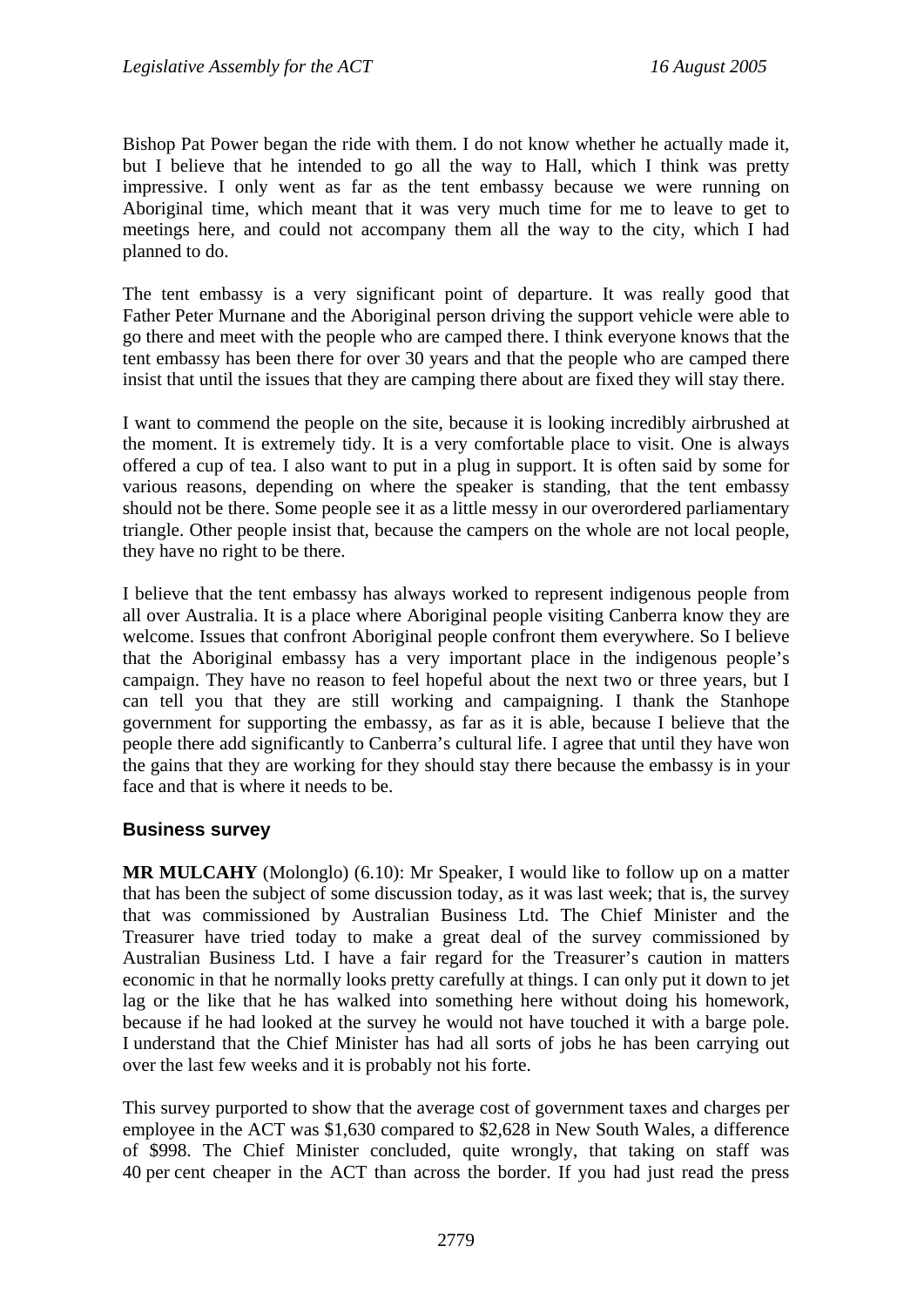release and looked at the *Canberra Times* story you would say that everybody should move to Canberra, that this is where you should come to do business, because it is so much cheaper here to hire people—until you looked at the survey.

The Chief Minister did not mention, and probably did not know, that the survey is of little value because it only looked at payroll tax and workers compensation, and even on that data it is wrong. The most important area in relation to the data is that in the case of the ACT there are some critical industry categories for which no estimates exist. The reason cited was confidentiality. The survey has taken the cost of those industries as zero. For example, there are no ACT estimates of payroll tax for the industry categories of government administration and defence, health and community services, and personal and other services. The cost of payroll tax in these cases is recorded as zero in the study.

By contrast, there are estimates in those categories for New South Wales. For the same items, the cost per employee amounts to \$2,737. In other words, for payroll tax alone, the data show an apparent additional cost of \$2,737 in New South Wales for no other reason than that ACT payroll tax in these three industry categories is not counted. Accordingly, there is no basis for making a comparison.

Similarly, for workers compensation, there is no ACT data for the industry categories of electricity, gas and water supply and of transport and storage, so the cost is taken as zero per employee. For the same industry categories in New South Wales, the cost of workers compensation per employee is \$3,247. In other words, for workers compensation alone, the data show an apparent additional cost in New South Wales of \$3,247 per employee for, again, no other reason than that the cost in the ACT is not counted. Again, therefore, it invalidates any basis for comparison.

Combining the two, the cost per employee in New South Wales appears to be \$5,984 higher only because no estimates for these costs exist for the ACT. What is counted in New South Wales is not counted in this territory. That, of course, is why there is such a huge difference. In light of these very serious flaws and because the conclusions based on them can only be highly misleading, the so-called survey should never have been released.

In any case, comparisons of the cost of payroll tax between the ACT and New South Wales are virtually meaningless because of the large number of small firms in the ACT, which contrasts with the large number of big corporations in the New South Wales area. I think that is obvious to members of all sides in this house. The fact is that the Chief Minister is not comparing like with like. Payroll tax for the ACT is very unreliable for making comparisons because, where no estimate exists, the cost is again taken as zero. As is noted in the survey—I commend the Treasurer to look at this—there is a relative standard error rate of up to 50 per cent, which is way too high.

It has to be acknowledged that the commonwealth government has a major impact on the cost of employees in the ACT due to its competitive impact on the cost of office space, equipment, wages, salaries and conditions, but it does not pay payroll tax; so it totally skews the comparison. Any comparison of workers compensation between the ACT and New South Wales can be misleading because of the high proportion of administrative jobs in the ACT relative to the high proportion of manufacturing, construction and transport jobs in New South Wales. Again, the data for workers compensation in the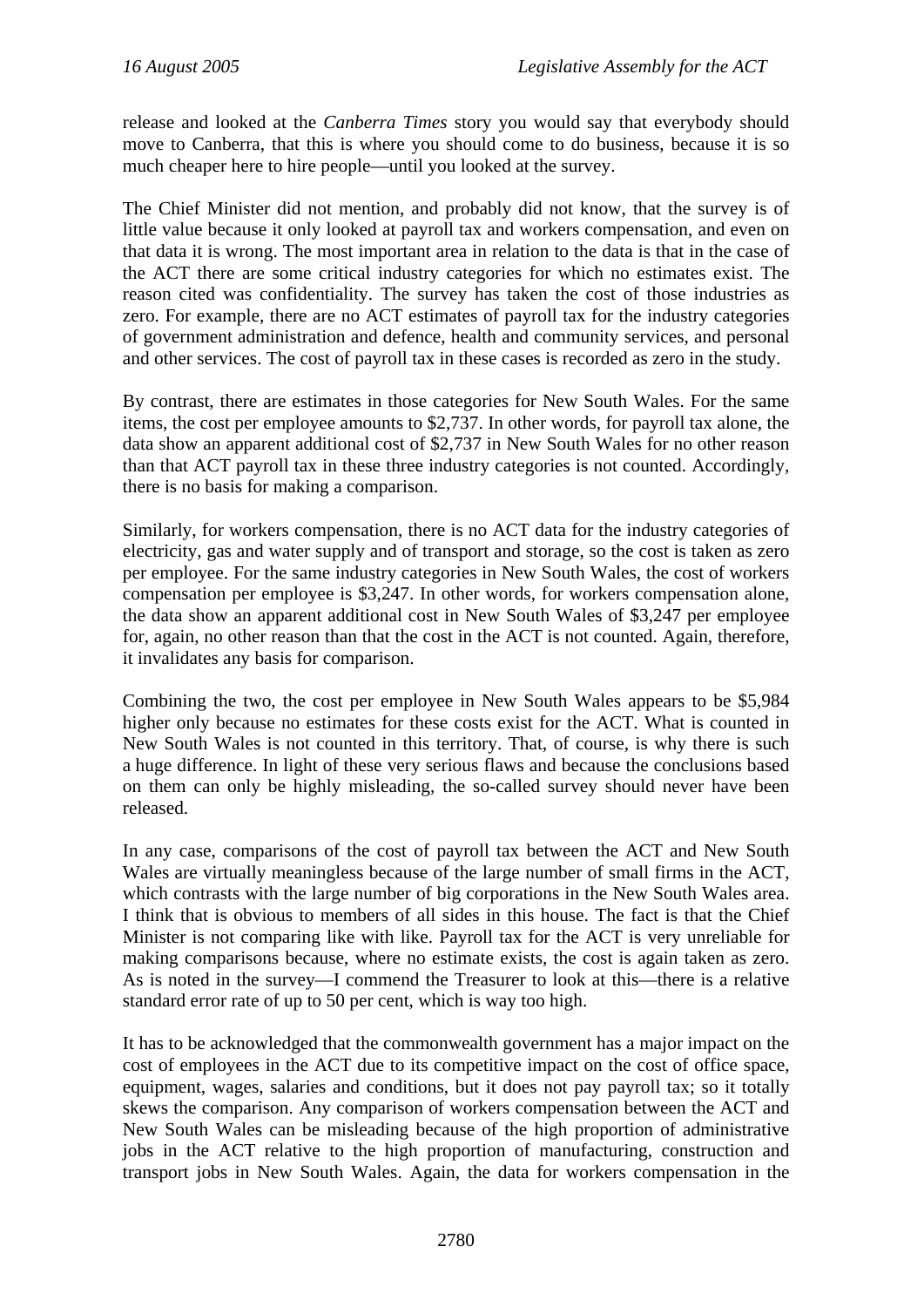ACT are unreliable because in many cases no data exist and because of the relative error rate.

Mr Stanhope has failed to understand the deficiencies in this survey. I think that it is regrettable that he has leapt in without doing his homework. I am surprised that the Treasurer has followed the same course of action.

**MR SPEAKER**: Order! The member's time has expired.

# **Industrial relations**

**MR GENTLEMAN** (Brindabella) (6.15): Today, some 500 trucks took part in a convoy from Sydney to the ACT. Contrary to my son's thoughts that they were here to celebrate his birthday, they were actually here in protest over the federal government's planned industrial relations changes that will make working in the transport industry a safety nightmare. The Transport Workers Union convoy to Canberra is the largest mobile demonstration against the Howard government's industrial relations changes by both owner-drivers and employee-drivers in Australia. They are taking their protest directly to John Howard's house because the changes that he wants to introduce will destroy their houses, their businesses and their families.

As this Assembly is well aware, owner-drivers are routinely working an average of 70 hours a week. For many drivers, the introduction of the proposed independent contractors act will result in an increase in already high driving hours, with a race to the bottom in a bid for trucking contracts. The changes that the Howard government will implement will see transport workers, hundreds of them here in Canberra, without any rights to independent representation.

The proposed independent contractors act clearly says that it will be against the law for drivers to be represented by their union. That means that drivers will have to compete with each other for a contract and to win a contract a driver will have to be the fastest driver. This will increase the carnage on our roads. The impact of these changes on truck drivers includes no access to the Industrial Relations Commission to settle disputes. Drivers will be at the mercy of their principal contractor when disagreement arises at work. These changes will wipe out the right of owner-drivers to collectively bargain through contract determinations.

In 2004, there were 103 deaths in New South Wales alone in the heavy vehicle industry. With a documented relationship between remuneration and safety, a concern for many owner-drivers is the removal of the minimum rates as provided for in contract determinations. Further, no contract determination to set collective rates and conditions means owner-drivers who have for decades negotiated a base rate will now be forced to compete with each other, a competition that will no doubt be a forced race to the bottom.

Under these changes, owner-drivers will have no right to union representation in negotiations with principal contractors. So, whilst big business can engage the likes of the Road Transport Association, drivers will be denied the fundamental right to freedom of association and the benefits of collective union membership. Those drivers who do not trust their principal contractors to include the fine print will be forced to engage expensive solicitors to ensure that they are not signing away future rights.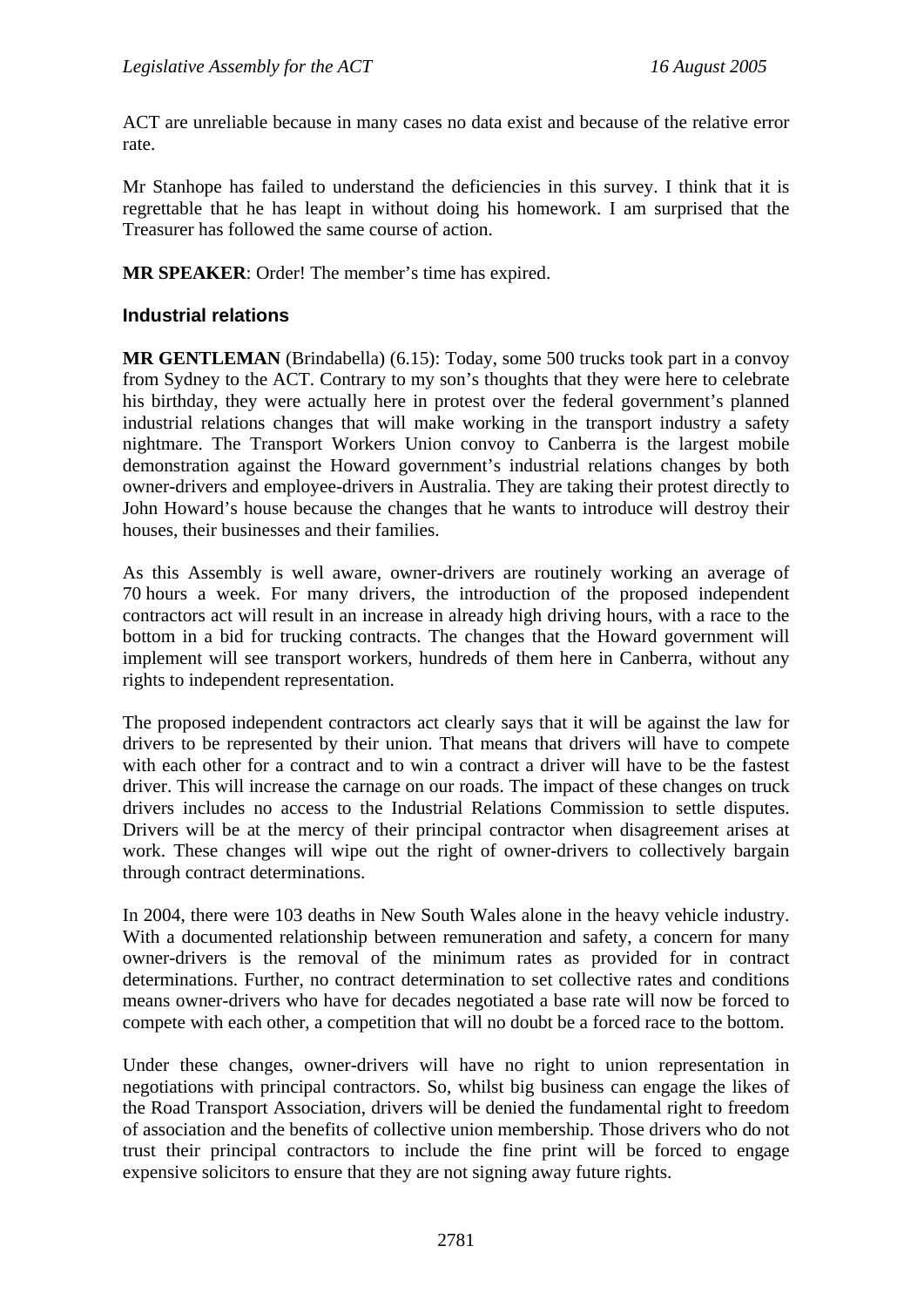My greatest concern about these changes is that, combined with no union representation, owner-drivers will now be denied access to unfair dismissal laws. If a driver refuses to carry an unsafe load or refuses to drive dangerous hours, he or she can be sacked and under these changes will have no right to seek recourse. Drivers will be forced to choose between their livelihood and their lives.

Since 1999 there have been some 8,000 serious injuries recorded as a result of accidents involving heavy vehicles. When the link between pay and safety has been established in the transport industry, why then is the federal government pushing such a dangerous agenda? I found my answer in the Liberal Party's 2004 election platform, which states, "The independent contractors act will legislate to protect independent contracting from interference from unions, tribunals, commissions and other bodies." From interference from unions? When owner-drivers exercise their fundamental right to join a union, is that interference? I believe that meddling in a system that has delivered fair outcomes to workers and their families is interference. I believe that denying workers the right to challenge an unfair dismissal is interference. I believe that deregulating an industry that had 103 deaths in one year alone is negligence.

The Transport Workers Union will not let this neglect go unchallenged. This growing, vibrant union is and always has been member-focused and member-driven, and those TWU owner-drivers at Parliament House today will not forfeit their rights without a fight. We should spare a thought for those principal contractors who want to do the right thing by their contractors through fair remuneration and union representation but will now be forced to compete with the owner down the road who is driven by profit and greed.

In closing, I would like to quote a TWU member, Paul Walsh, who today told his driver comrades that this is John Howard's final victory lap and he is using it to thank and reward those in big business that continue to finance his campaigns. The proposed independent contractors act was drawn up by the bosses for the bosses.

# **Parliamentary rugby game Committee deliberations**

**MR SESELJA** (Molonglo) (6.20): This past weekend I had the pleasure of attending the inaugural, I think, all-Australian parliamentary rugby game in Sydney. It was played at Olympic Park. Modesty prevents me from talking about the try scorers, but I would say that it was my first game of rugby and it was quite enjoyable.

**Ms MacDonald**: Did you win?

**MR SESELJA**: It was actually a draw. It was a state and territory 15 versus the federal parliamentarians. The federal parliamentarians came from across the parties. Mal Brough, Robert McClelland, Craig Emerson, Joel Fitzgibbon and, I think, Warren Snowdon were there. The states and territories, unfortunately, were represented only by ACT parliamentarians—Bill Stefaniak, Steve Pratt and I—and a couple of staffers. I believe that someone from Karin MacDonald's office was there. There was a mix of former Wallabies in both teams, people like John Langford, Scott Gourlay, Marty Roebuck, James Grant and Sam Scott-Young. I played outside a former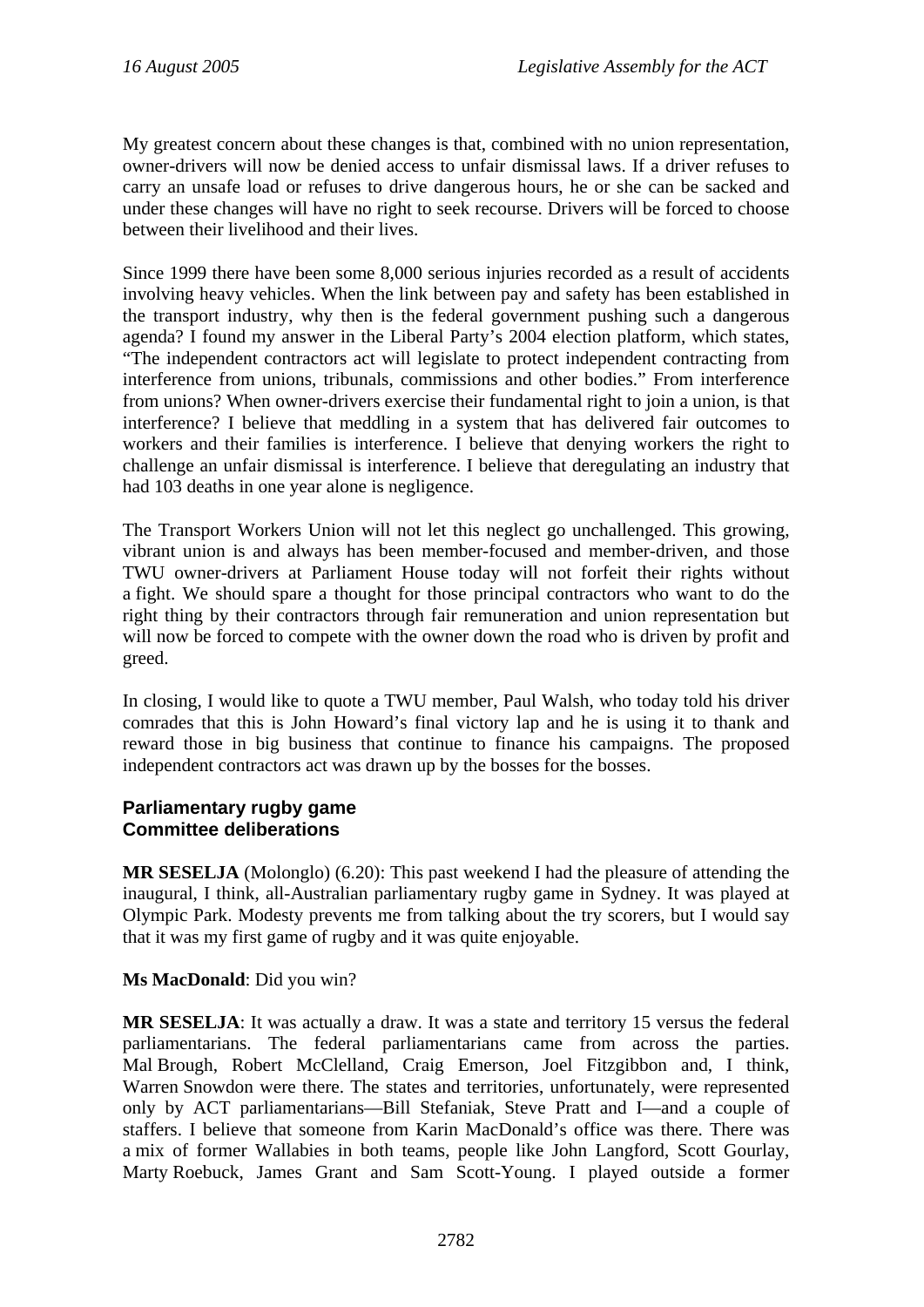St George, Queensland and Australian rugby league player, Mark Coyne. A former St George and Canberra Raiders player and former member of this place, Paul Osborne, hit me with a high tackle, which was unfortunate, but that is Ozzie's game!

I pay tribute to the organisers of the game. Andy Turnbull was the primary organiser and it was a fantastic event. It was a bit of fun, but it was also a good way of mixing with other parliamentarians. Money was raised for some good causes as well, and we got free tickets to the Bledisloe Cup, which was good. I am sure that I will have to declare them somewhere, and no doubt I will. I am declaring them now for the public record. I got free tickets to the Bledisloe Cup as part of the deal.

It was a good day and it was well organised. I would like to pay tribute to the organisers and to the sponsors. I know that Visa and Diageo were sponsors. There were some others that I cannot recall at the moment, but a lot of fun was had by all. Unfortunately, the result was a draw, but I am sure that the states and territories will be victorious next time.

Earlier today Mr Gentleman not only disclosed deliberations of the planning and environment committee, which I thought was particularly unfortunate, but also went further in actually naming my adviser. I am not sure of the conventions, but I would have thought that that was going against the usual practice in this place. Advisers do not have the opportunity to respond in here. If Mr Gentleman wants to say all sorts of silly things about me, I can take that, but I think it is unfortunate when advisers' names are used. I do not think that that is necessary. I would suggest to Mr Gentleman that in future he should be a little more cautious about naming advisers. I do not think that that needs to be done in this place. I have never done it and I do not think it has been the practice of anyone here.

I really think Mr Gentleman's comments were unfortunate. I think that revealing private deliberations is unhelpful and I think that it will certainly be unhelpful in any future deliberations because members do need to have confidence that they can discuss things with their colleagues without having them being revealed in the chamber. I would like to put on record that I think that Mr Gentleman's comments were out of line. As chair of a committee, for which he is remunerated, he has some responsibilities. I think that he should behave more appropriately in the future and I would certainly expect the Assembly to hold him to the high standards that we expect.

Question resolved in the affirmative.

# **The Assembly adjourned at 6.25 pm.**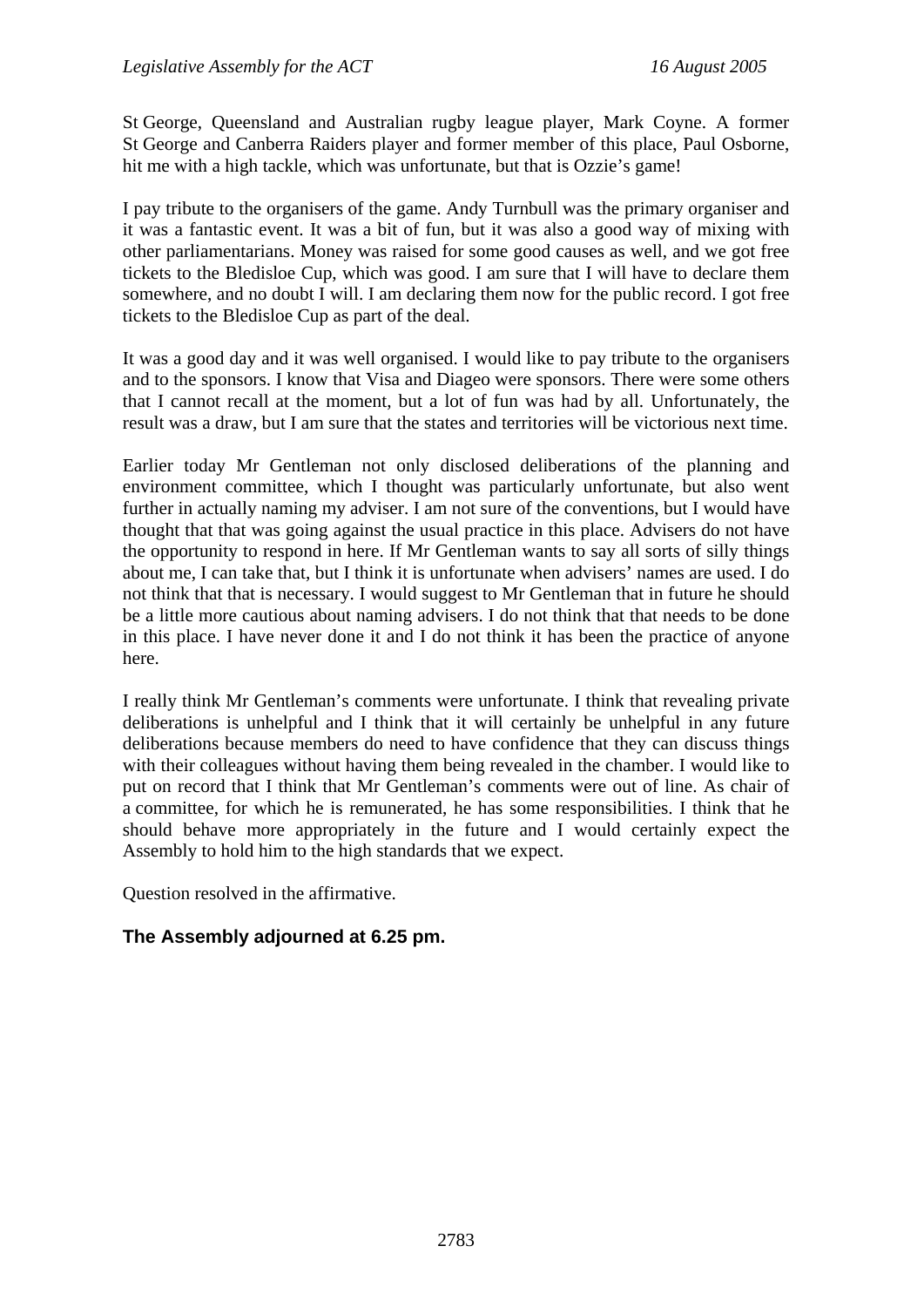# **Schedule of amendments**

# **Schedule 1**

# **Residential Tenancies Amendment Bill 2005**

Amendments moved by Dr Foskey

**1 Clause 7**  Proposed new section 8 (2), proposed new definition of *posted* **Page 3, line 23** 

*insert* 

*posted*—a person is *posted* if the person is compulsorily transferred.

#### **2 Clause 15 Proposed new section 42 Page 7, line 20—**

*omit proposed new section 42, substitute* 

### **42 Conditional orders**

(1) The tribunal may make a termination and possession order whose enforcement is subject to a condition (an *enforcement condition*) if satisfied that the condition will not cause significant financial hardship to the tenant or a person who is financially dependant on the tenant.

#### **Example of enforcement condition**

that a person fails to pay rent arrears to the lessor within 6 months after the day the termination and possession order is made

- *Note* An example is part of the Act, is not exhaustive and may extend, but does not limit, the meaning of the provision in which it appears (see Legislation Act, s 126 and s 132).
- (2) If the enforcement of a termination and possession order is subject to an enforcement condition, the order expires on a day stated by the tribunal in the order.
- (3) The expiry day must not be more than 2 years after the day the order is made.

*Note* An order may expire before an enforcement condition is completed.

- (4) However, subsection (3) does not apply if the tribunal believes on reasonable grounds that—
	- (a) there are exceptional circumstances; and
	- (b) it would be inappropriate to state an expiry day in accordance with subsection (3).

**3 Clause 16 Proposed new section 51 (d) Page 9, line 26—**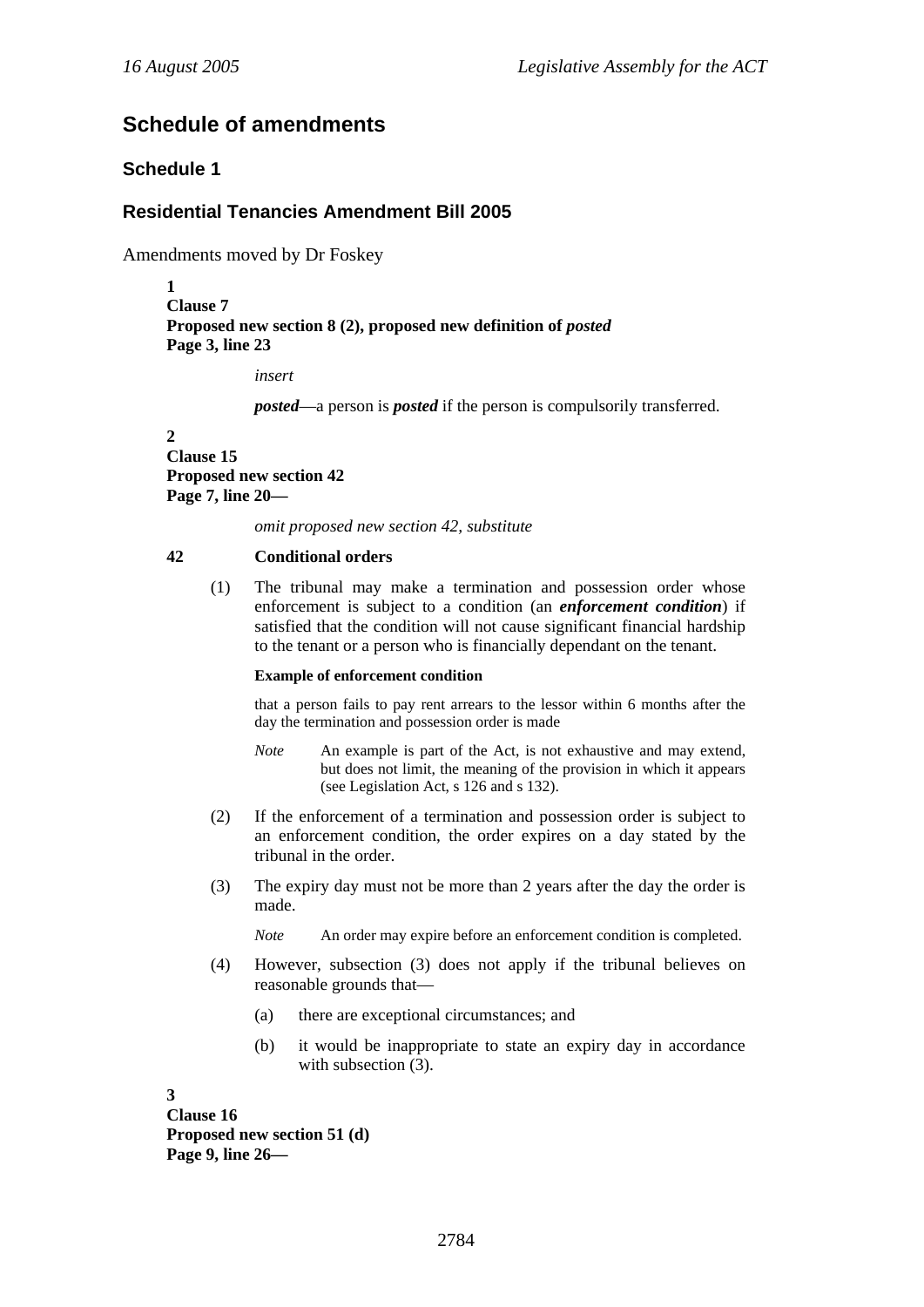*omit proposed new section 51 (d), substitute* 

- (d) serious damage to premises or other property of a neighbour; or
- (e) injury to a neighbour or a member of a neighbour's family.

### **Schedule 2**

### **Residential Tenancies Amendment Bill 2005**

Amendments moved by the Attorney-General

**1 Proposed new clause 7A Page 3, line 23—** 

*insert* 

#### **7A New section 10 (4A)**

*insert* 

(4A) The tribunal must not endorse a term mentioned in section 15 (5) in relation to a tenant unless satisfied that the tenant owes an amount to the commissioner for housing.

### **2 Clause 10 Proposed new section 15 (5) Page 5, line 4—**

#### *omit proposed new section 15 (5), substitute*

- (5) This Act does not prevent the commissioner for housing from requiring a tenant to agree to pay an outstanding amount owed by the tenant to the commissioner for housing in relation to a previous tenancy in consideration for giving the tenant a right to occupy premises if the tribunal has, under section 10, endorsed the term of the residential tenancy agreement requiring the payment.
- (6) The inclusion in a residential tenancy agreement of a term requiring payment of an outstanding amount owed by the tenant to the commissioner for housing does not prevent—
	- (a) the commissioner and the tenant agreeing to the tenant repaying the outstanding amount over a period of time longer than the period set out in the term; or
	- (b) the commissioner from taking action against the tenant in relation to the outstanding amount.

### **Schedule 3**

## **Residential Tenancies Amendment Bill 2005**

Amendment moved by Dr Foskey to the Government's amendments